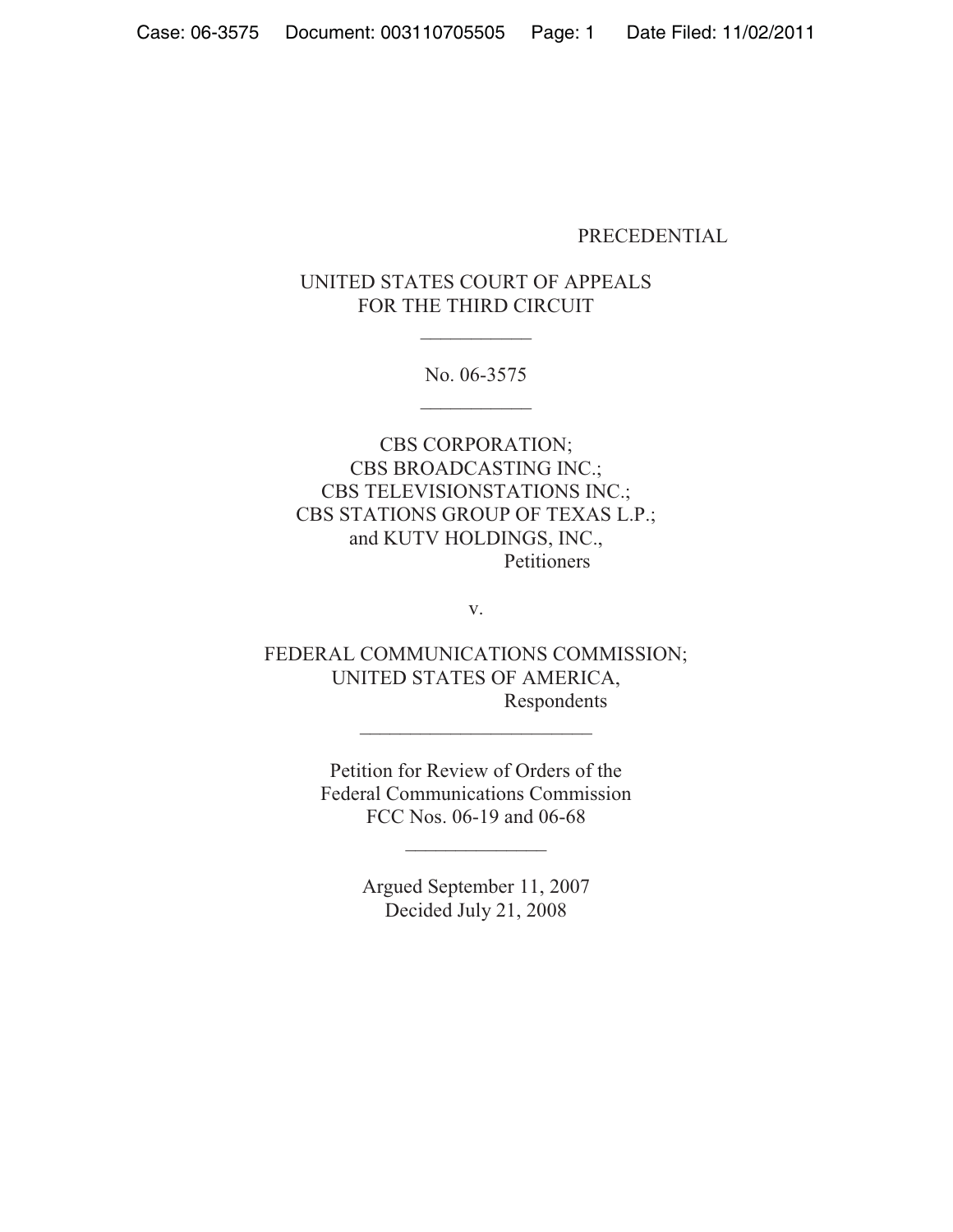# Certiorari Granted, Judgment Vacated and Remanded from the Supreme Court of the United States May 4, 2009

Argued on Remand from the Supreme Court of the United States February 23, 2010

Before: SCIRICA, RENDEL and FUENTES, *Circuit Judges*.

(Opinion Filed November 2, 2011)  $\overline{\phantom{a}}$  , where  $\overline{\phantom{a}}$ 

Robert Corn-Revere, Esq. **(ARGUED)**  Davis Wright Tremaine LLP 1919 Pennsylvania, N.W., Suite 200 Washington, D.C. 20005

Jerome J. Shestack, Esq. WolfBlock 1650 Arch Street, 22nd Floor Philadelphia, Pennsylvania 19103

Nancy Winkelman, Esq. Schnader Harrison Segal & Lewis 1600 Market Street, Suite 3600 Philadelphia, Pennsylvania 19103 *Counsel for Petitioners* 

Jacob M. Lewis, Esq. **(ARGUED)** Joseph R. Palmore, Esq. Nandan M. Joshi, Esq. Federal Communications Commission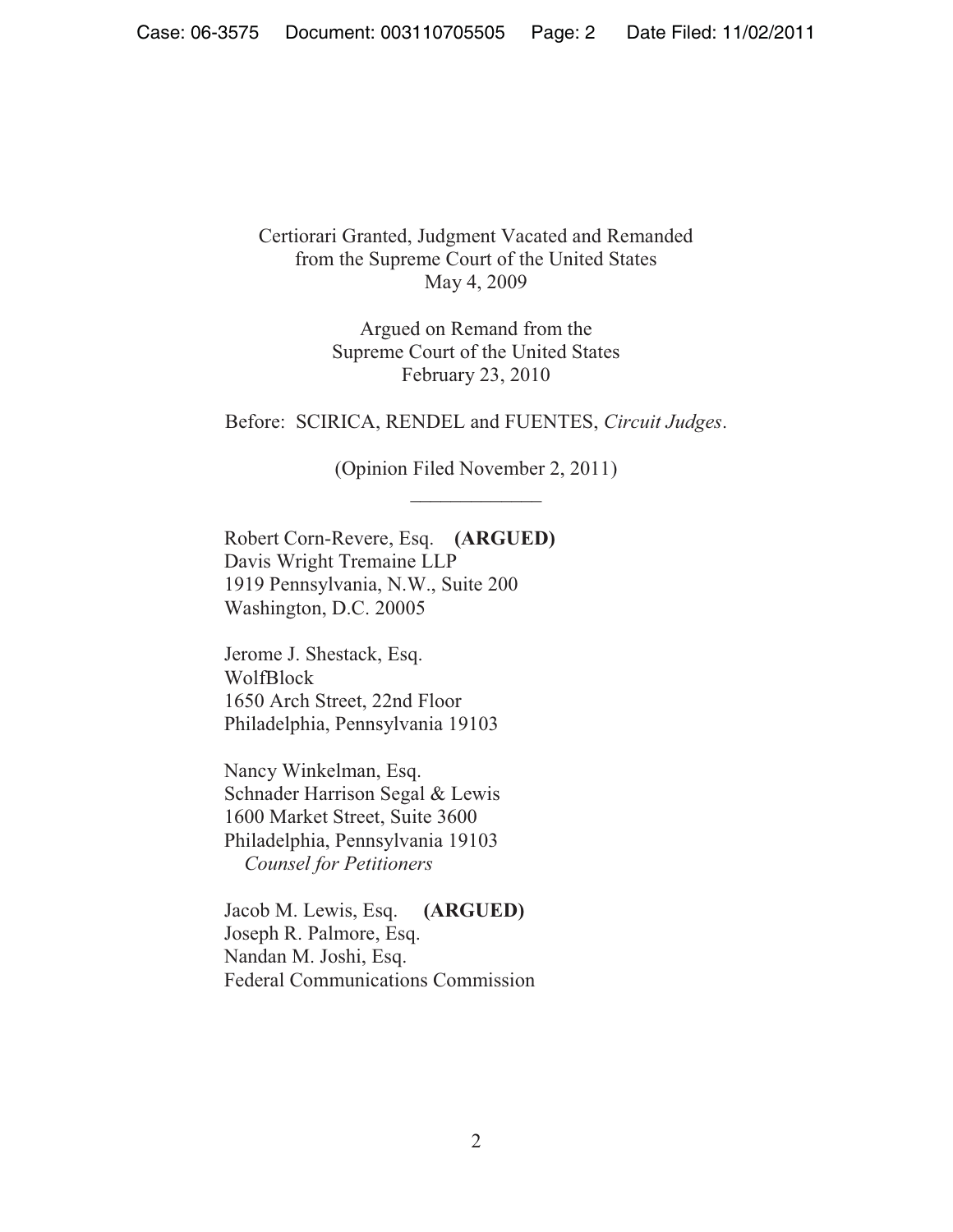Office of General Counsel 445 12th Street, S.W. Washington, D.C. 20554

Eric D. Miller, Esq. Thomas M. Bondy, Esq. United States Department of Justice Civil Division 950 Pennsylvania Avenue, N.W., Room 5634 Washington, D.C. 20530 *Counsel for Respondents* 

John B. Morris, Jr., Esq. Center for Democracy & Technology 1634 I Street, N.W., Suite 1100 Washington, D.C. 20006  *Counsel for Amici Curiae-Petitioners, Center for Democracy & Technology and Adam Thierer, Senior Fellow, The Progress & Freedom Foundation* 

Andrew J. Schwartzman, Esq. Media Access Project 1625 K Street, N.W., Suite 1000 Washington, D.C. 20006  *Counsel for Amicus Curiae-Petitioner, Center for Creative Voices in Media, Inc.* 

Carter G. Phillips, Esq. Sidley Austin LLP 1501 K Street, N.W. Washington, D.C. 20005  *Counsel for Amicus Curiae-Petitioner,*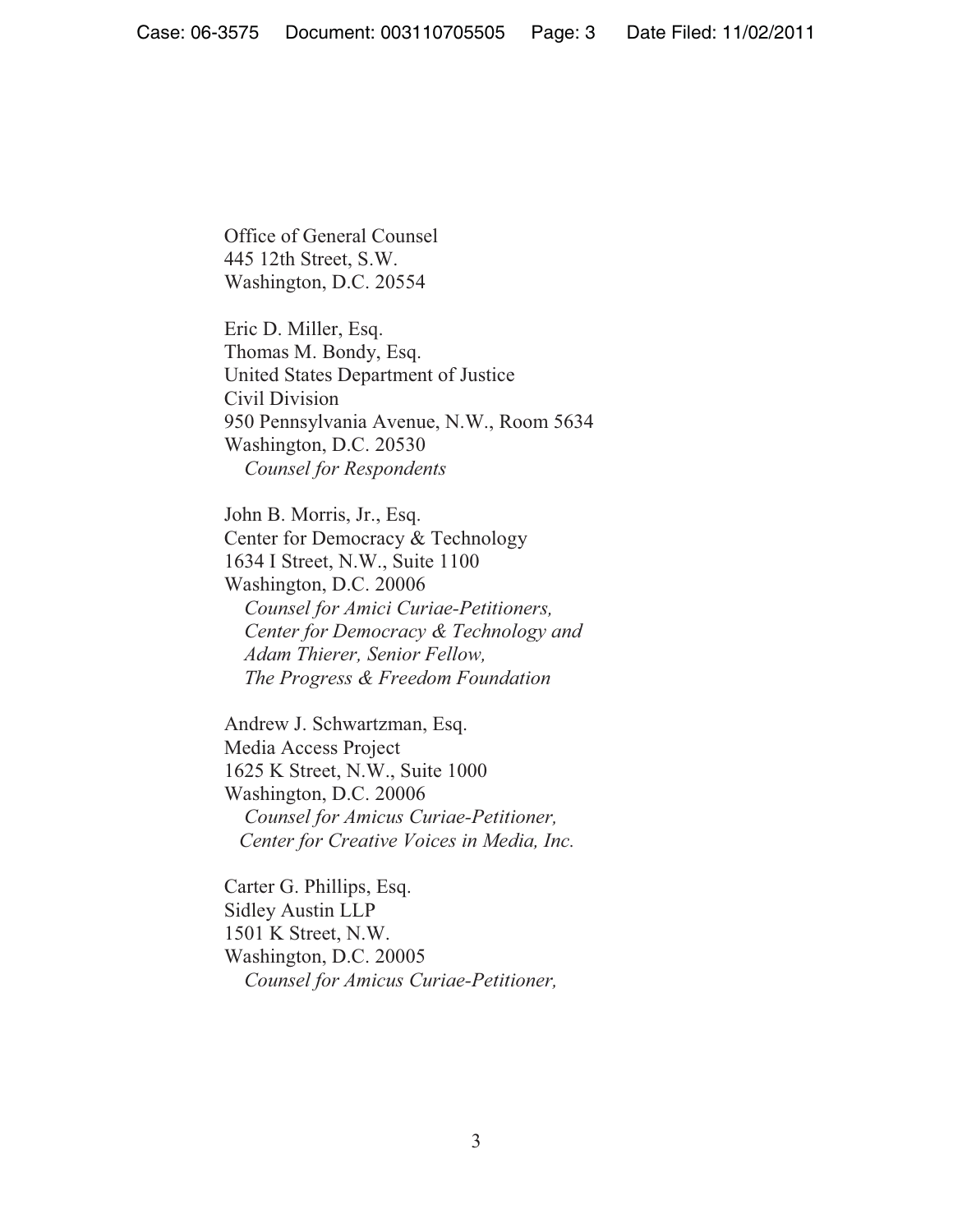*Fox Television Stations, Inc.* 

Christopher T. Craig, Esq. Sparks & Craig LLP 6862 Elm Street, Suite 360 McLean, Virginia 22101  *Counsel for Amicus Curiae-Respondents, Parents Television Council, Inc.* 

Thomas B. North  *Pro Se Amicus Curiae-Respondent* 

David P. Affinito, Esq. Dell'Italia Affinito & Santola 18 Tony Galento Plaza Orange, New Jersey 07050  *Counsel for Amicus Curiae-Respondent, Morality In Media, Inc.* 

Steven H. Aden, Esq. Alliance Defense Fund 801 G Street, N.W., Suite 509 Washington, D.C. 20001 *Counsel for Amici Curiae-Respondents, Focus on the Family, Morality In Media, Inc. and Family Research Council* 

## OPINION OF THE COURT  $\frac{1}{2}$

 $\overline{\phantom{a}}$  , where  $\overline{\phantom{a}}$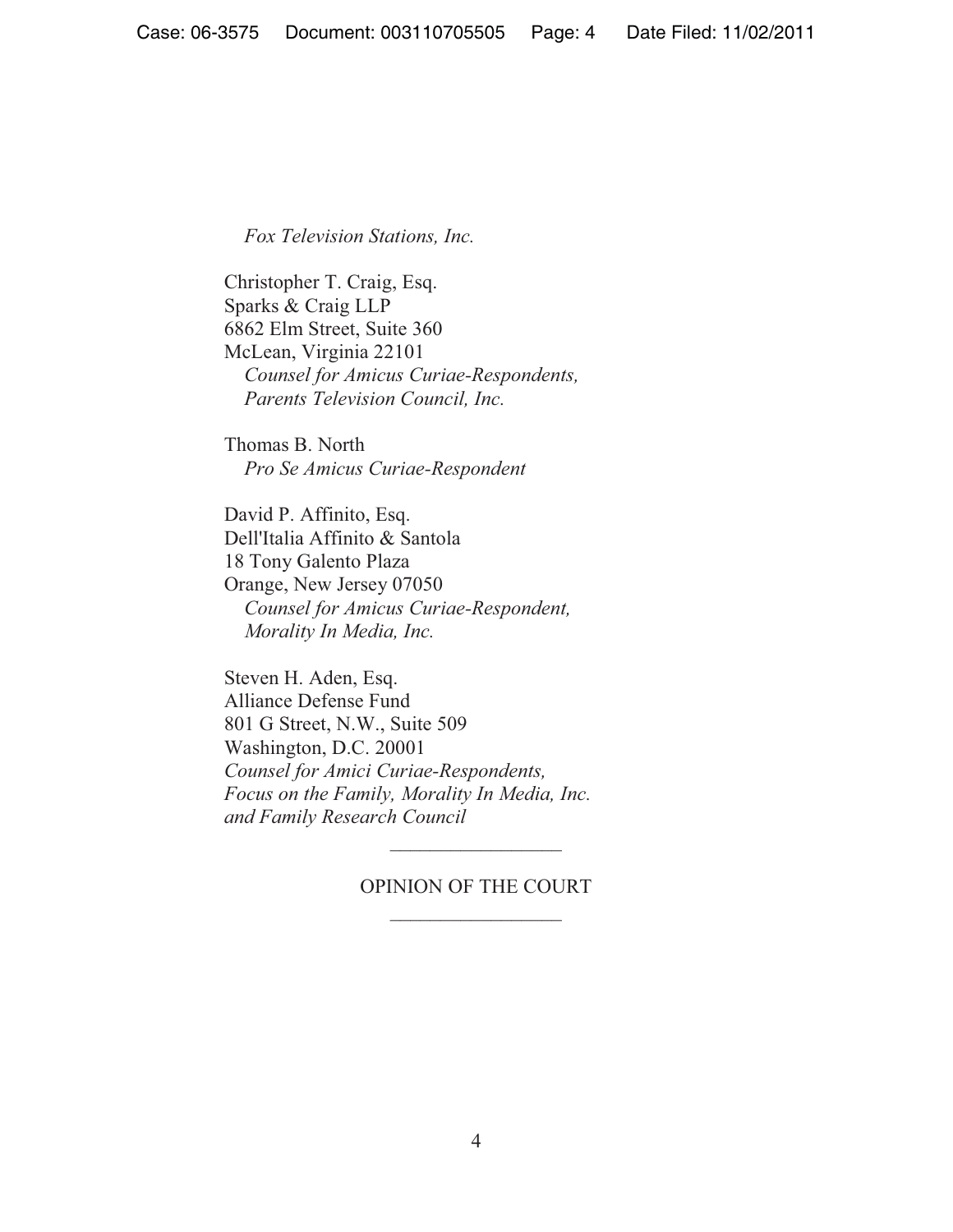# RENDELL, *Circuit Judge*.

This matter comes before us on remand from the United States Supreme Court in light of its ruling in *F.C.C. v. Fox Television Stations, Inc.*, 129 S. Ct. 1800 (2009). This case, like *Fox*, involves a tightening of the Federal Communications Commission's standards for the broadcast of fleeting indecent material. *Fox* concerned the FCC's decision to abandon its safe harbor for expletives that are not repeated; this case considers the FCC's departure from its earlier policy exempting fleeting images from the scope of actionable indecency. While we can understand the Supreme Court's desire that we re-examine our holdings in light of its opinion in  $Fox$  — since both involve the FCC's policy regarding "fleeting material" — in Part A of this opinion we conclude that, if anything, *Fox* confirms our previous ruling in this case and that we should readopt our earlier analysis and holding that the Commission acted arbitrarily in this case. *See CBS Corp. v. F.C.C.*, 535 F.3d 167 (3d Cir. 2008), *vacated by F.C.C. v. CBS Corp.*, 129 S. Ct. 2176 (2009). Accordingly, in Part B of this opinion we again set forth our reasoning and conclusion that the FCC failed to acknowledge that its order in this case reflected a policy change and improperly imposed a penalty on CBS for violating a previously unannounced policy. *See id.* at 188-89. We have reconsidered certain other aspects of our previous opinion and will not remand, but, instead, will rule in Part B that CBS's petition for review is granted in toto.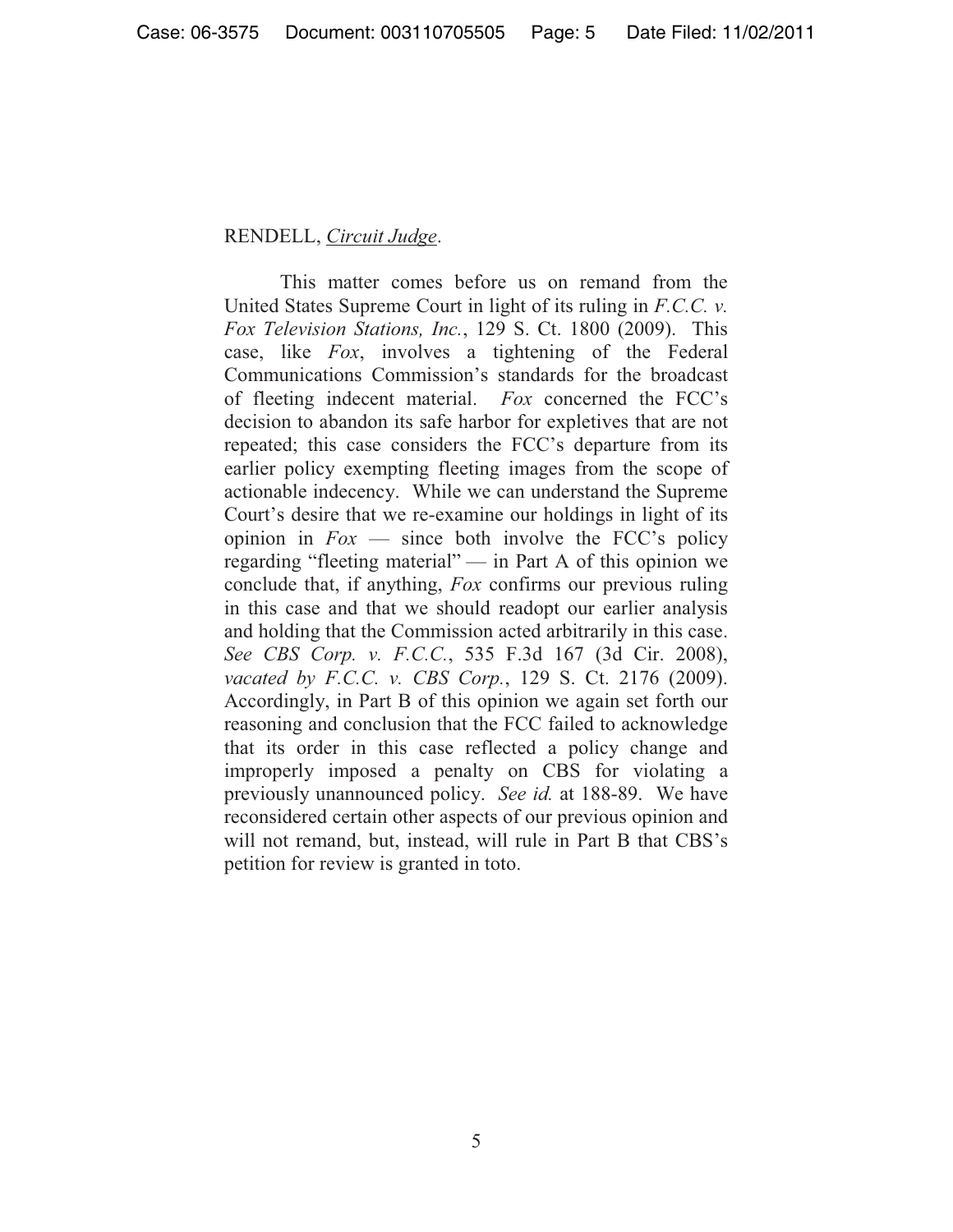# **Part A: Our Prior Opinion and the Impact of Fox**

**I.** 

 The treatment of fleeting indecency over the airwaves has been the subject of much consideration by the FCC and the courts over the last thirty years. This case involves a February 1, 2004 incident: the exposure, for nine-sixteenths of one second, of Janet Jackson's bare right breast during the live halftime performance of the National Football League's Super Bowl  $\overline{XXXVIII}$ .<sup>1</sup> The FCC issued a forfeiture order against CBS in March 2006, imposing a penalty of \$550,000. *See In re Complaints Against Various Television Licensees Concerning Their February 1, 2004 Broadcast of the Super Bowl XXXVIII Halftime Show*, 21 F.C.C.R. 2760 (2006) ("Forfeiture Order"). We described the FCC's reasoning in our previous opinion:

> Affirming its preliminary findings, the Commission concluded the Halftime Show broadcast was indecent because it depicted a sexual organ and violated "contemporary community standards for the broadcast medium." *Id.* at ¶ 10. In making this determination, the FCC relied on a contextual analysis to find the broadcast of Jackson's exposed breast was: (1) graphic and explicit, (2) shocking and pandering, and (3) fleeting. *Id.* at ¶ 14. It further concluded that the brevity of the

 <sup>1</sup> Our original opinion in this matter provided additional factual and procedural background. *See CBS Corp.*, 535 F.3d at 171-74.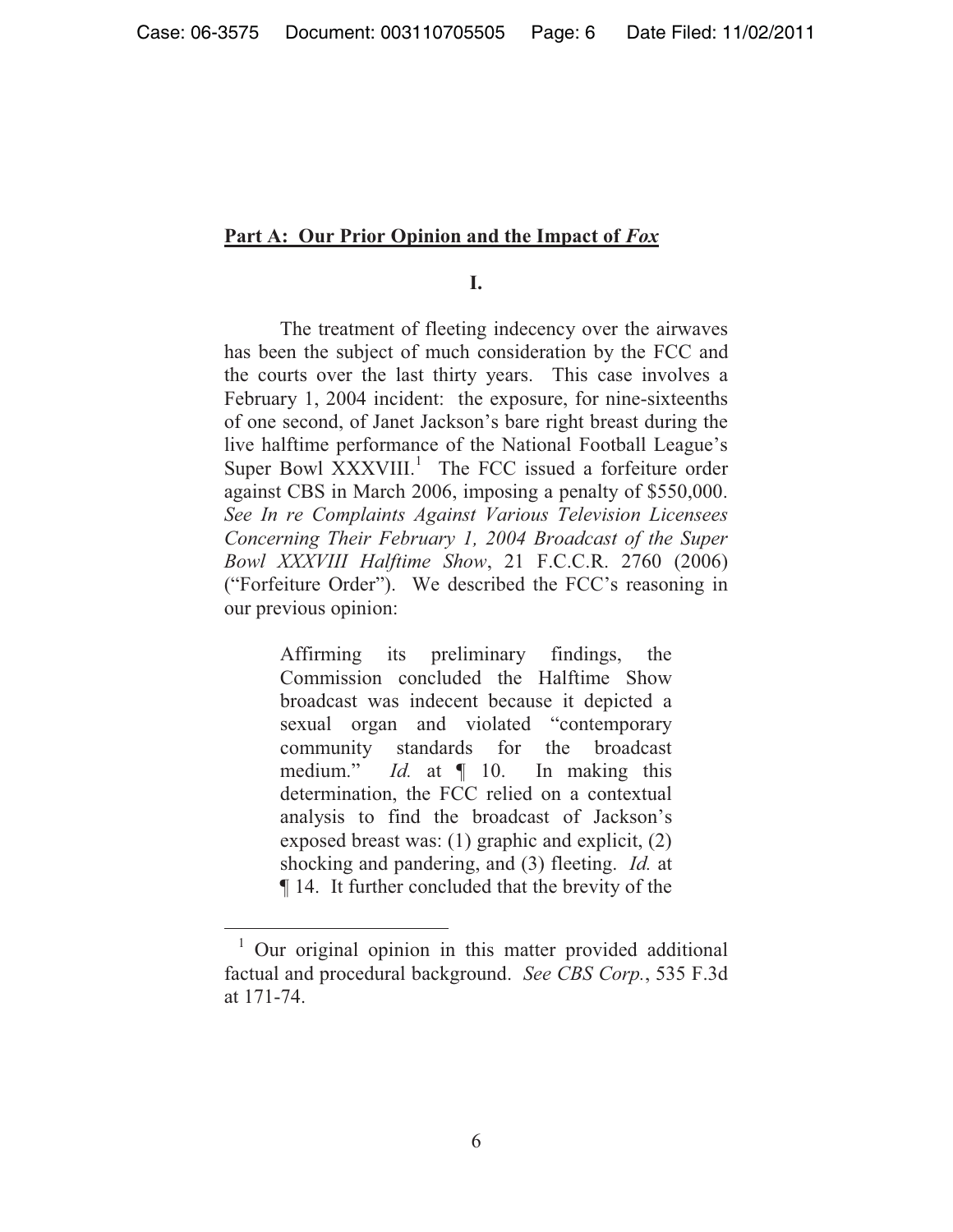image was outweighed by the other two factors. *Id.* The standard applied by the Commission is derived from its 2001 policy statement setting forth a two-part test for indecency: (1) "the material must describe or depict sexual or excretory organs or activities," and (2) it must be "patently offensive as measured by contemporary community standards for the broadcast medium." *In re Industry Guidance on the Commission's Case Law Interpreting 18 U.S.C. § 1464 and Enforcement Policies Regarding Broadcast Indecency*, 16 F.C.C.R. 7999, 8002 ¶¶ 7-8 (2001) (emphasis in original) . . . .

Additionally, the FCC determined CBS's actions in broadcasting the indecent image were "willful" and therefore sanctionable by a monetary forfeiture under 47 U.S.C. § 503(b)(1). *See Forfeiture Order* at ¶ 15.

*CBS Corp.*, 535 F.3d at 172. CBS sought reconsideration under 47 C.F.R. § 1.106, which the FCC denied. *See In re Complaints Against Various Television Licensees Concerning Their February 1, 2004 Broadcast of the Super Bowl XXXVIII Halftime Show*, 21 F.C.C.R. 6653 (2006). Neither of these two orders acknowledged, much less explained, any change in the FCC's enforcement policy for fleeting indecent images.

CBS filed a petition for review in our Court, contending that the FCC's ruling that the fleeting nude image was actionable indecency constituted a change in policy, and its application to CBS was, therefore, arbitrary and capricious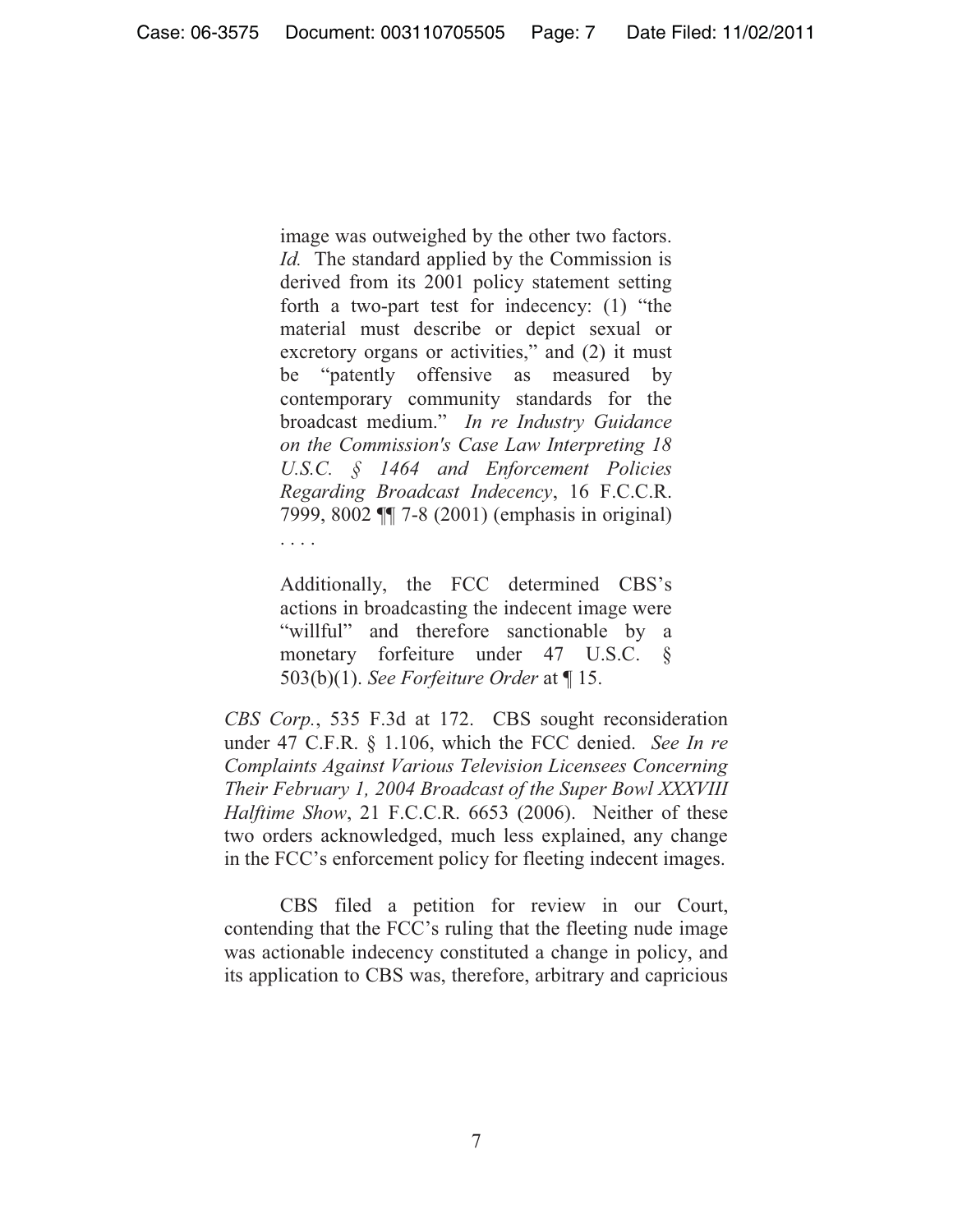under the Administrative Procedure Act ("APA"), 5 U.S.C. § 706. Specifically, CBS urged that, before the incident in question, FCC policy provided that the "isolated use of expletives in broadcasts did not constitute actionable indecency under 18 U.S.C. § 1464." *CBS Corp.*, 535 F.3d at 176 (citing *See In re Application of Pacifica Found.*, 95 F.C.C.2d 750 (1983)).

 The FCC defended its actions on the basis that its earlier fleeting-material policy applied only to fleeting utterances and did not extend to fleeting images. $2$  We rejected this contention:

> During a span of nearly three decades, the Commission frequently declined to find broadcast programming indecent, its restraint punctuated only by a few occasions where programming contained indecent material so pervasive as to amount to "shock treatment" for the audience. Throughout this period, the Commission consistently explained that isolated or fleeting material did not fall within the scope of actionable indecency.

 $\overline{a}$ 

<sup>2</sup> The FCC abandoned its "restrained enforcement policy for fleeting broadcast material," at least as it applied to fleeting expletives, in its March 2004 order in *In re Complaints Against Various Broadcast Licensees Regarding the Airing of the "Golden Globe Awards" Program*, 19 F.C.C.R. 4975 (2004) ("*Golden Globes*"). *See CBS Corp.*, 535 F.3d at 180. Because that policy change post-dated the February 2004 broadcast at issue in this case, it cannot serve as the basis for the penalty imposed on CBS. *See id.* at 180-81.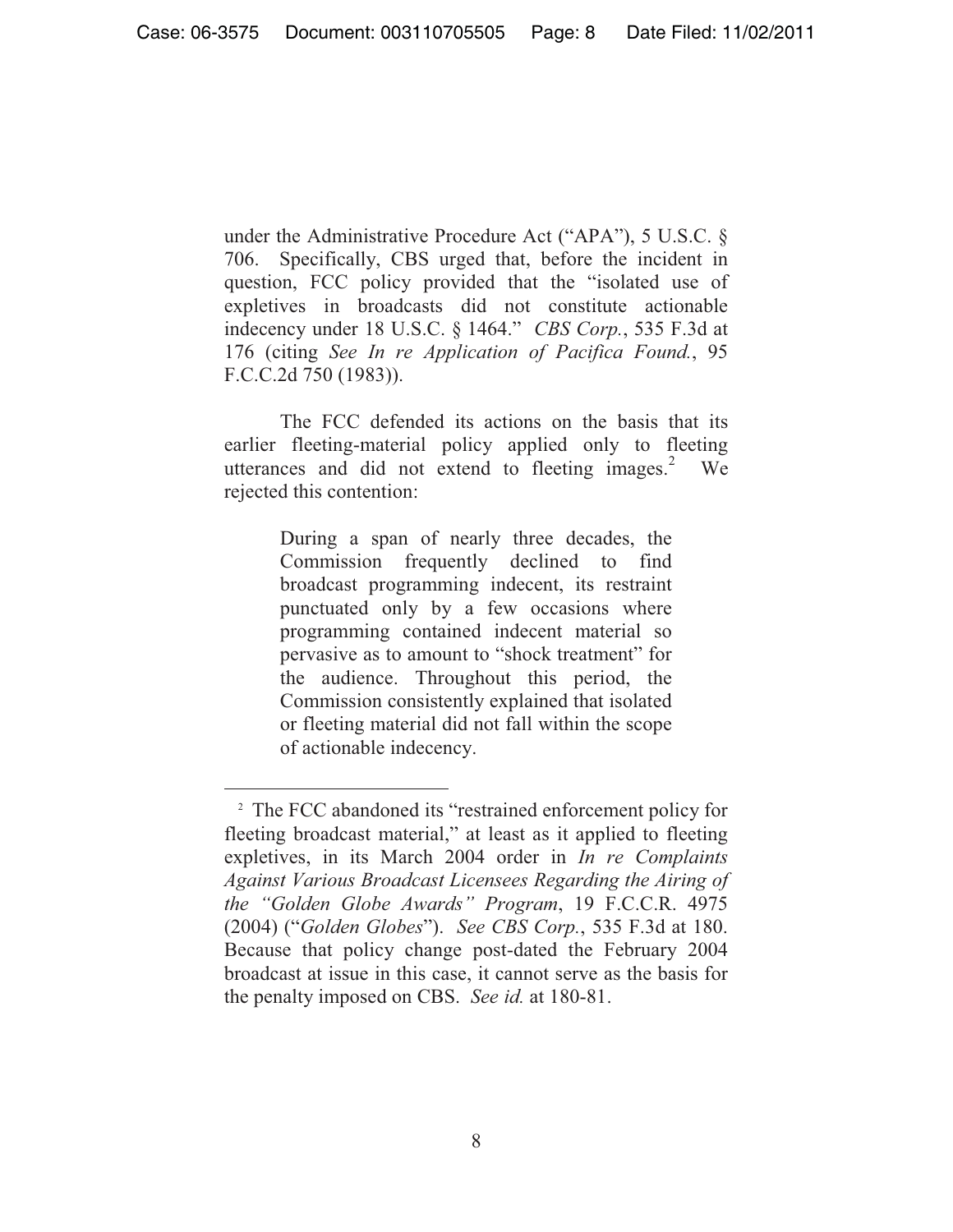At the time the Halftime Show was broadcasted by CBS, the FCC's policy on fleeting material was still in effect. The FCC contends its restrained policy applied only to fleeting utterances — specifically, fleeting expletives and did not extend to fleeting images. But a review of the Commission's enforcement history reveals that its policy on fleeting material was never so limited. The FCC's present distinction between words and images for purposes of determining indecency represents a departure from its prior policy.

*Id.* at 174-75.

 Reviewing in detail the progression of FCC rulings leading up to the present, we could not find the distinction advocated by the FCC. Indeed, we could only reach the opposite conclusion:

> [T]he balance of the evidence weighs heavily against the FCC's contention that its restrained enforcement policy for fleeting material extended only to fleeting words and not to fleeting images. As detailed, the Commission's entire regulatory scheme treated broadcasted images and words interchangeably for purposes of determining indecency. Therefore, it follows that the Commission's exception for fleeting material under that regulatory scheme likewise treated images and words alike. Three decades of FCC action support this conclusion.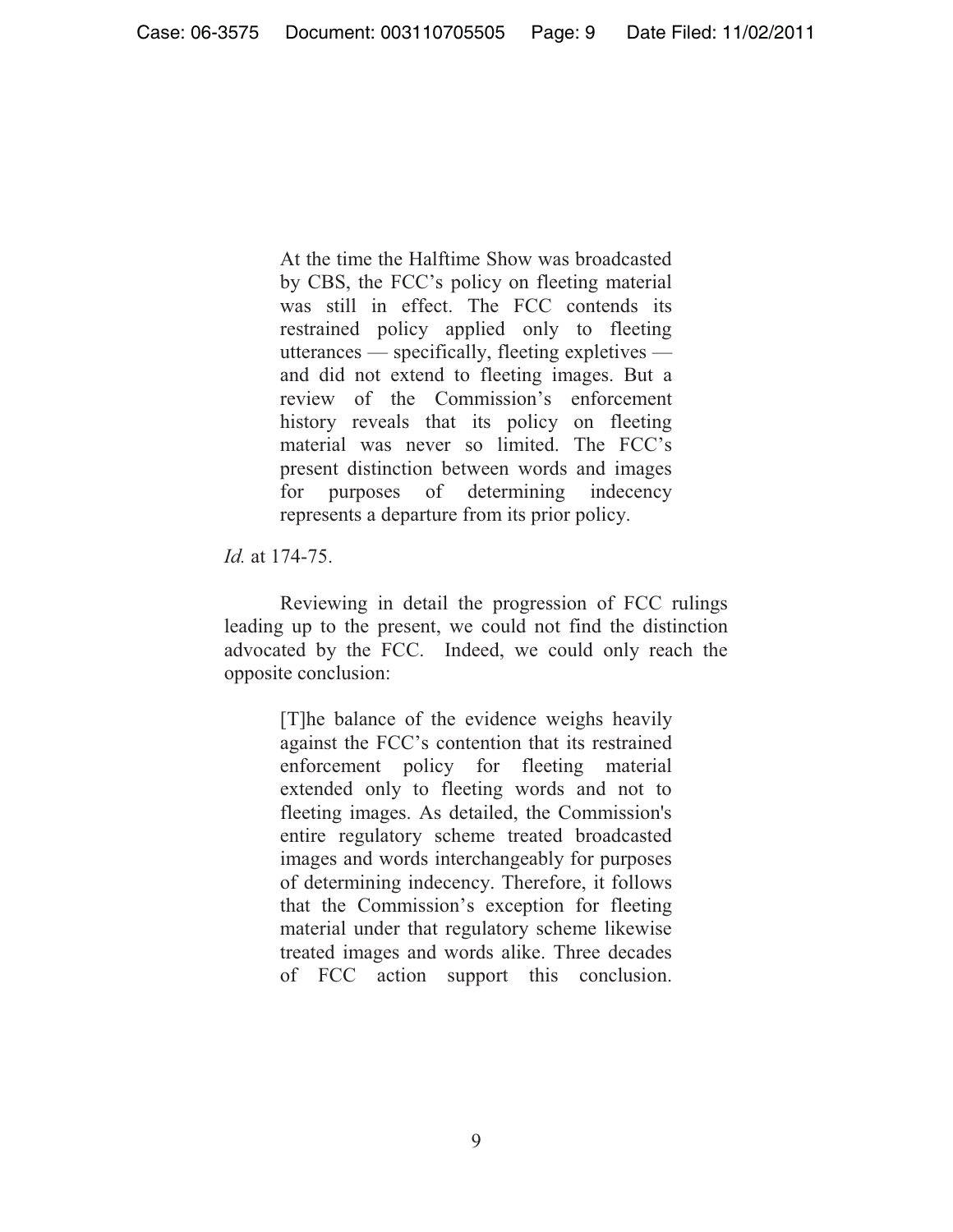Accordingly, we find the FCC's conclusion on this issue, even as an interpretation of its own policies and precedent, "counter to the evidence before the agency" and "so implausible that it could not be ascribed to a difference in view or the product of agency expertise."

*Id.* at 188 (quoting *Motor Vehicle Mfrs. Ass'n of U.S., Inc. v. State Farm Mut. Auto. Ins. Co.*, 463 U.S. 29, 43 (1983)).

 Thus, we found that the ruling in this case represented a departure from prior policy that required an explanation:

> The Commission's determination that CBS's broadcast of a nine-sixteenths of one second glimpse of a bare female breast was actionably indecent evidenced the agency's departure from its prior policy. Its orders constituted the announcement of a policy change — that fleeting images would no longer be excluded from the scope of actionable indecency . . . .

> [A]n agency cannot ignore a substantial diversion from its prior policies. *See Ramaprakash v. FAA*, 346 F.3d 1121, 1124 (D.C. Cir. 2003) (agency must "provide a reasoned analysis indicating that prior policies and standards are being deliberately changed, not casually ignored"). As the Supreme Court explained in *State Farm*, an agency must be afforded great latitude to change its policies, but it must justify its actions by articulating a reasoned analysis behind the change . . . .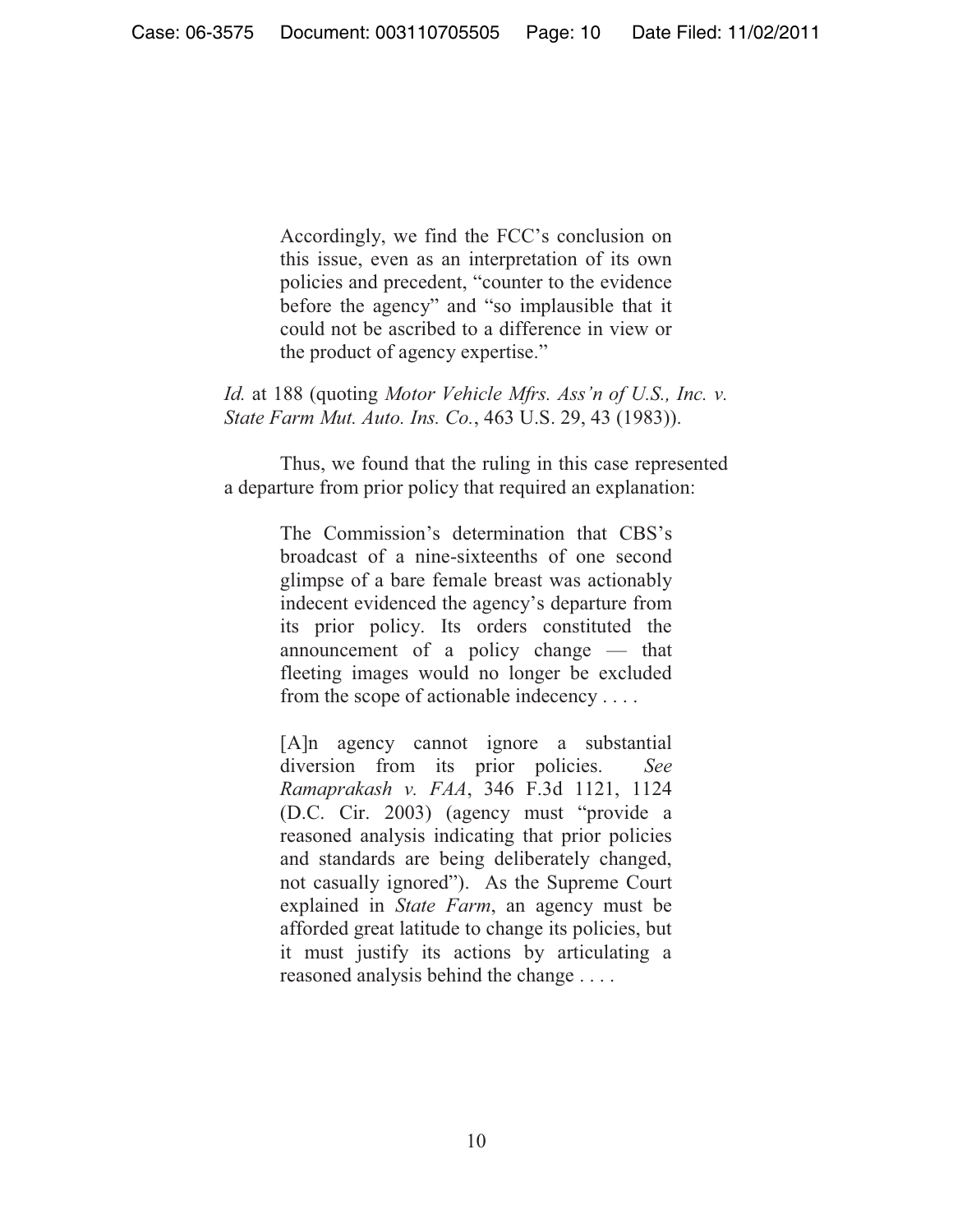*CBS Corp.*, 535 F.3d at 181-82 (citing *State Farm*, 463 U.S. at 42-43).

 We then noted that in *Fox Television Stations, Inc. v. F.C.C.*, the United States Court of Appeals for the Second Circuit had analyzed under *State Farm* the FCC's change in its fleeting-expletive policy (announced in its *Golden Globes* order, after the 2004 Halftime Show broadcast at issue here) and had "rejected the agency's proffered rationale as 'disconnected from the actual policy implemented by the Commission.'" *Id.* at 183 (quoting 489 F.3d 444, 459 n.8 (2d Cir. 2007), *rev'd*, *Fox*, 129 S. Ct. 1800). We then distinguished the FCC's actions in *Fox* from its order in this case:

> There, as Judge Leval noted in dissent, the FCC provided an explanation for changing its policy on fleeting expletives. The critical question splitting the court was whether that explanation was adequate under *State Farm*. *Here, unlike in Fox, the FCC has not offered any explanation — reasoned or otherwise — for changing its policy on fleeting images.* Rather, the FCC asserts it never had a policy of excluding fleeting images from the scope of actionable indecency, and therefore no policy change occurred when it determined that the Halftime Show's fleeting image of Janet Jackson's breast was actionably indecent.

*Id.* (emphasis added). Because our analysis of three decades of FCC enforcement contradicted the Commission's assertion in this regard, we concluded that "the FCC's new policy of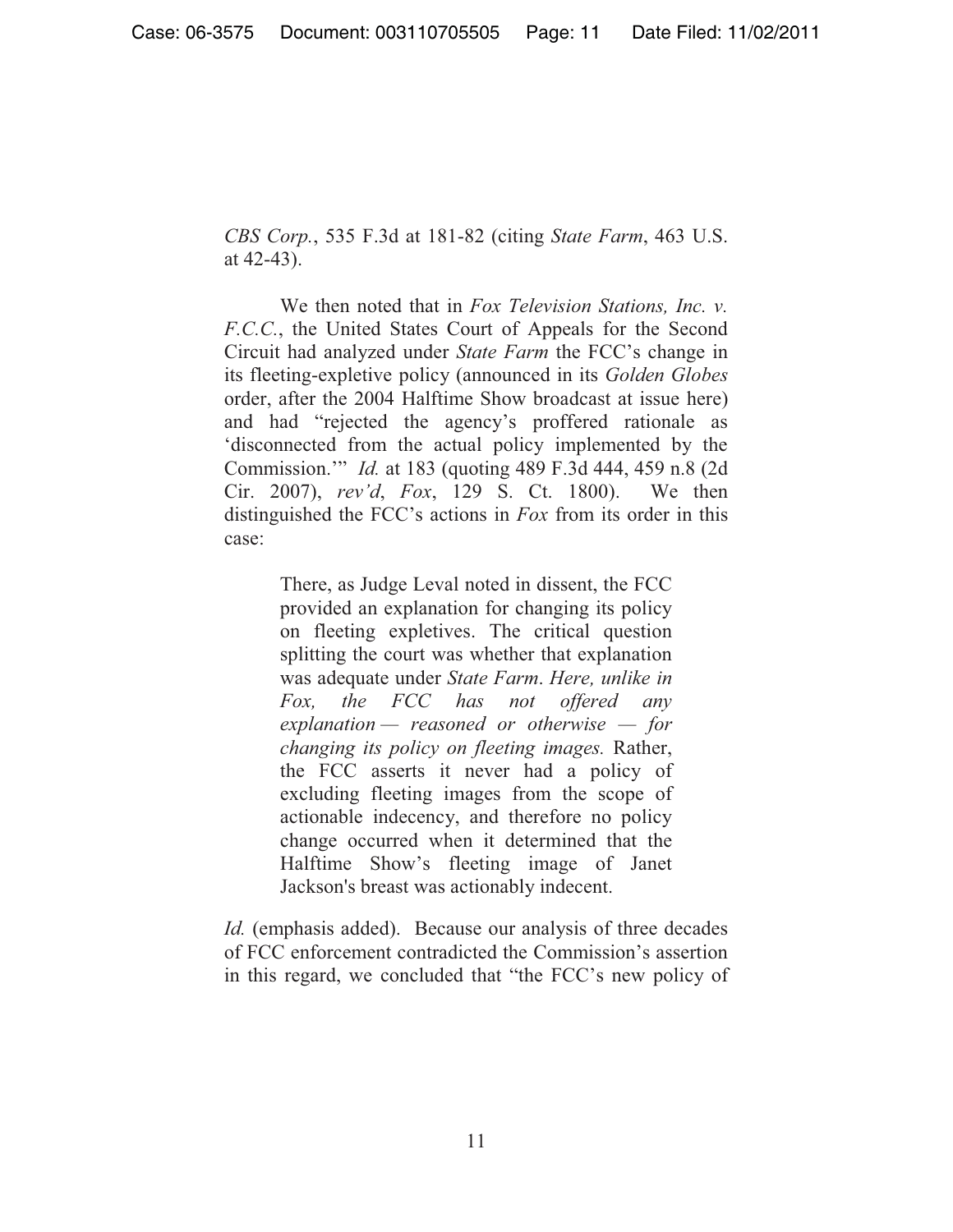including fleeting images within the scope of actionable indecency is arbitrary and capricious under *State Farm* and the Administrative Procedure Act, and therefore invalid as applied to CBS." *Id.* at 189.

 We next engaged in a discussion regarding the degree of scienter necessary for the imposition of a forfeiture, and concluded the opinion by remanding to the agency, finding this course of action to be appropriate where the agency has issued an arbitrary decision. *See id.* at 209.

 Eight months later the Supreme Court issued its decision in *Fox*, on certiorari from the Second Circuit. *See Fox*, 129 S.Ct. 1800. As noted above, the issue in that case was "the adequacy of the Federal Communications Commission's *explanation* of its decision that [the statutory prohibition on indecent language] sometimes forbids the broadcasting of indecent expletives even when the offensive words are not repeated," not, as here, the question whether the FCC's order amounted to a policy change.<sup>3</sup> Id. at 1805 (emphasis added).

 $\overline{a}$ 

The Commission forthrightly acknowledged that its recent actions have broken new ground, taking account of inconsistent "prior Commission and staff action" and explicitly disavowing them as "no longer good law." *Golden Globes*, 19 F.C.C.R. at 4980 . . . . There is no doubt that the Commission knew it was making a change. That is why it declined to

<sup>&</sup>lt;sup>3</sup> In this regard, the Supreme Court noted that, in the orders at issue in *Fox*: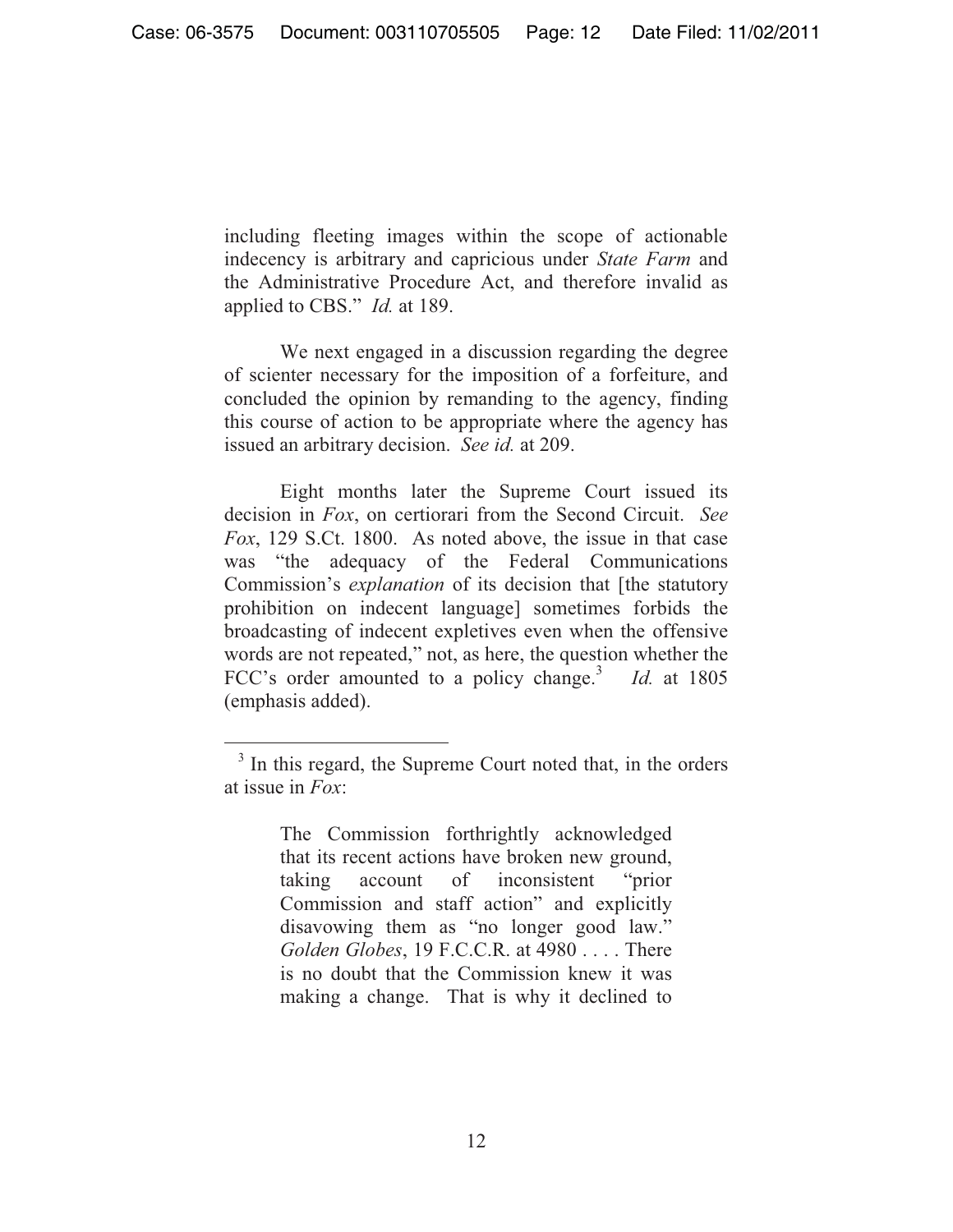The Court reviewed the statutory and regulatory background in the introductory section of the opinion, concluding with a discussion of the FCC's ruling in *Golden Globes*, where "the Commission took one step further by declaring for the first time that a nonliteral (expletive) use of the F- and S-Words could be actionably indecent, even when the word is used only once," *Fox*, 129 S. Ct. at 1807. The Supreme Court observed:

> The [*Golden Globes*] order acknowledged that "prior Commission and staff action have indicated that isolated or fleeting broadcasts of the 'F-Word' . . . are not indecent or would not be acted upon." It explicitly ruled that "any such interpretation is no longer good law." It "clarif[ied] . . . that the mere fact that specific words or phrases are not sustained or repeated does not mandate a finding that material that is otherwise patently offensive to the broadcast medium is not indecent." Because, however, "existing precedent would have permitted this broadcast," the Commission determined that "NBC and its affiliates necessarily did not have the requisite notice to justify a penalty."

*Id.* at 1808 (internal citations omitted).

assess penalties; and it relied on the Golden Globes Order as removing any lingering doubt. *Remand Order*, 21 F.C.C.R. at 13308.

*Fox*, 129 S. Ct. at 1812.

 $\overline{a}$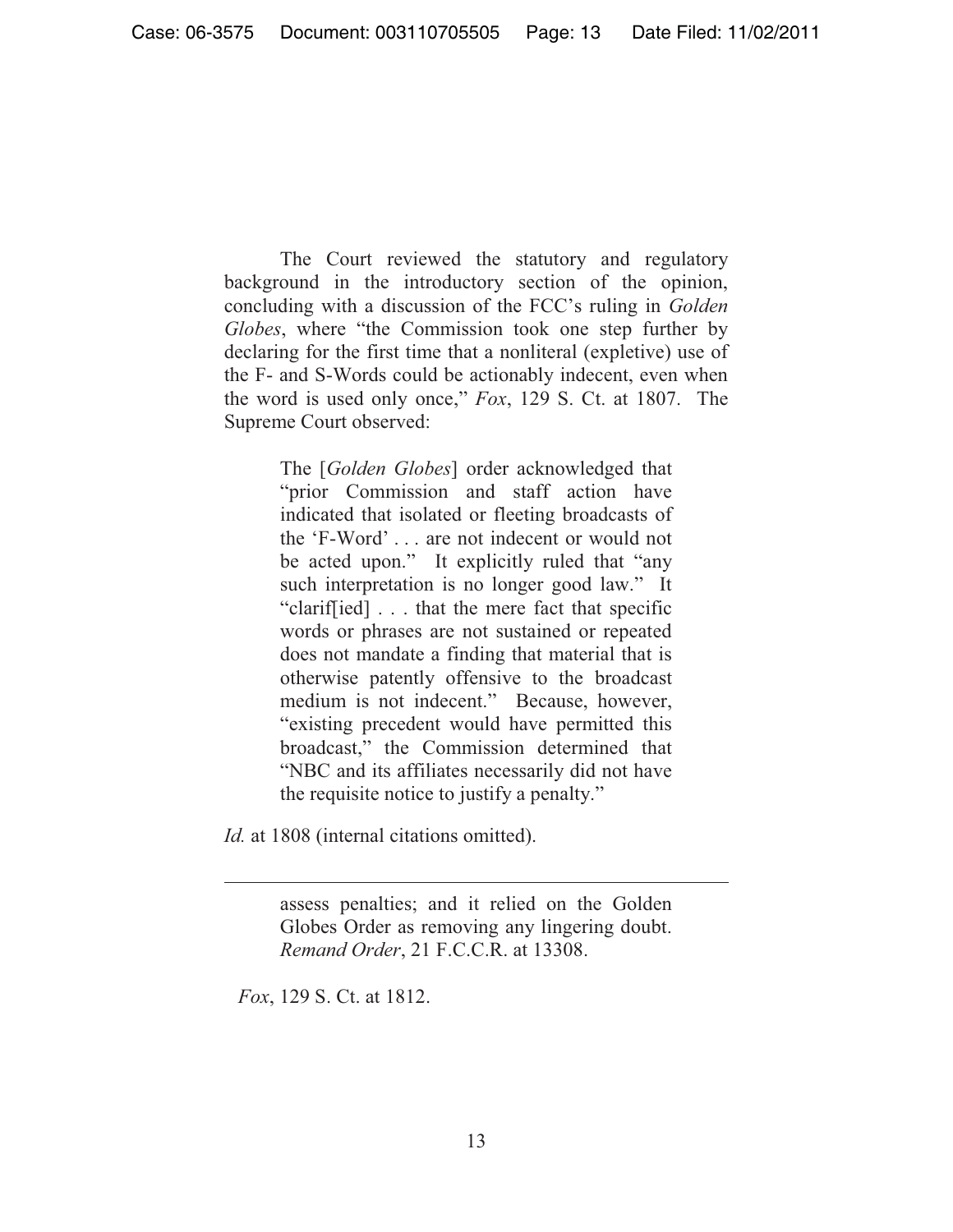The Court next considered the case before it, which involved two instances of celebrities' use of the "F-Word" in live broadcasts. *Id.* (discussing Cher's and Nicole Richie's statements at two consecutive Billboard Music Awards broadcasts). The Commission had initially issued Notices of Apparent Liability, but imposed no fines. *See In re Complaints Regarding Various Television Broadcasts Between February 2, 2002 and March 8, 2005*, 21 F.C.C.R. 2664 (2006). In further proceedings, the Commission gave Fox the opportunity to object, then upheld the indecency findings. *See In re Complaints Regarding Various Television Broadcasts Between February 2, 2002, and March 8, 2005*, 21 F.C.C.R. 13299 (2006) ("Remand Order"). The FCC's order explained its reason for departing from the position that fleeting expletives were exempt from otherwise applicable indecency standards:

> In the Commission's view, "granting an automatic exemption for 'isolated or fleeting' expletives unfairly forces viewers (including children)" to take "'the first blow'" and would allow broadcasters "to air expletives at all hours of a day so long as they did so one at a time."

*Fox*, 129 S. Ct. at 1809 (internal citations omitted). The FCC appeared to hedge to some degree as to the extent of, and timing of, its change in policy for fleeting material, but, as the Supreme Court noted, it "made clear [that] the *Golden Globes* Order eliminated any doubt that fleeting expletives could be actionably indecent, and the Commission disavowed the bureau-level decisions and its own dicta that had said otherwise." *Id.* (internal citations omitted).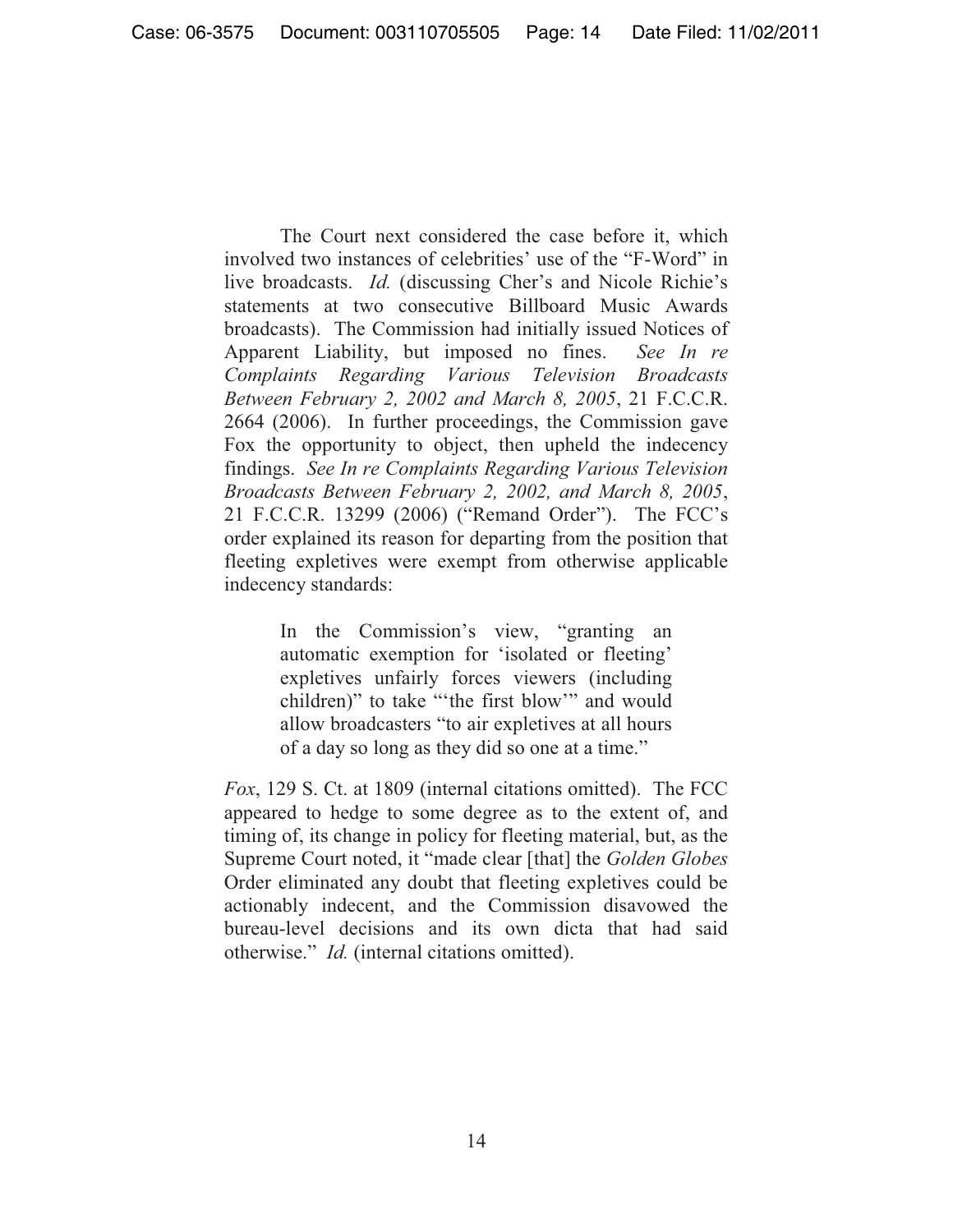Regarding the adequacy of the FCC's explanation for its policy change, the Court rejected the Second Circuit's view that an agency must "make clear 'why the original reasons for adopting the [displaced] rule or policy are no longer dispositive' as well as 'why the new rule effectuates the statute as well as or better than the old rule.'" *Fox*, 129 S. Ct. at 1810 (quoting *Fox*, 489 F.3d at 456-57) (internal quotations omitted; alteration in original). It held:

> To be sure, the requirement that an agency provide reasoned explanation for its action would ordinarily demand that it display awareness that it is changing position. An agency may not, for example, depart from a prior policy sub silentio or simply disregard rules that are still on the books. *See United States v. Nixon*, 418 U.S. 683 (1974). And of course the agency must show that there are good reasons for the new policy. But it need not demonstrate to a court's satisfaction that the reasons for the new policy are better than the reasons for the old one; it suffices that the new policy is permissible under the statute, that there are good reasons for it, and that the agency believes it to be better, which the conscious change of course adequately indicates.

*Id.* at 1811.

 The Court concluded that, in that case, the Commission's "reasons for expanding the scope of its enforcement activity were entirely rational":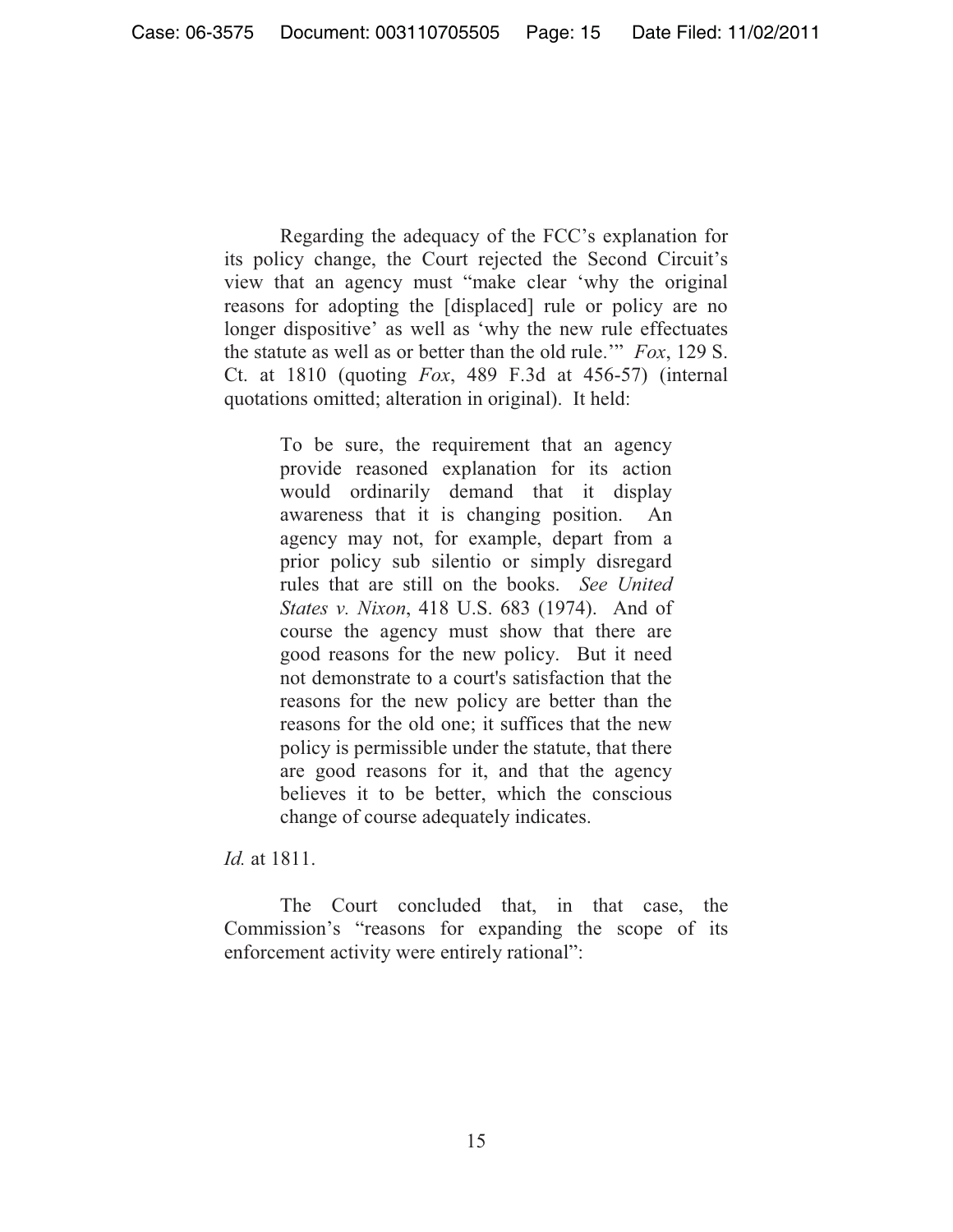It was certainly reasonable to determine that it made no sense to distinguish between literal and nonliteral uses of offensive words, requiring repetitive use to render only the latter indecent. As the Commission said with regard to expletive use of the F-Word, "the word's power to insult and offend derives from its sexual meaning." And the Commission's decision to look at the patent offensiveness of even isolated uses of sexual and excretory words fits with the context-based approach we sanctioned in [*F.C.C. v. Pacifica Foundation*], 438 U.S. [726], 750 [(1978)]. Even isolated utterances can be made in "pander[ing,] . . . vulgar and shocking" manners, and can constitute harmful "'first blow[s]" to children. It is surely rational (if not inescapable) to believe that a safe harbor for single words would "likely lead to more widespread use of the offensive language."

*Fox*, 129 S. Ct. at 1812-13 (internal citations omitted). Notably, the Court's discussion of the Commission's action concluded with the following statement: "[T]he agency's decision not to impose any forfeiture or other sanction precludes any argument that it is arbitrarily punishing parties without notice of the potential consequences of their action." *Id.* at 1813.

Accordingly, the Court reversed the Second Circuit's order and upheld the FCC's decision.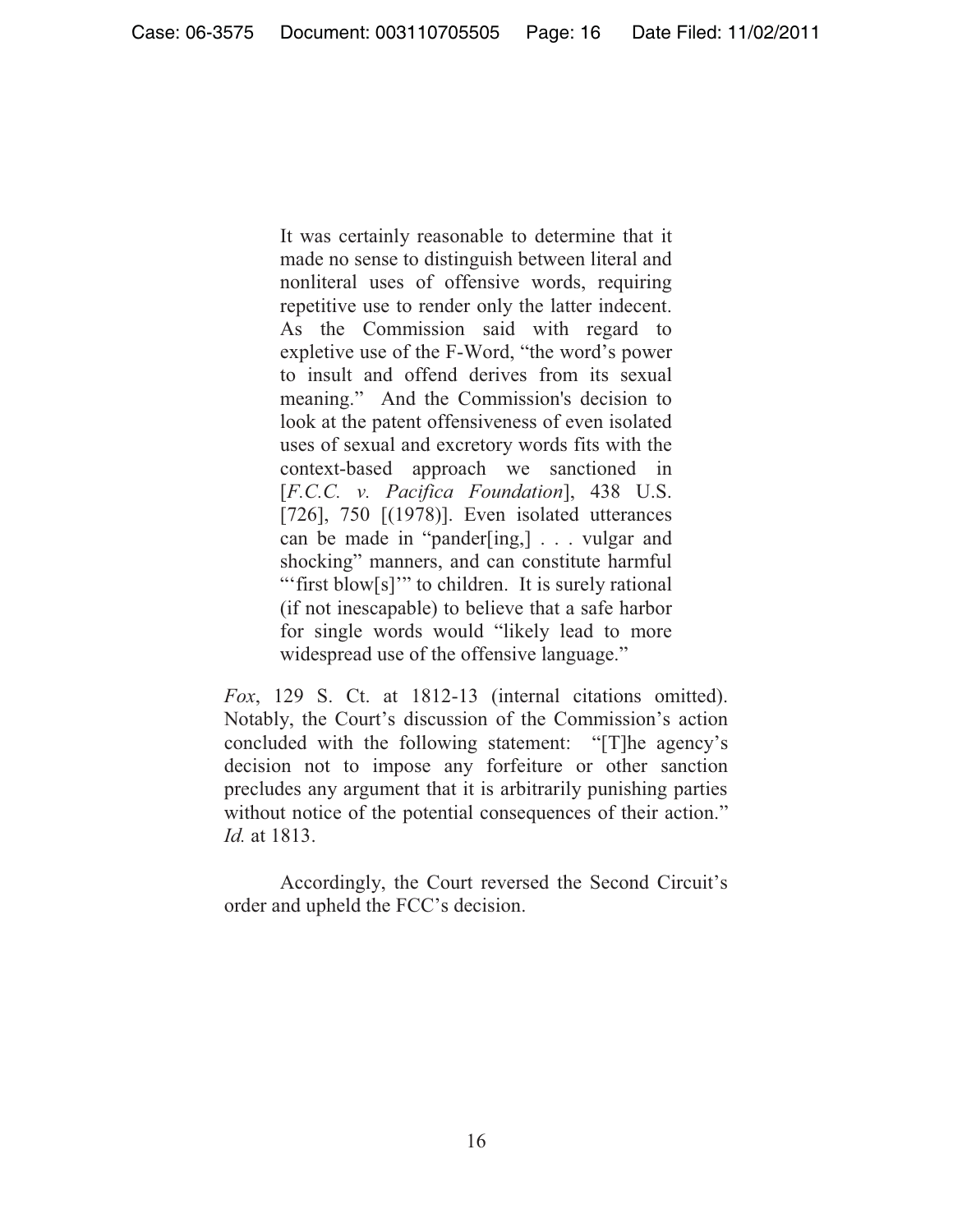# **II.**

 We must decide the extent to which *Fox* affects our previous ruling in this case. We conclude that, if anything, the Supreme Court's decision fortifies our original opinion, in two ways.

 For one thing, in *Fox*, unlike in this case, the FCC acknowledged that its orders had "broken new ground," as noted above. *See* 129 S. Ct. at 1812. The Supreme Court specifically noted that the FCC's "decision not to impose any forfeiture or other sanction" in that case signaled its recognition that assessing penalties based on violations of previously unannounced policies would amount to "arbitrarily punishing parties without notice of the potential consequences of their actions." *Id.* at 1813. The same logic implies that the FCC erred in imposing a fine on CBS in this case, as the chronology of events that are the subject of these cases demonstrates.

 The FCC Enforcement Bureau's original, 2003 ruling in *Golden Globes* applied its then-controlling policy of exempting all fleeting indecent material from enforcement, determining that the singer Bono's use of the "F- Word" ("this is really, really f-- brilliant") did "not fall within the scope of the Commission's indecency prohibition." *CBS Corp.*, 535 F.3d at 177 (quoting *In re Complaints Against Various Broadcast Licensees Regarding Their Airing of the "Golden Globe Awards" Program*, 18 F.C.C.R. 19859, ¶ 6 (FCC Enforcement Bureau 2003)). But, in March 2004, the full Commission reversed the Enforcement Bureau's decision, overruling all of its prior cases that held fleeting expletives were not actionable. The Commission declined to impose a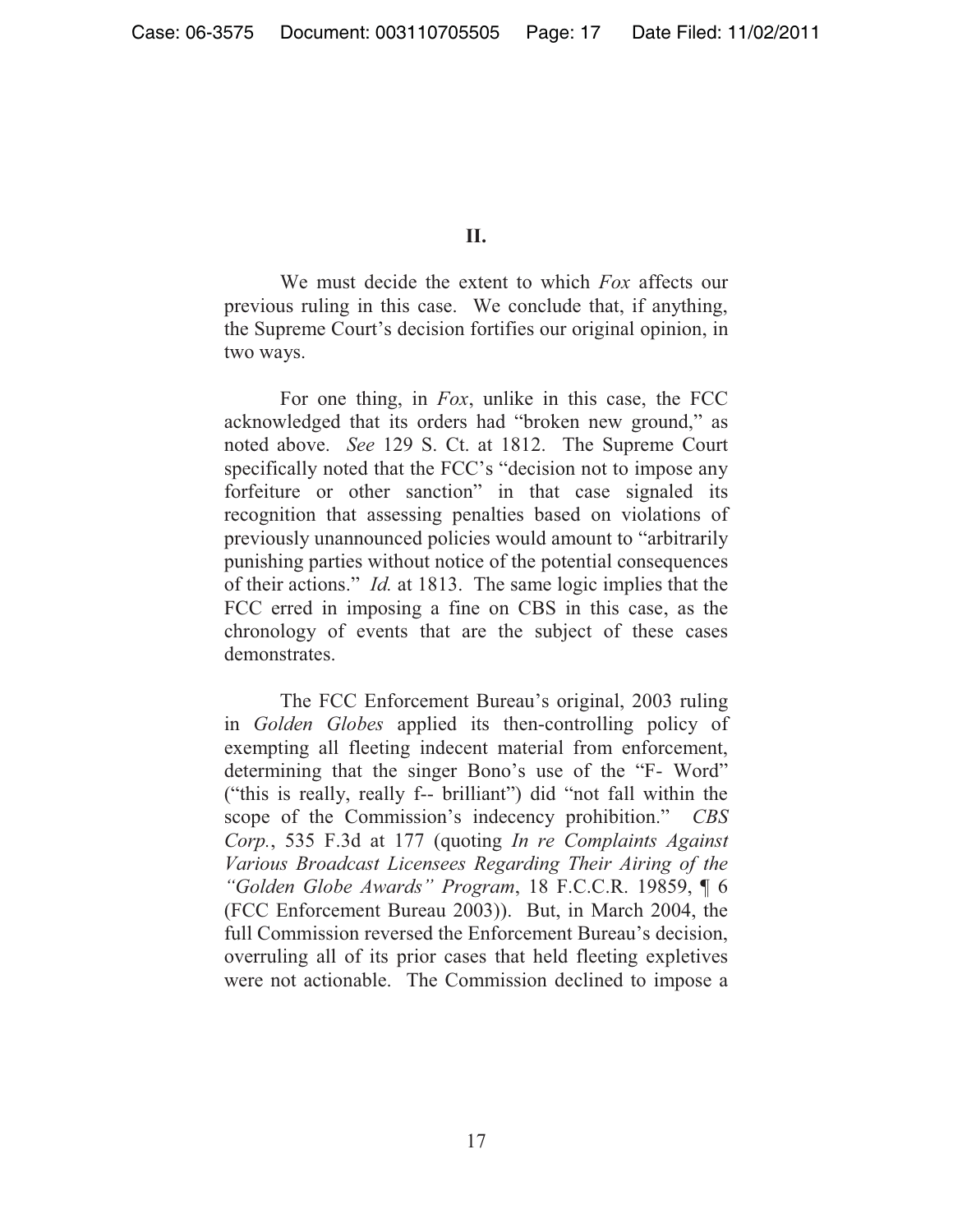penalty on the *Golden Globes* broadcasters, however, because "'existing precedent would have permitted [the Golden Globe Awards] broadcast' and therefore it would be 'inappropriate' to sanction licensees for conduct prior to notice of policy change." *Id.* at 178 (quoting *Golden Globes*, 19 F.C.C.R. at 4981-82).

The expletive utterances by Cher and Nicole Richie that were considered in *Fox* took place, respectively, during the 2002 and 2003 Billboard Music Awards telecasts, before the full Commission's March 2004 *Golden Globes* decision. Accordingly, and applying the same rationale as in *Golden Globes*, the FCC declined to impose a fine. As the *Fox* Court observed and affirmed, the decision not to impose a fine in that case signaled the FCC's understanding that imposing sanctions for conduct that occurred before the FCC's policy change was announced would raise due process concerns. *See Fox*, 129 S. Ct. at 1813.

The same principle applies here. The relevant Halftime Show broadcast occurred in February 2004, *preceding* the FCC's ruling in *Golden Globes*. But despite its earlier consistent policy exempting all fleeting material words *and* images — from its indecency rules, *see CBS Corp.*, 535 F.3d at 188, the FCC assessed a fine against CBS. *Fox* confirms our earlier observation that because the Commission did not announce any change in its fleetingmaterial policy until March 2004, and because the offensive conduct in this case (like the offending conduct in *Golden Globes* and *Fox*) *preceded* that date, the FCC's assessment of a forfeiture and imposition of a penalty against CBS constitutes arbitrary, and therefore unlawful, punishment.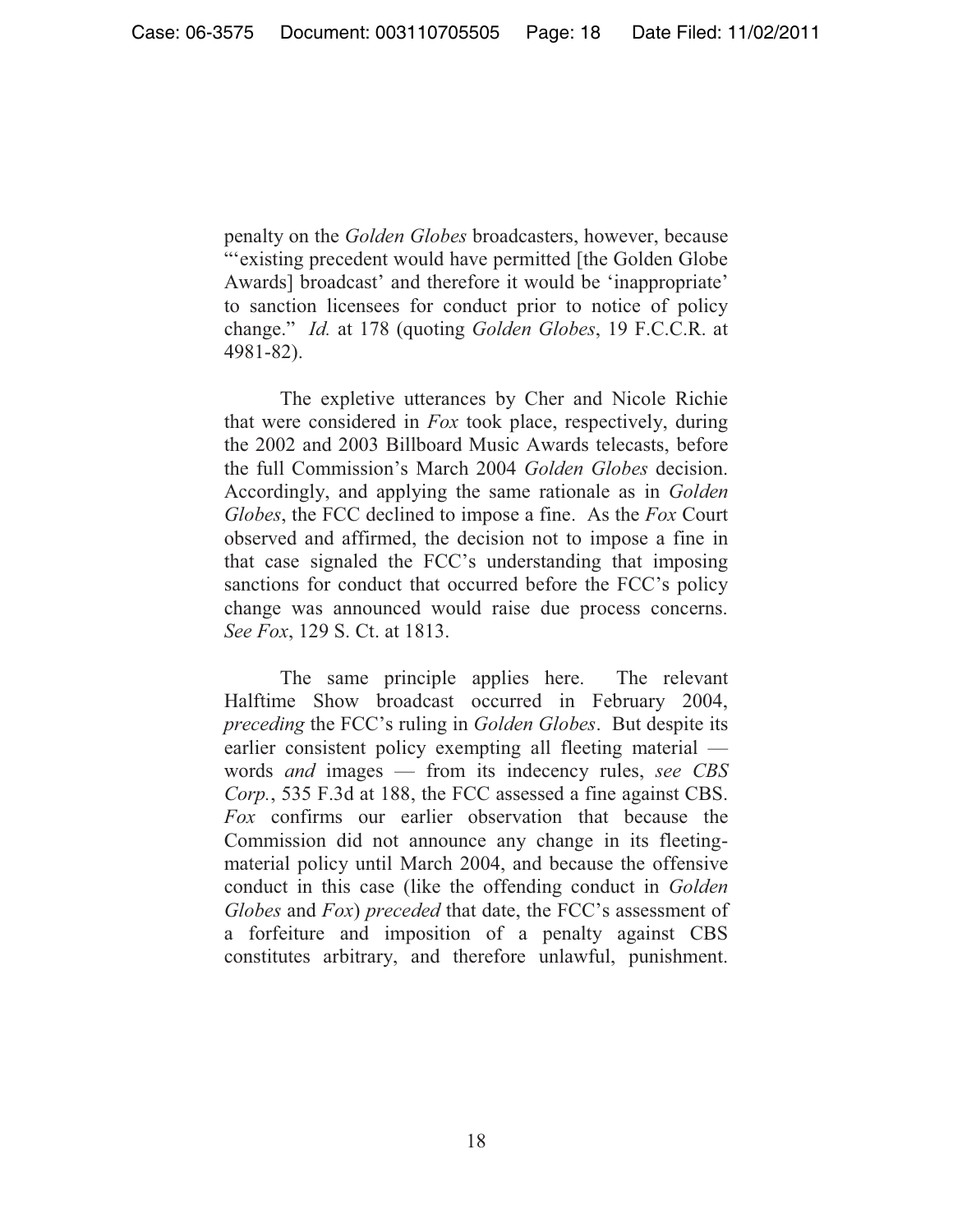*Fox*, 129 S. Ct. at 1813; *see also CBS Corp.*, 535 F.3d at 180- 81.

The FCC and our dissenting colleague contend that, in all events, the FCC's decision in *Young Broadcasting of San Francisco, Inc.*, 19 F.C.C.R. 1751 (2004), issued just days before CBS's Halftime Show, provided CBS with adequate notice that the FCC might impose a forfeiture for fleeting nude images. But as we pointed out in our earlier opinion, the 2004 *Young Broadcasting* decision was a non-final notice of apparent liability; "the final disposition of *Young Broadcasting* was still unresolved" at the time of the Halftime Show broadcast. *Id.* at 187 & n.18. The decision therefore reflects only "tentative conclusions" of the FCC, and, in our view, provides insufficient notice of the FCC's official policy on fleeting nude images, particularly when viewed in the context of the agency's consistent refusal over three decades to consider such fleeting material indecent, to justify the imposition of sanctions against CBS.

Therefore, we must reaffirm our conclusion that the penalty imposed in this case is arbitrary unless we find, contrary to the extensive analysis in our earlier opinion, that the FCC's pre-*Golden Globes* fleeting-material policy did not also apply to fleeting images. But, here again, *Fox* supports our previous conclusion. The Commission, and our dissenting colleague, point to one small portion of the background section in the Supreme Court's lengthy *Fox* opinion as support for the position that the FCC's fleetingmaterial policy never applied to images but was always restricted to words. But we discern no such meaning in the relevant passage, which briefly observed: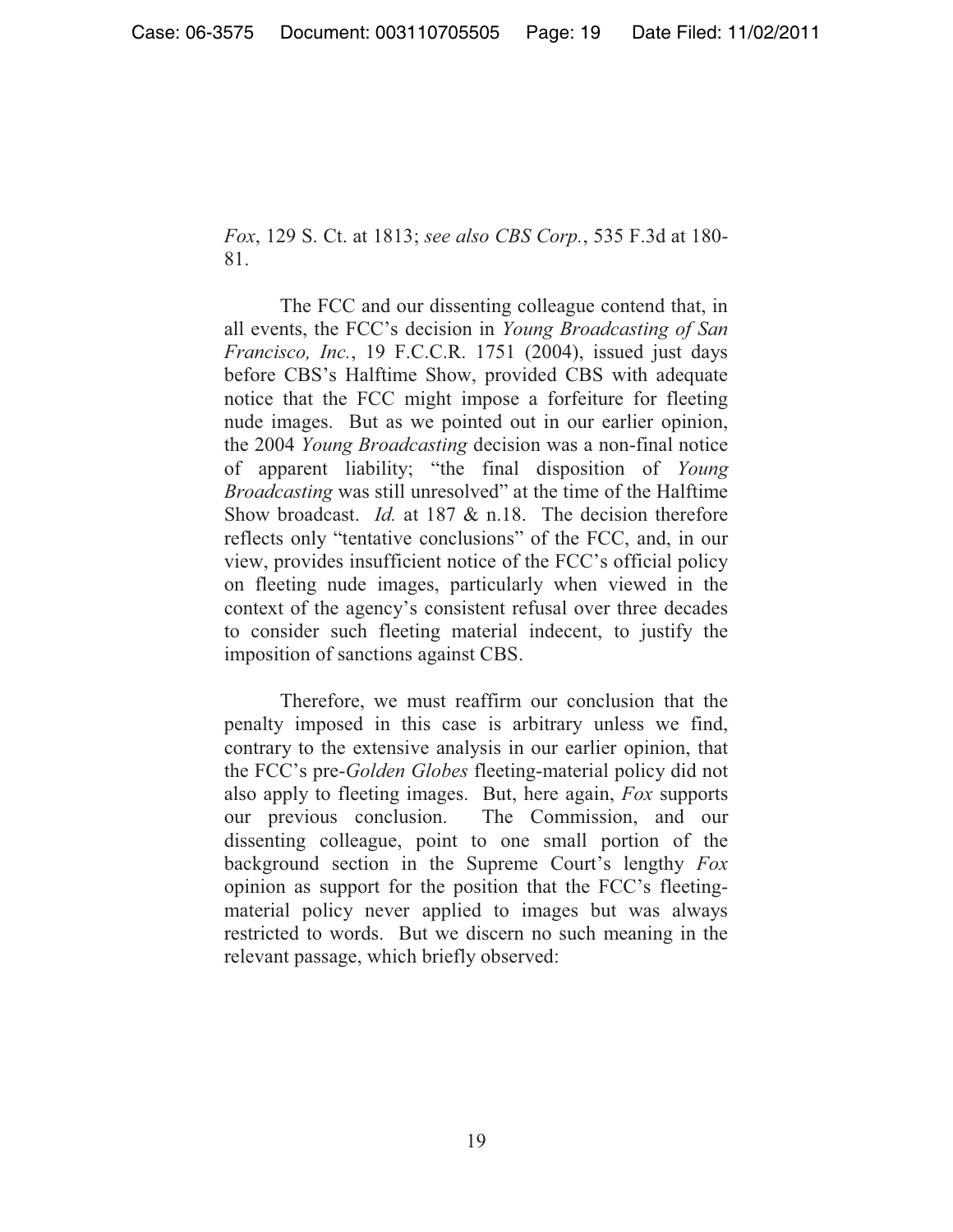Although the Commission had expanded its enforcement beyond the "repetitive use of specific words or phrases," it preserved a distinction between literal and nonliteral (or "expletive") uses of evocative language. The Commission explained that each literal "description or depiction of sexual or excretory functions must be examined in context to determine whether it is patently offensive," but that "deliberate and repetitive use . . . is a requisite to a finding of indecency" when a complaint focuses solely on the use of nonliteral expletives.

129 S. Ct. at 1807 (quoting *In re Pacifica Found., Inc.*, 2 F.C.C.R. 1191, 2699, ¶ 13 (1987)).

The FCC argues that images fall into the category of literal "descriptions or depictions" of sexual organs or functions, and that the Court's language indicates that the FCC's previous fleeting-material policy applied only to nonliteral, or expletive, depictions or descriptions, and not, as we previously concluded, to fleeting images as well as expletives. We disagree.

 First, we do not see how this summary recitation of the Commission's opinions affects the reasoning or result in our case. It appears in the Court's background discussion of the FCC's historical approach to indecent language, and is neither reasoning nor holding; it is mere characterization. Second, this language narrowly addresses *words and phrases*, with no discussion of images. Although the phrase "description or depiction," considered in isolation, could be construed to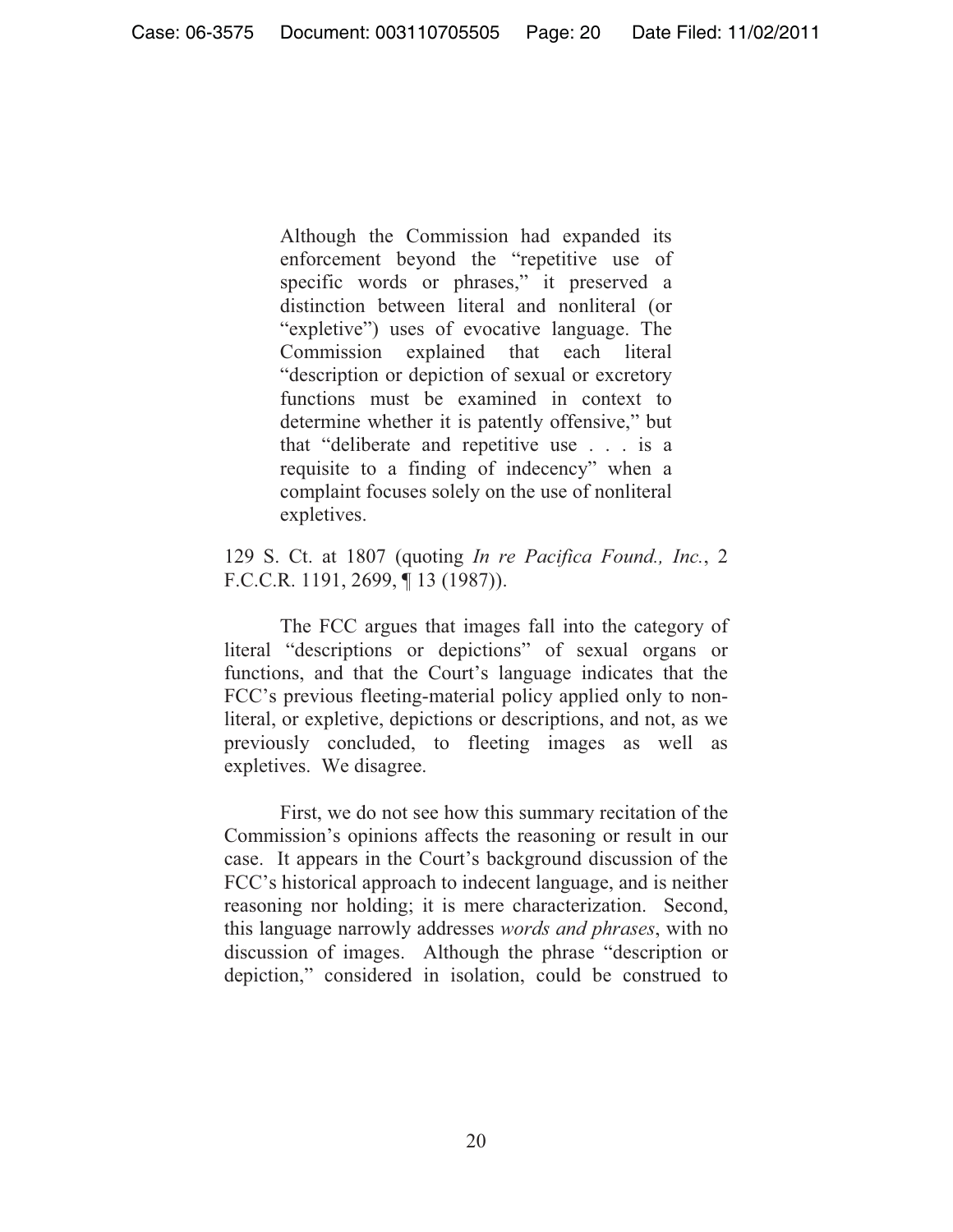include images, Justice Scalia is paraphrasing the language of the FCC's 1987 *Pacifica Foundation* opinion, involving words alone, in which the complete phrase used by the FCC was "speech involving the description or depiction of sexual or excretory functions."<sup>4</sup> *In re Pacifica Found., Inc.*, 2

 $\overline{a}$ 

While *speech that is indecent must involve more than an isolated use of an offensive word* . . . , *repetitive use of specific words or phrases* is not an absolute requirement for a finding of indecency. If a complaint focuses solely on the use of expletives, we believe that under the legal standards set forth in *Pacifica*, deliberate and repetitive use in a patently offensive manner is a requisite to a finding of indecency. When a complaint goes beyond the use of expletives, however, *repetition of specific words or phrases* is not necessarily an element critical to a determination of indecency. Rather, *speech involving the description or depiction of sexual or excretory functions* must be examined in context to determine whether it is patently offensive

<sup>4</sup> The full text of the relevant paragraph from *Pacifica Foundation* is as follows: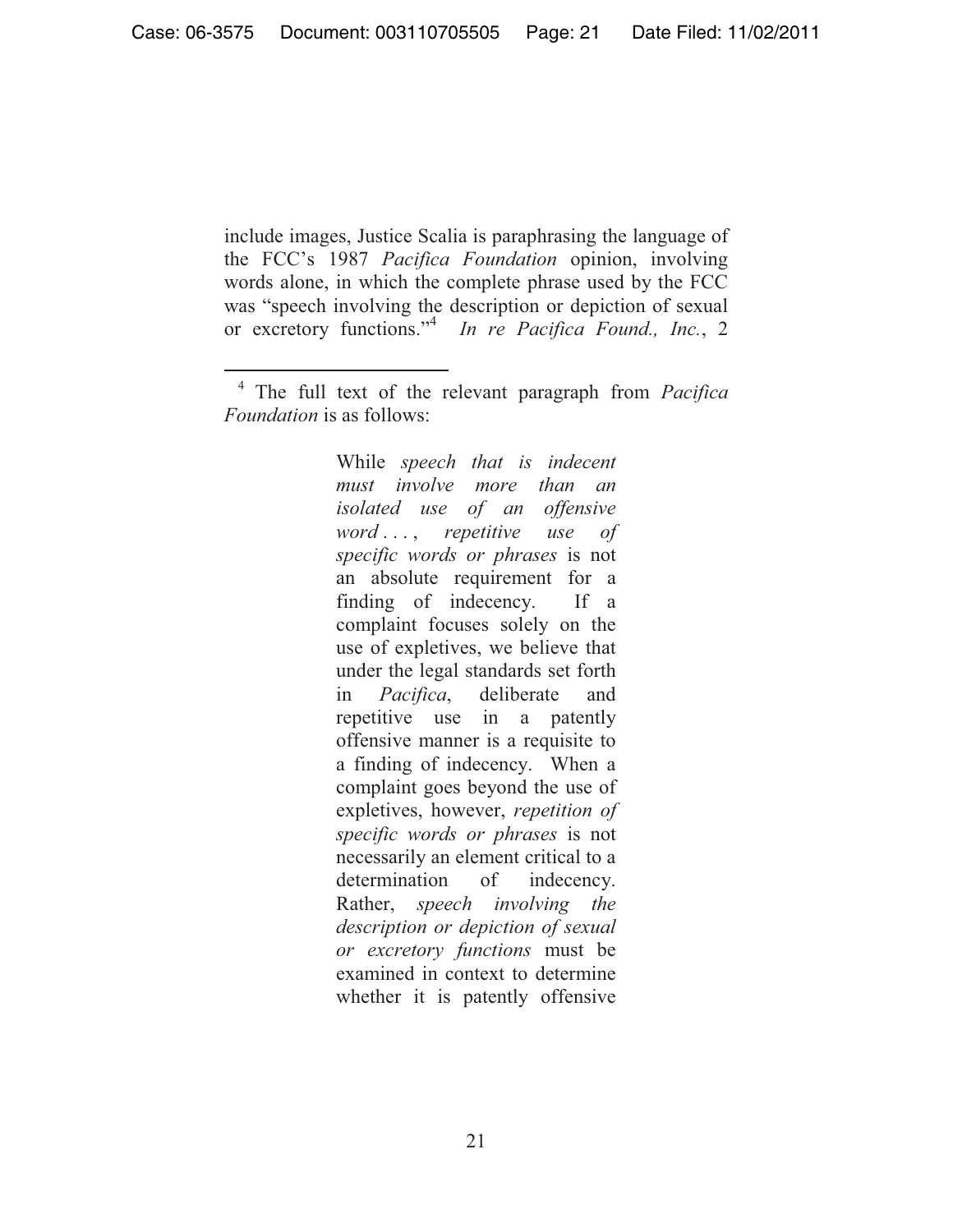F.C.C.R. 2698, 2699 ¶ 13 (1987), *quoted in Fox*, 129 S. Ct. at 1807. As the dissent concedes, dissenting op. at 26-27 n.7, *Fox* says nothing at all about images. Nor does it suggest that the FCC's previous fleeting-material policy applied only to "words," or distinguished between words and images, as the Commission originally argued to us (an argument we forcefully rejected after reviewing three decades of rulings). Indeed, the *Fox* Court had no occasion to consider the application of the FCC's pre-*Golden Globes* fleeting-material policy to images, since that case involved the use of spoken fleeting expletives.<sup>5</sup>

> under contemporary community standards applicable to the broadcast medium. The mere fact that *specific words or phrases* are not repeated does not mandate a finding that material that is otherwise patently offensive to the broadcast medium is not indecent.

2 F.C.C.R. at 2699 ¶ 13 (emphases added).

 $\overline{a}$ 

<sup>5</sup> Our dissenting colleague contends that the Supreme Court's omission of any discussion of fleeting images in *Fox* "strongly suggests" that images never fell within the FCC's fleeting-material policy. Dissenting op. at 28. By contrast, we are unwilling to read the Court's *silence* as overruling our conclusion, based on a careful review of three decades of FCC precedent to discern the agency's policy on precisely this issue, that the FCC historically did not distinguish between fleeting images and words. *See* 535 F.3d at 188 ("[T]he Commission's entire regulatory scheme treated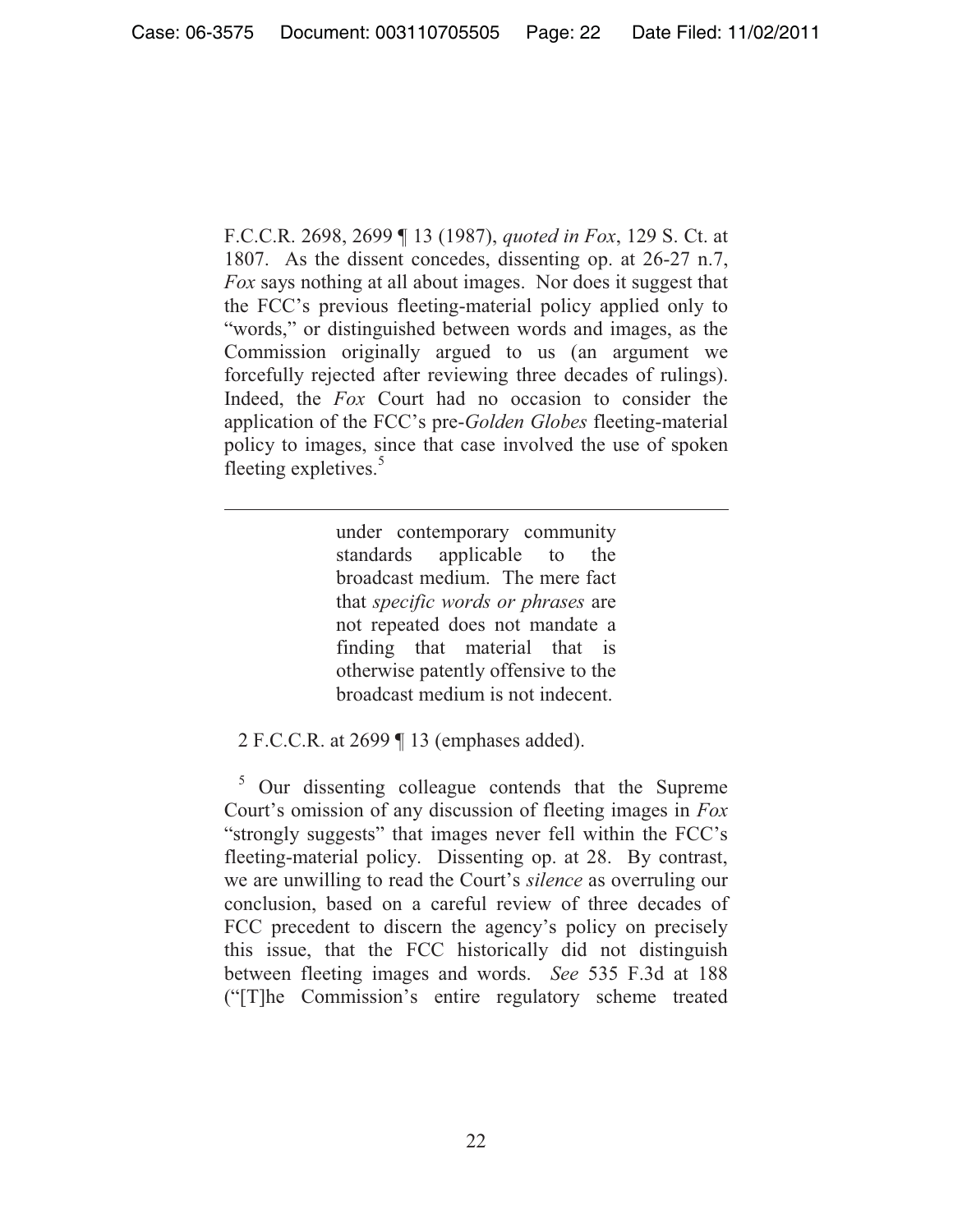More to the point, read in context, this language does not refer to the FCC's pre-*Golden Globes* fleeting-material policy *at all*. Instead, it describes the evolution of the Commission's overall approach to a separate issue, i.e., whether "its enforcement power was limited to 'deliberate, repetitive use of the seven words actually contained in the George Carlin monologue.'"<sup>6</sup> *Id.* at 1807 (quoting *Pacifica Found.*, 2 F.C.C.R. at 2699 ¶ 12). Critically, the relevant portion of the *Pacifica Foundation* opinion that *Fox* quoted clearly distinguished between these two concepts, explaining that "speech that is indecent must involve more than an isolated," i.e., fleeting, "use of an offensive word," but that "repetitive use of *specific words or phrases*" (i.e., the expletive words or phrases from the Carlin monologue) was not required. *Pacifica Found.*, 2 F.C.C.R. at 2699 ¶ 13 (emphasis added). The Supreme Court in the quoted language from *Fox*, and the FCC in the *Pacifica Foundation* opinion that *Fox* quoted, were focused entirely on the FCC's earlier policy (arising out of the Carlin monologue) regarding the "'use of specific words or phrases'" as a prerequisite to a finding of indecency, not the question whether the reference to a particular word or image that might otherwise be deemed indecent was passing or fleeting in nature. Just as *Fox* involved spoken fleeting expletives, not fleeting images,

broadcasted images and words interchangeably for purposes of determining indecency. Therefore, it follows that the Commission's exception for fleeting material under that regulatory scheme likewise treated words and images alike."). Images simply were not involved in the case.

 $\overline{a}$ 

6 See *Fox*, 129 S. Ct. at 1806, and *CBS Corp.*, 535 F.3d at 175, for additional background on the Carlin monologue.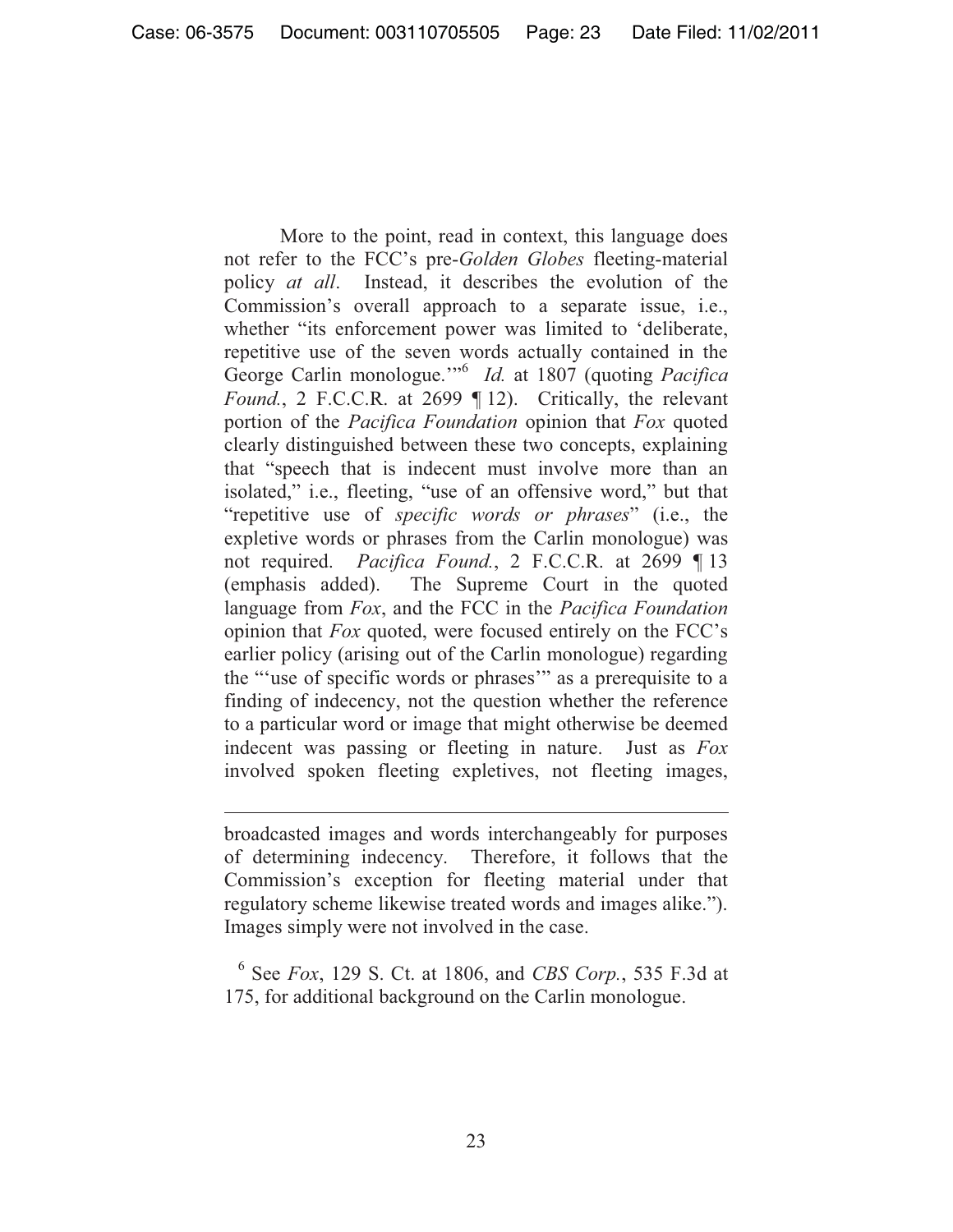*Pacifica Foundation* involved sustained, repeated use of expletives and sexually explicit language, not fleeting words or images.<sup>7</sup>

Moreover, the very next paragraph of *Fox* confirms that neither the Supreme Court nor the FCC interpreted *Pacifica Foundation*'s distinction between literal and nonliteral uses of specific words or phrases to impact the otherwise applicable policy for fleeting material. *Fox*, 129 S. Ct. at 1807. In that paragraph, quoting an FCC policy statement from 2001, the Court made clear that, even after *Pacifica Foundation*, the exception for fleeting material still applied, separate and apart from any distinction arising between "literal" and "non-literal" words referring to sexual or excretory functions. Quoting a 2001 FCC policy statement, the Court said, "'No single factor,' the Commission said, 'generally provides the basis for an indecency finding,' but 'where sexual or excretory references have been made once or *have been passing or fleeting in nature*, this characteristic has tended to weigh against a

 <sup>7</sup> *Pacifica Foundation* concerned a radio station's airing of a program entitled "Shocktime America," which allegedly contained a narration and song lyrics using words and phrases such as "eat shit," "mother-fucker," and "fuck the U.S.A.," and a program featuring excerpts from a play with dramatic readings of sexual fantasies and containing language highly descriptive of sexual and excretory activities. Pacifica defended that the Shocktime remarks were not scripted, and asserted that the language of the play was taken out of context and the broadcast was at night when children would not be listening.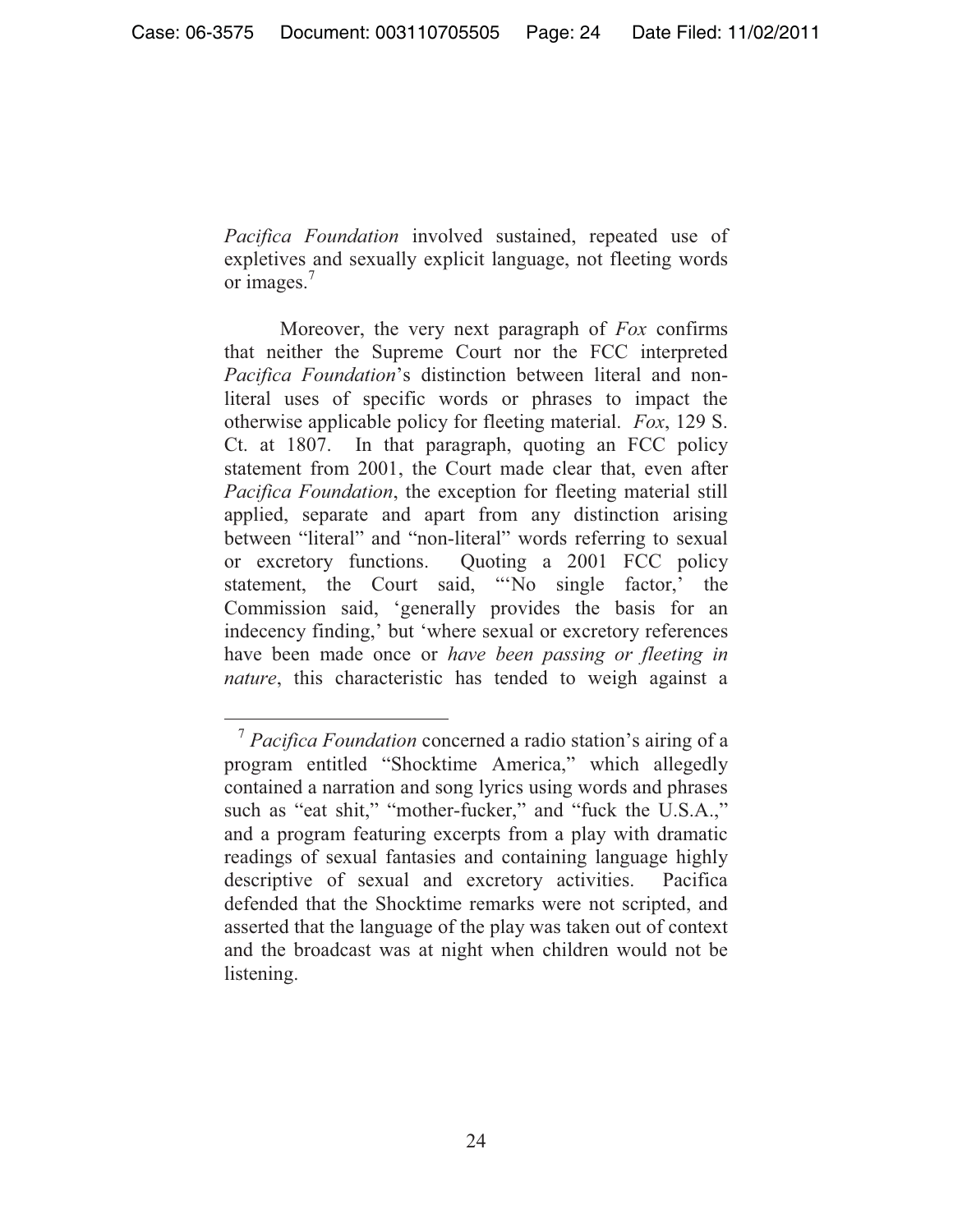finding of indecency.'" *Fox*, 129 S. Ct. at 1807 (quoting *In re Industry Guidance on the Commission's Case Law Interpreting 18 U.S.C. § 1464 and Enforcement Policies Regarding Broadcast Indecency*, 16 F.C.C.R. 7999, 8003 ¶ 10, 8008 ¶ 17 (2001) ("*Industry Guidance*")) (emphasis  $\ddot{\text{added}}$ ).<sup>8</sup>

If we were to read the Supreme Court's background discussion in *Fox* as indicating that the history of FCC enforcement in the area of fleeting material recognized an exception only for non-literal expletives, to the exclusion of images, we would be accusing the Supreme Court of rewriting history. This is because, in *Young Broadcasting*, which involved a fleeting image of a body part much like the one presented here, the Commission had the opportunity to explain that, after *Pacifica Foundation*, its fleeting-material policy did not apply to images. But the FCC did not say that, nor did it mention, much less rely on, *Pacifica Foundation* in analyzing the broadcast images at issue in that case.<sup>9</sup> See *Young Broadcasting*, 19 F.C.C.R. at 1755 ¶ 12 & n.35.

 $\overline{a}$ 

<sup>&</sup>lt;sup>8</sup> Interestingly, we cited this exact language as evidence of the FCC's "restrained enforcement policy" for fleeting indecent material in our earlier opinion. *See CBS Corp.*, 535 F.3d at 177.

<sup>9</sup> Just as *Young Broadcasting* did not mention *Pacifica Foundation*'s literal / non-literal distinction, *Fox* does not reference or attempt to reconcile *Young Broadcasting*, confirming that the Court did not consider, much less decide, whether the FCC's pre-*Golden Globes* fleeting-material policy applied to images as well as words.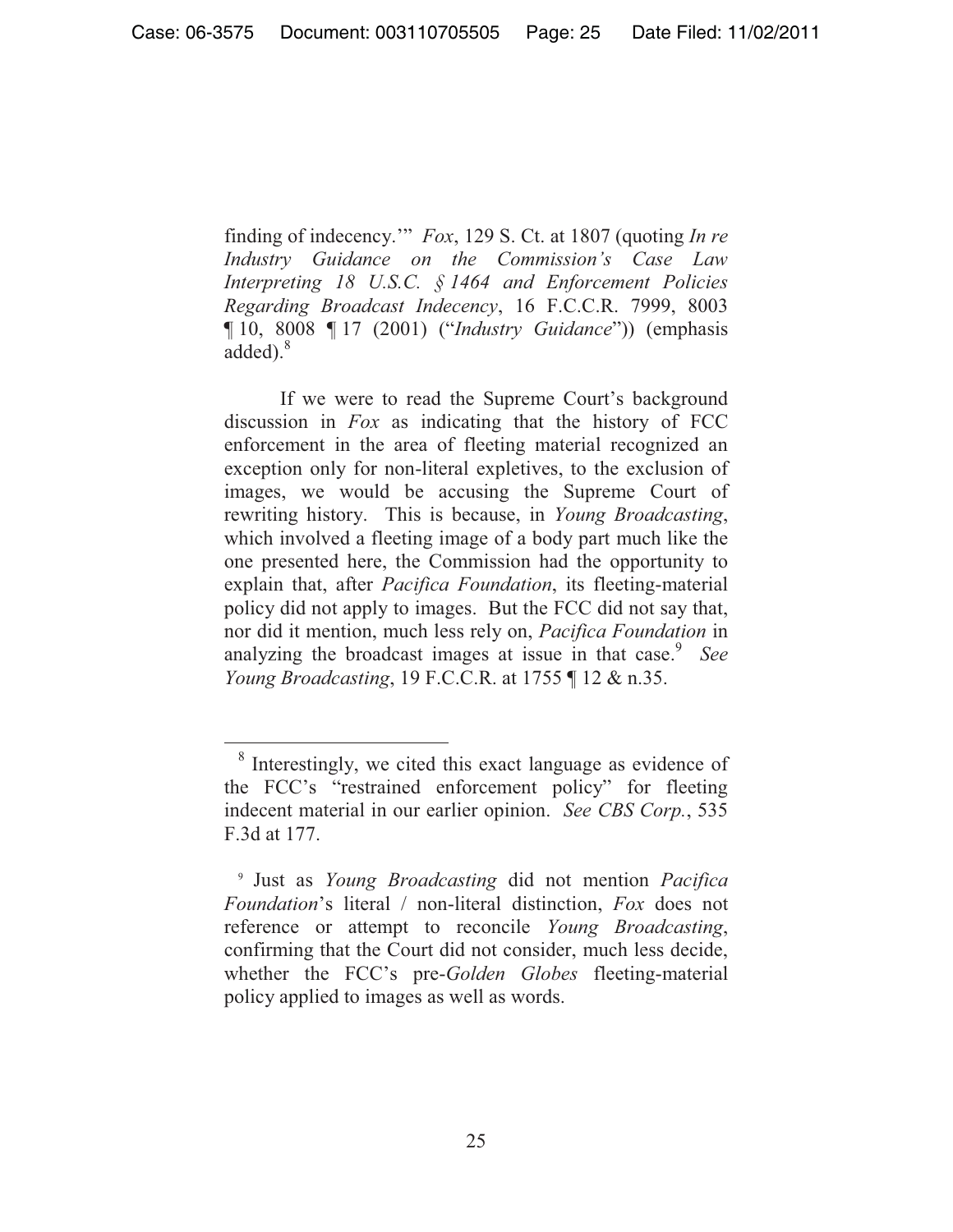Instead, the FCC noted the fact that "the actual exposure of the performer's penis" in that case "was fleeting in that it occurred for less than a second." *Id.* It then compared the overall circumstances in the case to other cases in which it had applied the fleeting-material exception, and held that *Young Broadcasting* was different — an exception to the exception — because "the material was apparently intended to pander to, titillate and shock viewers" and because the station knew in advance that "the interview involved performers who appear nude in order to manipulate and stretch their genitalia," but "failed to take adequate precautions to ensure that no actionably indecent material was broadcast." *Id.* at 1755-56 ¶¶ 12-13 & n.35; *see also CBS Corp.*, 535 F.3d at 186 & n.16-17.

The Commission did not distinguish *Young Broadcasting* because it involved images rather than words, and its language demonstrates that it viewed the case as just another "instance" involving "fleeting remarks in live, unscripted broadcasts." *See Young Broadcasting*, 19 F.C.C.R. at 1755 ¶ 12 ("We reject Young's assertion that this material is equivalent to other instances in which the Commission has ruled that fleeting remarks in live, unscripted broadcasts do not meet the indecency definition."). As we pointed out in our previous *CBS* opinion, had the FCC believed that its fleeting-material policy categorically did not apply to sexually explicit images, it most certainly would have said so rather than relying on distinctions that could apply to all fleeting material — remarks and images alike. *Id.* at 187. The FCC has not persuaded us that the fleetingmaterial exception was ever limited to words or expletives, and it cannot do so when in *Young Broadcasting* it treated a fleeting image just as it would have treated fleeting words.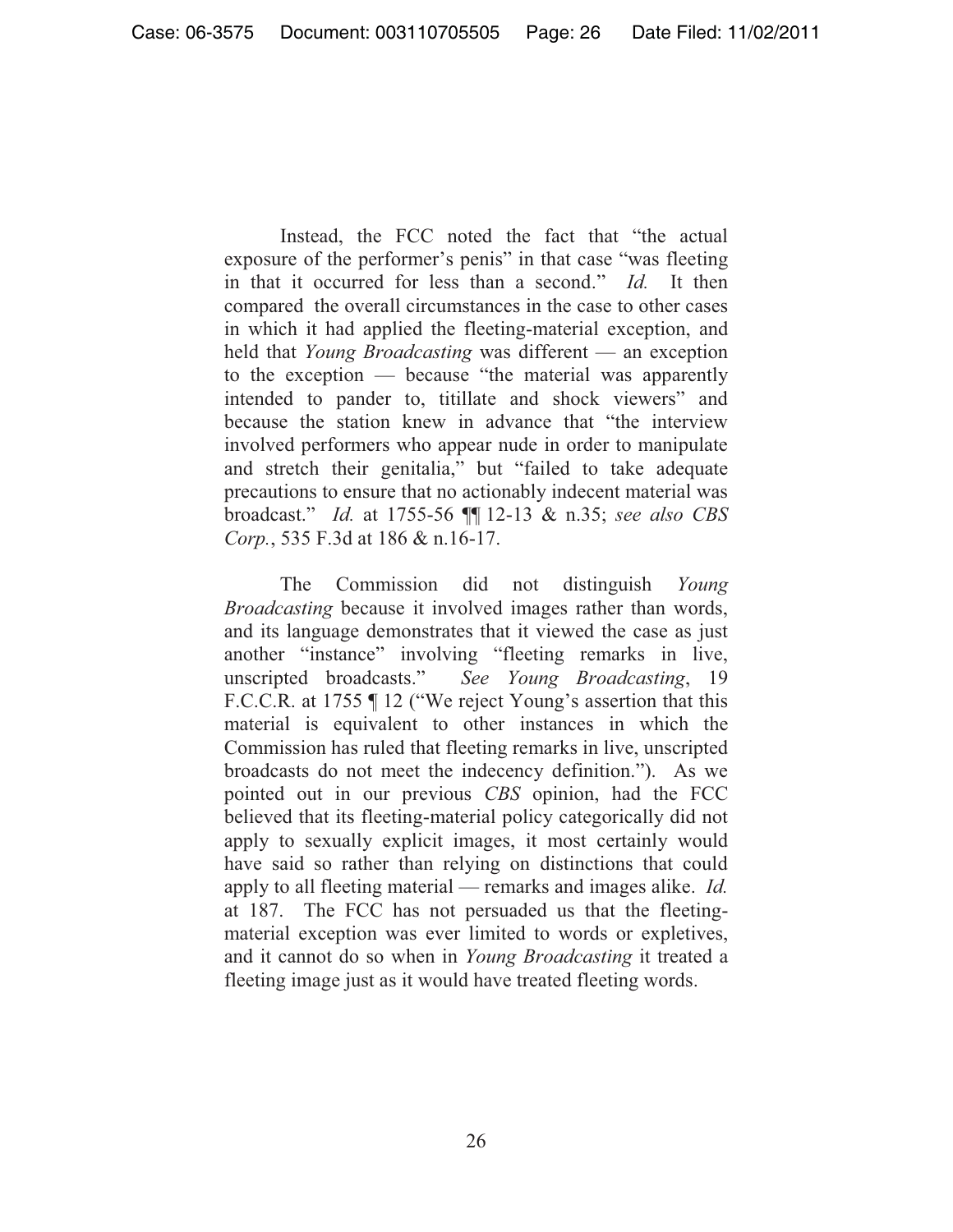Considering all of these facts, we do not see any basis to conclude that *Fox* alters our previous analysis of the fleeting-material exception. At bottom, the Commission attempts to convert a passing reference in *Fox*'s background section into a holding that undermines what the opinion otherwise makes clear: an agency may not apply a policy to penalize conduct that occurred before the policy was announced. The Commission's argument also rewrites history, marginalizing the Supreme Court's recognition in *Fox* that *Golden Globes* reflected a clear change in FCC's fleeting-material policy, and ignoring the agency's consistent practice — over three decades before its order in this case of exempting *all* fleeting material, whether words or images, from enforcement under its indecency policy.<sup>10</sup>

 $\overline{a}$ 

 $10$  Our prior opinion chronicled that history at length. As we discussed:

The Commission's conclusion on the nature and scope of its indecency regime-including its fleeting material policy  $-$  is at odds with the history of its actions in regulating indecent broadcasts. In the nearly three decades between the Supreme Court's ruling in *Pacifica Foundation* and CBS's broadcast of the Halftime Show, the FCC had never varied its approach to indecency regulation based on the format of broadcasted content. Instead, the FCC consistently applied identical standards and engaged in identical analyses when reviewing complaints of potential indecency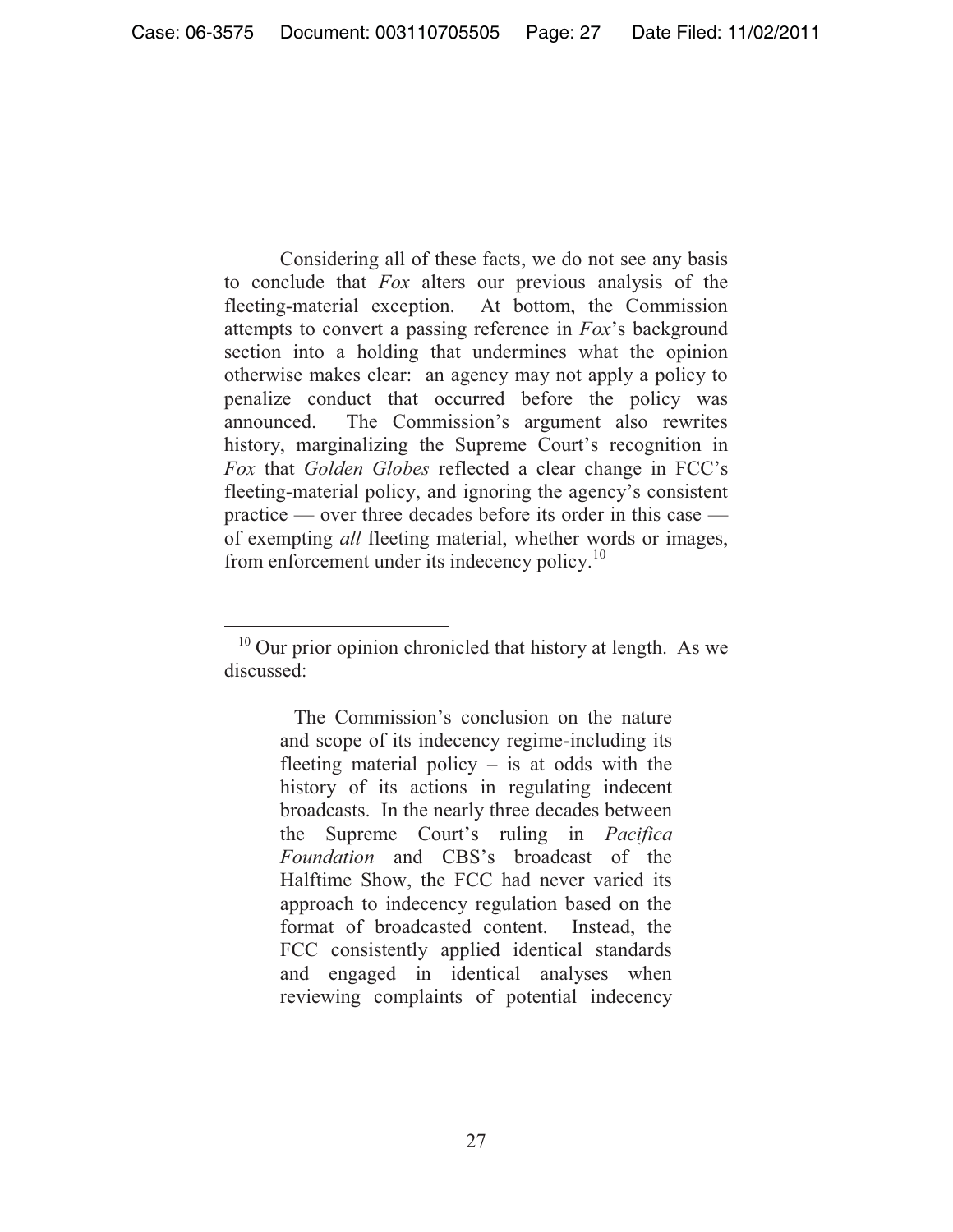Thus, we conclude that *Fox* does not alter our reasoning or initial resolution of this case.

## **Part B: Opinion Regarding the Merits**

In reasoning through Part A of this opinion, we referred extensively to our prior opinion, which the Supreme Court vacated before remanding the case to us in light of *Fox*. While we ordinarily would simply reinstate our prior opinion after determining that *Fox* did not undermine it, we cannot do that here, for two reasons. First, the previous opinion was a unanimous opinion authored by Judge Scirica, whereas the opinion we now will issue is non-unanimous, with Judge Scirica dissenting. Second, the new majority does not believe that the earlier opinion's discussion of the scienter required for a violation was necessary, and we decline to readopt that portion of the analysis.

Accordingly, we do not reinstate our previous opinion. Instead, we incorporate below those portions of the opinion that we wish to readopt as part of our resolution of this case.<sup>11</sup>

> whether the complaints were based on words or images.

*CBS Corp.*, 535 F.3d at 184.

 $\overline{a}$ 

 $11$  We incorporate the pertinent portions of our previous opinion as they were filed on July 21, 2008 and amended on August 6, 2008. Thus, the citation information in Part B of our opinion is current as of that date and does not reflect any subsequent updates.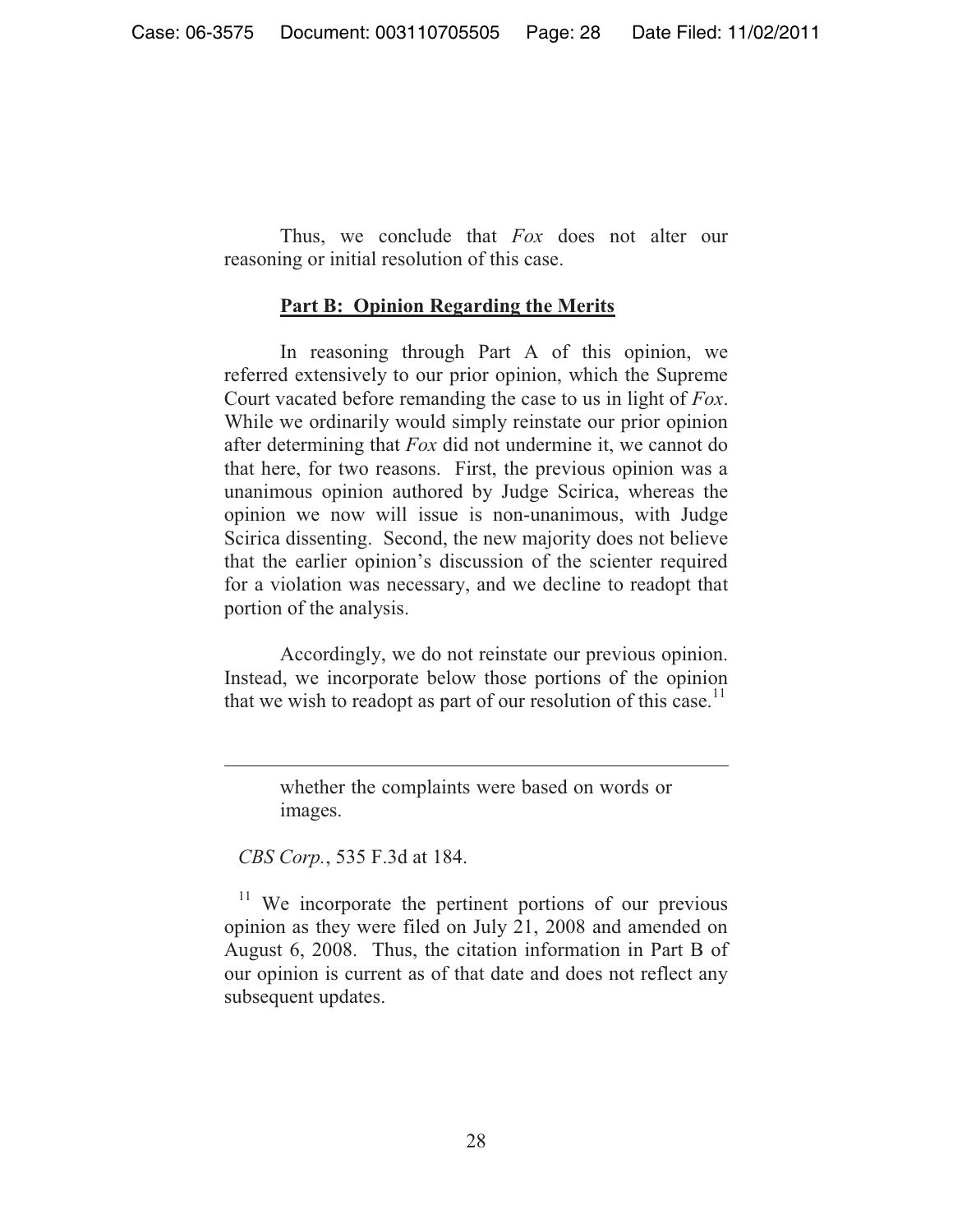\* \* \*

In this petition for review, CBS appeals orders of the Federal Communications Commission imposing a monetary forfeiture under 47 U.S.C. § 503(b) for the broadcast of "indecent" material in violation of 18 U.S.C. § 1464 and 47 C.F.R. § 73.3999. The sanctions stem from CBS's live broadcast of the Super Bowl XXXVIII Halftime Show, in which two performers deviated from the show's script resulting in the exposure of a bare female breast on camera, a deceitful and manipulative act that lasted nine-sixteenths of one second. CBS transmitted the image over public airwaves, resulting in punitive action by the FCC.

CBS challenges the Commission's orders on constitutional, statutory, and public policy grounds. Two of the challenges are paramount: (1) whether the Commission acted arbitrarily and capriciously under the Administrative Procedure Act, 5 U.S.C. § 706, in determining that CBS's broadcast of a fleeting image of nudity was actionably indecent; and (2) whether the Commission, in applying three theories of liability – traditional *respondeat superior* doctrine, an alternative theory of vicarious liability based on CBS's duties as a broadcast licensee, and the "willfulness" standard of the forfeiture statute – properly found CBS violated the indecency provisions of 18 U.S.C. § 1464 and 47 C.F.R. § 73.3999. We will vacate the FCC's orders.

## **I.**

 On February 1, 2004, CBS presented a live broadcast of the National Football League's Super Bowl XXXVIII, which included a halftime show produced by MTV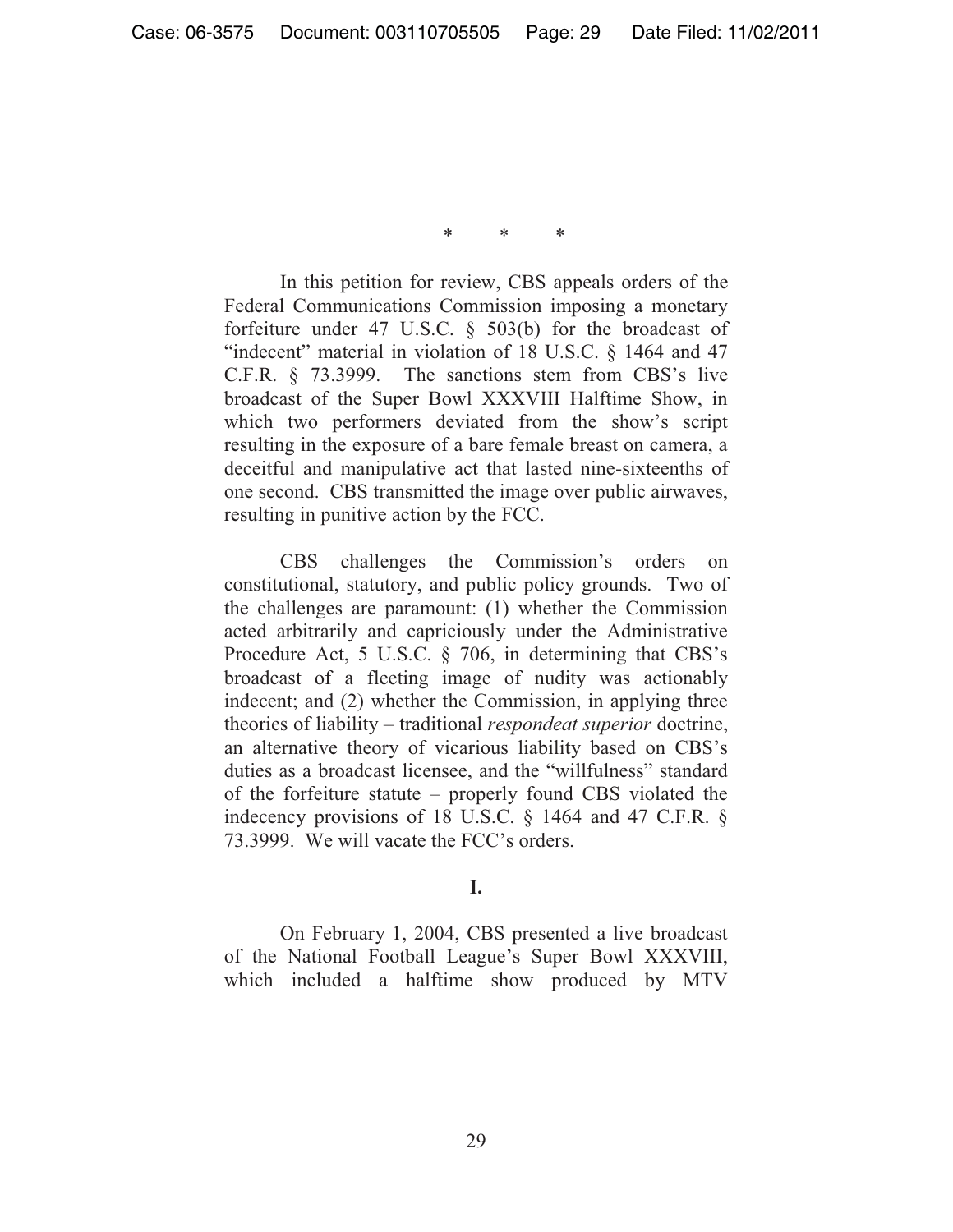Networks.<sup>12</sup> Nearly 90 million viewers watched the Halftime Show, which began at 8:30 p.m. Eastern Standard Time and lasted about fifteen minutes. The Halftime Show featured a variety of musical performances by contemporary recording artists, with Janet Jackson as the announced headlining act and Justin Timberlake as a "surprise guest" for the final minutes of the show.

 Timberlake was unveiled on stage near the conclusion of the Halftime Show. He and Jackson performed his popular song "Rock Your Body" as the show's finale. Their performance, which the FCC contends involved sexually suggestive choreography, portrayed Timberlake seeking to dance with Jackson, and Jackson alternating between accepting and rejecting his advances. The performance ended with Timberlake singing, "gonna have you naked by the end of this song," and simultaneously tearing away part of Jackson's bustier. CBS had implemented a five-second audio delay to guard against the possibility of indecent language being transmitted on air, but it did not employ similar precautionary technology for video images. As a result, Jackson's bare right breast was exposed on camera for ninesixteenths of one second.

Jackson's exposed breast caused a sensation and resulted in a large number of viewer complaints to the Federal<br>Communications Commission.<sup>13</sup> In response, the Communications Commission.<sup>13</sup> In response, the

<sup>&</sup>lt;sup>12</sup> At that time, both CBS and MTV Networks were divisions of Viacom, Inc.

 $13$  The record is unclear on the actual number of complaints received from unorganized, individual viewers. In its brief,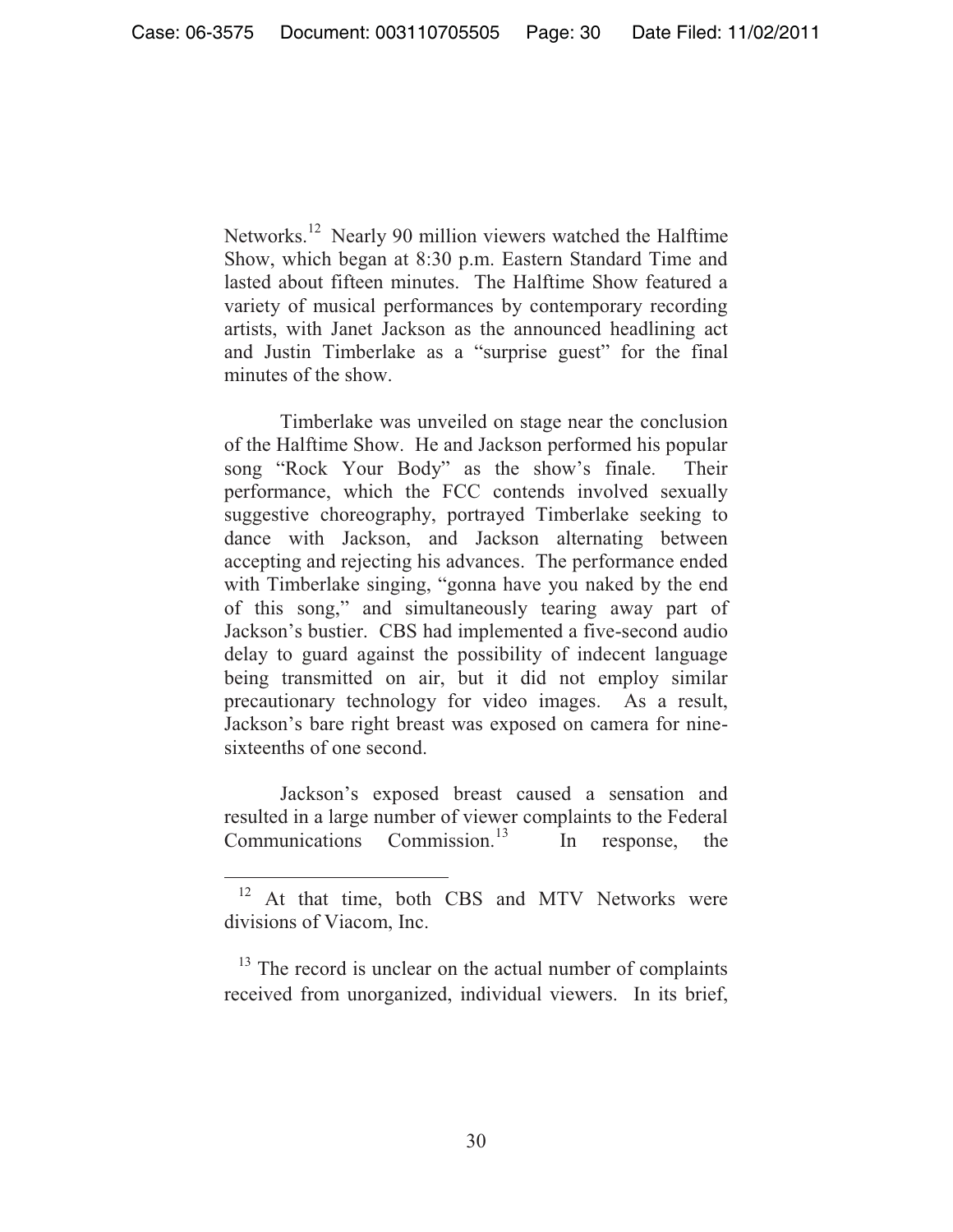Commission's Enforcement Bureau issued a letter of inquiry asking CBS to provide more information about the broadcast along with a video copy of the entire Super Bowl program. CBS supplied the requested materials, including a script of the Halftime Show, and issued a public statement of apology for the incident. CBS stated Jackson and Timberlake's wardrobe stunt was unscripted and unauthorized, claiming it had no advance notice of any plan by the performers to deviate from the script.

 On September 22, 2004, the Commission issued a Notice of Apparent Liability finding CBS had apparently violated federal law and FCC rules restricting the broadcast of indecent material. After its review, the Commission determined CBS was apparently liable for a forfeiture penalty of \$550,000.<sup>14</sup> CBS submitted its Opposition to the Notice of Apparent Liability on November 5, 2004.

 $\overline{a}$ 

the FCC asserts it received "'an unprecedented number' of complaints about the nudity broadcast during the halftime show." FCC Br. at 12 (citation omitted). CBS disputes the calculation and significance of the viewer complaints. *See* CBS Reply Br. at 15 n.6 ("Of the 'over 542,000 complaints concerning the broadcast' the FCC claims to have received, over 85 percent are form complaints generated by singleinterest groups. Approximately twenty percent of the complaints are duplicates, with some individual complaints appearing in the record up to 37 times." (citations omitted)).

This figure represented the aggregate of proposed penalties against individual CBS stations. At the time the Commission issued its Notice of Apparent Liability,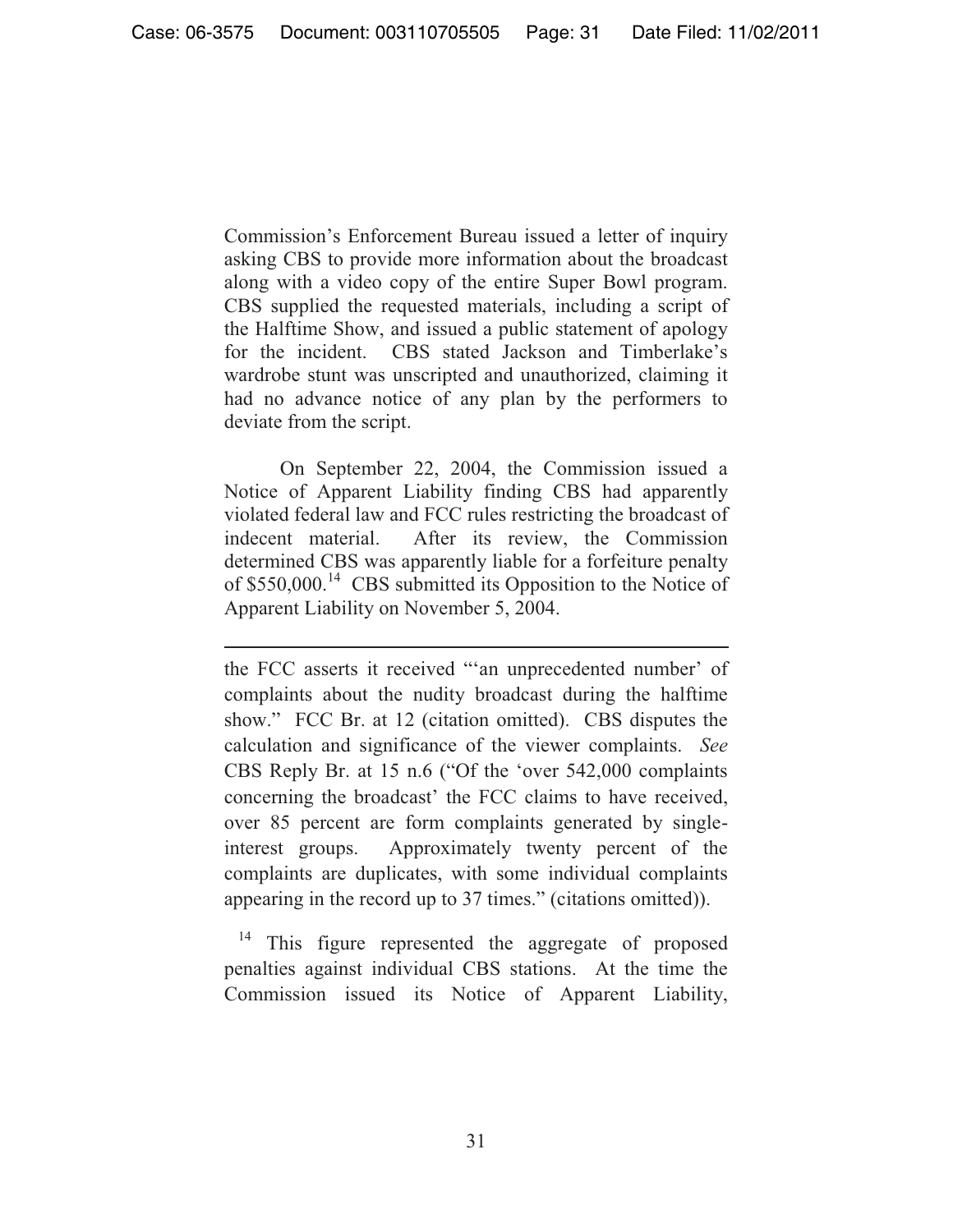The Commission issued a forfeiture order over CBS's opposition on March 15, 2006, imposing a forfeiture penalty of \$550,000. *In re Complaints Against Various Television Licensees Concerning Their February 1, 2004 Broadcast of the Super Bowl XXXVIII Halftime Show*, 21 F.C.C.R. 2760 (2006) ("*Forfeiture Order*"). Affirming its preliminary findings, the Commission concluded the Halftime Show broadcast was indecent because it depicted a sexual organ and violated "contemporary community standards for the broadcast medium." *Id*. at ¶ 10. In making this determination, the FCC relied on a contextual analysis to find the broadcast of Jackson's exposed breast was: (1) graphic and explicit, (2) shocking and pandering, and (3) fleeting. *Id*. at ¶ 14. It further concluded that the brevity of the image was outweighed by the other two factors. *Id*. The standard applied by the Commission is derived from its 2001 policy statement setting forth a two-part test for indecency: (1) "the material must describe or depict sexual or excretory organs or activities," and (2) it must be "*patently offensive* as measured by contemporary community standards for the broadcast medium." *In re Industry Guidance on the Commission's Case Law Interpreting 18 U.S.C. § 1464 and Enforcement Policies Regarding Broadcast Indecency*, 16 F.C.C.R. 7999, 8002 ¶¶ 7-8 (2001) (emphasis in original). The Commission had informed broadcasters in its 2001 policy statement that in performing the second step of the test – measuring the offensiveness of any particular broadcast – it would look to three factors: "(1) the explicitness or graphic nature of the

 $\overline{a}$ 

forfeiture penalties for indecency violations were statutorily capped at \$27,500. The Commission proposed the maximum penalty for each CBS station.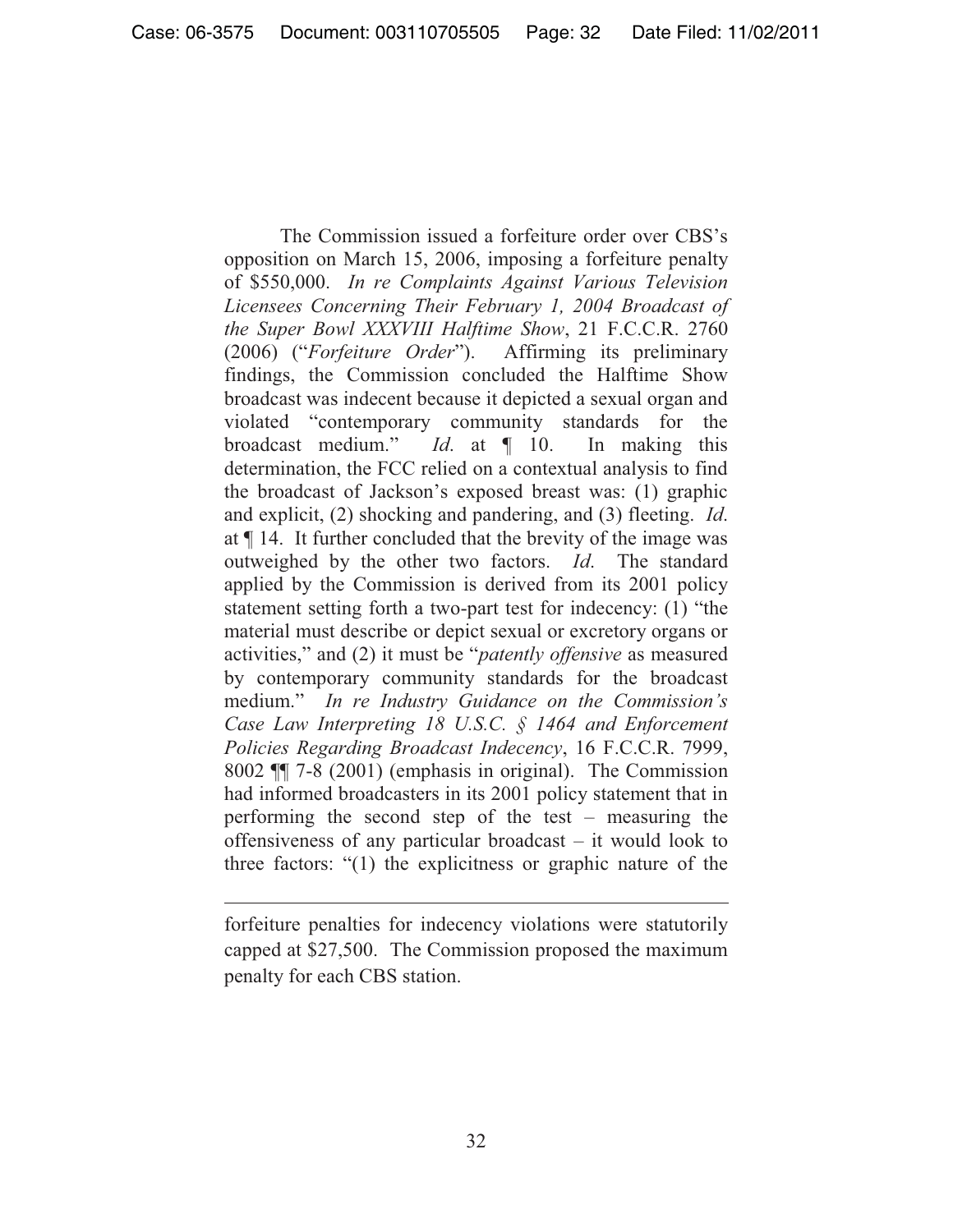description or depiction of sexual or excretory organs or activities; (2) whether the material dwells on or repeats at length descriptions of sexual or excretory organs or activities; (3) whether the material appears to pander or is used to titillate, or whether the material appears to have been presented for its shock value." *Id*. at ¶ 10 (emphasis omitted).

Additionally, the FCC determined CBS's actions in broadcasting the indecent image were "willful" and therefore sanctionable by a monetary forfeiture under 47 U.S.C. § 503(b)(1). *See id*. at ¶ 15. Adopting the definition of "willful" found in section  $312(f)(1)$  of the Communications Act, $15$  the Commission offered three explanations for its determination of willfulness. *Id*. First, the FCC found CBS "acted willfully because it consciously and deliberately broadcast the halftime show, whether or not it intended to broadcast nudity . . . ." *Id*. Second, the FCC found CBS acted willfully because it "consciously and deliberately failed to take reasonable precautions to ensure that no actionably indecent material was broadcast." *Id*. Finally, the FCC applied a *respondeat superior* theory in finding CBS vicariously liable for the willful actions of its agents, Jackson and Timberlake. *Id*.

 $\overline{a}$ <sup>15</sup> This section of the Communications Act provides: "The term 'willful', when used with reference to the commission or omission of any act, means the conscious and deliberate commission or omission of such act, irrespective of any intent to violate any provision of this Act or any rule or regulation of the Commission authorized by this Act or by a treaty ratified by the United States."  $47$  U.S.C.  $\S 312(f)(1)$ .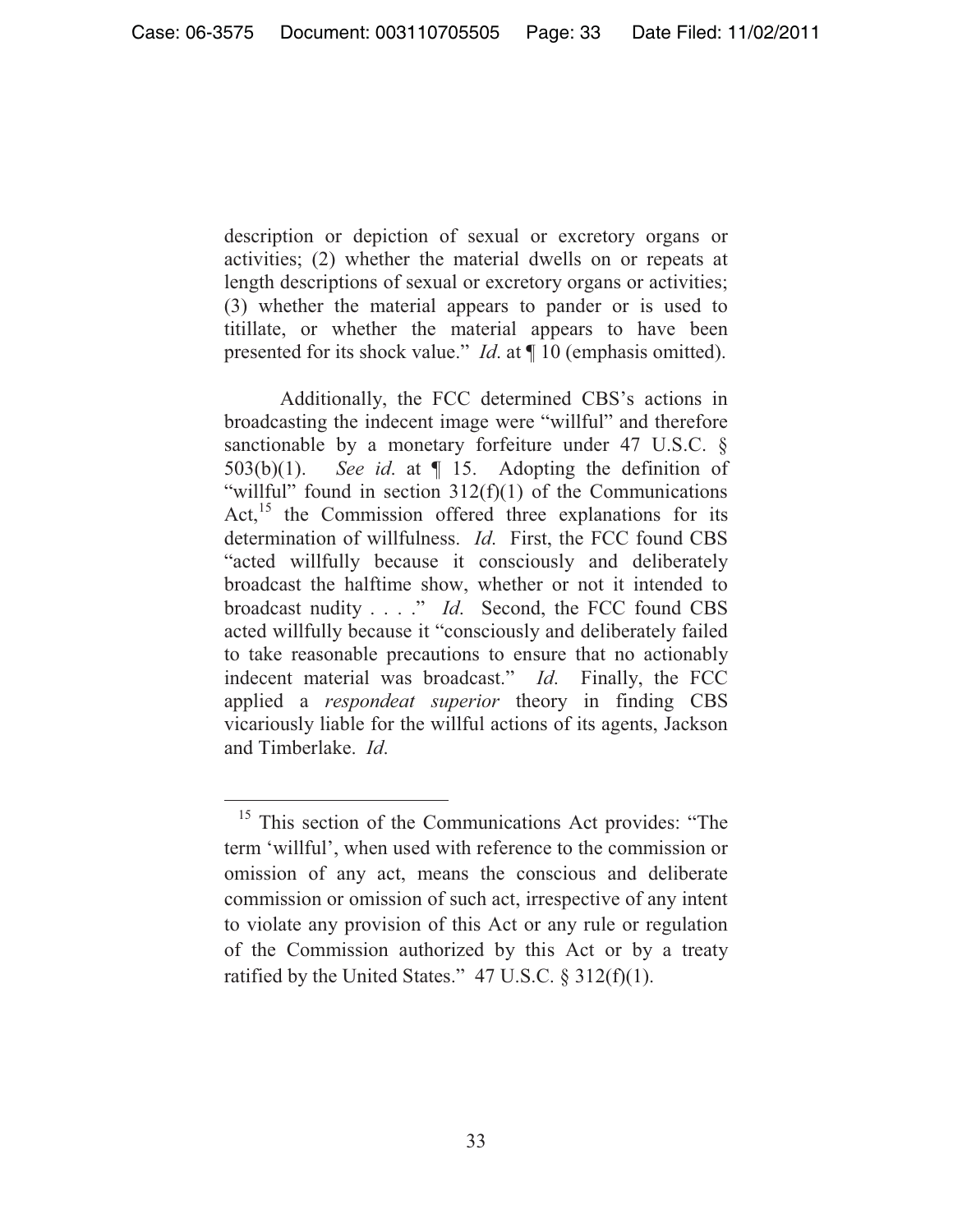On April 14, 2006, CBS submitted a Petition for Reconsideration under 47 C.F.R. § 1.106, raising several arguments against the Commission's findings and conclusions. In its Order on Reconsideration, the FCC rejected CBS's statutory and constitutional challenges and reaffirmed its imposition of a \$550,000 forfeiture. *In re Complaints Against Various Television Licensees Concerning Their February 1, 2004 Broadcast of the Super Bowl XXXVIII Halftime Show*, 21 F.C.C.R. 6653 (2006) ("*Reconsideration Order*"). The *Reconsideration Order* revised the Commission's approach for determining CBS's liability under the willfulness standard. The Commission reiterated its application of vicarious liability in the form of *respondeat superior* and its determination that CBS was directly liable for failing to take adequate measures to prevent the broadcast of indecent material. *See id*. at ¶ 16. But it abandoned its position that CBS acted willfully under 47 U.S.C. § 503(b)(1) by intentionally broadcasting the Halftime Show irrespective of its intent to broadcast the particular content included in the show. Instead, it determined CBS could be liable "given the nondelegable nature of broadcast licensees' responsibility for their programming." *Id*. at ¶ 23. The Commission has since elaborated on this aspect of the *Reconsideration Order*, explaining it as a separate theory of liability whereby CBS can be held vicariously liable even for the acts of its independent contractors because it holds non-delegable duties as a broadcast licensee to operate in the public interest and to avoid broadcasting indecent material. *See, e.g.*, FCC Br. at 44-45.

 CBS timely filed a petition for review of the *Reconsideration Order* on July 28, 2006. It challenges the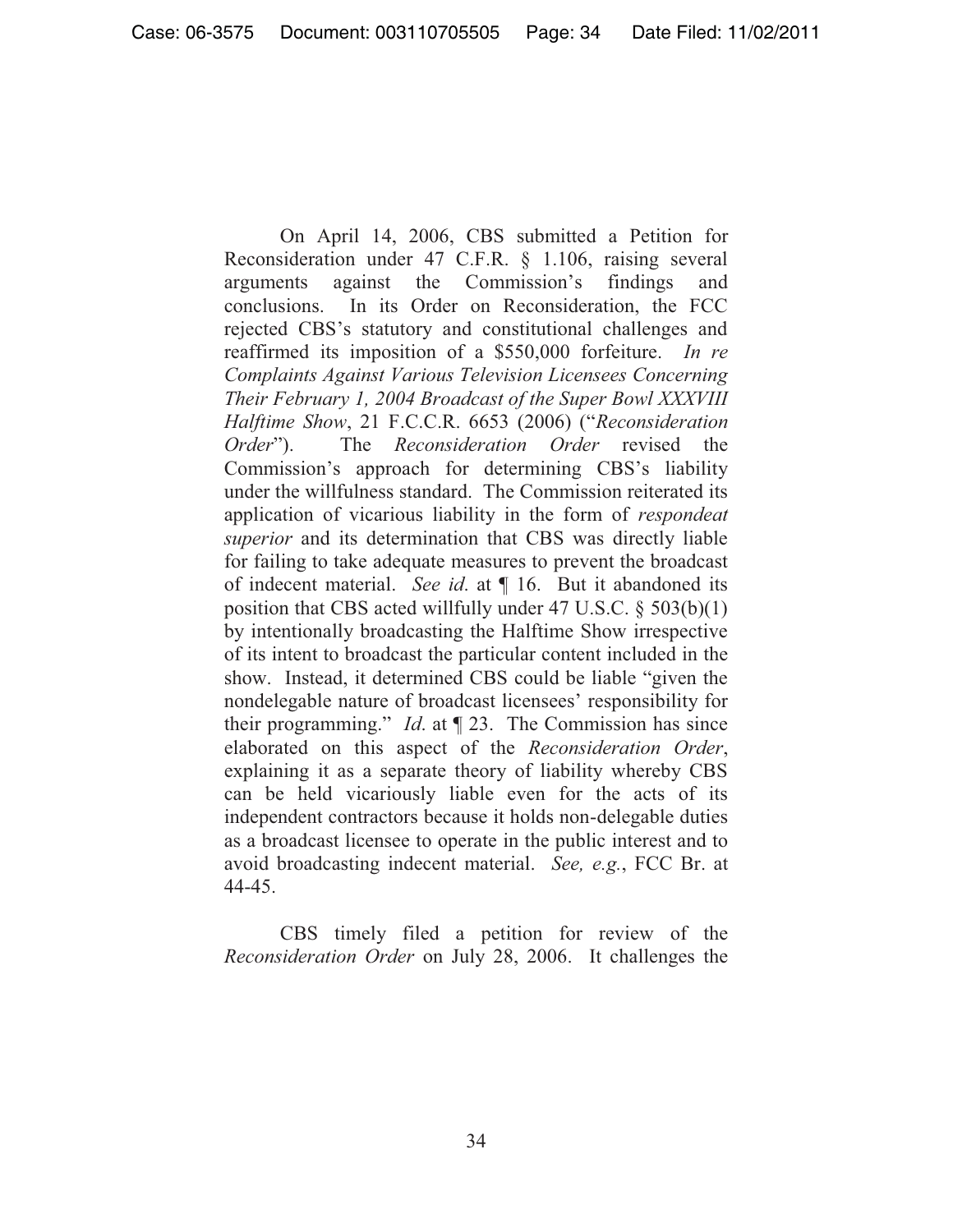FCC's orders on several grounds, and both parties are supported by briefing from several amici.

### **II.**

 Our standard of review of agency decisions is governed by the Administrative Procedure Act, 5 U.S.C. § 706. Under the Administrative Procedure Act, we "hold unlawful and set aside agency action, findings, and conclusions" that are found to be "arbitrary, capricious, an abuse of discretion, or otherwise not in accordance with the law." *Id*. § 706(2)(A); *see, e.g.*, *Motor Vehicle Mfrs. Ass'n v. State Farm Mut. Auto. Ins. Co.*, 463 U.S. 29, 41 (1983).

 The scope of review under the "arbitrary and capricious" standard is "narrow, and a court is not to substitute its judgment for that of the agency." *State Farm*, 463 U.S. at 43. Nevertheless, the agency must reach its decision by "examin[ing] the relevant data," and it must "articulate a satisfactory explanation for its action including a 'rational connection between the facts found and the choice made.'" *Id*. (quoting *Burlington Truck Lines, Inc. v. United States*, 371 U.S. 156, 168 (1962)). We generally find agency action arbitrary and capricious where:

> the agency has relied on factors which Congress has not intended it to consider, entirely failed to consider an important aspect of the problem, offered an explanation for its decision that runs counter to the evidence before the agency, or is so implausible that it could not be ascribed to a difference in view or the product of agency expertise. The reviewing court should not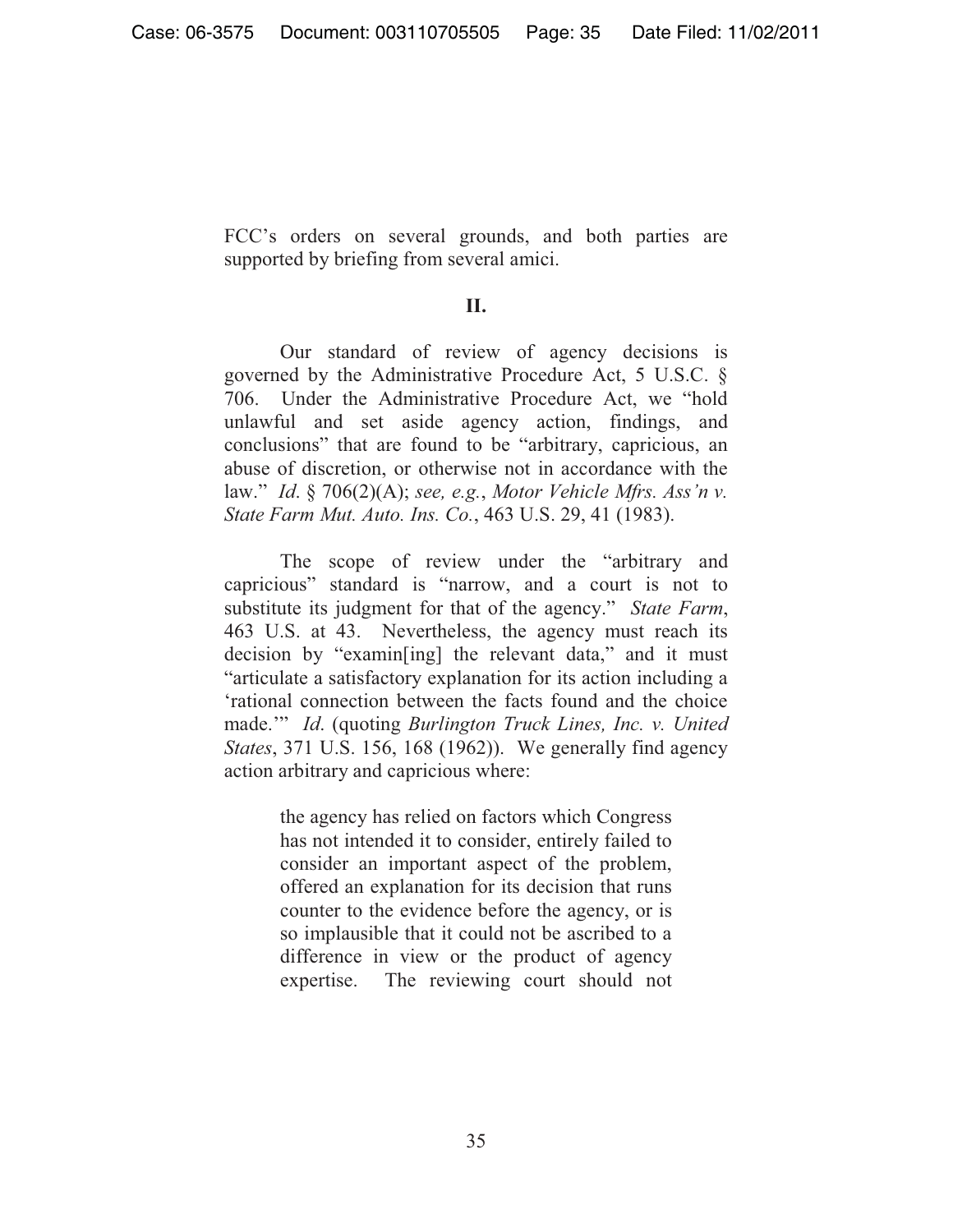attempt itself to make up for such deficiencies; we may not supply a reasoned basis for the agency's action that the agency itself has not given.

*Id.* at 43 (citing *SEC v. Chenery Corp.*, 332 U.S. 194, 196 (1947)).

 Our review of the constitutional questions is more searching. In cases raising First Amendment issues, we have "an obligation 'to make an independent examination of the whole record' in order to make sure that 'the judgment does not constitute a forbidden intrusion on the field of free expression.'" *United States v. Various Articles of Merch.*, *Schedule No. 287*, 230 F.3d 649, 652 (3d Cir. 2000) (quoting *Bose Corp. v. Consumers Union*, 466 U.S. 485, 499 (1984) (citations omitted)).

### **III.**

 The FCC possesses authority to regulate indecent broadcast content, but it had long practiced restraint in exercising this authority. During a span of nearly three decades, the Commission frequently declined to find broadcast programming indecent, its restraint punctuated only by a few occasions where programming contained indecent material so pervasive as to amount to "shock treatment" for the audience. Throughout this period, the Commission consistently explained that isolated or fleeting material did not fall within the scope of actionable indecency.

 At the time the Halftime Show was broadcasted by CBS, the FCC's policy on fleeting material was still in effect.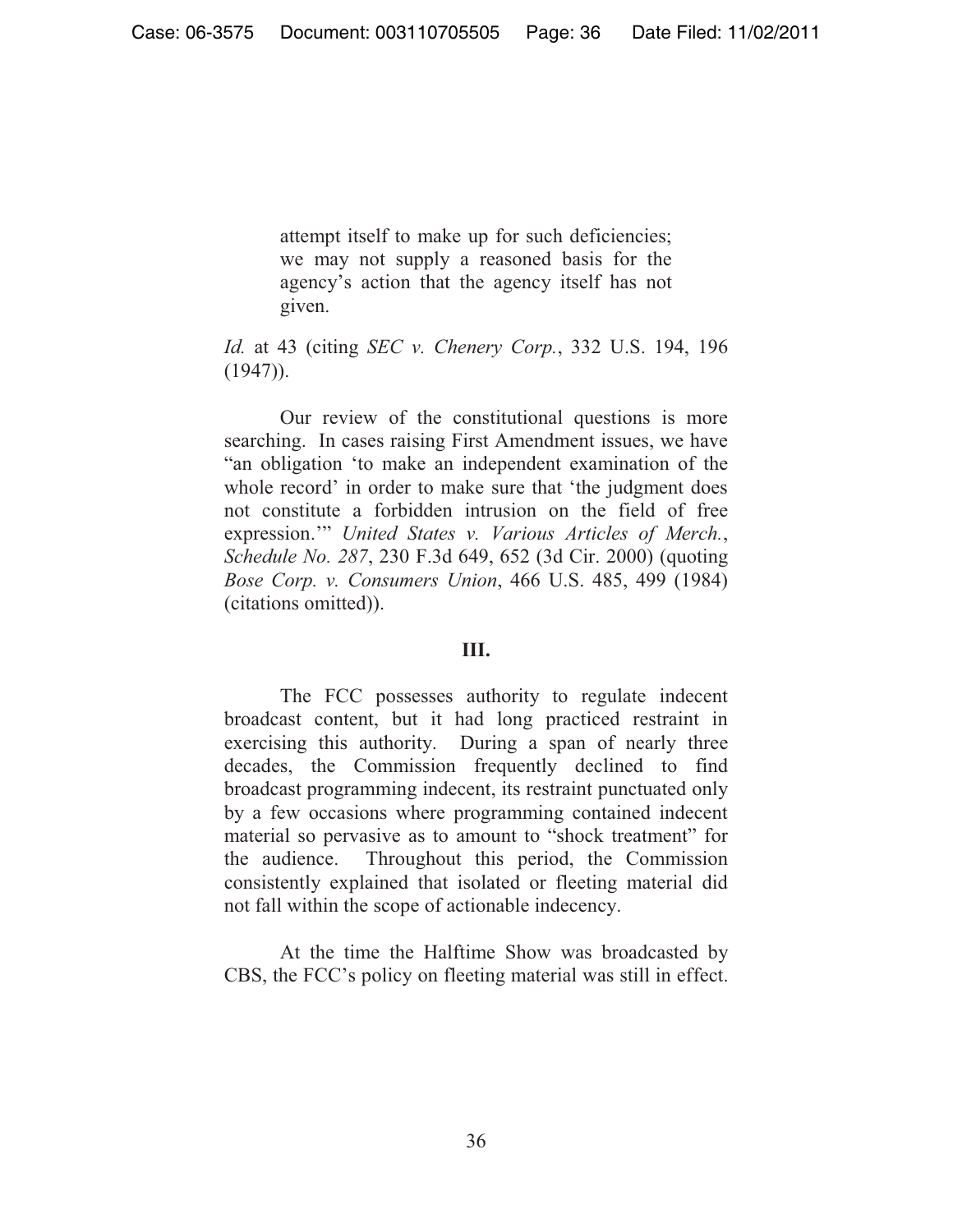The FCC contends its restrained policy applied only to fleeting utterances – specifically, fleeting expletives – and did not extend to fleeting images. But a review of the Commission's enforcement history reveals that its policy on fleeting material was never so limited. The FCC's present distinction between words and images for purposes of determining indecency represents a departure from its prior policy.

 Like any agency, the FCC may change its policies without judicial second-guessing. But it cannot change a well-established course of action without supplying notice of and a reasoned explanation for its policy departure. Because the FCC failed to satisfy this requirement, we find its new policy arbitrary and capricious under the Administrative Procedure Act as applied to CBS.

### **A.**

 Section 326 of the Communications Act prohibits the FCC from censoring its licensees' broadcasts.<sup>16</sup> Subject to this constraint, the FCC retains authority to regulate obscene, indecent, or profane broadcast content. *See* 18 U.S.C. § 1464 ("Whoever utters any obscene, indecent, or profane language

<sup>16</sup> *See* 47 U.S.C. § 326 ("Nothing in this chapter shall be understood or construed to give the Commission the power of censorship over the radio communications or signals transmitted by any radio station, and no regulation or condition shall be promulgated or fixed by the Commission which shall interfere with the right of free speech by means of radio communication.").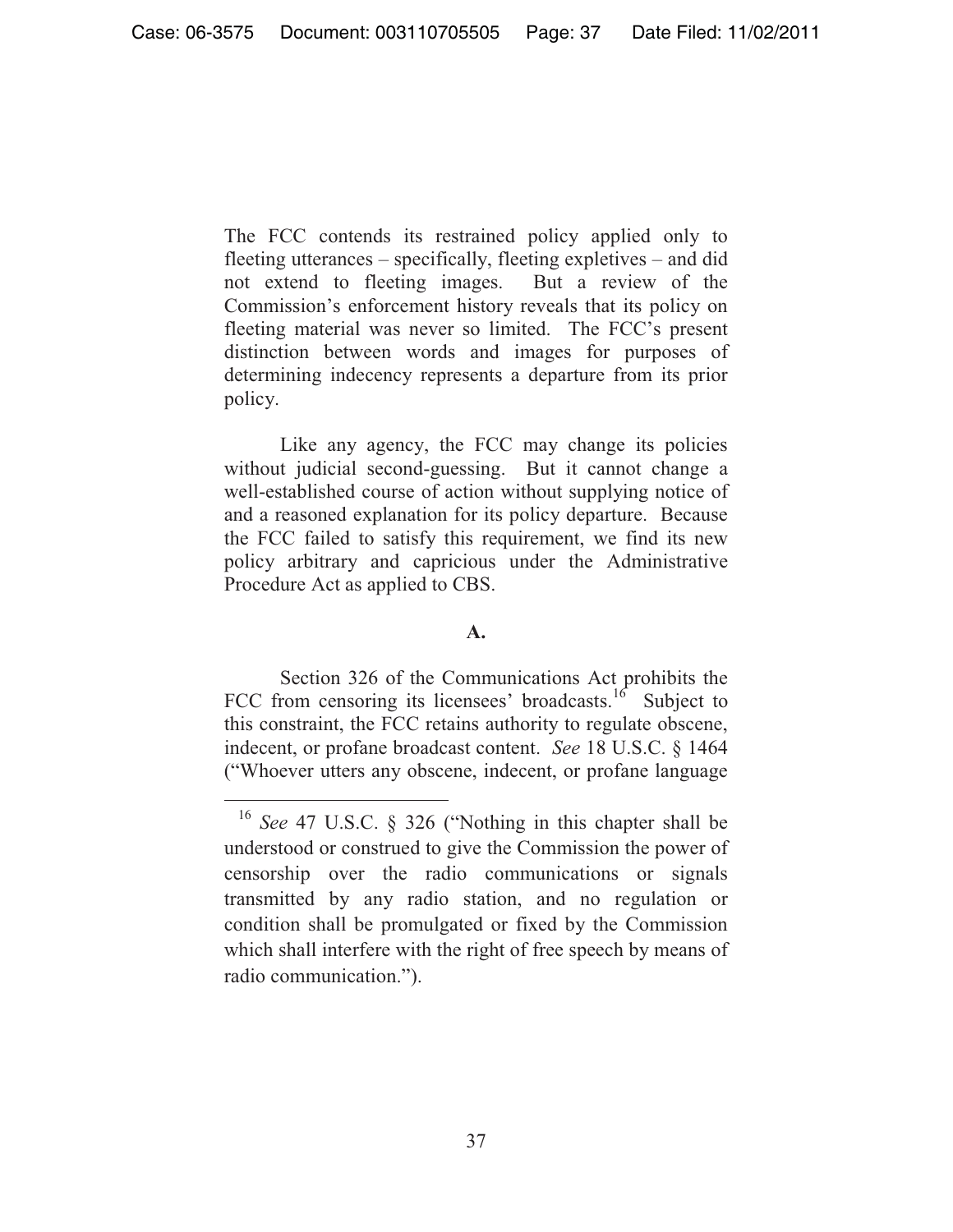by means of radio communication shall be fined under this title or imprisoned not more than two years, or both."). Indecency and obscenity are distinct categories of speech. *See FCC v. Pacifica Found*., 438 U.S. 726, 739-41 (1978) (plurality opinion) ("*Pacifica*"). Indecency, unlike obscenity, is protected by the First Amendment. *Sable Commc'ns of Cal., Inc. v. FCC*, 492 U.S. 115, 126 (1989). The FCC's authority to restrict indecent broadcast content is nevertheless constitutionally permissible because of the unique nature of the broadcast medium. *Pacifica*, 438 U.S. at 750-51; *see also id*. at 755-56 (Powell, J., concurring).

 Congress authorized the FCC to impose forfeiture penalties for violations of 18 U.S.C.  $\S$  1464 in 1960.<sup>17</sup> But the FCC did not exercise its authority to find a broadcast statutorily "indecent" until 1975, when it issued a forfeiture penalty against Pacifica Foundation for broadcasting comedian George Carlin's "Filthy Words" monologue. *See In re Citizen's Complaint Against Pacifica Found., Station WBAI(FM), N.Y., N.Y.*, 56 F.C.C.2d 94 (1975). Carlin's monologue, which Pacifica aired on the radio in an earlyafternoon time slot, contained extensive and repetitive use of several vulgar expletives over a period of twelve minutes. *See Pacifica*, 438 U.S. at 739.

Pacifica appealed the FCC's forfeiture order to the United States Court of Appeals for the D.C. Circuit. The

<sup>17</sup> *See* 47 U.S.C. § 503(b)(1)(D) ("Any person who is determined by the Commission . . . to have . . . violated any provision of section . . . 1464 of title 18 . . . shall be liable to the United States for a forfeiture penalty.").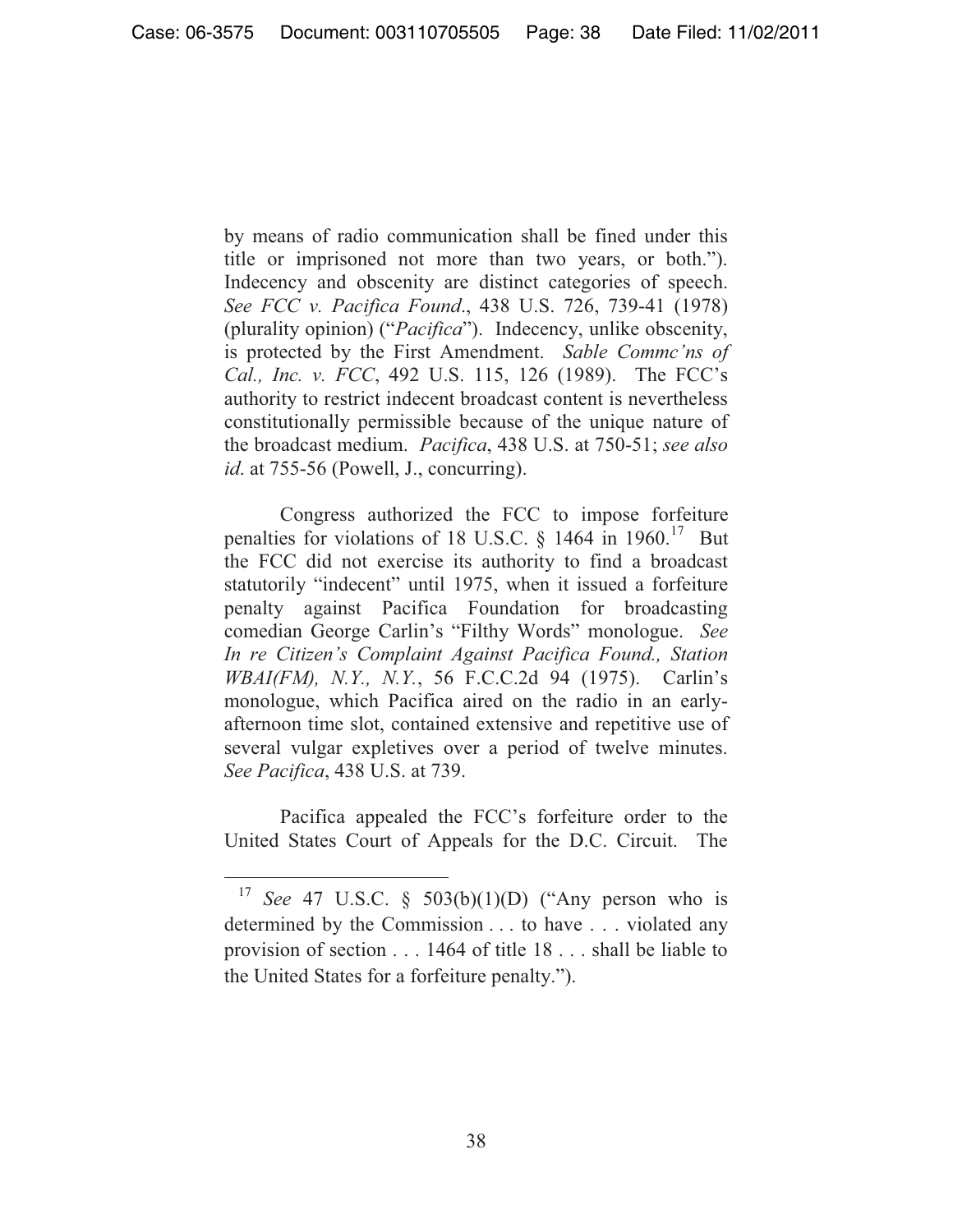FCC issued a clarification order while Pacifica's appeal was pending, expressly limiting its prior forfeiture order to the specific facts of the Carlin monologue. *In re 'A Petition for Clarification or Reconsideration' of a Citizen's Complaint Against Pacifica Found., Station WBAI(FM), N.Y., N.Y.*, 59 F.C.C.2d 892 (1976) ("*Pacifica Clarification Order*"). Expressly acknowledging the forfeiture order's potential negative impact on broadcast coverage of live events where "there is no opportunity for journalistic editing," the FCC stated its intention to exclude such circumstances from the scope of actionable indecency. *Id*. at ¶ 4 n.1.

 Following the *Pacifica Clarification Order*, the D.C. Circuit reversed the FCC's forfeiture order against Pacifica as vague and overbroad and found the agency's indecency regime constituted invalid censorship under 47 U.S.C. § 326. *Pacifica Found. v. FCC*, 556 F.2d 9, 14 (D.C. Cir. 1977). The FCC appealed and the Supreme Court reversed in a narrow plurality opinion. *See Pacifica*, 438 U.S. at 726. The Court rejected Pacifica's statutory argument that the term "indecent" in 18 U.S.C. § 1464 only covered obscene speech. *Pacifica*, 438 U.S. at 739. But the Court confirmed the general validity of the FCC's indecency regime, "emphasiz[ing] the narrowness of [its] holding," which it confined to the facts of the Carlin monologue. *Id*. at 750. Justices Powell and Blackmun concurred in the judgment, writing separately in part to reiterate the narrowness of the decision and to note the Court's holding did not "speak to cases involving the isolated use of a potentially offensive word in the course of a radio broadcast, as distinguished from the verbal shock treatment administered by respondent here." *Id*. at 760-61 (Powell, J., concurring).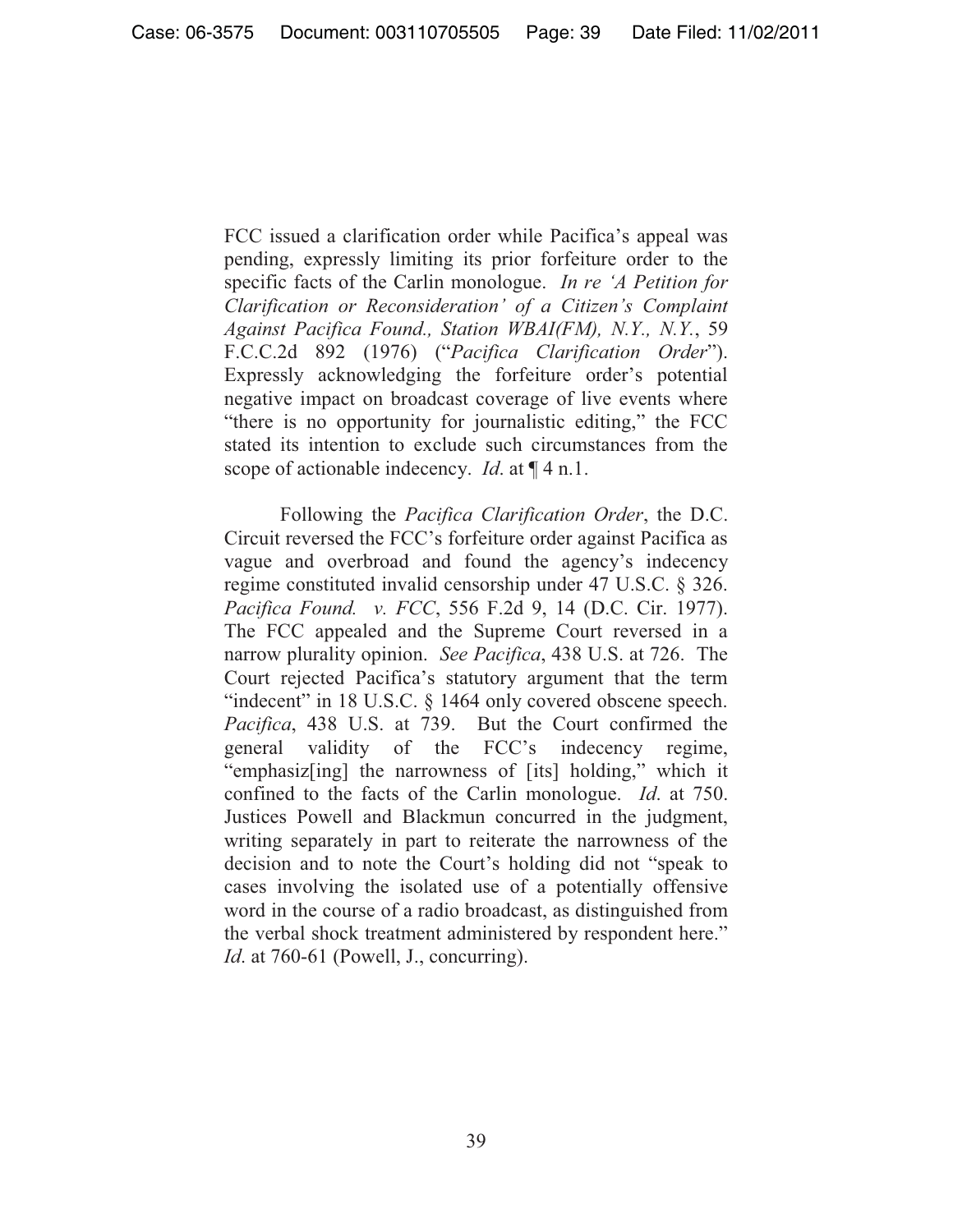Shortly after the Court's ruling in *Pacifica*, a broadcaster's license renewal was challenged on the basis that the broadcaster had aired indecent programming. *See In re Application of WGBH Educ. Found.*, 69 F.C.C.2d 1250 (1978) ("*WGBH*"). Viewer complaints alleged the broadcaster aired several programs containing nudity and other allegedly offensive material. *Id*. at ¶ 2. Distinguishing the facts of *WGBH* from the Court's ruling in *Pacifica*, the FCC rejected the challenge and denied that *Pacifica* afforded it any "general prerogative to intervene in any case where words similar or identical to those in *Pacifica* are broadcast over a licensed radio or television station." *Id*. at ¶ 10. The FCC, noting it "intend[ed] strictly to observe the narrowness of the *Pacifica* holding" and emphasizing the language in Justice Powell's concurring opinion, *id*. at ¶ 10, concluded the single use of an expletive in a program "should not call for us to act under the holding of *Pacifica*." *Id*. at ¶ 10 n.6.

The FCC's restrained enforcement policy continued in the years following *Pacifica*. Rejecting another challenge to a broadcaster's license renewal based on the airing of allegedly indecent material, the FCC reaffirmed that isolated use of expletives in broadcasts did not constitute actionable indecency under 18 U.S.C. § 1464. *See In re Application of Pacifica Found.*, 95 F.C.C.2d 750 (1983). The complaint alleged the broadcaster had on multiple occasions aired programming containing language such as "motherfucker," "fuck," and "shit." *Id*. at ¶ 16. The FCC held these facts did not constitute a prima facie showing of actionable indecency under 18 U.S.C. § 1464, because the complainant had failed to show the broadcasts amounted to "verbal shock treatment" as opposed to "isolated use." *Id*. at ¶ 18.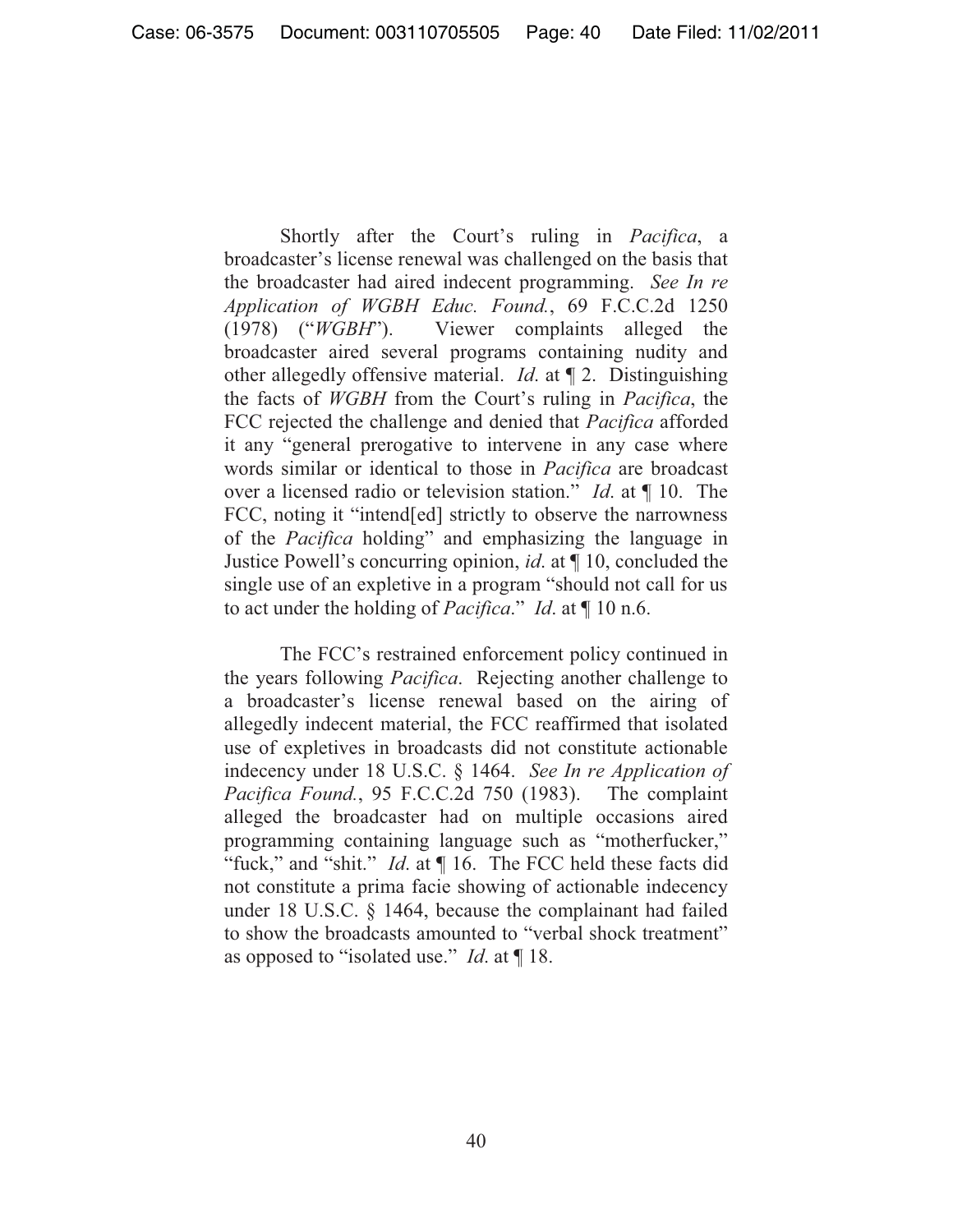In April 1987, the FCC issued three simultaneous indecency decisions. *See In re Pacifica Found., Inc.*, 2 F.C.C.R. 2698 (1987); *In re Regents of the Univ. of Cal.*, 2 F.C.C.R. 2703 (1987); *In re Infinity Broad. Corp.*, 2 F.C.C.R. 2705 (1987). These decisions reaffirmed the Commission's restrained enforcement policy and reiterated the agency's policy that isolated or fleeting material would not be considered actionably indecent. *See*, *e.g.*, *Regents of the Univ. of Cal.* at  $\P$  3 ("Speech that is indecent must involve more than an isolated use of an offensive word.").

 Later in 1987, reconsidering these decisions, the Commission abandoned the view that only the particular "dirty words" used in the Carlin monologue could be indecent.<sup>18</sup> Instead, the FCC explained it would thereafter rely on the broader terms of its generic indecency standard, which defined indecent material as "language that describes, in terms patently offensive as measured by contemporary community standards for the broadcast medium, sexual or excretory activities or organs, when there is a reasonable risk

 $\overline{a}$ <sup>18</sup> *See In re Infinity Broad. Corp.*, 3 F.C.C.R. 930, ¶ 5 (1987), *vacated in part on other grounds*, *Action for Children's Television v. FCC*, 852 F.2d 1332, 1337 (D.C. Cir. 1988) ("*ACT I*"), *superseded by Action for Children's Television v. FCC*, 58 F.3d 654 (D.C. Cir. 1995) (en banc) ("*ACT II*").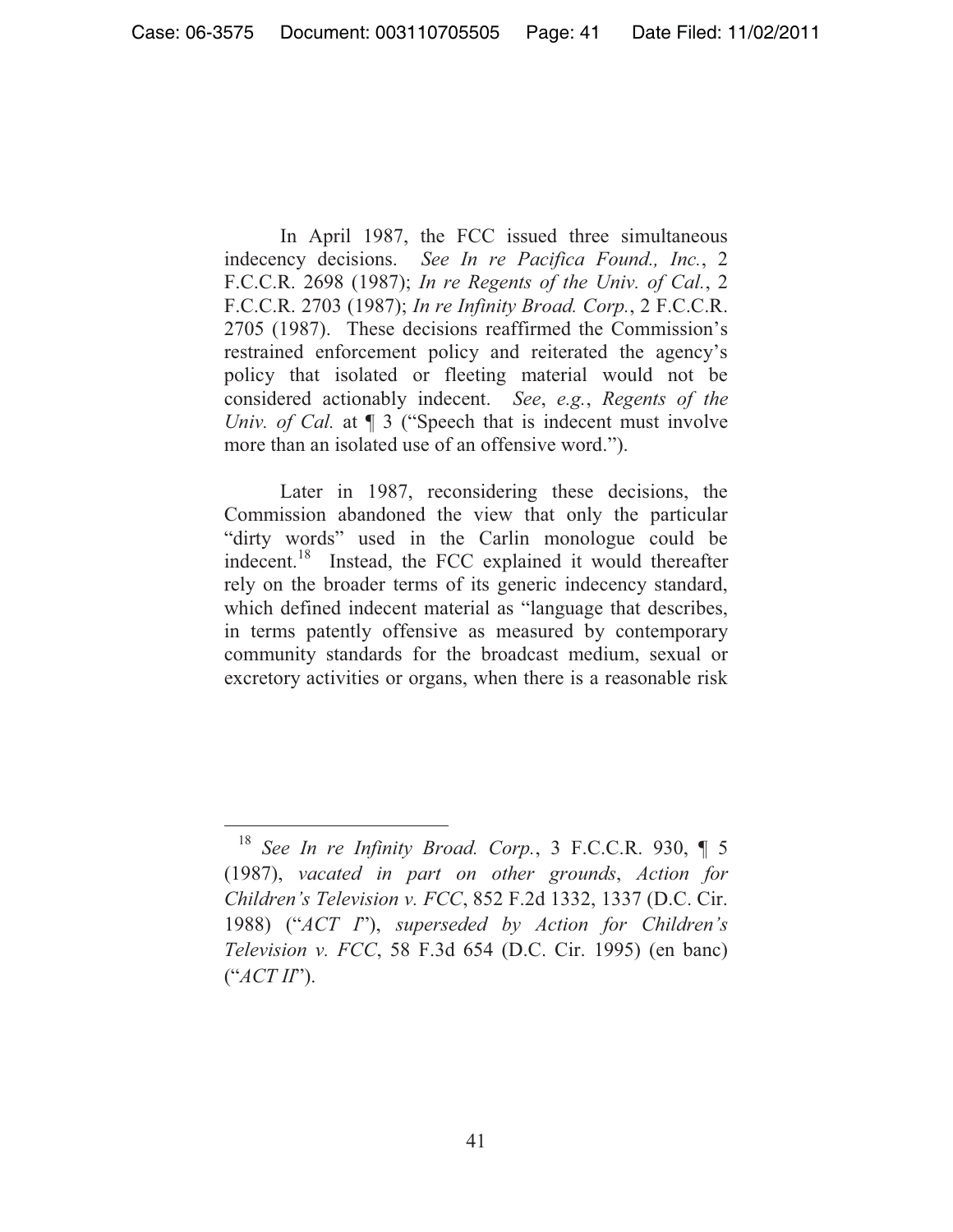that children may be in the audience." *Id.* at  $\P$  2, 5.<sup>19</sup> Even so, the FCC affirmed all three decisions on reconsideration, never indicating disagreement with those decisions' express statements that isolated or fleeting material could not be actionably indecent. *Id*.

 In 2001, the broadcast industry sought clarification of the policies and rules of the FCC's indecency enforcement regime. Guidance for the industry came in the form of a policy statement issued by the Commission. *See Industry Guidance on the Commission's Case Law Interpreting 18 U.S.C. § 1464 and Enforcement Policies Regarding Broadcast Indecency*, 16 F.C.C.R. 7999, ¶ 19 (2001) ("*Industry Guidance*"). The policy statement included multiple examples of FCC rulings as "case comparisons"

 $\overline{a}$ <sup>19</sup> As described in greater detail *infra*, subsequent litigation determined what time of day broadcasters could reasonably air indecent programming without expecting children to be in the audience. The D.C. Circuit Court of Appeals rejected a total ban on indecency, instructing the FCC to identify a precise time period during which broadcasters could air indecent material. *See ACT I*, *supra*. In response, the Commission adopted the safe-harbor rule of 47 C.F.R. § 73.3999. After further instruction from the D.C. Circuit in 1995, *ACT II*, *supra*, the Rule was amended to its current form, which confines enforcement of indecency restrictions to the hours "between 6:00 a.m. and 10:00 p.m." *See* 47 C.F.R. § 73.3999; *In re Enforcement of Prohibitions Against Broadcast Indecency in 18 U.S.C. § 1464*, 10 F.C.C.R. 10558 (1995).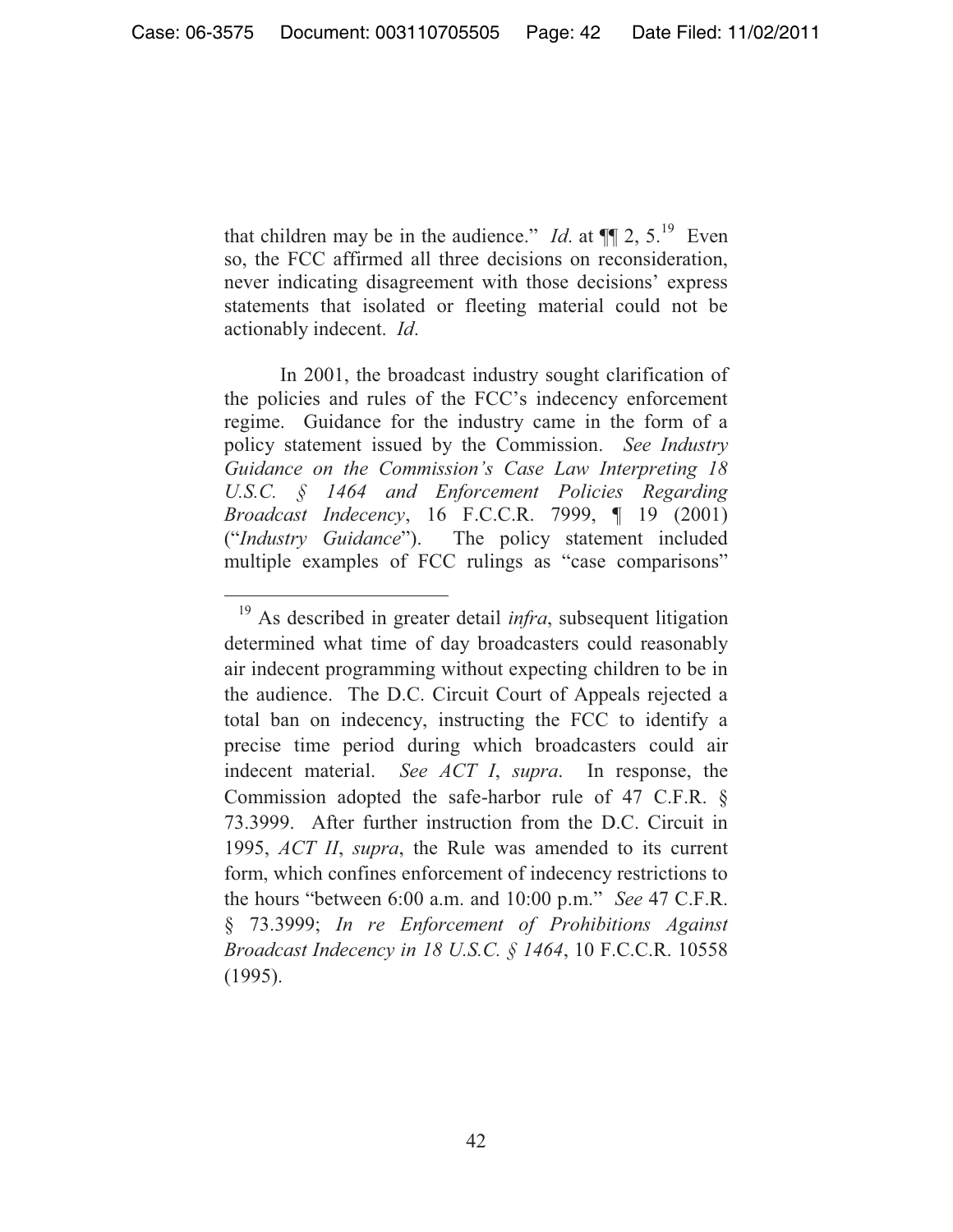highlighting the factors that had proved significant in prior indecency determinations. One of the factors noted as leading to prior determinations that a program was not actionably indecent was the "fleeting or isolated" nature of potentially indecent material in the context of the overall broadcast. *See id.* at ¶¶ 17-18.

Soon after the Commission's issuance of the *Industry Guidance* policy statement, its restrained enforcement policy changed. In an unscripted remark during a live NBC broadcast of the Golden Globe Awards on January 19, 2003, musician Bono said "this is really, really fucking brilliant" while accepting an award. *See In re Complaints Against Various Broadcast Licensees Regarding Their Airing of the "Golden Globe Awards" Program*, 19 F.C.C.R. 4975, ¶ 3 n.4 (2004) ("*Golden Globes*"). Viewers complained to the FCC about Bono's speech, but the Commission's Enforcement Bureau rejected the complaints in part because the utterance was fleeting and isolated and therefore did "not fall within the scope of the Commission's indecency prohibition." *See In re Complaints Against Various Broadcast Licensees Regarding Their Airing of the "Golden Globe Awards" Program*, 18 F.C.C.R. 19859, ¶ 6 (FCC Enforcement Bureau 2003). The Enforcement Bureau specifically reaffirmed that "fleeting and isolated remarks of this nature do not warrant Commission action." *Id*.

 On March 3, 2004, the full Commission reversed the Enforcement Bureau's decision. *See generally Golden Globes*, *supra*. Although the FCC acknowledged the existence of its restrained enforcement policy for isolated or fleeting utterances, it overruled all of its prior cases holding such instances not actionable. *Id*. at ¶ 12 ("While prior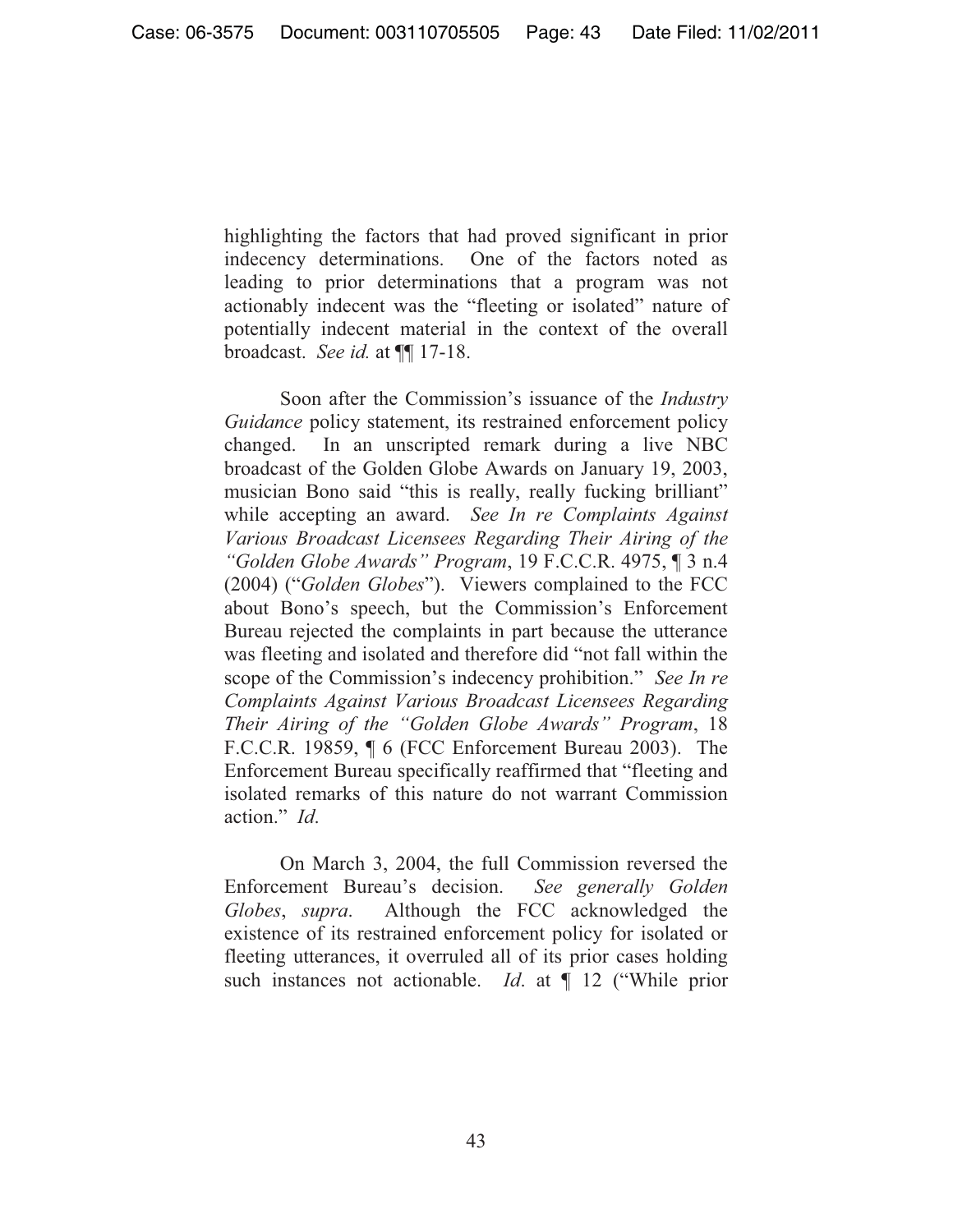Commission and staff action have indicated that isolated or fleeting broadcasts of the 'F-Word' such as that here are not indecent or would not be acted upon, consistent with our decision today we conclude that any such interpretation is no longer good law."). But the Commission made it clear that licensees could not be held liable for broadcasting fleeting or isolated indecent material prior to its *Golden Globes* decision. *See id.* at ¶ 15 & n.40 (declining to impose a forfeiture penalty because "existing precedent would have permitted [the Golden Globe Awards] broadcast" and therefore it would be "inappropriate" to sanction licensees for conduct prior to notice of policy change). $^{20}$ 

The FCC's new indecency policy created in *Golden Globes* was soon challenged by the broadcast industry. On February 21, 2006, the Commission issued an omnibus order resolving multiple indecency complaints against television broadcasters in an effort to "provide substantial guidance to broadcasters and the public about the types of programming that are impermissible under our indecency standard." *In re Complaints Regarding Various Television Broadcats Between February 2, 2002 and March 8, 2005*, 21 F.C.C.R. 2664, ¶ 2 (2006) ("*Omnibus Order*"). The *Omnibus Order* found four

<sup>20</sup> The Commission also cited *Trinity Broad. of Fla., Inc. v. FCC*, 211 F.3d 618 (D.C. Cir. 2000), explaining that the court in *Trinity* "reversed [a] Commission decision that denied a renewal application for abuse of process in connection with the Commission's minority ownership rules because the court found the Commission had not provided sufficiently clear notice of what those rules required." *Golden Globes* at ¶ 15 n.40.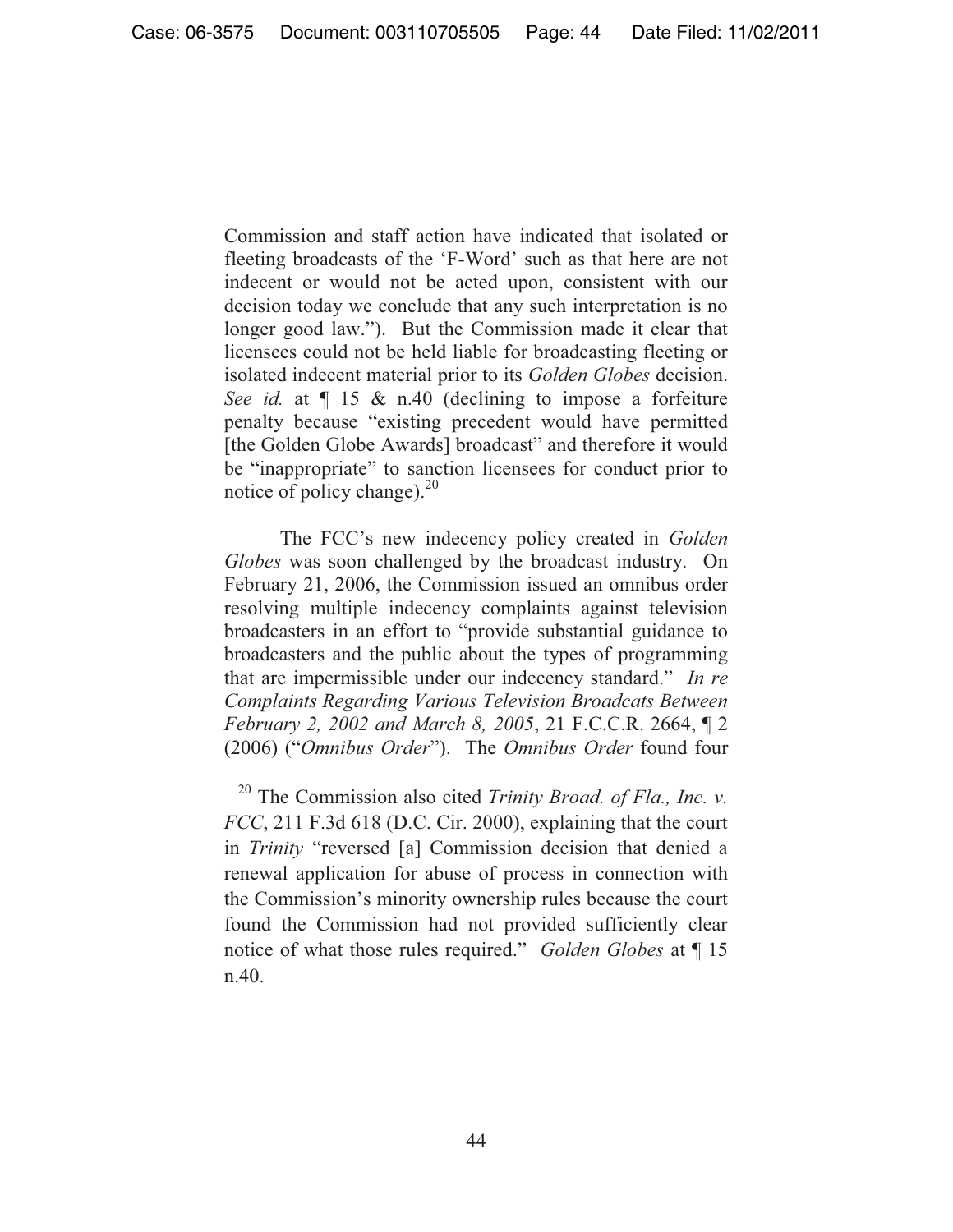programs indecent and profane: (1) Fox's broadcast of the 2002 Billboard Music Awards, in which performer Cher used an unscripted expletive during her acceptance speech; (2) Fox's broadcast of the 2003 Billboard Music Awards, in which presenter Nicole Richie used two unscripted expletives; (3) ABC's broadcast of various episodes of its NYPD Blue series, in which assorted characters used scripted expletives; and (4) a CBS broadcast of The Early Show, in which a guest used an unscripted expletive during a live interview. *Id*. at ¶¶ 101, 112 n.64, 125, 137. Applying its policy announced in *Golden Globes*, the Commission found the broadcasts indecent despite the fleeting and isolated nature of the offending expletives. *Id*. at ¶¶ 104, 116, 129, 140.

 As in *Golden Globes*, the Commission recognized the inequity in retroactively sanctioning the conduct of broadcast licensees. Because the offending broadcasts occurred prior to the issuance of its *Golden Globes* decision, the FCC concluded that existing precedent would have permitted the broadcasts. *Id*. Accordingly, the FCC did not issue forfeiture orders against any of the licensees. *Id*. at ¶¶ 111, 124, 136, 145.

 The networks appealed the *Omnibus Order*, and the cases were consolidated before the United States Court of Appeals for the Second Circuit. Granting a request by the FCC, the court remanded the matter to allow the Commission an opportunity to address the petitioners' arguments. After soliciting public comment, the FCC issued a new order on November 6, 2006, reaffirming its indecency findings against Fox for the 2002 and 2003 Billboard Music Awards but reversing its finding against CBS for The Early Show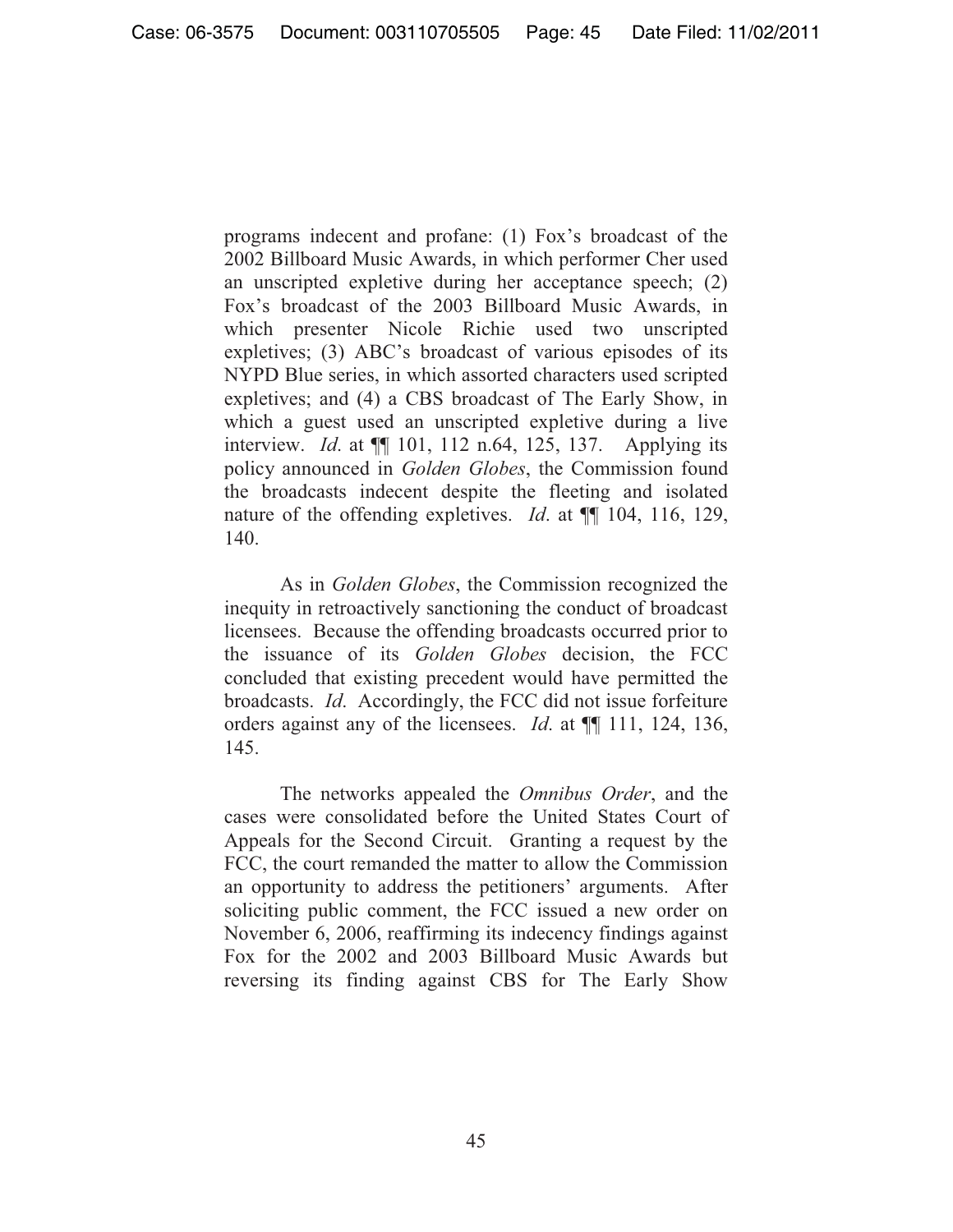broadcast and dismissing the complaint against ABC on procedural grounds. *See In re Complaints Regarding Various Television Broadcasts Between February 2, 2002 and March 8, 2005*, 21 F.C.C.R. 13299 (2006) ("*Fox Remand Order*").

The networks' original appeal to the Second Circuit was reinstated on November 8, 2006, and consolidated with a petition for review of the *Fox Remand Order*. *Fox Television Stations, Inc. v. FCC*, 489 F.3d 444, 454 (2d Cir. 2007) ("*Fox*"), *cert. granted*, 76 U.S.L.W. 3490 (U.S. Mar. 17, 2008) (No. 07-582). The court granted motions to intervene by other networks, including CBS, and the networks collectively raised several challenges to the validity of the *Fox Remand Order* essentially mirroring those raised in this case. *See Fox*, 489 F.3d at 454*.* 

 Undertaking a thorough review of the history of the FCC's indecency regime similar to that which we engage in here, the Second Circuit found the FCC's "consistent enforcement policy" prior to the *Golden Globes* decision excluded fleeting or isolated expletives from regulation. *Id*. at 455. The court concluded "there is no question" that the FCC changed its policy with respect to fleeting expletives, and that the policy "changed with the issuance of *Golden Globes*." *Id*. (citations omitted). Judge Leval, dissenting in *Fox* for other reasons, agreed with the majority's conclusion that the FCC changed its position on fleeting utterances, although he considered the change of standard "relatively modest." *See id*. at 469 (Leval, J., dissenting); *see also id.* at 470 (Leval, J., dissenting) (stating that the FCC changed its position and finding that the FCC clearly acknowledges that its *Golden Globes* and *Fox Remand Order* rulings were not consistent with its prior standard). We agree that the *Golden*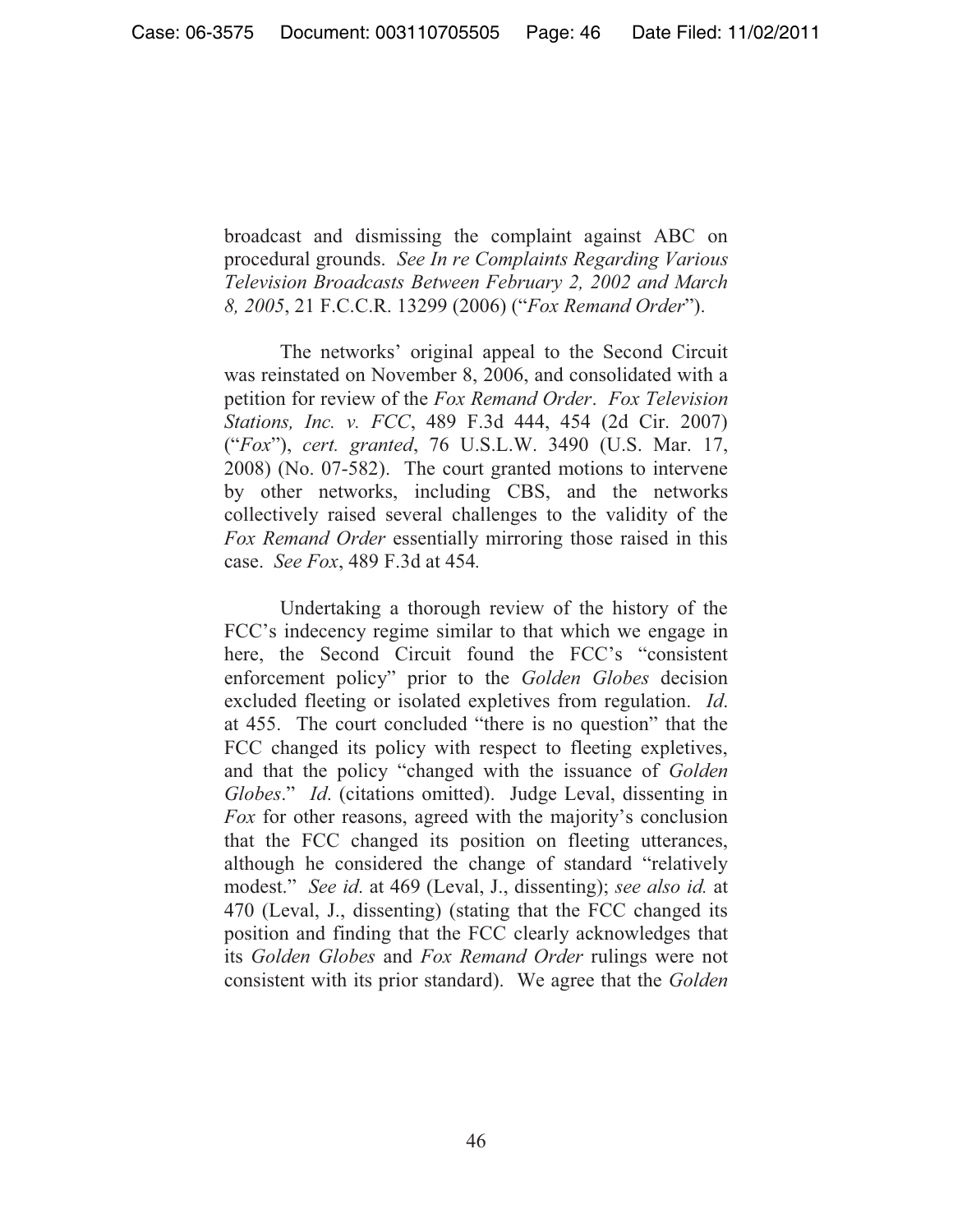*Globes* decision represented a policy departure by the FCC. The extensive history detailed above demonstrates a consistent and entrenched policy of excluding fleeting broadcast material from the scope of actionable indecency.

 In spite of this history, the FCC contends that by February 1, 2004 (the date of the Halftime Show), a broadcaster in CBS's position should have known that even isolated or fleeting indecent material in programming could be actionable. Despite its announced reversal of prior policy in its *Golden Globes* decision on March 3, 2004, the Commission points to one sentence in its 2001 policy statement to support its position: "[E]ven relatively fleeting references may be found indecent where other factors contribute to a finding of patent offensiveness." *Industry Guidance* at  $\int$  19.<sup>21</sup> But when read in its original context

 $\overline{a}$  $21$  In its 2001 policy statement, the Commission described the "principal factors that have proved significant in [its] decisions to date" as: "(1) the *explicitness or graphic nature*  of the description or depiction of sexual or excretory organs or activities; (2) whether the material *dwells on or repeats at length* descriptions of sexual or excretory organs or activities; (3) *whether the material appears to pander or is used to titillate*, or *whether the material appears to have been presented for its shock value*." *Industry Guidance* at ¶ 10 (emphasis in original). It has since contended that its fleeting material policy was no policy at all, asserting instead that the fleeting nature of material was only a consideration under the second factor and could be outweighed by the other two factors depending on the specific facts of a case. But as we detail *infra*, this assertion contradicts the history of the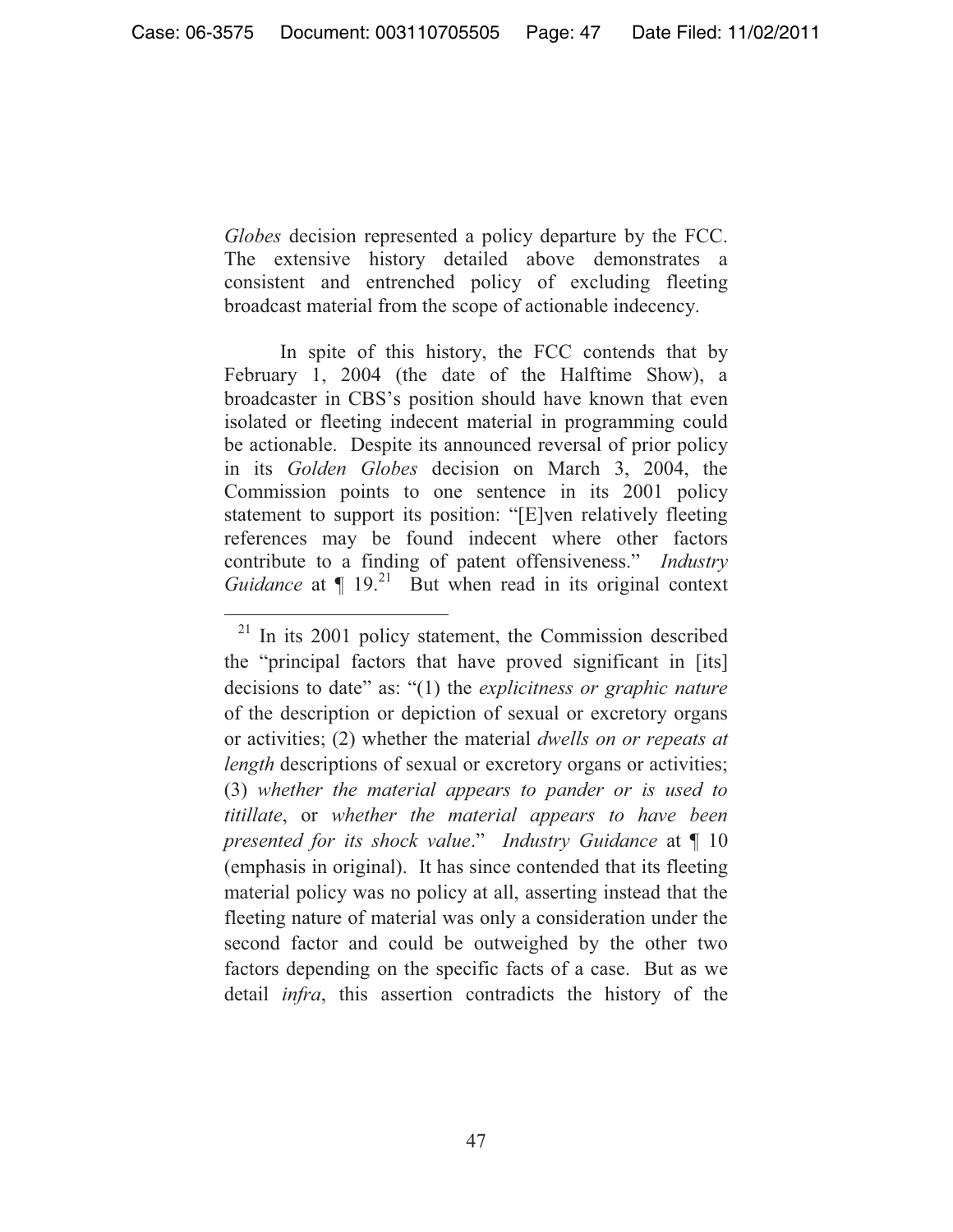rather than as an isolated statement, this sentence does not support the Commission's assertion here. The "relatively fleeting references" identified by that sentence are distinguishable from the truly "fleeting" broadcast material the FCC had included in its fleeting material policy. The paragraph cites, for instance, a notice of apparent liability against WEZB-FM, New Orleans, to exemplify the kind of "relatively fleeting references" the FCC considered actionably indecent. *See id*. (citing *EZ New Orleans, Inc. (WEZB(FM))*, 12 F.C.C.R. 4147 (MMB 1997) ("*WEZB-FM NAL*")). The citation to *WEZB-FM NAL* specifically describes as indecent an "announcer joke" involving incest, forceful sexual contact with children, and a reference to cleaning "blood off [a] diaper." *Id*. The "announcer joke" is distinguishable on its face from "fleeting" material such as a brief glimpse of nudity or isolated use of an expletive. Moreover, the "announcer joke" was merely one incident

Commission's indecency enforcement regime and is foreclosed by the agency's admissions in *Golden Globes* and *Fox*, which are controlling here, that its prior policy was to exclude fleeting material from the scope of actionable indecency. Although the FCC disputes the breadth of its policy, now contending the policy was limited only to fleeting expletives or alternatively to fleeting utterances, the fleeting nature of broadcast material was unquestionably treated by the FCC as more than one of several contextual factors subject to balancing.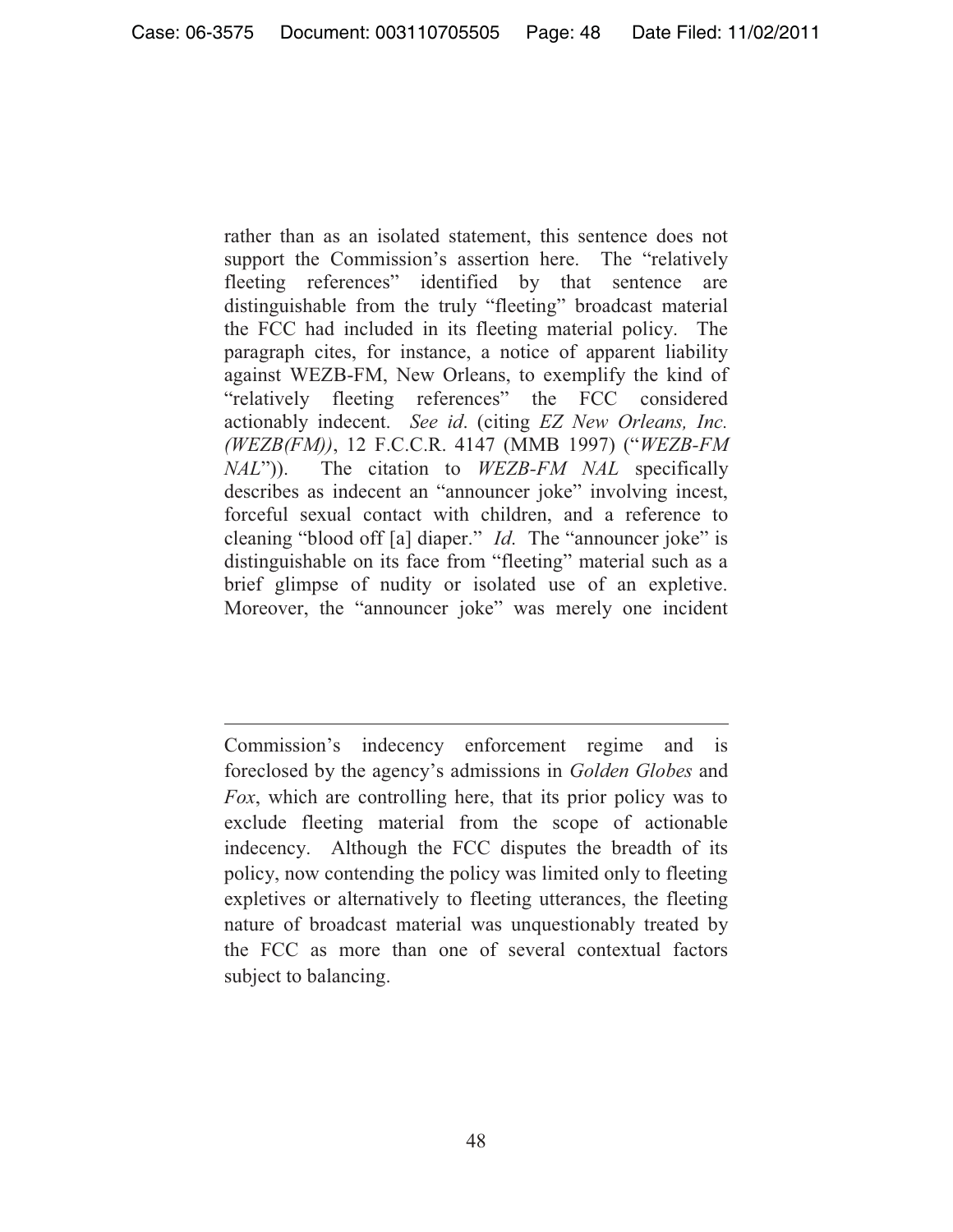among dozens included in a transcript supporting the forfeiture liability determination in the *WEZB-FM NAL*. 22

 Nevertheless, as it clarified at oral argument, the FCC relies on its 2001 *Industry Guidance* to contend its policy on fleeting or isolated material "was a policy with respect to cases relying solely on the use of expletives." As the Commission explained at oral argument, "[t]here was not a policy that all short utterances were exempt." This reading of the Commission's policy on fleeting material is untenable. Even the FCC's *Industry Guidance* fails to support such a narrow characterization. *See*, *e.g.*, *Industry Guidance* at ¶ 18 (quoting *L.M. Commc'ns of S. C., Inc. (WYBB(FM))*, 7 F.C.C.R. 1595 (MMB 1992), for the proposition that "'a fleeting or isolated utterance . . . , within the context of live and spontaneous programming, does not warrant a Commission sanction.'").

Accordingly, we find the Commission's unsubstantiated contentions in this regard contradict the

<sup>22</sup> The *WEZB-FM NAL* found a broadcast licensee apparently liable for a forfeiture penalty of \$12,000 for its broadcast of indecent material during six radio broadcasts spanning fourteen hours of airtime over nearly a one year period. The *WEZB-FM NAL* provides transcript excerpts from these broadcasts, which involved very graphic segments discussing a variety of sexual topics in extended detail. The "announcer joke" included in the FCC's *Industry Guidance*  was merely one of these factual predicates for the broadcast licensee's forfeiture liability for indecency.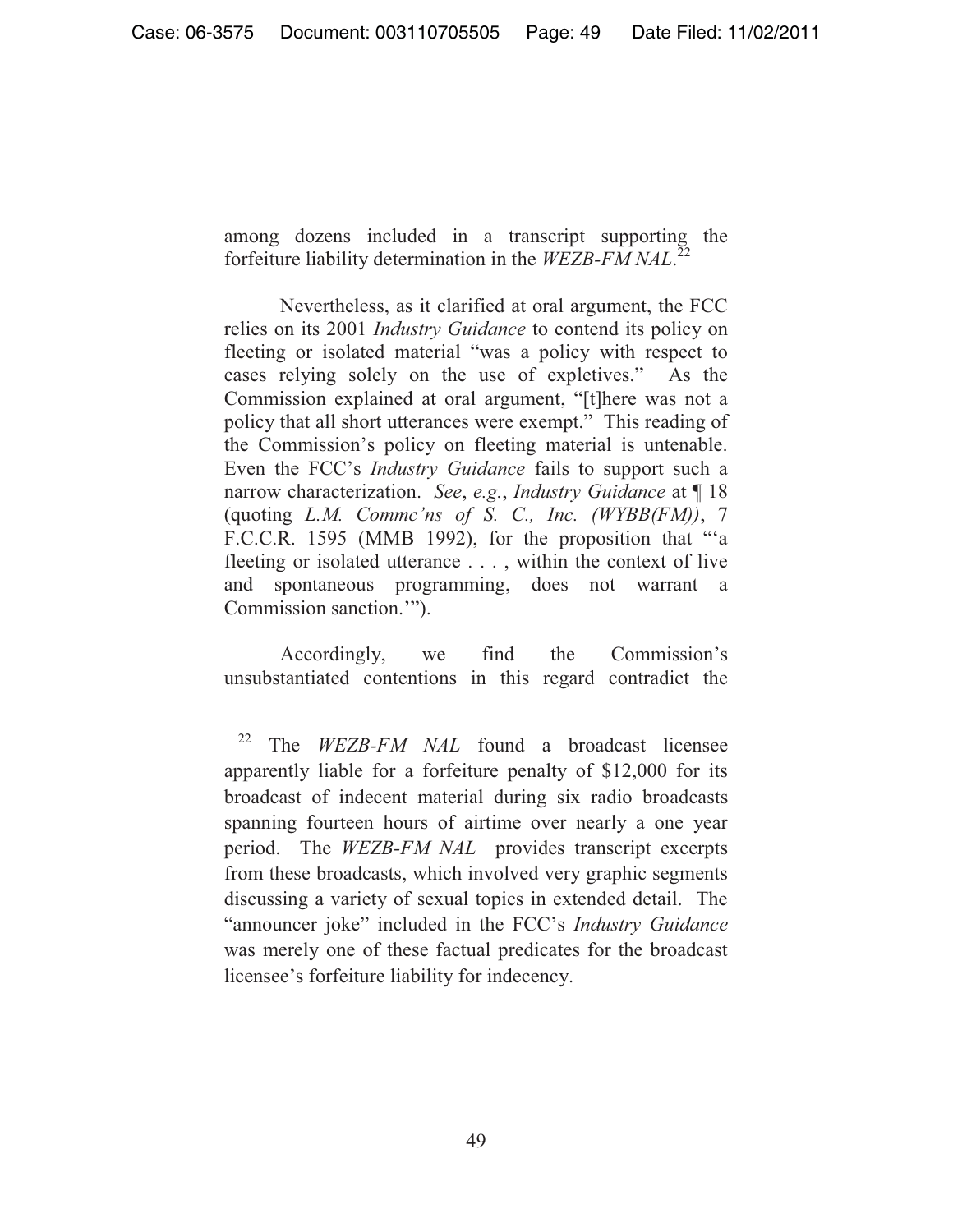lengthy history of the Commission's restrained enforcement policy. While "an agency's interpretation of its own precedent is entitled to deference," *Cassel v. FCC*, 154 F.3d 478, 483 (D.C. Cir. 1998), deference is inappropriate where the agency's proffered interpretation is capricious. Until its *Golden Globes* decision in March of 2004, the FCC's policy was to exempt fleeting or isolated material from the scope of actionable indecency. Because CBS broadcasted the Halftime Show prior to *Golden Globes*, this was the policy in effect when the incident with Jackson and Timberlake occurred.

#### **B.**

If the FCC's restrained enforcement policy for fleeting broadcast material was intact until the *Golden Globes*  decision in March of 2004, our inquiry would end with a simple examination of the chronology of the FCC's actions. CBS broadcasted the Halftime Show more than a month prior to *Golden Globes*. The Commission's orders here would amount to a retroactive application of the new policy it announced in *Golden Globes,* which would raise due process concerns. The Commission has recognized the inequity in such an outcome. *See Omnibus Order*, *supra*, at ¶¶ 111, 124, 136, 145 (declining to issue forfeiture orders because the offending broadcasts occurred prior to the issuance of its *Golden Globes* decision, and therefore "existing precedent would have permitted [the] broadcasts"); *see also Trinity Broad. of Fla., Inc.*, 211 F.3d at 628 ("Because '[d]ue process requires that parties receive fair notice before being deprived of property,' we have repeatedly held that '[i]n the absence of notice–for example, where the regulation is not sufficiently clear to warn a party about what is expected of it–an agency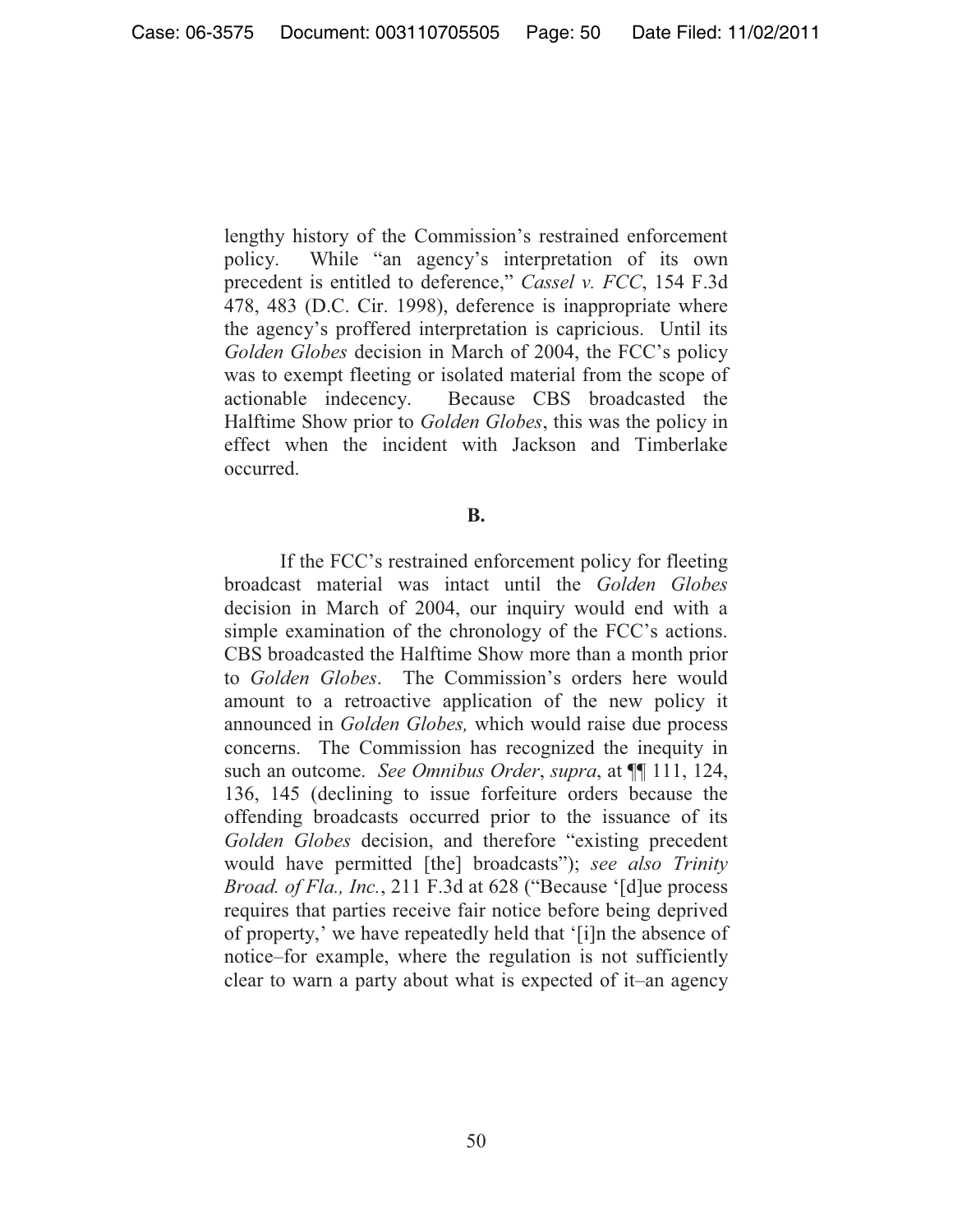may not deprive a party of property by imposing civil or criminal liability.'" (citation omitted)).

 But the FCC urges another reading of *Golden Globes*, perhaps less obvious yet still plausible, which interprets *Golden Globes* as addressing only the broadcast of fleeting expletives, not other fleeting material such as brief images of nudity. Further, the Commission contends its fleeting material policy, as initially adopted, was limited to fleeting words and did not extend to fleeting images. Under this view, *Golden Globes* would be inapposite here – the Commission's sanction against CBS would be in line with its treatment of images as part of its historical indecency enforcement regime. If, as the FCC contends, *Golden Globes* was limited to fleeting expletives, then its orders issuing forfeiture penalties in this case did not constitute a retroactive application of the policy change in *Golden Globes*.

 But even if we accept the FCC's interpretation of *Golden Globes* and read it as only addressing fleeting expletives, the Commission's view of the scope of its fleeting materials policy prior to *Golden Globes* is unsustainable. As we will explain, the Commission – before *Golden Globes* – had not distinguished between categories of broadcast material such as images and words. Accordingly, even if, as the FCC contends, *Golden Globes* only addressed expletives, it nevertheless represented the first time the Commission distinguished between formats of broadcast material or singled out any one category of material for special treatment under its fleeting material policy. That is, it altered the scope of the FCC's fleeting material policy by excising only one category of fleeting material – fleeting expletives – from the policy. And it therefore did not constitute an abdication of its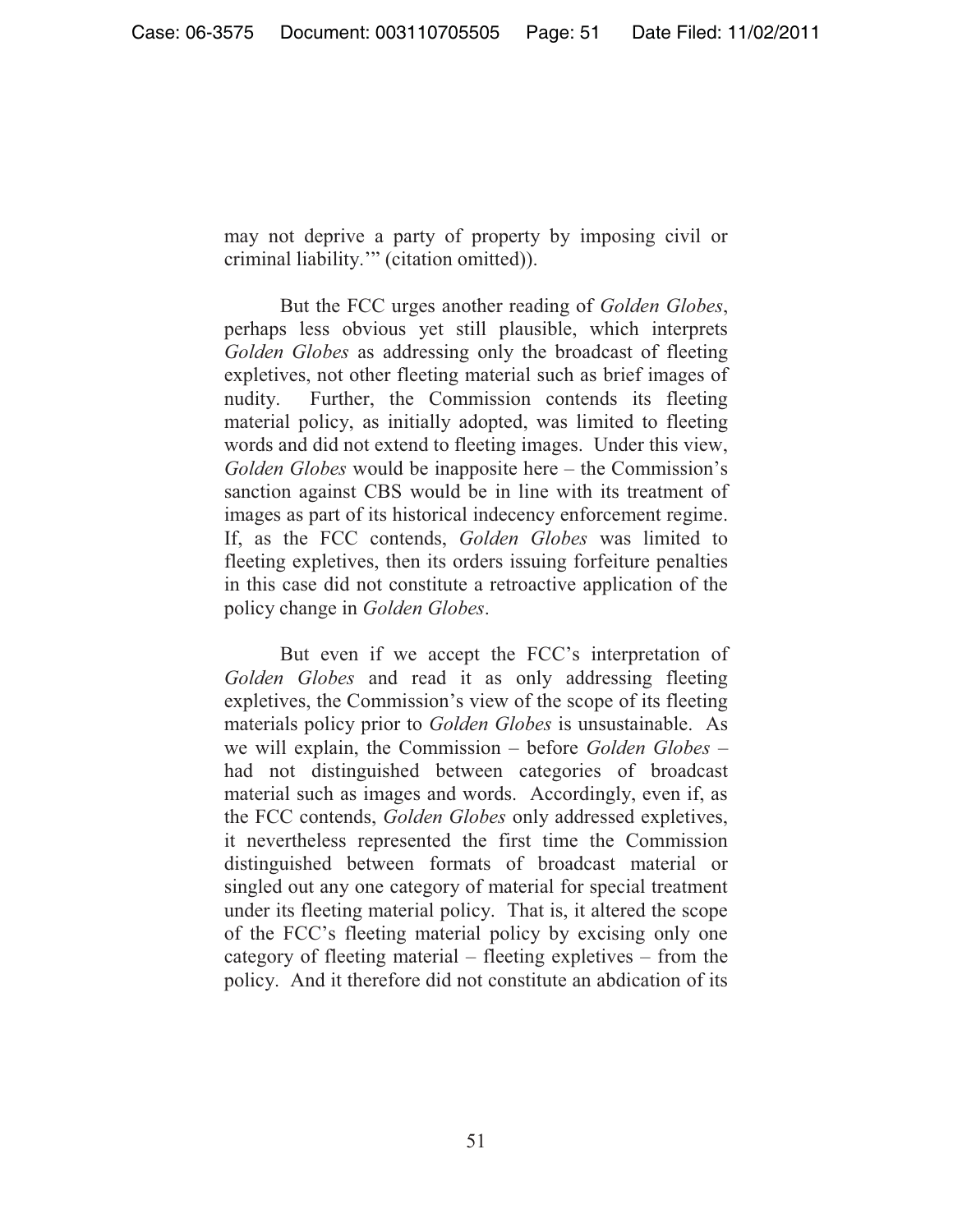fleeting material policy. Rather, a residual policy on other categories of fleeting material – including all broadcast content other than expletives – remained in effect.

 Accordingly, subsequent agency action was required to change the fleeting material policy as it applied to broadcast content other than expletives. By targeting another category of fleeting material – fleeting images – in its orders against CBS in this case, the FCC apparently sought to further narrow or eliminate the fleeting material policy as it existed following *Golden Globes*. The Commission's determination that CBS's broadcast of a nine-sixteenths of one second glimpse of a bare female breast was actionably indecent evidenced the agency's departure from its prior policy. Its orders constituted the announcement of a policy change – that fleeting images would no longer be excluded from the scope of actionable indecency.

 The question is whether the FCC's departure from its prior policy is valid and enforceable as applied to CBS. As noted, agencies are free to change their rules and policies without judicial second-guessing. *See*, *e.g.*, *Chevron, U.S.A., Inc. v. Natural Res. Def. Council, Inc.*, 467 U.S. 837, 863 (1984). But an agency cannot ignore a substantial diversion from its prior policies. *See Ramaprakash v. FAA*, 346 F.3d 1121, 1124 (D.C. Cir. 2003) (agency must "provide a reasoned analysis indicating that prior policies and standards are being deliberately changed, not casually ignored"). As the Supreme Court explained in *State Farm*, an agency must be afforded great latitude to change its policies, but it must justify its actions by articulating a reasoned analysis behind the change: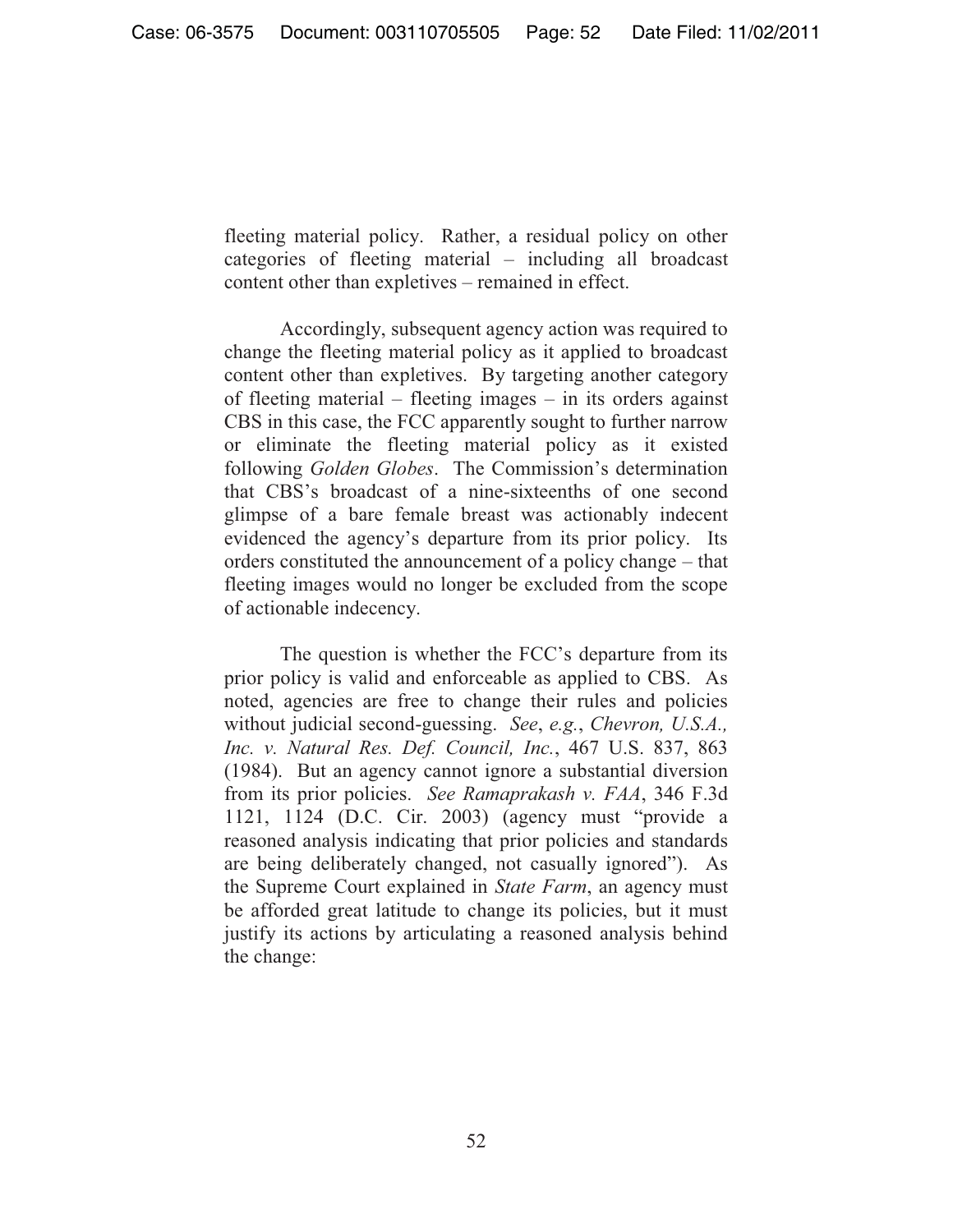Petitioner . . . contend[s] that the rescission of an agency rule should be judged by the same standard a court would use to judge an agency's refusal to promulgate a rule in the first place–a standard Petitioner believes considerably narrower than the traditional arbitrary and capricious test and "close to the borderline of nonreviewability." We reject this view. . . . Petitioner's view would render meaningless Congress' authorization for judicial review of orders revoking . . . rules. Moreover, the revocation of an extant regulation is substantially different than a failure to act. Revocation constitutes a reversal of the agency's former views as to the proper course. A "settled course of behavior embodies the agency's informed judgment that, by pursuing that course, it will carry out the policies committed to it by Congress. There is, then, at least a presumption that those policies will be carried out best if the settled rule is adhered to." Accordingly, "an agency changing its course by rescinding a rule is obligated to supply a reasoned analysis for the change beyond that which may be required when an agency does not act in the first instance."

463 U.S. at 42-43 (citations omitted).

The agency's obligation to supply a reasoned analysis for a policy departure requires an affirmative showing on record. It "must examine the relevant data and articulate a satisfactory explanation for its action including a 'rational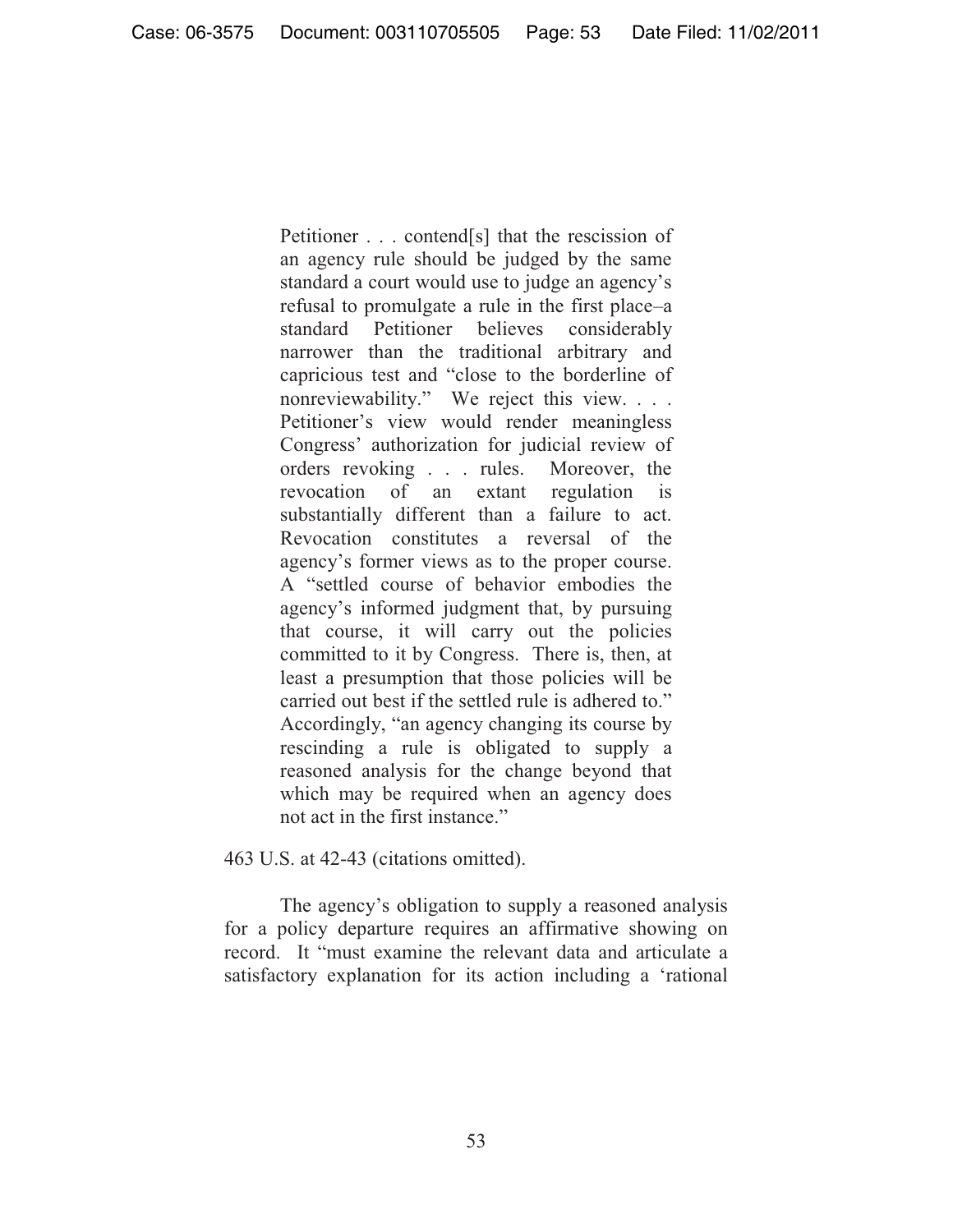connection between the facts found and the choice made.'" *Id*. at 43 (quoting *Burlington Truck Lines v. United States*, 371 U.S. 156, 168 (1962)). A reviewing court "must 'consider whether the decision was based on a consideration of the relevant factors and whether there has been a clear error of judgment."<sup>*Id*.</sup> (citations omitted). The agency's actions will then be set aside as "arbitrary and capricious" if the agency failed to provide a "reasoned explanation" for its decision to change course. *Massachusetts v. EPA*, — U.S. — , 127 S.Ct. 1438, 1463 (2007); *see State Farm*, 463 U.S. at 42-43; *Nat'l Cable & Telecomms. Ass'n v. Brand X Internet Servs.*, 545 U.S. 967, 981 (2005) ("unexplained inconsistency" in agency practice is a reason for holding a policy reversal "arbitrary and capricious" under the APA, unless "the agency adequately explains the reasons for a reversal of policy").

 In *Fox*, the Second Circuit analyzed the FCC's changed policy on fleeting expletives under *State Farm*, 23 but

 $\overline{a}$ 

[W]e . . . reject the FCC's contention that our review here is narrowly confined to the specific question of whether the two Fox broadcasts . . . were indecent. The [*Fox Remand Order*] applies the policy announced in *Golden Globes*. If that policy is invalid, then we cannot sustain

<sup>&</sup>lt;sup>23</sup> It was undisputed that the FCC changed its policy on fleeting expletives in *Golden Globes*, which was decided prior to *Fox*. But as the *Fox* court explained, the actual moment the agency changed its course was not pertinent in determining whether the change was valid under *State Farm*: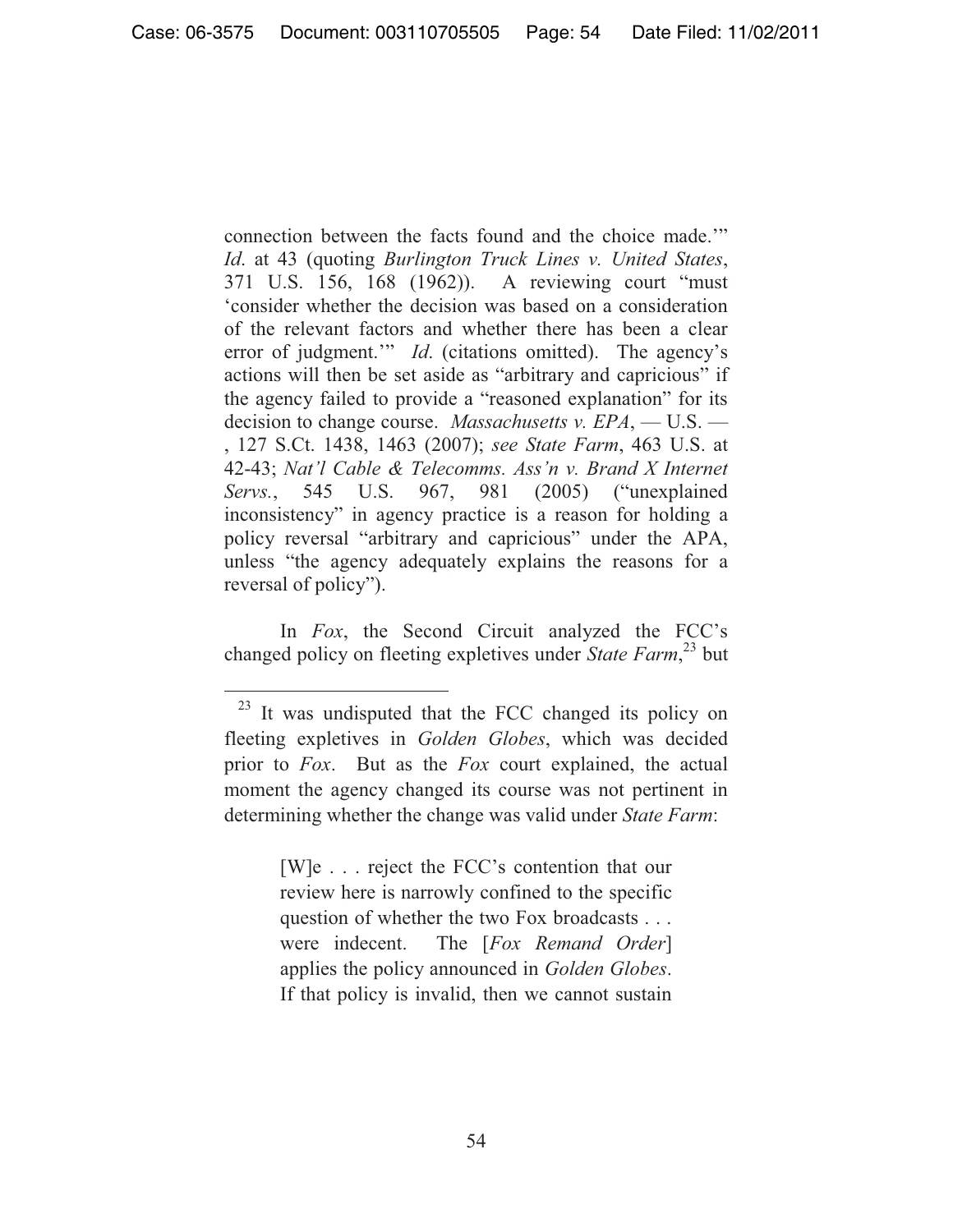the panel split on the outcome of its analysis. Judge Pooler, writing for the majority, found the policy change arbitrary and capricious because the FCC failed to provide a reasoned explanation for the change. *Fox*, 489 F.3d at 455 ("The Networks contend that the Remand Order is arbitrary and capricious because the FCC has made a 180-degree turn regarding its treatment of 'fleeting expletives' without providing a reasoned explanation justifying the about-face. We agree."). Scrutinizing the sufficiency of the Commission's explanation for its policy change, the court rejected the agency's proffered rationale as "disconnected from the actual policy implemented by the Commission." *Id*. at 459 n.8 (citation omitted).

 Judge Leval, writing in dissent, also applied *State Farm*, but he disagreed with the amount of deference the majority afforded the FCC's policy decision. Although he

 $\overline{a}$ 

the indecency findings against Fox. Thus, as the Commission conceded during oral argument, the validity of the new "fleeting expletive" policy announced in *Golden Globes*  and applied in the [*Fox Remand Order*] is a question properly before us on this petition for review.

*Fox*, 489 F.3d at 454. To hold otherwise would create a situation ripe for manipulation by an agency. *Cf*. *ACT I*, *supra*, 852 F.2d at 1337 ("[A]n agency may not resort to [ad hoc] adjudication as a means of insulating a generic standard from judicial review.").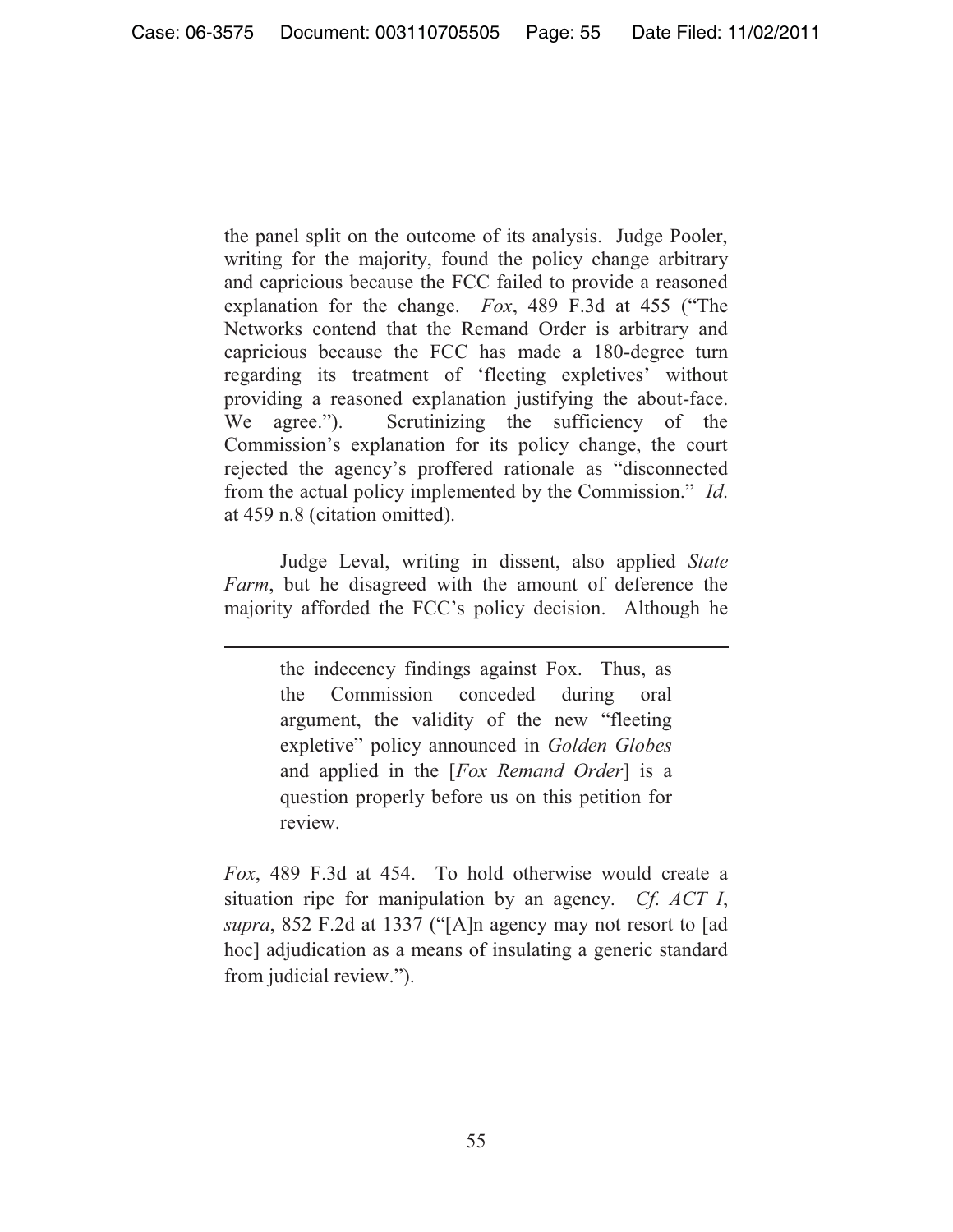agreed that the FCC was obligated to provide a reasoned explanation for its policy shift, he found the agency's explanation sufficient. As Judge Leval explained:

> In my view, in changing its position on the repetition of an expletive, the Commission complied with these requirements. It made clear acknowledgment that its *Golden Globes*  and *Remand Order* rulings were not consistent with its prior standard regarding lack of repetition. It announced the adoption of a new standard. And it furnished a reasoned explanation for the change. Although one can reasonably disagree with the Commission's new position, its explanation . . . is not irrational, arbitrary, or capricious. The Commission thus satisfied the standards of the Administrative Procedure[] Act.

*Id.* at 470 (Leval, J., dissenting).

 In this case, *State Farm* also provides the correct standard of review, but we need not engage in the substantive inquiry that divided the Second Circuit panel in *Fox*. There, as Judge Leval noted in dissent, the FCC provided an explanation for changing its policy on fleeting expletives. The critical question splitting the court was whether that explanation was adequate under *State Farm*. Here, unlike in *Fox*, the FCC has not offered any explanation – reasoned or otherwise – for changing its policy on fleeting images. Rather, the FCC asserts it never had a policy of excluding fleeting images from the scope of actionable indecency, and therefore no policy change occurred when it determined that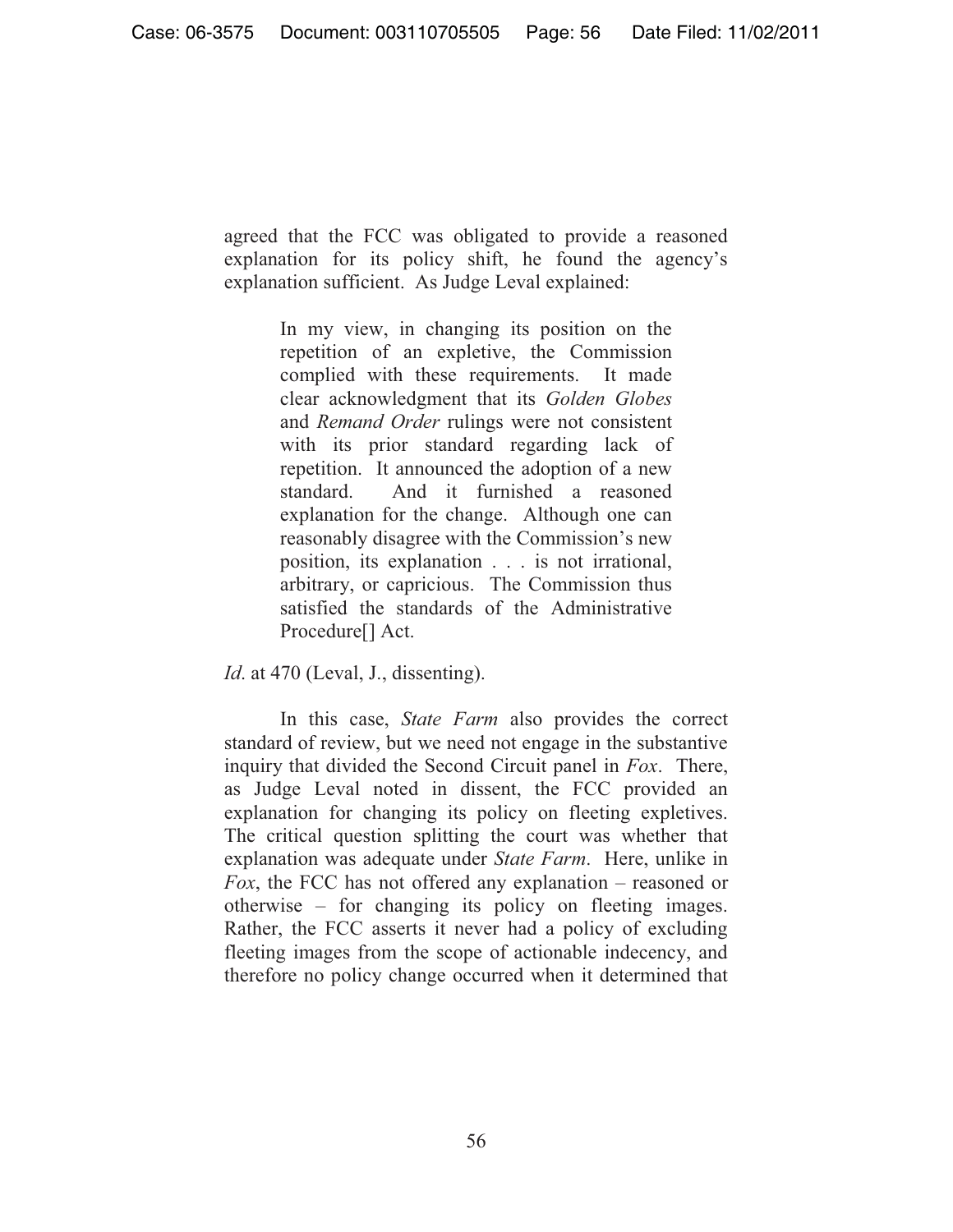the Halftime Show's fleeting image of Janet Jackson's breast was actionably indecent. Accordingly, we must determine whether the FCC's characterization of its policy history is accurate. If it is not, then the FCC's policy change must be set aside as arbitrary and capricious, because it has failed to even acknowledge its departure from its former policy let alone supply a "reasoned explanation" for the change as required by *State Farm*.

CBS contends the FCC's indecency regime treated words and images alike, so the exception for fleeting material applied with equal force to words and images. The Commission rejects this assertion, contending its prior policy on fleeting material was limited to words alone. Although the FCC acknowledges it had never explicitly distinguished between images and words for the purpose of defining the scope of actionable indecency, it contends the existence of such a distinction was obvious, even if unstated. $^{24}$ 

<sup>24</sup> The FCC's position is difficult to reconcile with the source of its authority to regulate broadcast content. The text of 18 U.S.C. § 1464 provides: "Whoever *utters* any obscene, indecent, or profane *language* by means of radio communication shall be fined under this title or imprisoned not more than two years, or both." *Id*. (emphasis added). Although the text on its face only reaches spoken words, it is applied broadly, as here, to reach all varieties of indecent content. But this broad interpretation of the text requires that the FCC treat words and images interchangeably in order to fit its regulation of indecent images within the boundaries of its statutory authority. Where the FCC's entire enforcement regime is built on the agency's treatment of words and images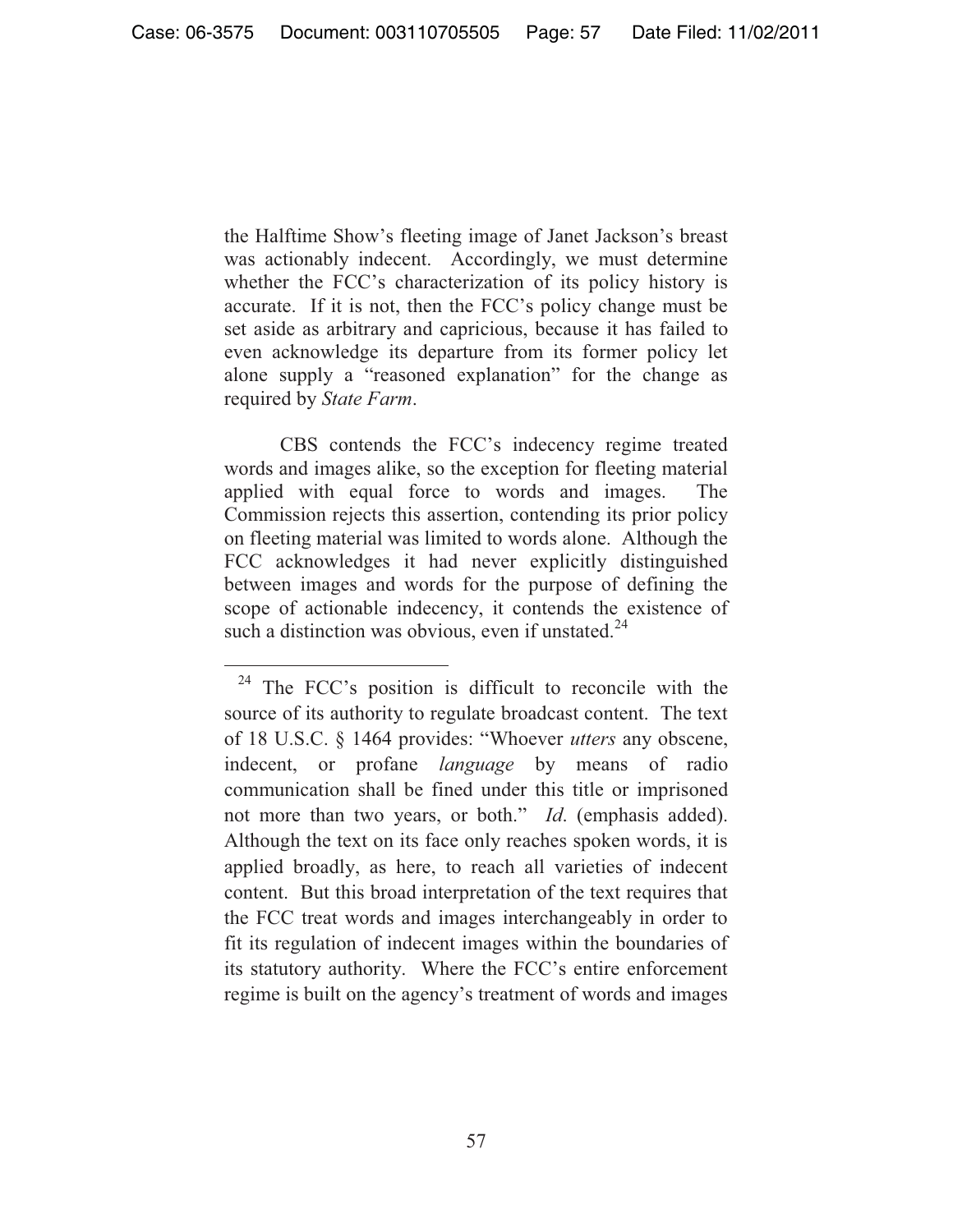The Commission's conclusion on the nature and scope of its indecency regime – including its fleeting material policy – is at odds with the history of its actions in regulating indecent broadcasts. In the nearly three decades between the Supreme Court's ruling in *Pacifica* and CBS's broadcast of the Halftime Show, the FCC had never varied its approach to indecency regulation based on the format of broadcasted content. Instead, the FCC consistently applied identical standards and engaged in identical analyses when reviewing complaints of potential indecency whether the complaints were based on words or images.

 In 2000, for example, the FCC rejected a complaint of indecency based on scenes of nudity in a television broadcast of the film "Schindler's List." *In re WPBN/WTOM License Subsidiary, Inc.*, 15 F.C.C.R. 1838 (2000). Finding the broadcasted images not actionably indecent, the FCC noted "nudity itself is not *per se* indecent" and applied the identical indecency test the agency used to review potentially indecent language. *Id*. at ¶ 11. The Commission did not treat the nudity complaint differently – factually or legally – from a complaint for indecency based on a spoken utterance. *See id.*  at ¶ 10 n.5 ("The Supreme Court has observed that contextual assessments may involve (and are not limited to) an

as functionally identical, it is unclear how the difference between words and images is "obvious." At minimum, the FCC cannot reasonably expect the difference between words and images to be so self-evident that broadcast licensees seeking to comply with indecency standards would interpret FCC enforcement orders narrowly based on whether the reviewed content consisted of words or images.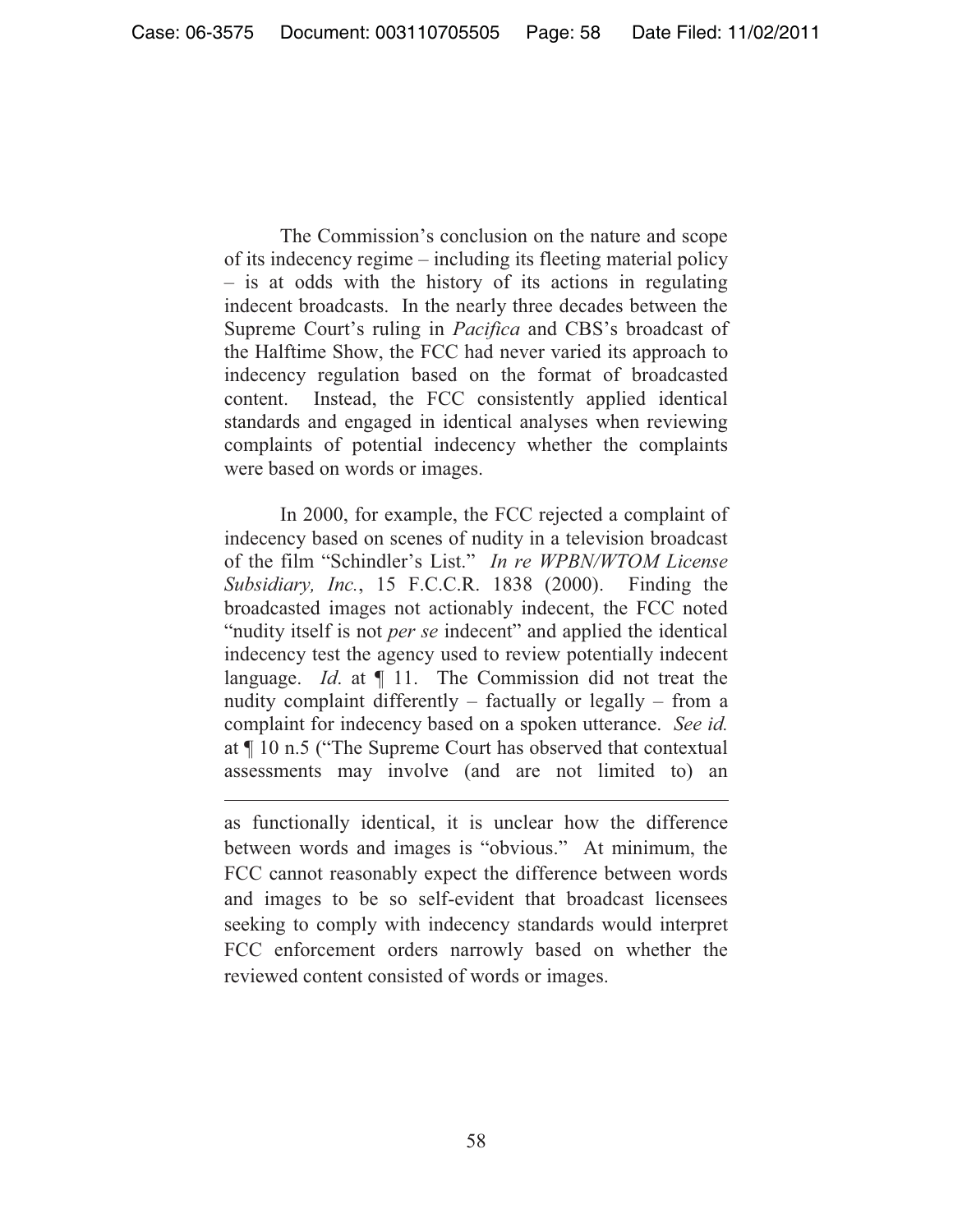examination of whether the actual *words or depictions* in context are, for example, vulgar or shocking, a review of the manner in which the *words or depictions* are portrayed, and an analysis of whether the allegedly *indecent material is isolated or fleeting*." (emphasis added)). The Commission even referred in a footnote to its policy towards fleeting material, never suggesting the policy would be inapplicable because the offending broadcast content was an image rather than a word. *See id.* at ¶ 5 n.10 (explaining that contextual assessments of whether certain programming is patently offensive, and therefore actionably indecent, "may involve . . . analysis of whether the allegedly indecent material is isolated or fleeting").

 The Commission took the same approach when reviewing viewer complaints against a television station for multiple broadcasts of programs containing expletives, nudity, and other allegedly indecent material. *See WGBH*, *supra*. 25 Categorically denying that the programming in

 $\overline{a}$ 25 Among several broadcasts at issue in *WGBH* were: (1) "numerous episodes of *Monty Python's Flying Circus*, which allegedly consistently relie[d] primarily on scatology, immodesty, vulgarity, nudity, profanity and sacrilege for humor"; (2) "a program entitled *Rock Follies* . . . which [the petitioner] describe[d] as vulgar and as containing profanity" including "obscenities such as shit, bullshit, etc., and action indicating some sexually-oriented content in the program"; and (3) "other programs which allegedly contained nudity and/or sexually-oriented material." 69 F.C.C.R. 1250 at ¶ 2 (internal quotation marks omitted).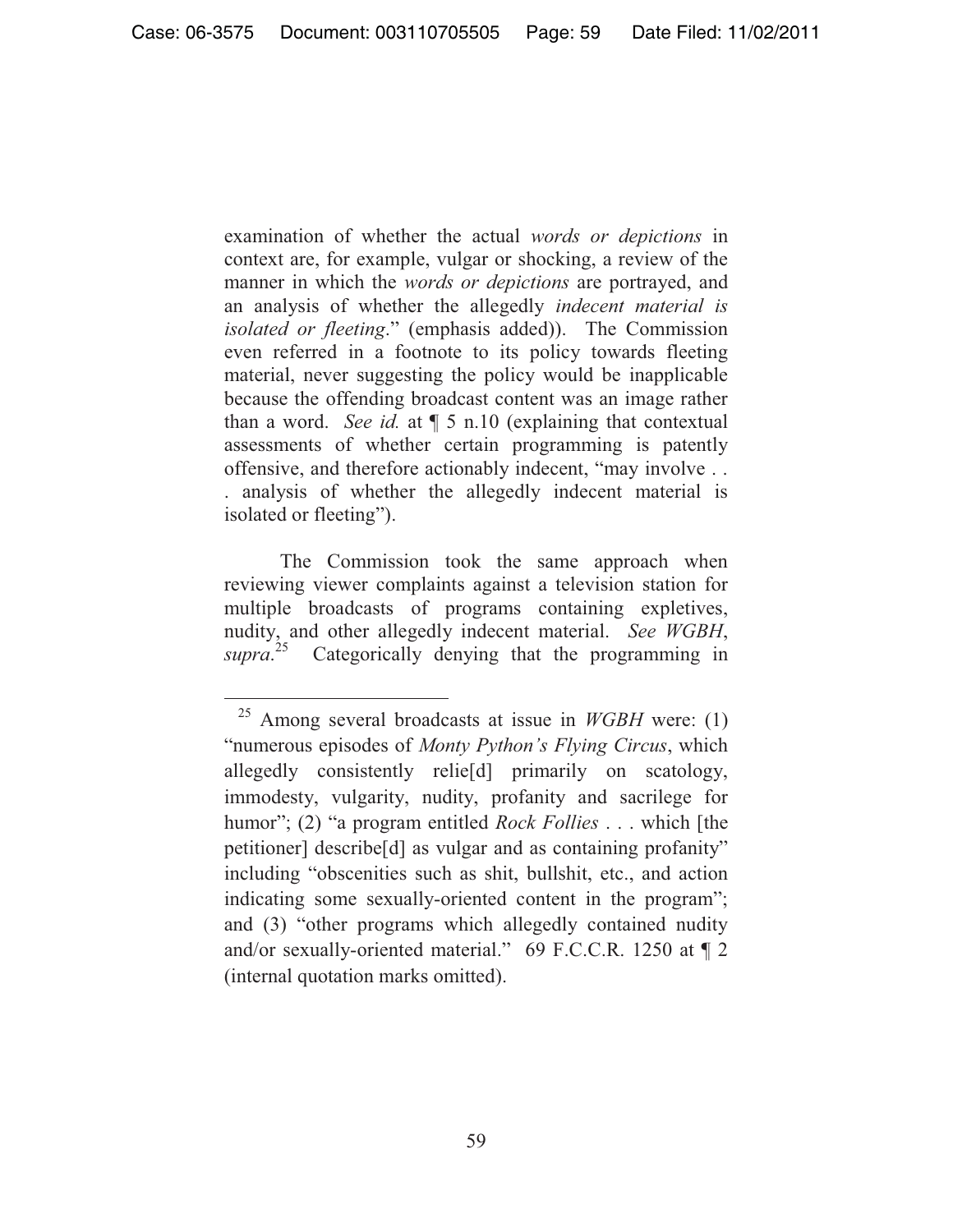$WGBH$  was actionably indecent,<sup>26</sup> the FCC distinguished the facts of *WGBH* from the Carlin monologue in *Pacifica* by invoking its restrained enforcement policy for fleeting or isolated material. *See id.* at ¶ 10 ("We intend strictly to observe the narrowness of the *Pacifica* holding. . . . Justice Powell's concurring opinion . . . specifically distinguished 'the verbal shock treatment [in *Pacifica*]' from 'the isolated use of a potentially offensive word in the course of a radio broadcast.' *. . .* In the case before us, petitioner has made no comparable showing of abuse by WGBH-TV of its programming discretion."); *id.* at ¶ 10 n.6 (finding that WGBH-TV's programs "differ[ed] dramatically from the concentrated and repeated assault involved in *Pacifica*"). In its indecency analysis in *WGBH*, the FCC made no distinction between words and images (nudity or otherwise).

As evidence that the FCC's policy on fleeting material, as it existed at the time of the Halftime Show, did not

 $\overline{a}$ <sup>26</sup> The FCC contends *WGBH* is inapposite because it was a license revocation proceeding rather than a direct complaint for indecency. But its analysis in reaching its decision is instructive. Because the complainant in *WGBH* challenged the broadcaster's license based on a pattern of allegedly indecent broadcasts, the Commission expressly answered the threshold question of whether the broadcasts were indecent. Separate from the question of whether the broadcaster's actions were sufficient to revoke its license, the Commission's analysis illustrates that "words" and "depictions" were treated identically for purposes of determining whether a broadcast was actionably indecent.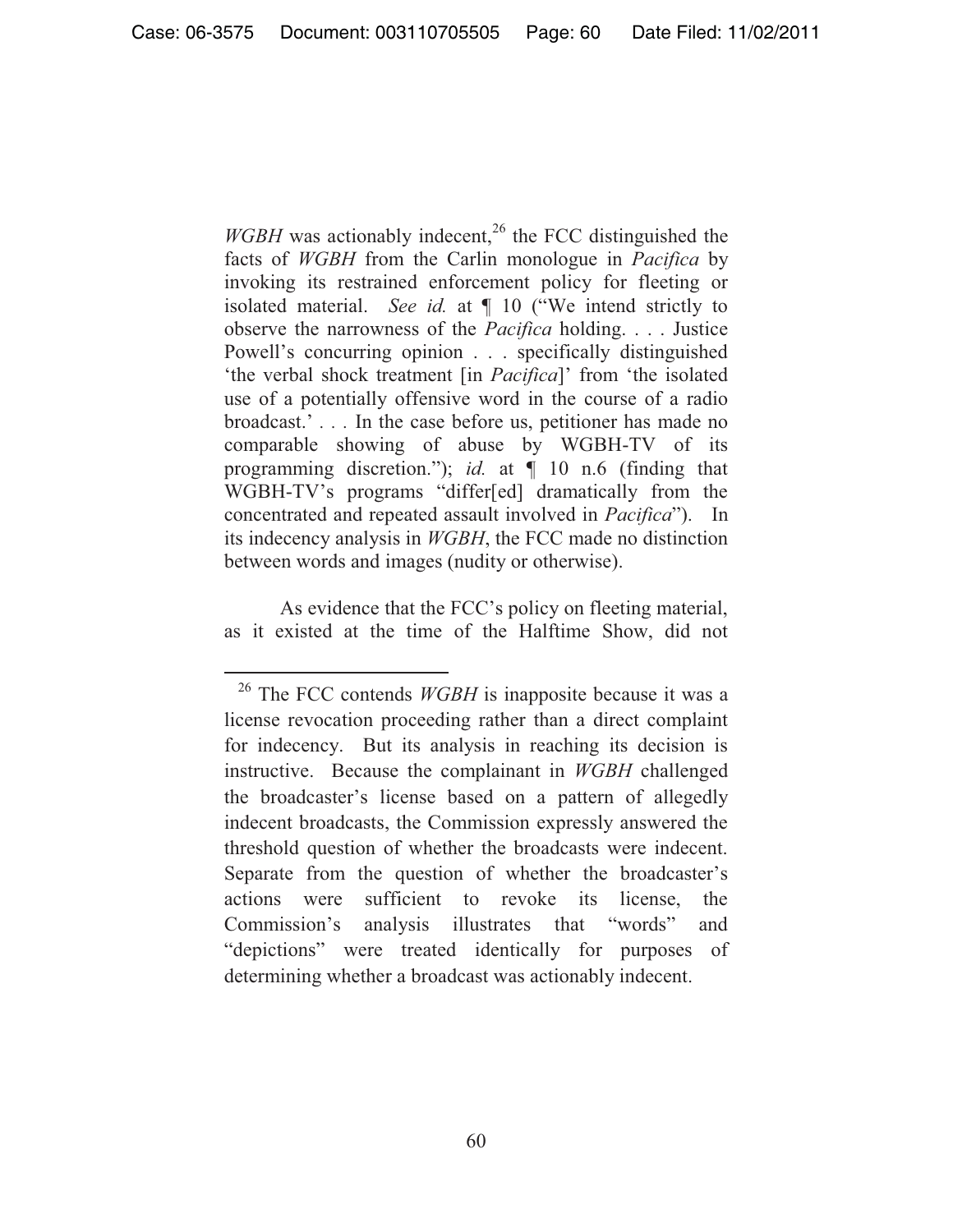distinguish between words and images, CBS presented several complaints viewers had submitted to the FCC about allegedly indecent broadcasts. CBS Letter Br., *submitted pursuant to* Fed R. App. P. 28(j) (Aug. 13, 2007). Accompanying each complaint is a corresponding reply letter by the FCC rejecting the indecency allegation. Each complaint involves some variety of sexually explicit imagery. One letter, for example, describes the early-evening broadcast of a female adult dancer at a strip club and alleges the broadcast contained visible scenes of the woman nude from the waist down revealing exposed buttocks and "complete genital nudity" for approximately five to seven seconds. Another letter describes in part a Sunday-morning television broadcast of the movie "Devices and Desires," which included "scenes of a topless woman in bed with her lover, with her breast very clearly exposed, several scenes of a topless woman running on the beach, and several scenes of a nude female corpse, with the breasts clearly exposed."

 Citing *Pacifica* and the indecency standard used to review the broadcast of potentially indecent language, the FCC summarily rejected each of these complaints as "not actionably indecent." The FCC contends these "form letters" are irrelevant, as the letters "do not even explain the grounds for the staff's conclusions that the broadcasts were not indecent, much less rely on the 'fleeting' nature of any alleged nudity as a reason for rejecting the complaints." FCC Letter Br., *submitted pursuant to* Fed R. App. P. 28(j) (Aug. 27, 2007). But the relevance of the FCC's rejection letters is not found in their specific reasons for finding the images not actionably indecent. Rather, the rejection letters illustrate that the FCC used the identical form letters and indecency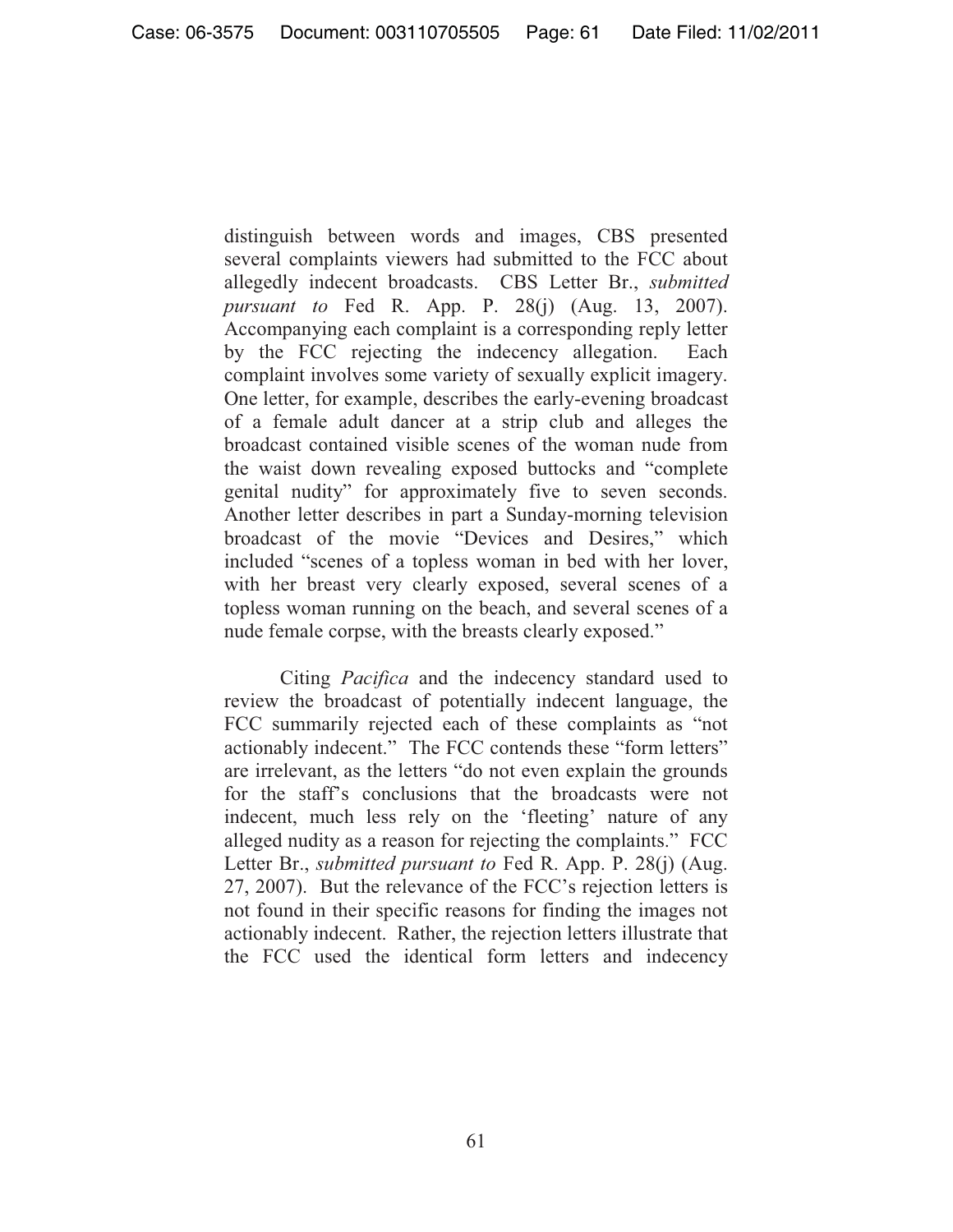analyses to address complaints of indecent nudity that it had long used to address complaints of indecent language.

 Confronted with this history of FCC enforcement of restrictions on broadcast indecency, the entirety of which reveals no distinction in treatment of potentially indecent images versus words, the FCC nevertheless finds such a distinction evident in its prior decisions. *See*, *e.g.*, FCC Br. at 26-27. To support this view, the FCC offers its Notice of Apparent Liability for Forfeiture in *In re Young Broadcasting of San Francisco, Inc.*, 19 F.C.C.R. 1751 (2004), issued four days before CBS's broadcast of the Halftime Show. *See Reconsideration Order* at ¶¶ 10, 36; FCC Br. at 26-27. *Young Broadcasting* involved a morning news show segment in which two performers from a production titled "Puppetry of the Penis" appeared in capes but were otherwise naked underneath the capes. *Young Broadcasting* at ¶ 13. The two men, whose act involved manipulating and stretching their genitalia to simulate various objects, performed a demonstration of their act with the agreement of the show's hosts and at the urging of off-camera station personnel. *Id*. Although the performance was directed away from the camera, the penis of one performer was fully exposed on camera for less than one second as the men turned away to act out their performance. *See id*. at ¶¶ 12, 13. Based on these facts, the Commission found the station apparently liable for a forfeiture penalty for broadcasting indecent material. *Id*. at ¶ 16.

 The FCC contends *Young Broadcasting* was not a departure from its prior indecency regime. Rather, as it explains, *Young Broadcasting* merely represented the first instance in which the Commission expressly articulated its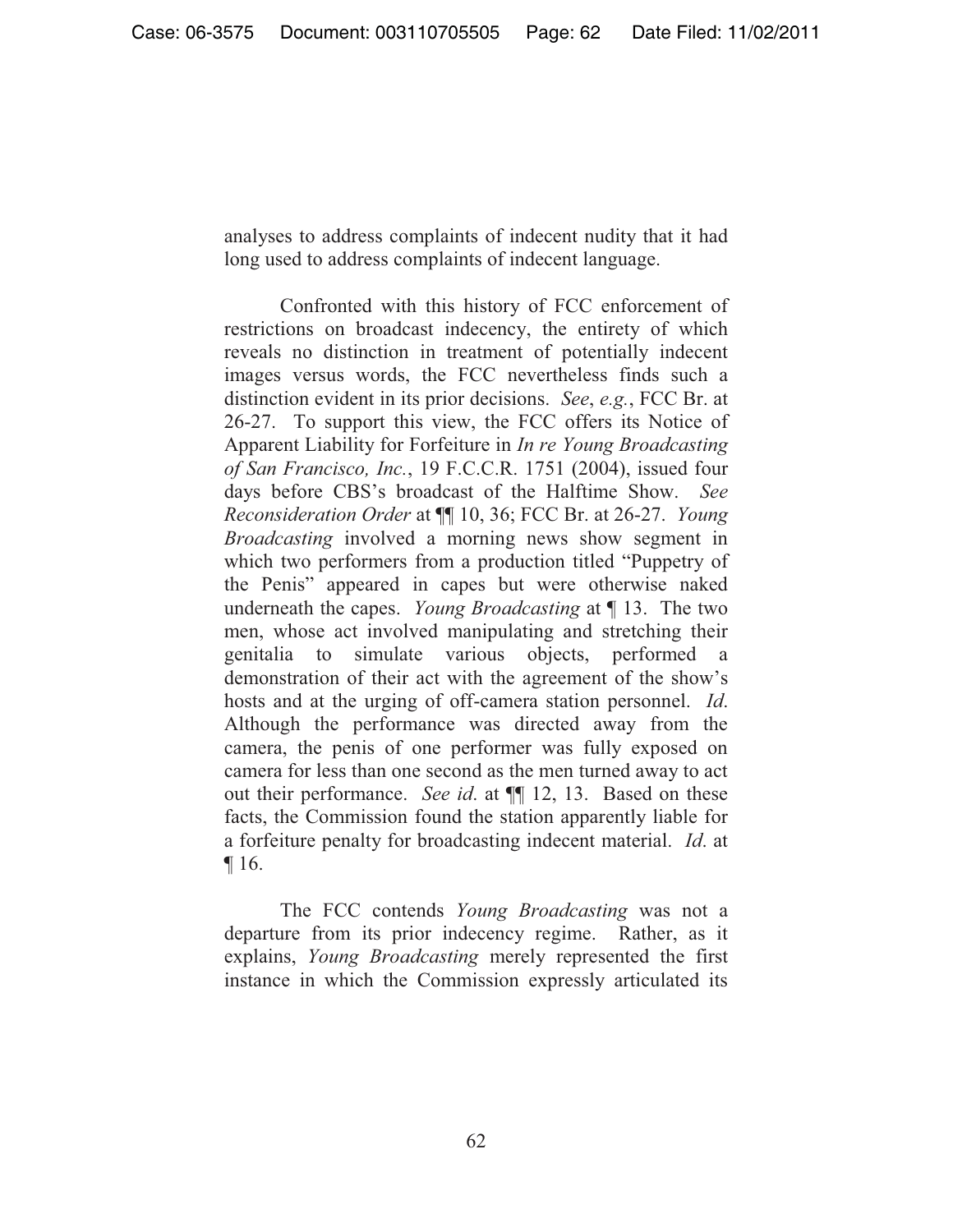pre-existing (but unstated) policy of treating fleeting images differently from fleeting words.<sup>27</sup> On this view, according to the FCC, *Young Broadcasting* should have dispelled any doubts about the historical breadth of its fleeting material policy prior to the Halftime Show because it was issued a few days before CBS's broadcast. But *Young Broadcasting* is unavailing for this purpose. It makes no distinction, express or implied, between words and images in reaching its indecency determination. To the contrary, it discusses and compares several other FCC determinations on potentially indecent utterances and depictions, treating the cases interchangeably and ultimately distinguishing those cases' outcomes without any indication that the format of the

 $27$  Several statements in the FCC's own press release announcing the *Young Broadcasting* Notice of Apparent Liability belie the agency's contention here that *Young Broadcasting* accorded with its prior policies. *See* Press Release, FCC, *Comm'n Proposes to Fine Young Broadcasting of San Francisco, Inc., Statutory Maximum for Apparent Violation of Indecency Rules* (Jan. 27, 2004) (statement of Chairman Michael K. Powell: "Today, we open another front in our increased efforts to curb indecency on our nation's airwaves . . . ."); *id*. (statement of Commissioner Michael J. Copps: "I am pleased that this Commission is finally taking an initial step against indecency on television."); *id*. (statement of Commissioner Kevin J. Martin: "I hope that this step today represents the beginning of a commitment to consider each indecency complaint seriously .  $\ldots$ .").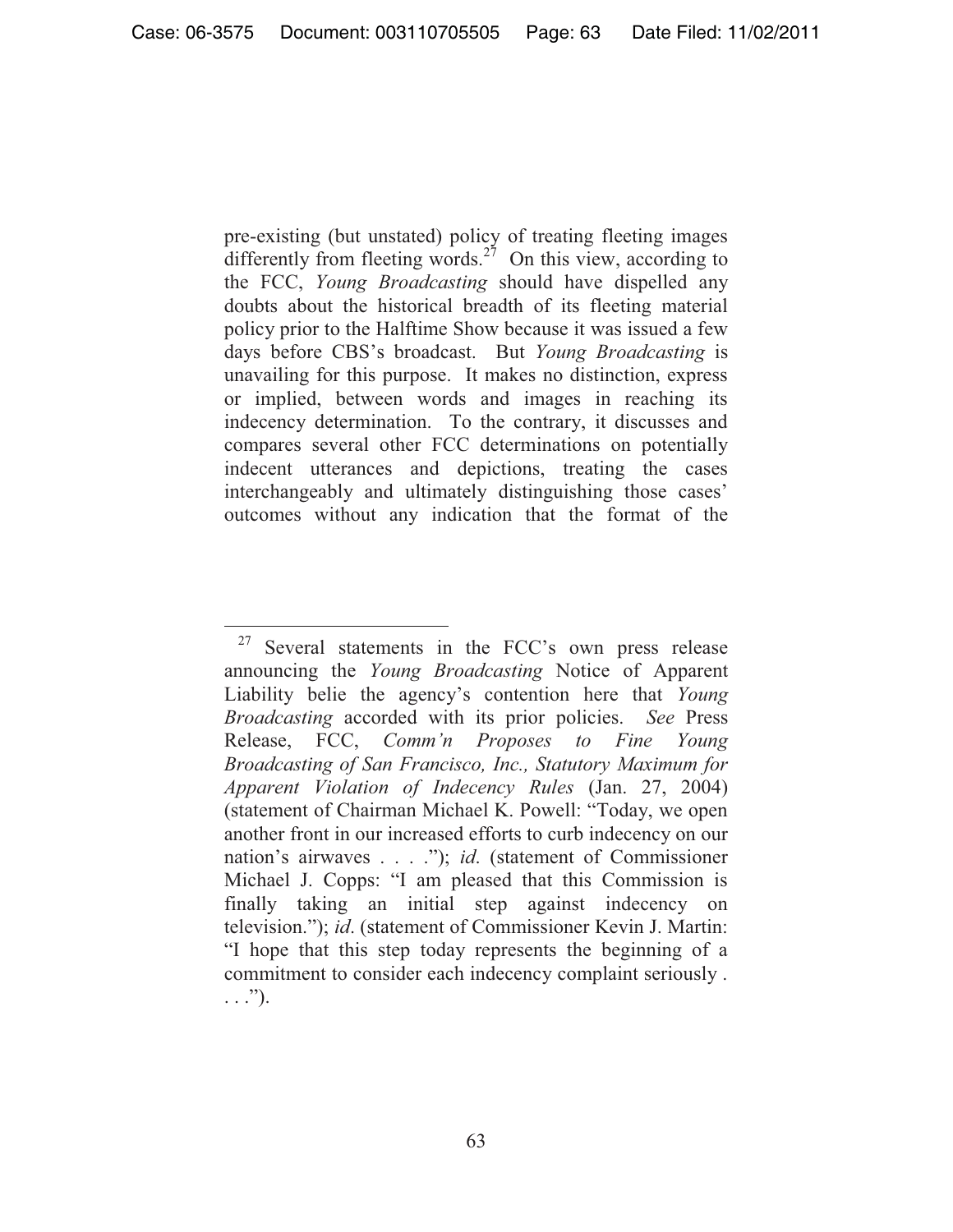offending material was a relevant consideration. *See, e.g.*, *id*. at ¶ 12 & n.35; *id*. at ¶ 14.<sup>28</sup>

 Accordingly, *Young Broadcasting* does not support the FCC's assertion here that its policy on fleeting material had always excluded images and applied only to words. *Young Broadcasting* appears instead to be best understood as the

<sup>28</sup> One of the cases the FCC distinguished in *Young Broadcasting* was its Notice of Apparent Liability in *Flambo Broadcasting, Inc. (KFMH-FM)*, 9 F.C.C.R. 1681 (MMB 1994), which involved "a radio station's broadcast of sexual material in a crude joke" that was not found actionably indecent. *Young Broadcasting* at ¶ 12 n.35. As with the other cases it discussed in its *Young Broadcasting* Notice of Apparent Liability, the FCC did not draw any distinction between *Young Broadcasting* and *Flambo Broadcasting*  based on the subject material there being words or images. But it did distinguish the two notices of apparent liability in part because: "assuming that the joke [at issue in *Flambo Broadcasting*] was cut off immediately, the staff of the then-Mass Media Bureau found that it would not have been actionably indecent because it was *brief, live, unscripted and from an outside source*." *Young Broadcasting* at ¶ 12 n.35 (emphasis added). Notably, the facts here – a brief image of a bare female breast during the live Halftime Show broadcast resulting from an unscripted stunt by Jackson and Timberlake – are remarkably similar to the *Flambo Broadcasting* fact pattern that the FCC found readily distinguishable from the actionably indecent material in *Young Broadcasting*.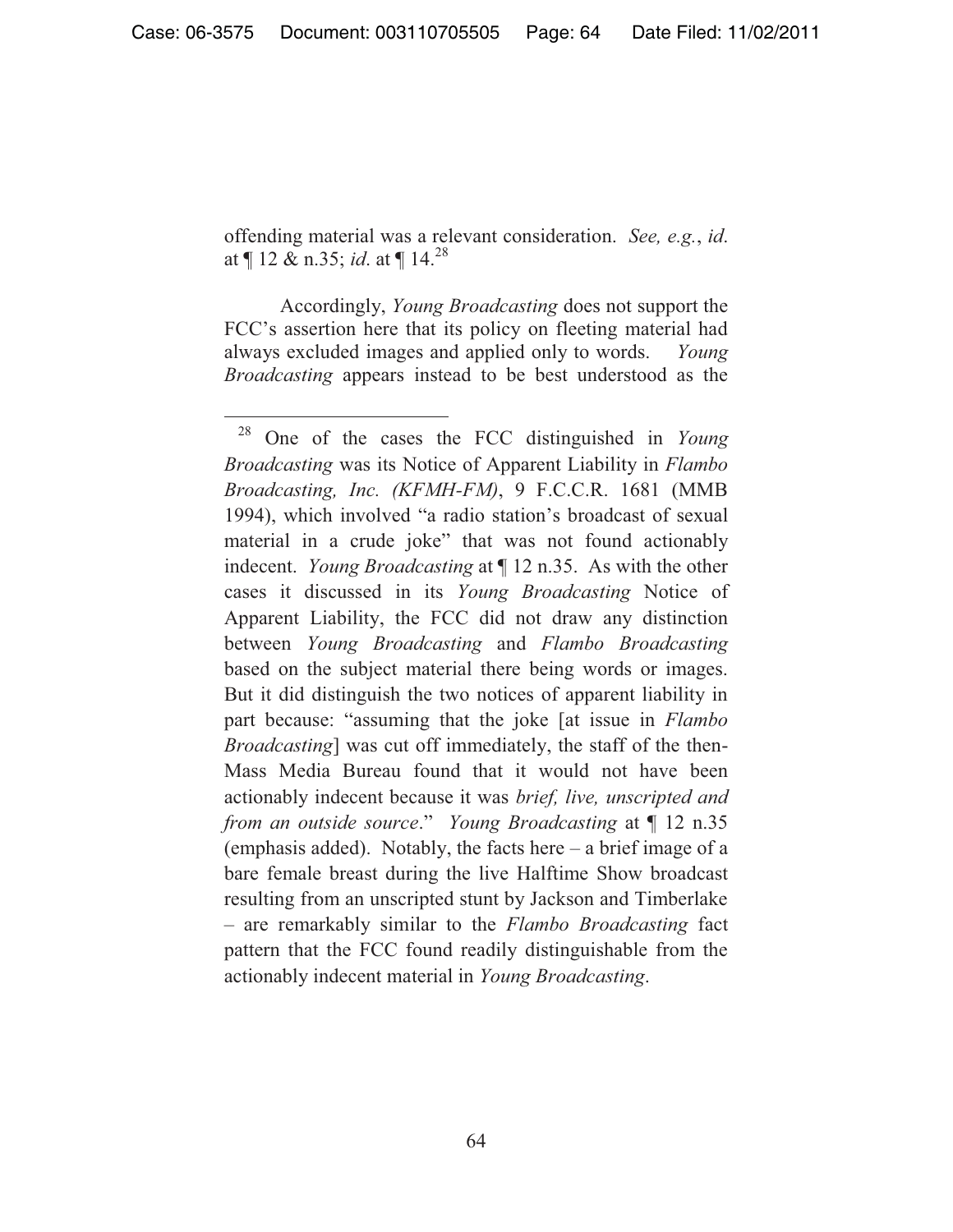Commission's initial effort to abandon its restrained enforcement policy on fleeting material*.* While the final disposition of *Young Broadcasting* was still unresolved,<sup>29</sup> the overarching policy departure that the Commission sought to accomplish there was effectuated by a combination of its *Golden Globes* order and its orders on appeal here. The Commission's reasoning in *Young Broadcasting* is therefore illuminating here.

 $\overline{a}$ <sup>29</sup> *Young Broadcasting* was a notice of apparent liability, which is non-final until the implicated licensee either declines to dispute the findings in the notice or the licensee's responsive opposition is fully adjudicated. *See* FCC Br. at 13 (describing content of CBS Notice of Apparent Liability as "tentative conclusions")*; see also* 47 U.S.C. § 504(c) ("In any case where the Commission issues a notice of apparent liability looking toward the imposition of a forfeiture under this chapter, that fact shall not be used, in any other proceeding before the Commission, to the prejudice of the person to whom such notice was issued, unless (i) the forfeiture has been paid, or (ii) a court of competent jurisdiction has ordered payment of such forfeiture, and such order has become final."). At the time the Commission issued its *Reconsideration Order* against CBS and after its determination in *Golden Globes*, the question of whether the broadcast licensee in *Young Broadcasting* would contest the Notice of Apparent Liability in that case was still unresolved. *See Reconsideration Order* at ¶ 6 n. 25 (indicating the status of the *Young Broadcasting* Notice of Apparent Liability as "response pending" at the time of the *Reconsideration Order*'s issuance).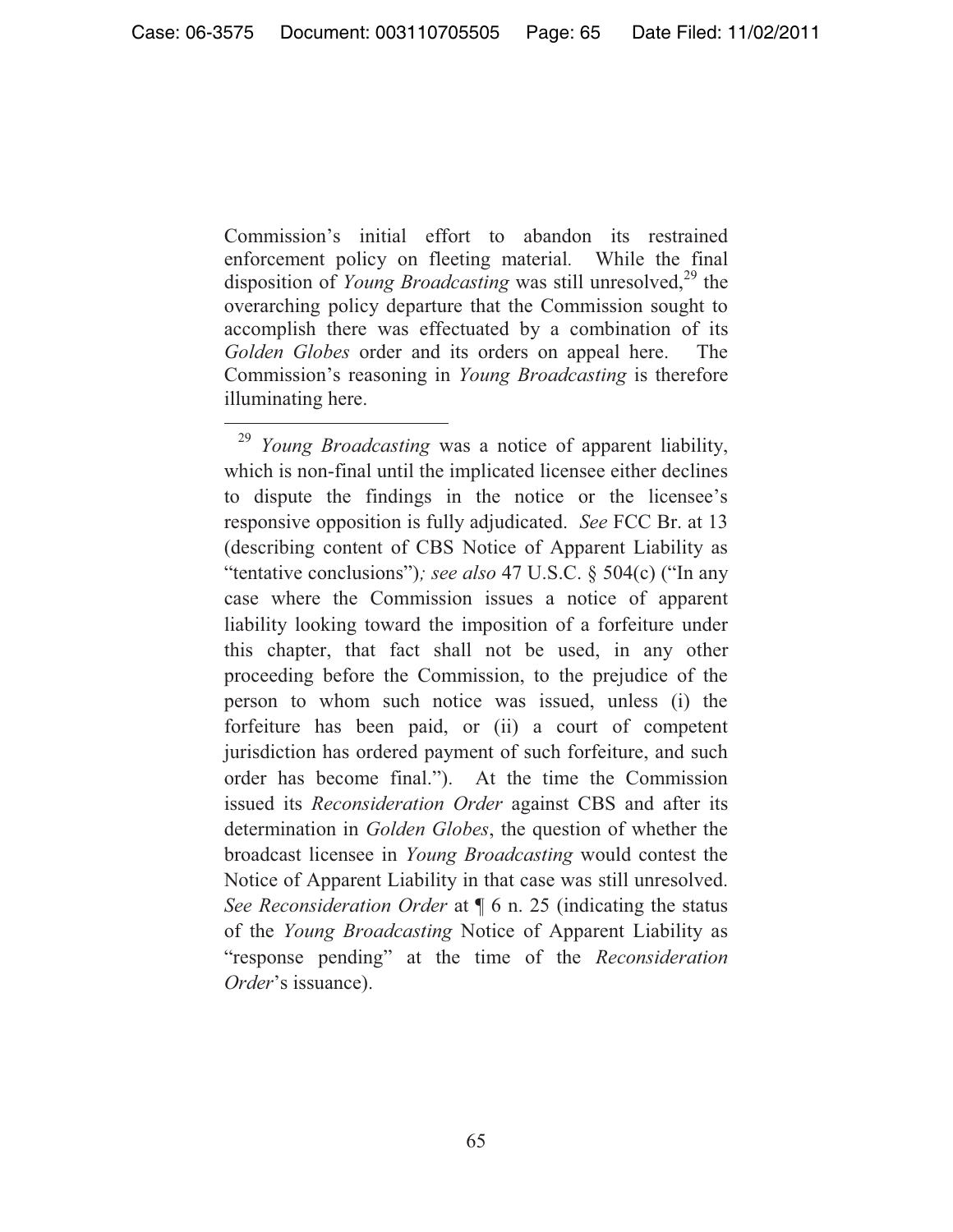In *Young Broadcasting*, the Commission distinguished that case's facts from several of its prior orders. But in so doing, the Commission overlooked the fact that application of its fleeting material policy had been a determinative factor in those prior orders. For example, the licensee in *Young Broadcasting* cited for support *L.M. Communications*, 7 F.C.C.R. 1595 (1992), in which the radio broadcast of a single expletive was found not actionably indecent. *Young Broadcasting* at ¶ 12 n.35. The FCC found *L.M. Communications* "distinguishable because there was no finding that the material, in context, was pandering, titillating or intended to shock the audience." *Id*. But *L.M. Communications* made no reference to the pandering, titillating or shocking nature of the subject broadcast material. Rather, it determined the material was not actionably indecent because the "broadcast contained only a fleeting and isolated utterance which, within the context of live and spontaneous programming, does not warrant a Commission sanction." *L.M. Commc'ns*, 7 F.C.C.R. at 1595.

The Commission's failure to acknowledge the existence of its prior policy on fleeting material in *Young Broadcasting* is illustrative of its approach here. In *Young Broadcasting*, it read the policy out of existence by substituting new rationales for its prior indecency determinations that had applied the policy. Here, the Commission is foreclosed from adopting the same approach by its admission in *Golden Globes* that the fleeting material policy existed. So it instead apparently seeks to revise the scope of the policy by contending the policy never included fleeting images. But extensive precedent over thirty years of indecency enforcement demonstrates otherwise.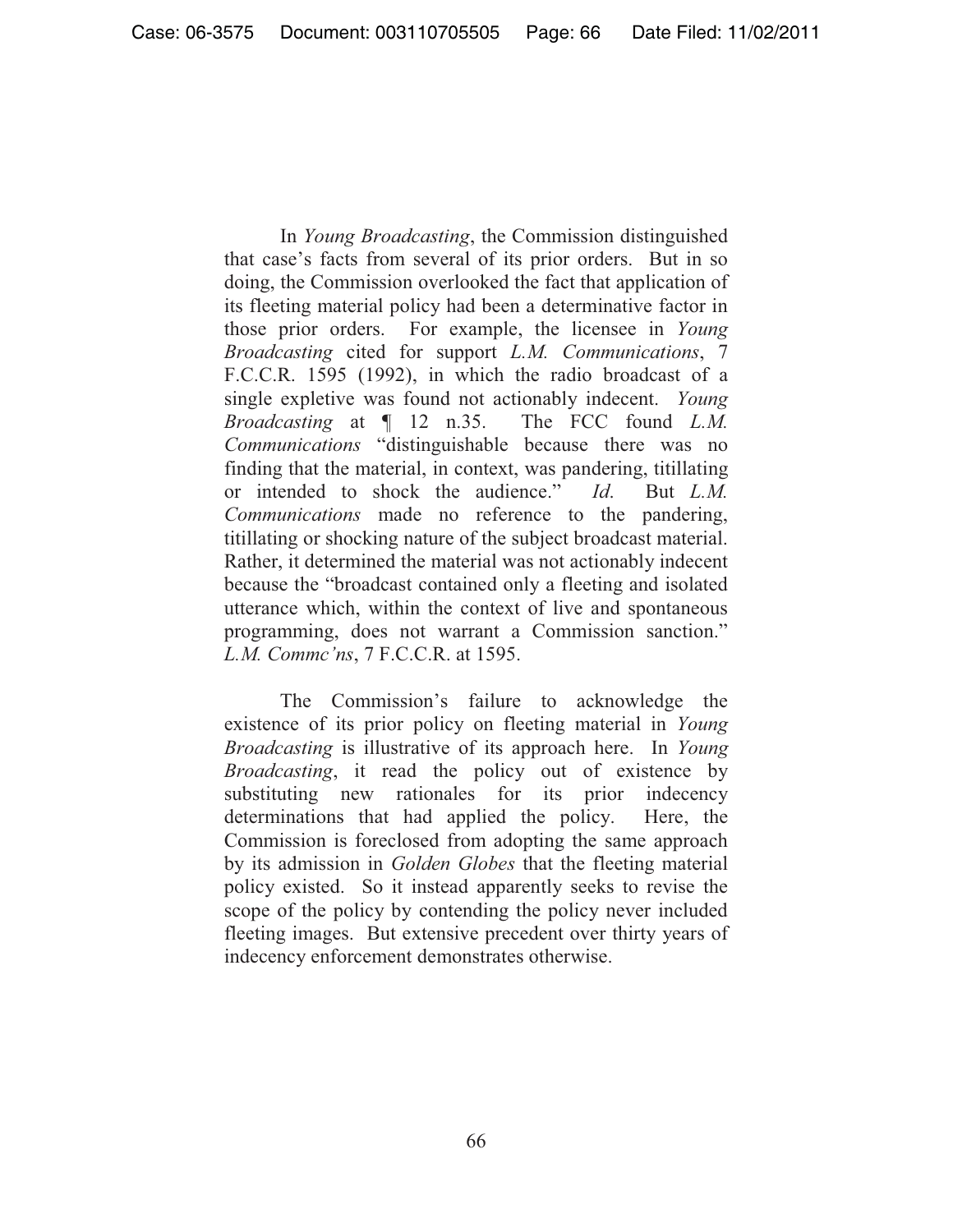Our reluctant conclusion that the FCC has advanced strained arguments to avoid the implications of its own fleeting indecency policy was echoed by our sister circuit in *Fox*:

> In [its *Omnibus Order*], the FCC "reject[s] Fox's suggestion that Nicole Richie's [use of two expletives] would not have been actionably indecent prior to our *Golden Globes* decision," and would only concede that it was "not apparent" that Cher's [use of one expletive] at the 2002 Billboard Music Awards would have been actionably indecent at the time it was broadcast. [*Id*.] at ¶¶ 22, 60. Decisions expressly overruled in *Golden Globes* were now dismissed as "staff letters and dicta," and the Commission even implied that the issue of fleeting expletives was one of first impression for the FCC in *Golden Globes*. *Id*. at ¶ 21 ("[I]n 2004, the Commission itself considered for the first time in an enforcement action whether a single use of an expletive could be considered indecent.").

*Fox*, 489 F.3d at 456 n.6. When confronted with these troublesome revisionist arguments, the FCC conceded the existence of its prior policy. *See id*. at 456 ("[I]n its brief to this court, the FCC now concedes that *Golden Globes*  changed the landscape with regard to fleeting expletives." (citations omitted)); *see also id*. at 470 (Leval, J., dissenting) ("[The FCC] made clear acknowledgment that its *Golden Globes* and *Remand Order* rulings were not consistent with its prior standard regarding lack of repetition."). But it has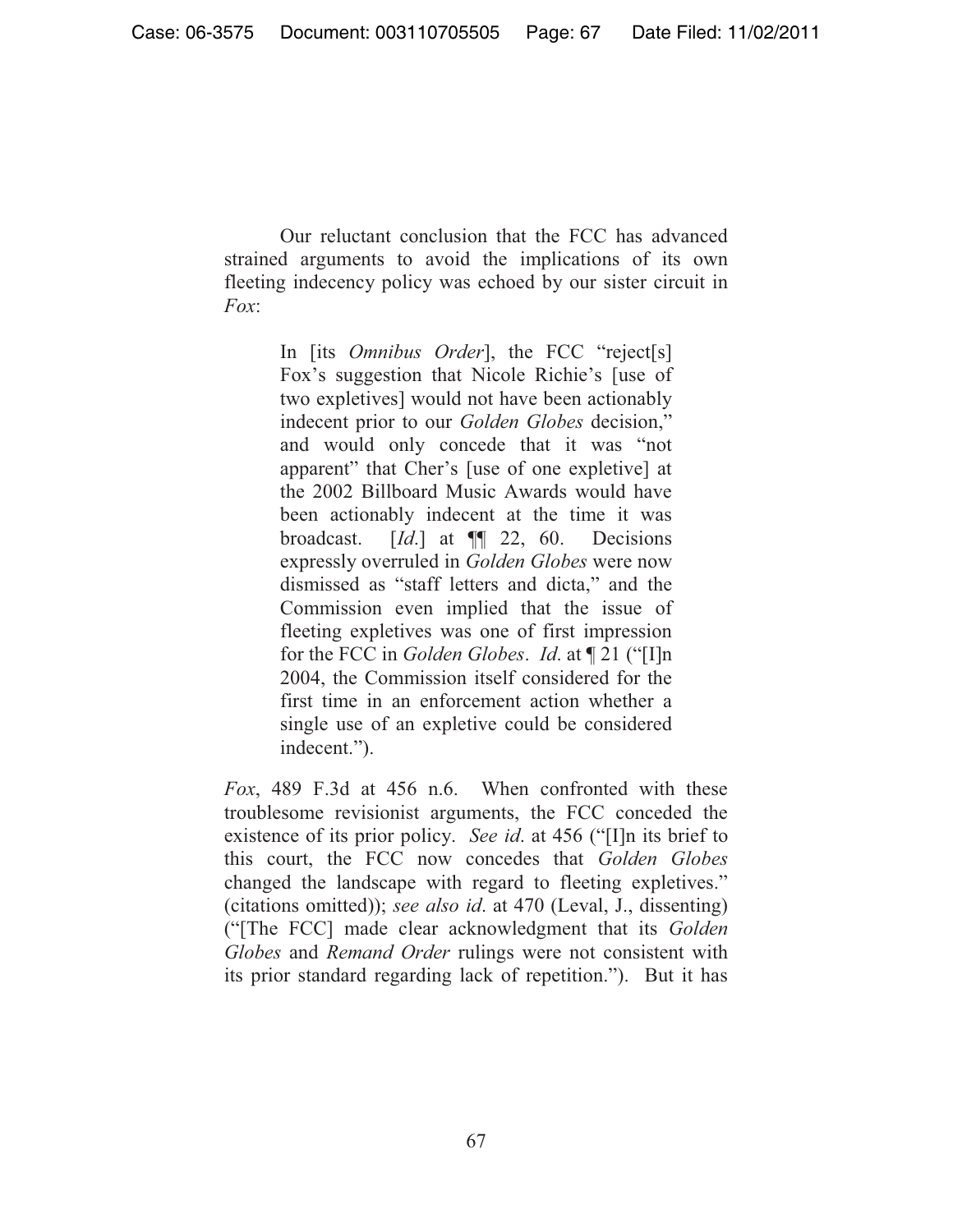made no such concession here. Faced with extensive evidence to the contrary, the Commission nevertheless continues to assert that its fleeting material policy was limited to words and did not exclude fleeting images from the scope of actionable indecency.

 In sum, the balance of the evidence weighs heavily against the FCC's contention that its restrained enforcement policy for fleeting material extended only to fleeting words and not to fleeting images. As detailed, the Commission's entire regulatory scheme treated broadcasted images and words interchangeably for purposes of determining indecency. Therefore, it follows that the Commission's exception for fleeting material under that regulatory scheme likewise treated images and words alike. Three decades of FCC action support this conclusion. Accordingly, we find the FCC's conclusion on this issue, even as an interpretation of its own policies and precedent, "counter to the evidence before the agency" and "so implausible that it could not be ascribed to a difference in view or the product of agency expertise." *State Farm*, 463 U.S. at 43.

 Because the Commission fails to acknowledge that it has changed its policy on fleeting material, it is unable to comply with the requirement under *State Farm* that an agency supply a reasoned explanation for its departure from prior policy.19 *See id*.; *cf. Ramaprakash*, 346 F.3d at 1125

<sup>&</sup>lt;sup>19</sup> In its brief and at oral argument, the Commission continues to assert it has not changed its policy on fleeting material, yet it also suggests several reasons why a policy including fleeting images within the scope of actionable indecency is reasonable. *But see State Farm*, 463 U.S. at 50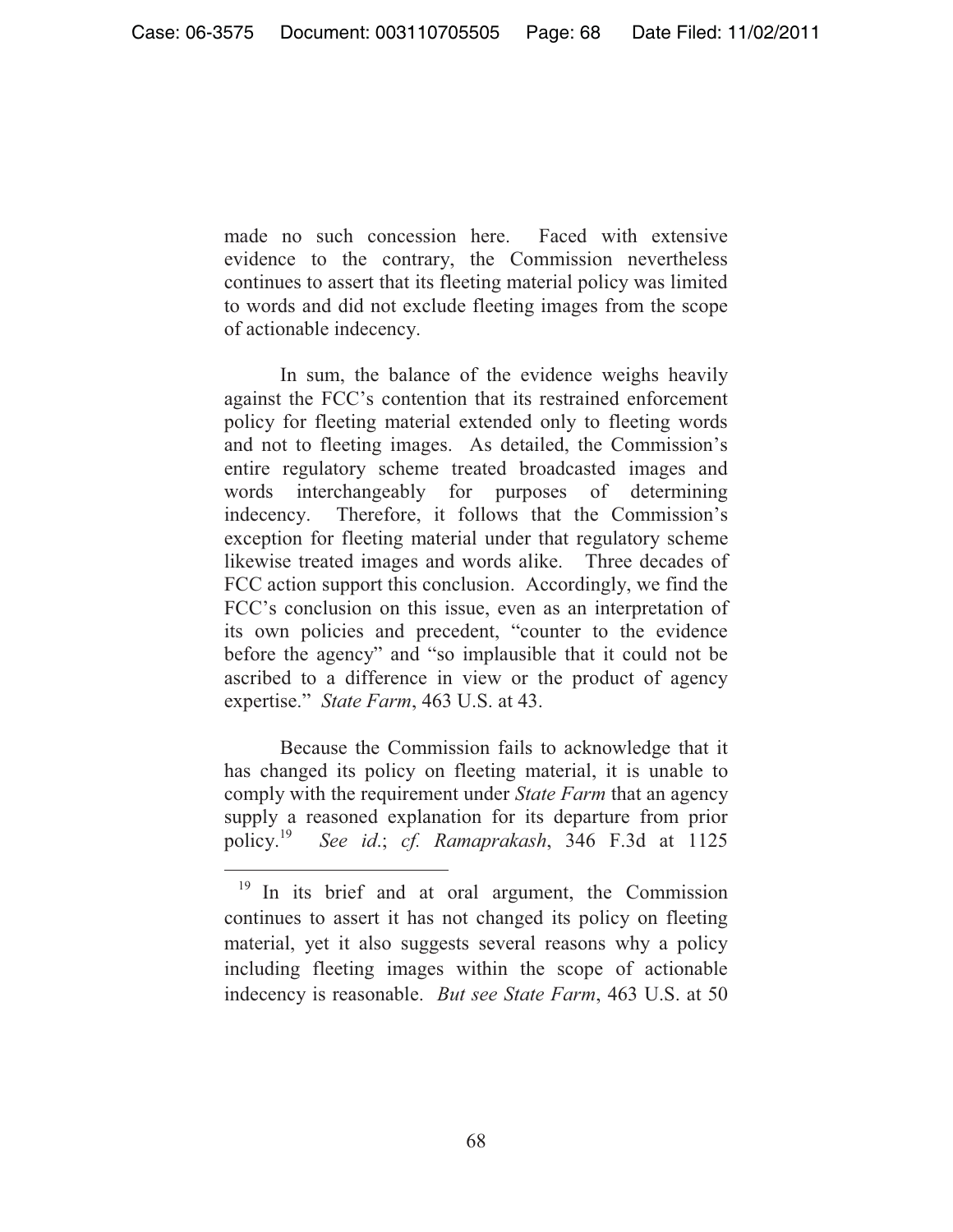("[F]ailure to come to grips with conflicting precedent constitutes an [agency's] inexcusable departure from the essential requirement of reasoned decision making."); *LeMoyne-Owen College v. NLRB*, 357 F.3d 55, 61 (D.C. Cir. 2004) (Roberts, J.) ("[W]here, as here, a party makes a significant showing that analogous cases have been decided differently, the agency must do more than simply ignore that argument. . . . The need for an explanation is particularly acute when an agency is applying a multi-factor test through case-by-case adjudication."). Consequently, the FCC's new policy of including fleeting images within the scope of actionable indecency is arbitrary and capricious under *State Farm* and the Administrative Procedure Act, and therefore invalid as applied to CBS.

# **IV.**

In finding CBS liable for a forfeiture penalty, the FCC arbitrarily and capriciously departed from its prior policy excepting fleeting broadcast material from the scope of actionable indecency. Therefore, we will grant CBS's petition for review and will vacate the Commission's order in its entirety.

<sup>(&</sup>quot;[T]he courts may not accept appellate counsel's post hoc rationalizations for agency action. It is well-established that an agency's action must be upheld, if at all, on the basis articulated by the agency itself." (internal citations omitted)).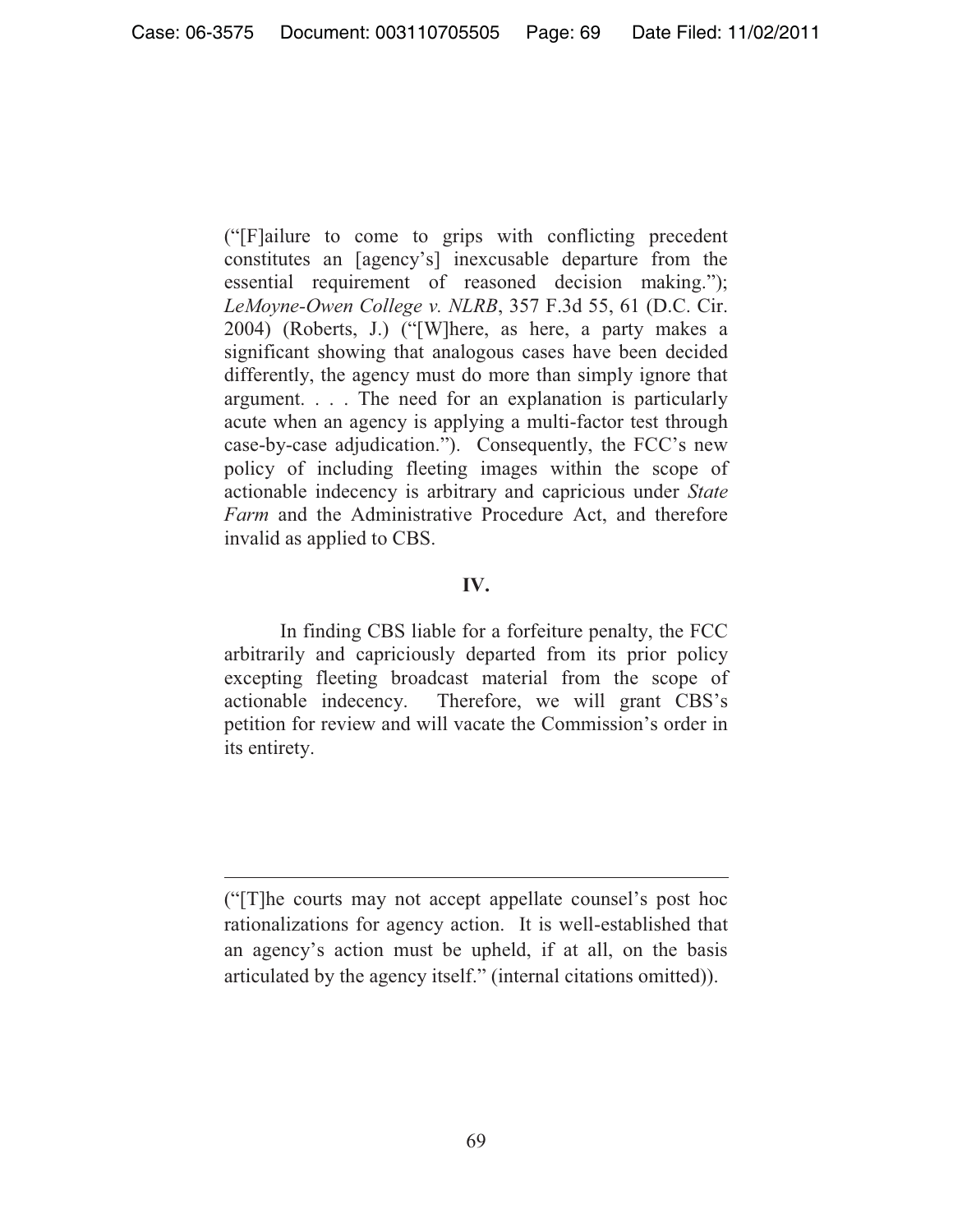## *CBS v. FCC*, No. 06-3575

 $\overline{a}$ 

### SCIRICA, *Circuit Judge*, Dissenting

 This case comes to us on remand from the Supreme Court of the United States. CBS petitions for review of orders by the Federal Communications Commission imposing a monetary forfeiture under 47 U.S.C. § 503(b) for the broadcast of "indecent" material in violation of 18 U.S.C. § 1464 and 47 C.F.R. § 73.3999. I believe the Supreme Court's intervening opinion in *FCC v. Fox Television Stations, Inc.*, 129 S. Ct. 1800 (2009), undermines the basis of our prior holding on the Administrative Procedure  $Act.$ <sup>1</sup> Accordingly, I respectfully dissent and would hold the FCC's imposition of a civil forfeiture here is neither arbitrary nor capricious. Furthermore, I would hold precedent requires we remand to the FCC for it to apply the proper standard for ordering a civil forfeiture for the broadcast of indecent material.

The alleged indecency occurred during the Halftime Show of Super Bowl XXXVIII, broadcast live by CBS on February 1, 2004. The Show's finale involved a routine by Janet Jackson and Justin Timberlake. In an unscripted moment at the end of the performance, Timberlake tore away part of Jackson's bustier, exposing her bare right breast to the camera. The image was broadcast over public airwaves for nine-sixteenths of one second.

 At issue is the responsibility of television broadcasters for the transmission of unscripted "indecent" material during

<sup>&</sup>lt;sup>1</sup> My colleagues incorporate portions of our earlier decision in Part B of their opinion. Since I believe *Fox* requires a different result, I would omit our prior opinion.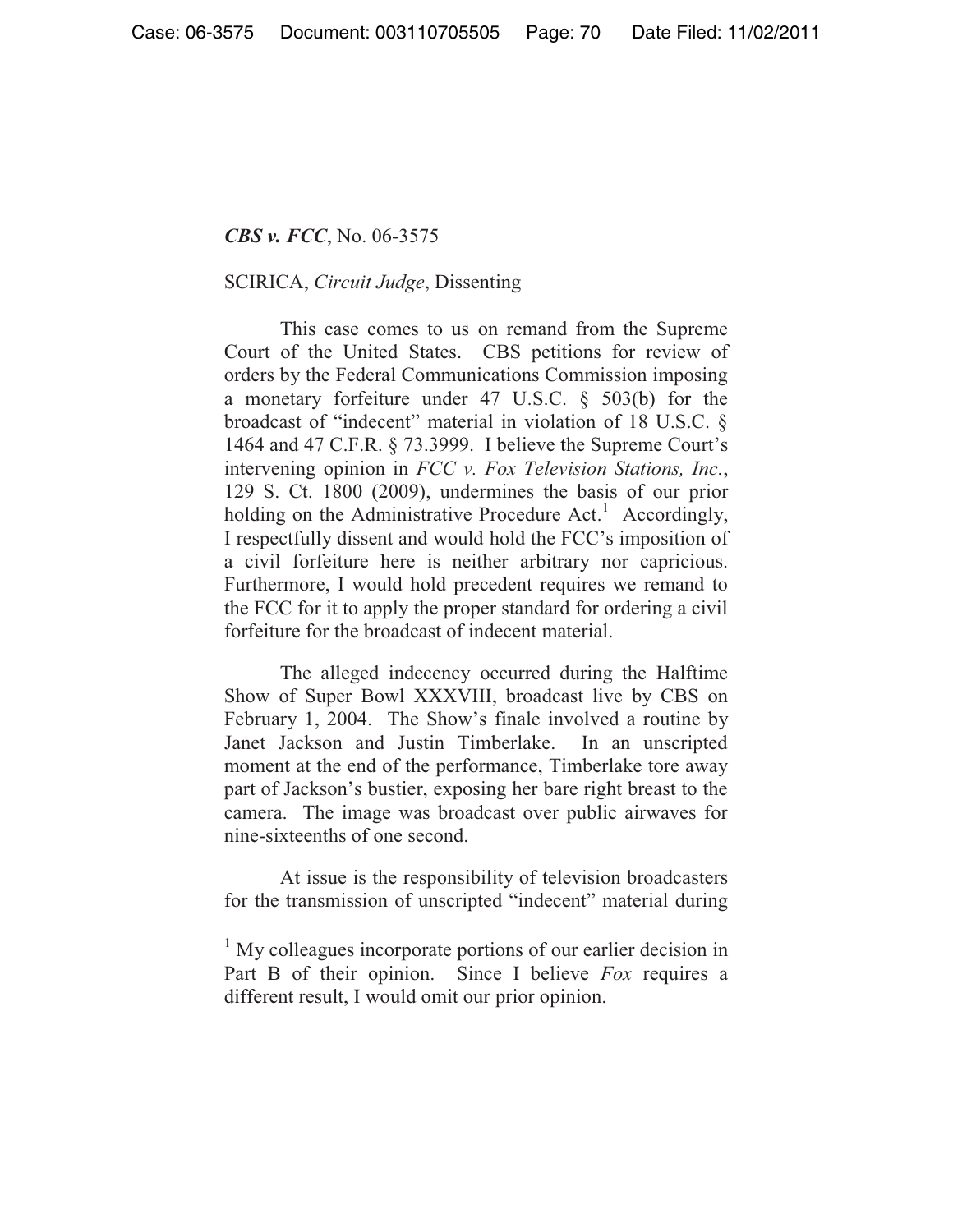live, contemporaneous television shows. Broadcast television (as opposed to transmissions over cable, satellite, or internet) is subject to greater oversight because the finite number of broadcast frequencies are allocated among competing applicants. *See Red Lion Broad. Co. v. FCC*, 395 U.S. 367, 376 (1969) ("Without government control, the medium would be of little use because of the cacophony of competing voices, none of which could be clearly and predictably heard."); *cf. FCC v. Pacifica Found.*, 438 U.S. 726, 748 (1978) ("[O]f all forms of communication, it is broadcasting that has received the most limited First Amendment protection."). The "scarcity doctrine"—the idea that limited broadcast spectrum and practical factors make television broadcasting unique among media—"has required some adjustment in First Amendment analysis." *FCC v. League of Women Voters*, 468 U.S. 364, 376-77 (1984).<sup>2</sup>

<sup>&</sup>lt;sup>2</sup> CBS and others have questioned whether broadcasting continues to be a unique medium. The Court, however, has so far declined to abandon the scarcity doctrine without the support of Congress or the FCC. *See League of Women Voters*, 468 U.S. at 376 n.11 ("The prevailing rationale for broadcast regulation based on spectrum scarcity has come under increasing criticism . . . . We are not prepared, however, to reconsider our longstanding approach without some signal from Congress or the FCC that technological developments have advanced so far that some revision of the system of broadcast regulation may be required."); *see also* Petition for Writ of Certiorari at 2-8, *FCC v. Fox Television Stations, Inc.*, 131 S. Ct. 3065 (2011) (No. 10-1293), 2011 WL 1540430 at  $*2-8$  (providing the Solicitor General's view on the development of indecency policy and the unique position of broadcast television).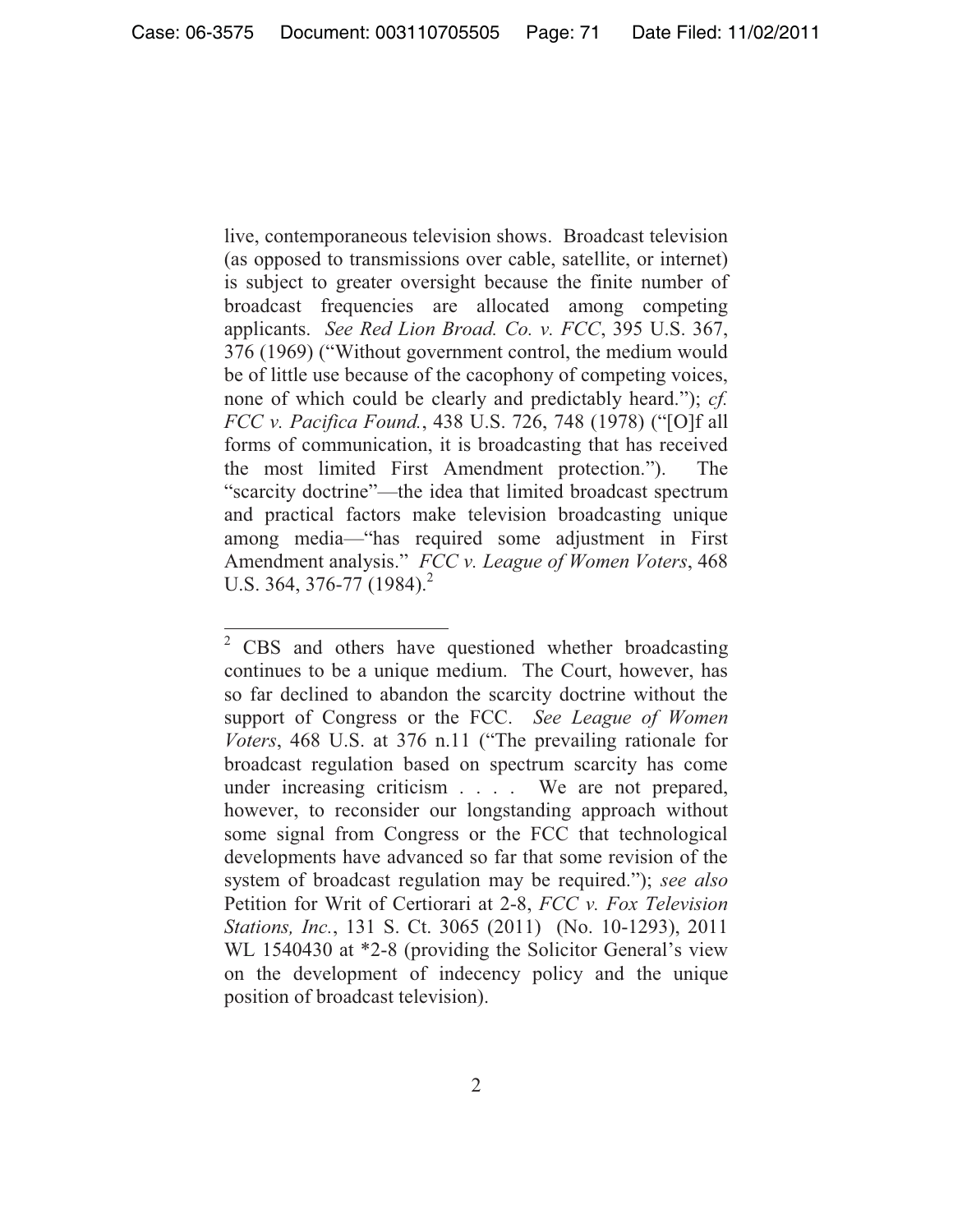In our earlier decision, we invalidated the FCC's determination that CBS's broadcast of a fleeting image of nudity was actionably indecent. Examining the history of the FCC's enforcement of the indecency standard, we concluded the FCC's policy had been to treat unscripted fleeting material as *per se* exempt from regulation. Because we believed the FCC's forfeiture orders against CBS constituted an unacknowledged change in policy, we held they violated the Administrative Procedure Act's (APA) prohibition on arbitrary and capricious agency action. *See* 5 U.S.C. § 706(2)(A).Furthermore, even assuming the fleeting image of nudity was actionably indecent, we concluded CBS could not be held liable for the broadcast unless it acted with scienter, and it was unclear whether the FCC had applied the proper standard. Accordingly, we vacated the FCC's orders and remanded to allow the FCC an opportunity to reconsider its indecency standard and the *mens rea* for broadcaster liability.

 The FCC filed a petition for certiorari. While that petition was pending, the Supreme Court decided *FCC v. Fox Television Stations, Inc.*, 129 S. Ct. 1800 (2009). The question presented in *Fox* was whether the FCC had violated the APA in issuing orders holding Fox liable for isolated expletives broadcast during the 2002 and 2003 Billboard Music Awards. The Court held the FCC had adequately explained its decision such that its orders were neither arbitrary nor capricious under the APA. Soon after deciding *Fox*, the Court granted the FCC's petition for certiorari in this case, vacated our judgment, and remanded for us to reconsider the case in light of *Fox*. *FCC v. CBS Corp.*, 129 S. Ct. 2176 (2009).

 In *Fox*, unlike here, the FCC acknowledged it was departing from precedent. Nevertheless, I believe the Court's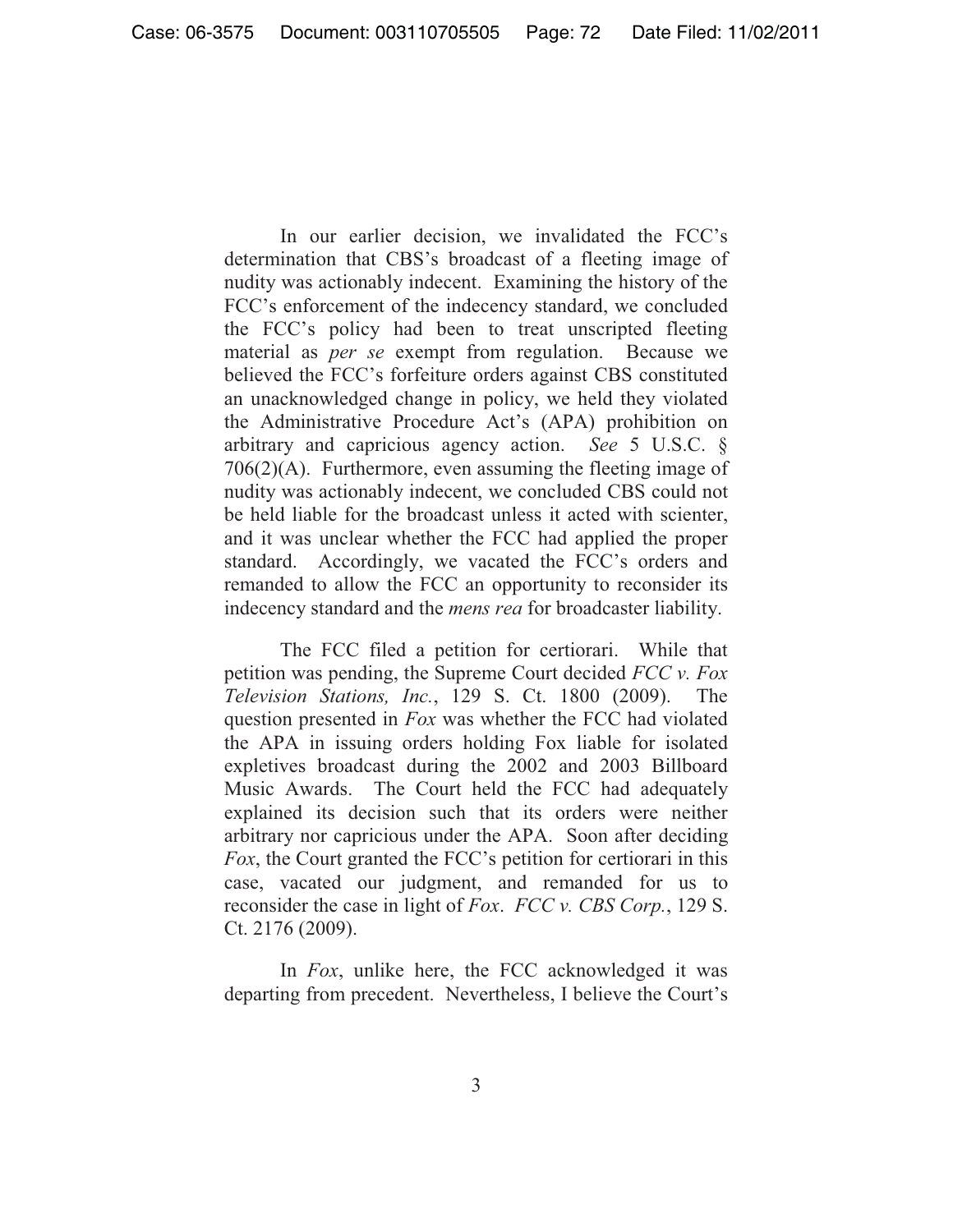intervening decision in *Fox* requires us to revise our prior APA holding. Based on the Supreme Court's account of the history of the FCC's enforcement policy, we cannot adhere to our earlier determination that prior FCC policy had granted a *per se* exemption to all fleeting indecent material; instead, *Fox* compels the conclusion that the fleeting exemption was limited to a particular type of words. Accordingly, under *Fox*, I cannot say the orders in this case represented a change in agency policy, and I would hold the FCC's indecency finding passes muster under the APA. The FCC, however, cannot impose a forfeiture penalty unless CBS acted with the requisite scienter. Because I believe the FCC's forfeiture orders rested on the wrong statutory provision, and misapprehended the proper *mens rea* standard, I would vacate the orders and remand for further proceedings.

## **I.**

### **A.**

### Our previous opinion set forth the relevant facts:

 On February 1, 2004, CBS presented a live broadcast of the national Football League's Super Bowl XXXVIII, which included a halftime show produced by MTV Networks. Nearly 90 million viewers watched the Halftime Show, which began at 8:30 p.m. Eastern Standard Time and lasted about fifteen minutes. The Halftime Show featured a variety of musical performances by contemporary recording artists, with Janet Jackson as the announced headlining act and Justin Timberlake as a "surprise guest" for the final minutes of the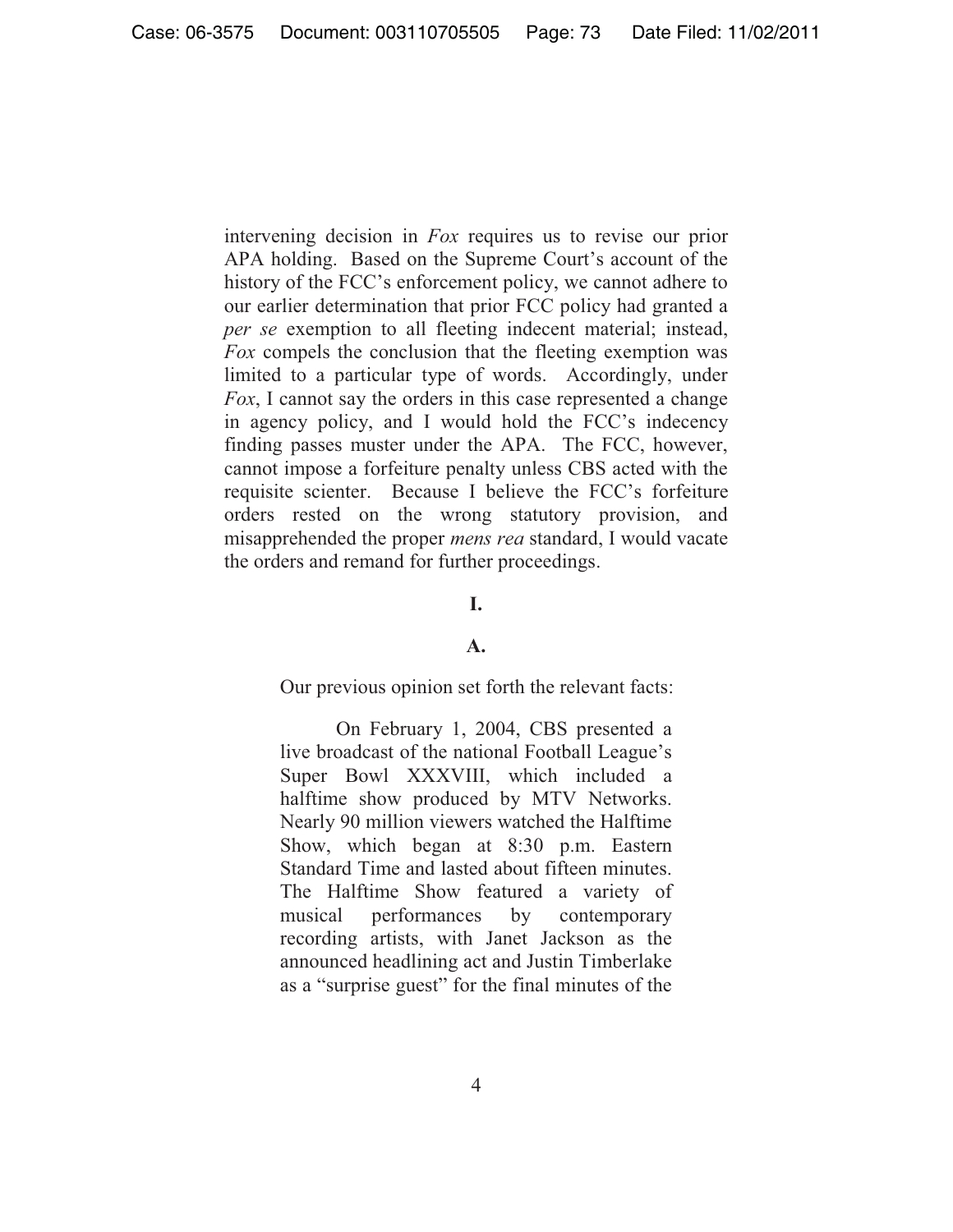show.

 Timberlake was unveiled on stage near the conclusion of the Halftime Show. He and Jackson performed his popular song "Rock Your Body" as the show's finale. Their performance, which the FCC contends involved sexually suggestive choreography, portrayed Timberlake seeking to dance with Jackson, and Jackson alternating between accepting and rejecting his advances. The performance ended with Timberlake singing, "gonna have you naked by the end of this song," and simultaneously tearing away part of Jackson's bustier. CBS had implemented a five-second audio delay to guard against the possibility of indecent language being transmitted on air, but it did not employ similar precautionary technology for video images. As a result, Jackson's bare right breast was exposed on camera for nine-sixteenths of one second.

*CBS Corp. v. FCC*, 535 F.3d 167, 171-72 (3d Cir. 2008) (footnote omitted).

 After fielding a large number of complaints from viewers of the Halftime Show, the FCC issued a letter of inquiry to CBS seeking additional information about the broadcast. CBS complied. It also made "a public statement of apology for the incident," stating that "Jackson and Timberlake's wardrobe stunt was unscripted and unauthorized" and "claiming it had no advance notice of any plan by the performers to deviate from the script." *Id.* at 172.

On September 22, 2004, the FCC issued a Notice of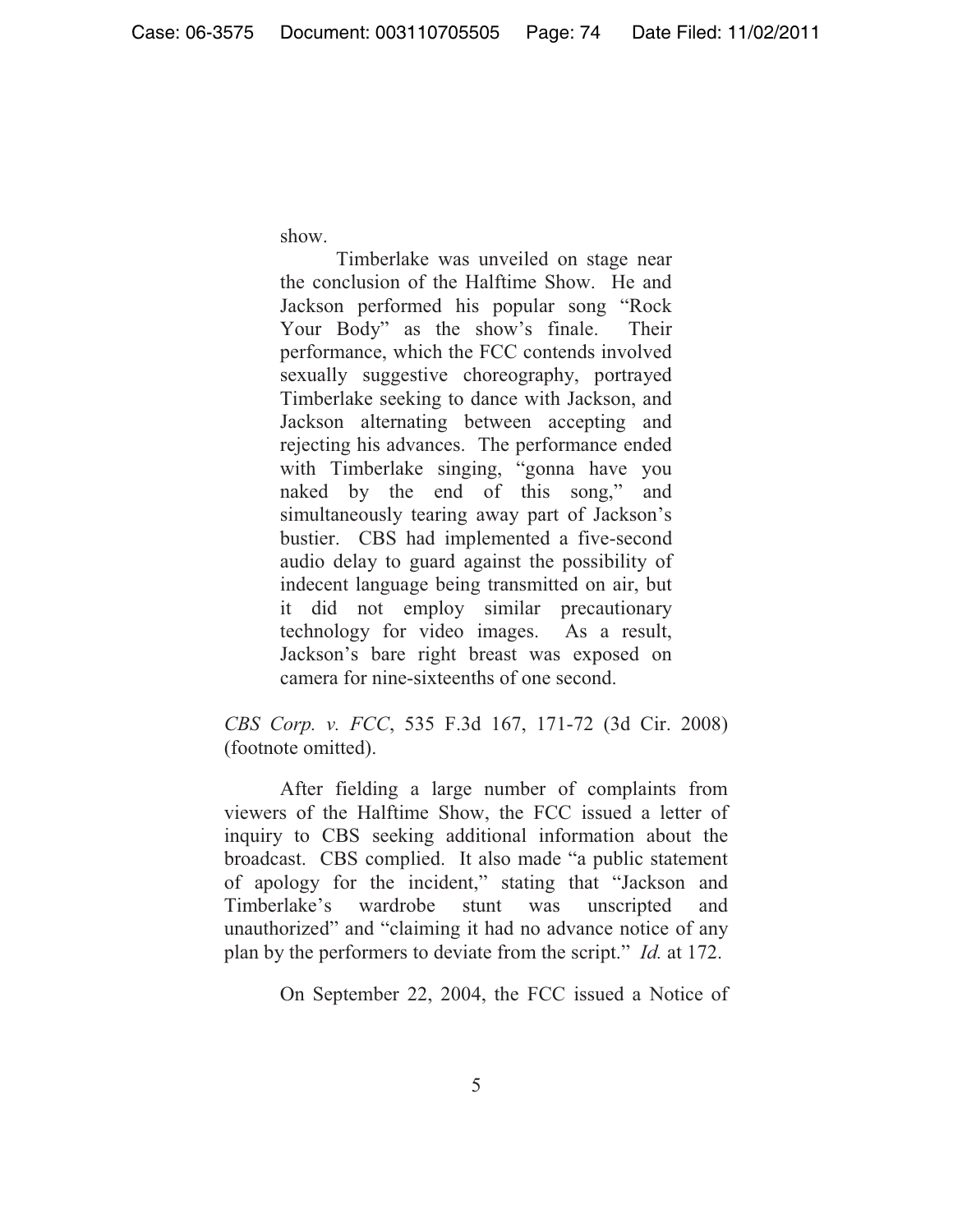Apparent Liability finding that CBS had apparently violated federal law and FCC rules regulating the broadcast of indecency and was apparently liable for a forfeiture penalty of \$550,000. CBS submitted its Opposition to the Notice.

 On March 15, 2006, the FCC issued a forfeiture order and imposed a penalty of \$550,000. *In re Complaints Against Various Television Licensees Concerning Their Feb. 1, 2004 Broad. of the Super Bowl XXXVIII Halftime Show*, 21 FCC Rcd. 2760 (2006) ("*Forfeiture Order*"). Applying the standard set forth in its 2001 policy statement, the FCC found the Halftime Show incident satisfied the two-part test for indecency: (1) "the material must describe or depict sexual or excretory organs or activities," and (2) it must be "*patently offensive* as measured by contemporary community standards for the broadcast medium." *In re Industry Guidance on the Comm'n's Case Law Interpreting 18 U.S.C. § 1464 and Enforcement Policies Regarding Broad. Indecency*, 16 FCC Rcd. 7999, 8002, ¶¶ 7–8 (2001) ("*Industry Guidance*"); *see Forfeiture Order*, 21 FCC. Rcd. at 2764–65, ¶ 9. Finding the "broadcast of an exposed female breast" met the first part of the test, the FCC focused most of its analysis on whether the broadcast was "patently offensive." *Forfeiture Order*, 21 FCC Rcd. at 2764–67, ¶¶ 9–14.

 The FCC's 2001 policy statement had explained that in determining whether broadcast material is patently offensive, "the *full context* in which the material appeared is critically important." *Industry Guidance*, 16 FCC Rcd. at 8002, ¶ 9. Three factors are of principal significance: "(1) the explicitness or graphic nature of the description or depiction of sexual or excretory organs or activities; (2) whether the material dwells on or repeats at length descriptions of sexual or excretory organs or activities; (3) whether the material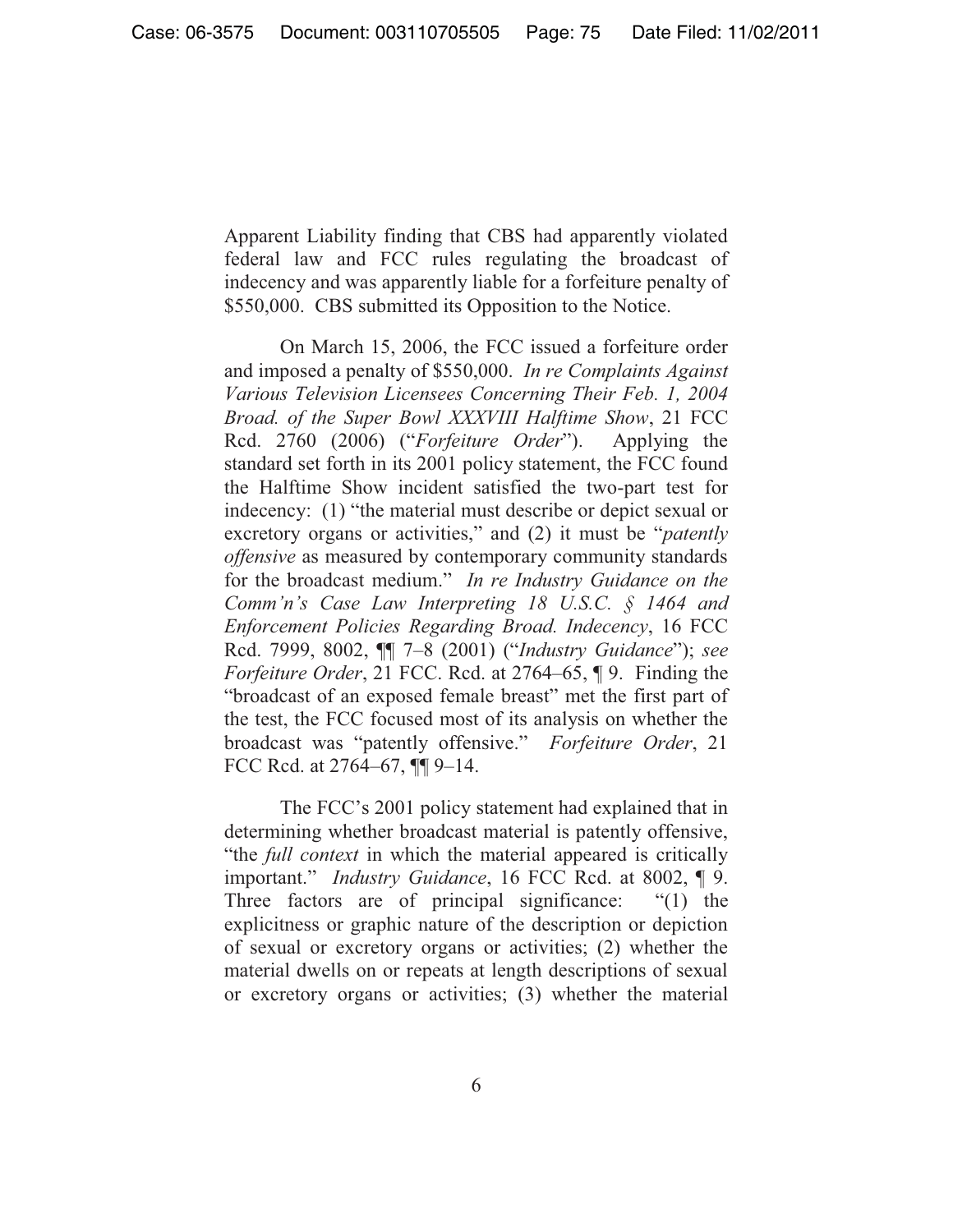appears to pander or is used to titillate, or whether the material appears to have been presented for its shock value." *Id.* at 8003,  $\parallel$  10 (emphasis removed). According to the policy statement, "[n]o single factor generally provides the basis for an indecency finding"; the three factors "must be balanced" to determine whether a given broadcast is patently offensive. *Id.* 

Applying these factors in its *Forfeiture Order*, the FCC determined that, "in context and on balance," the Halftime Show material was "patently offensive." 21 FCC Rcd. at 2765,  $\P$  10. The FCC conceded the second factor weighed against a finding of indecency because "the image of Jackson's uncovered breast . . . is fleeting." *Id.* at 2766, ¶ 12. It noted, however, that "'even relatively fleeting references may be found indecent where other factors contribute to a finding of patent offensiveness,'" and concluded "[i]n this case, . . . the brevity of the partial nudity is outweighed by the first and third factors of our contextual analysis." *Id.* (quoting *Industry Guidance*, 16 FCC Rcd. at 8009, ¶ 19). In the FCC's view, the image was "graphic and explicit" because "although the camera shot is not a close-up, the nudity is readily discernible $\left[\right]$ , ... Jackson and Timberlake, as the headline performers, are in the center of the screen, and Timberlake's hand motion ripping off Jackson's bustier draws the viewer's attention to her exposed breast." *Id.* at 2765, ¶ 11. The FCC also believed, taken in context, the material appeared to shock, pander to, or titillate the audience:

> The offensive segment in question did not merely show a fleeting glimpse of a woman's breast . . . . Rather, it showed a man tearing off a portion of a woman's clothing to reveal her naked breast during a highly sexualized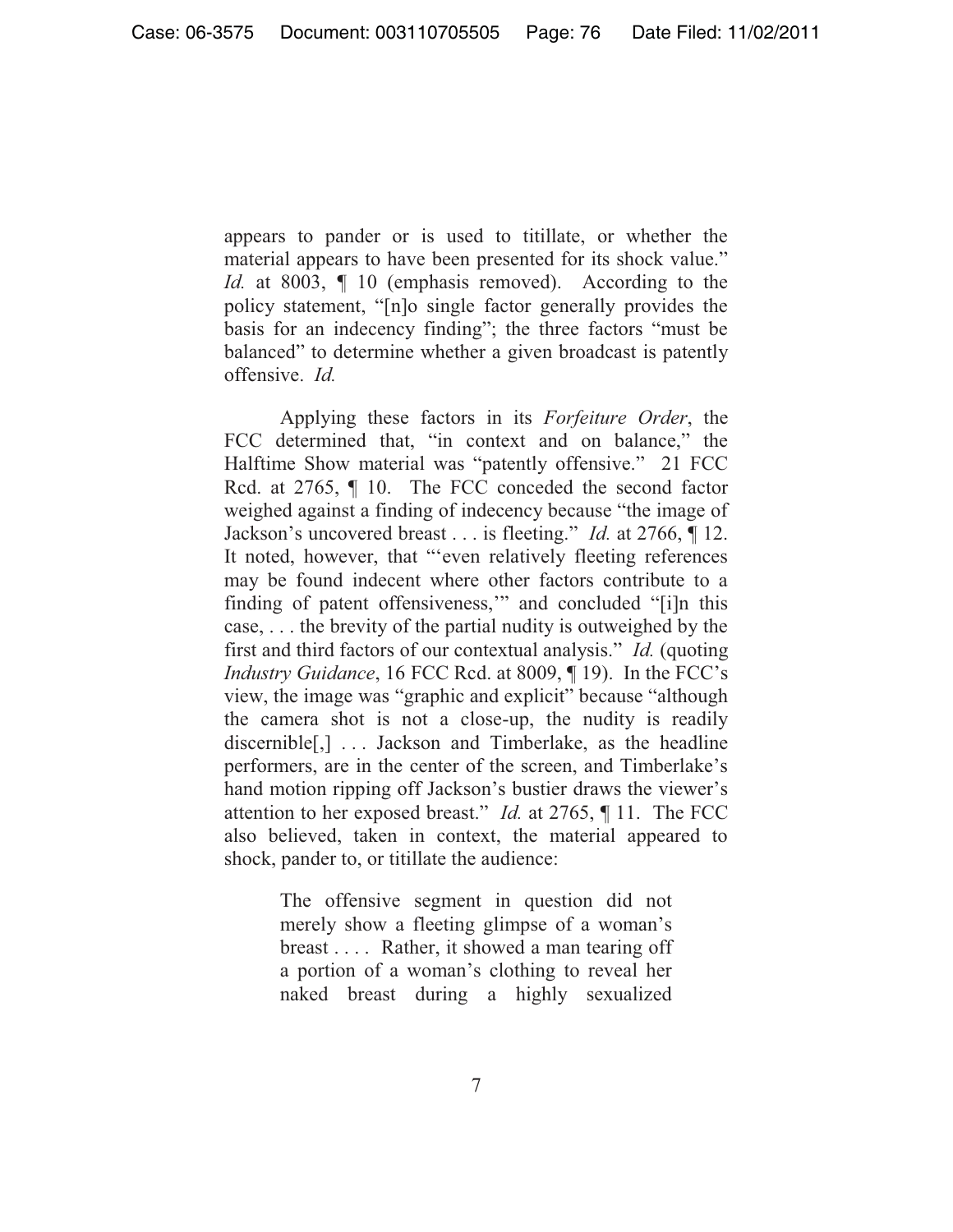performance and while he sang "gonna have you naked by the end of this song."

*Id.* at 2767,  $\P$  13. On the strength of these two factors, the FCC found the image actionably indecent.

 The *Forfeiture Order* also found that CBS was liable under 47 U.S.C. § 503(b)(1) for Timberlake and Jackson's performance. CBS claimed "it had no advance knowledge that Timberlake planned to tear off part of Jackson's clothing to reveal her breast." *Id.* at 2768, ¶ 17. The FCC did not dispute this contention, but it nonetheless determined CBS was subject to a monetary forfeiture. *Id.* at 2769-74, ¶*¶* 18– 25.

 CBS submitted a Petition for Reconsideration challenging several aspects of the FCC's analysis. In an Order on Reconsideration filed on May 31, 2006, the FCC reaffirmed the \$550,000 forfeiture. *In re Complaints Against Various Television Licensees Concerning Their Feb. 1, 2004 Broad. of the Super Bowl XXXVIII Halftime Show*, 21 FCC Rcd. 6653 (2006) ("*Reconsideration Order*"). The Order rejected CBS's constitutional arguments and reiterated the FCC's indecency finding. The *Reconsideration Order*  revised the FCC's approach for determining CBS's liability under  $\S$  503(b)(1). According to the Order, there were three independent bases for CBS's liability. First, despite the fact the network "was acutely aware of the risk of unscripted indecent material in [the Halftime Show]," it "consciously and deliberately failed to take reasonable precautions to ensure that no actionably indecent material was broadcast." *Reconsideration Order*, 21 FCC Rcd. at 6660, ¶ 17; *accord id.* at 6662, ¶ 23 (stating that the FCC's "finding of willfulness is based on CBS's knowledge of the risks and its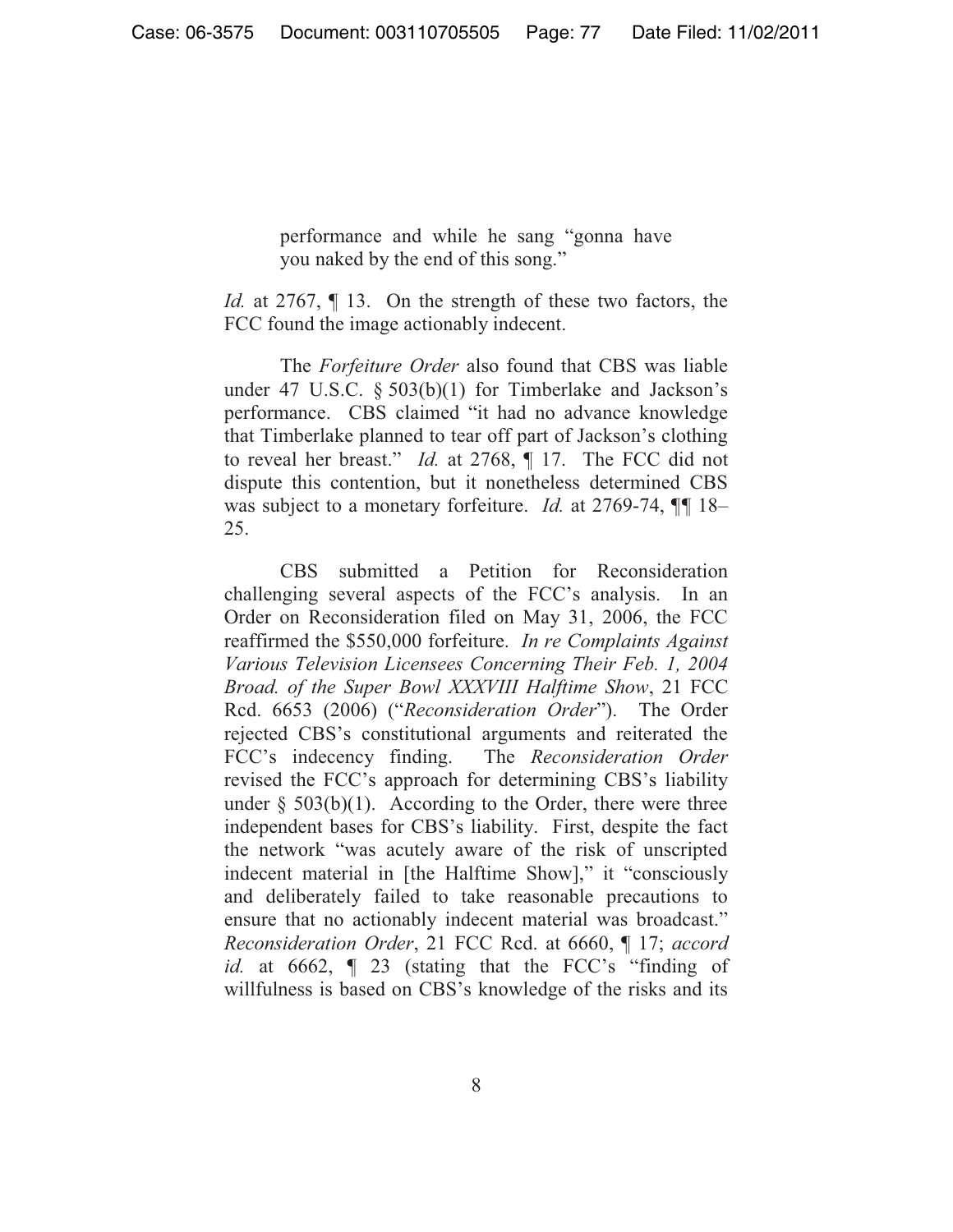conscious and deliberate omissions of the acts necessary to address them"). Second, the FCC found Jackson and Timberlake performed as employees of CBS, not independent contractors. Accordingly, CBS was vicariously liable for their actions under the doctrine of *respondeat superior*. *Id.* at 6662-64, ¶¶ 24–28. Third, even if Timberlake and Jackson were independent contractors, CBS would still be liable for their actions in the FCC's view because of "the nondelegable nature of broadcast licensees' responsibility for their programming." *Id.* at 6662, ¶ 23. For these reasons, the FCC refused to rescind or reduce its forfeiture penalty.

**B.**

 CBS timely filed a petition for review of the *Reconsideration Order* on July 28, 2006. In our previous opinion, we agreed with CBS that the order's indecency finding violated the APA. *CBS*, 535 F.3d at 175. We acknowledged that "[t]he scope of review under the [APA's] 'arbitrary and capricious' standard is 'narrow, and a court is not to substitute its judgment for that of the agency,'" and that "[l]ike any agency, the FCC may change its policies without judicial second-guessing." *Id.* at 174–75 (quoting *Motor Vehicle Mfrs. Ass'n v. State Farm Mut. Auto. Ins. Co.*, 463 U.S. 29, 43 (1983)). But we noted the FCC "cannot change a well-established course of action without supplying notice of and a reasoned explanation for its policy departure." *Id.* at 175.

 We concluded the FCC violated that principle here by failing to acknowledge or explain a departure from "a consistent and entrenched policy of excluding fleeting broadcast material from the scope of actionable indecency." *Id.* at 179. In our view, it was not until its *Golden Globes*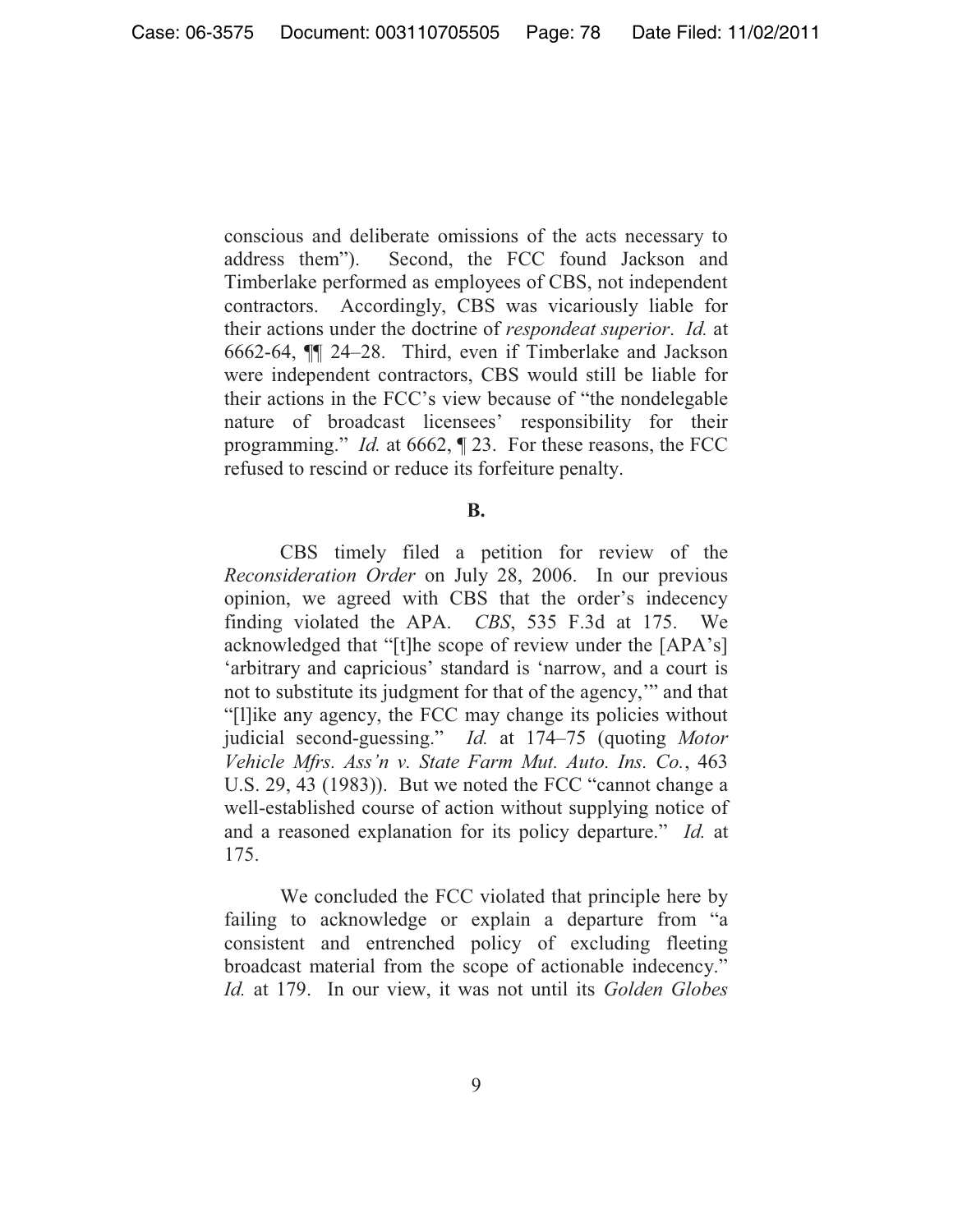decision, issued more than a month after the Halftime Show, that the agency expressly "overruled all of its prior cases holding [isolated or fleeting material] not actionable." *Id.* at 178; *see In re Complaints Against Various Broad. Licensees Regarding Their Airing of the "Golden Globe Awards" Program*, 19 FCC Rcd. 4975, 4980, ¶ 12 (2004) ("*Golden Globes*") ("While prior Commission and staff action had indicated that isolated or fleeting broadcasts of the 'F-Word' such as that here are not indecent or would not be acted upon, consistent with our decision today we conclude that any such interpretation is no longer good law."). Before this date, we believed, "the FCC's policy was to exempt fleeting or isolated material" from indecency regulation. *CBS*, 535 F.3d at 180. "Because CBS broadcasted the Halftime Show prior to *Golden Globes*, this was the policy in effect when the incident with Jackson and Timberlake occurred." *Id.*  Accordingly, by finding the fleeting image here to be actionably indecent, the FCC's orders in this case broke with agency policy. And since these orders failed to acknowledge the existence of that policy, we determined they were "unable to comply with the [APA's] requirement . . . that an agency supply a reasoned explanation for its departure" from its prior policy. *Id.* at 188.

 As this account suggests, our construction of the FCC's enforcement history played a decisive role in our previous opinion. That opinion recounted this history in detail, *see id.* at 175–89, but a synopsis is necessary here in order to make clear the significance of the Supreme Court's decision in *Fox*. The FCC's indecency policy had its genesis in 1975, when the FCC issued a forfeiture penalty against Pacifica Foundation for broadcasting comedian George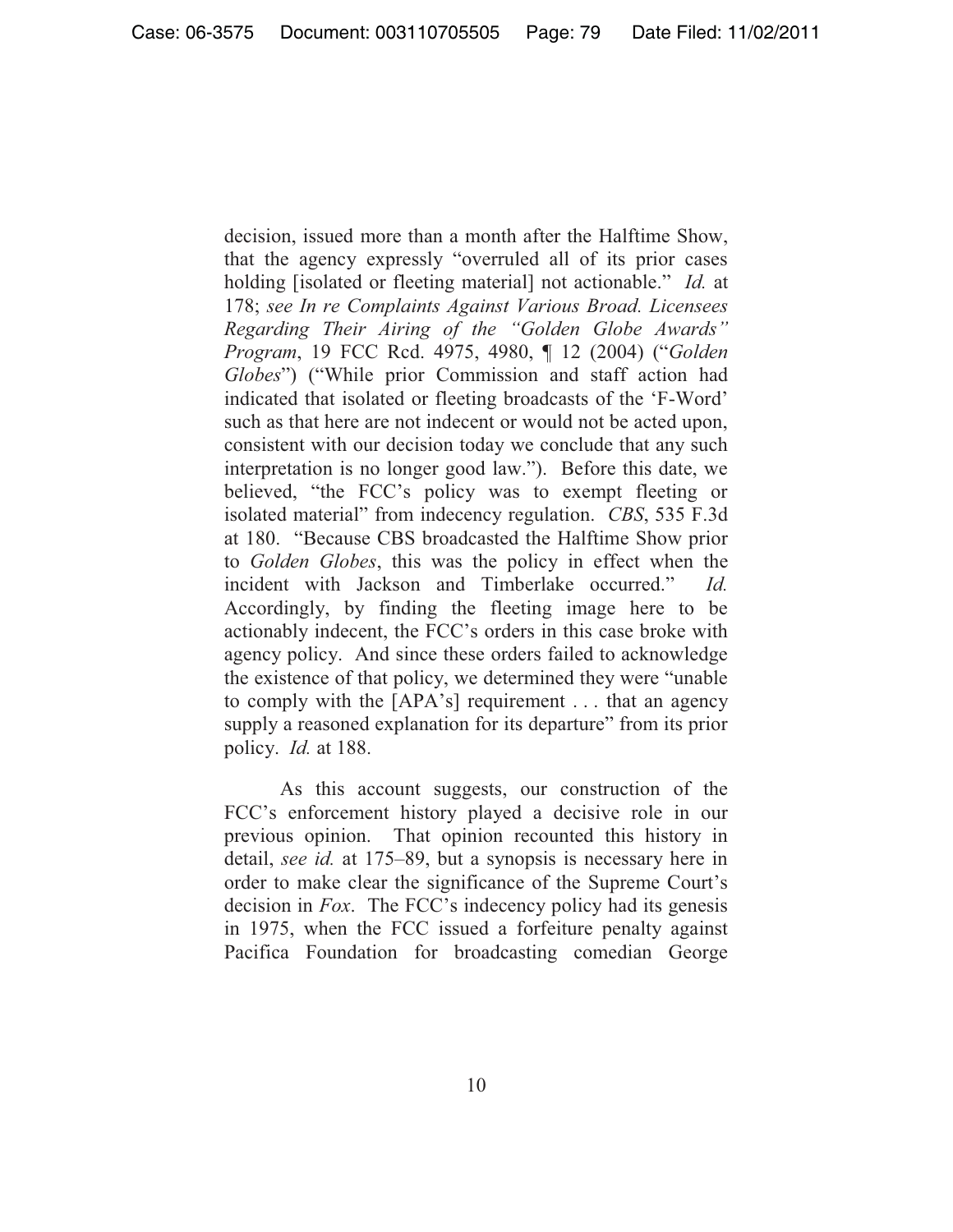Carlin's "Filthy Words" monologue.<sup>3</sup> *See In re Citizen's Complaint Against Pacifica Found., Station WBAI(FM), New York, N.Y.,* 56 F.C.C. 2d 94 (1975). "Carlin's monologue, which Pacifica aired in an early-afternoon time slot, contained extensive and repetitive use of several vulgar expletives over a period of twelve minutes." *CBS*, 535 F.3d at 175 (citing *Pacifica*, 438 U.S. at 739). While Pacifica's appeal was pending before the United States Court of Appeals for the D.C. Circuit, the FCC "issued a clarification order ... expressly limiting its prior forfeiture order to the specific facts of the Carlin monologue." *Id.* (citing *In re a 'Petition for Clarification or Reconsideration' of a Citizen's Complaint against Pacifica Found., Station WBAI(FM), New York, N.Y.*, 59 F.C.C. 2d 892 (1976)). The D.C. Circuit reversed the FCC's forfeiture order as vague and overbroad, *Pacifica Found. v. FCC*, 556 F.2d 9, 14 (D.C. Cir. 1977), but the Supreme Court upheld the agency's action in a narrow plurality opinion, 438 U.S. 726 (1978). The plurality "confirmed the general validity of the FCC's indecency regime" while at the same time "'emphasiz[ing] the narrowness of [its] holding,' which it confined to the facts of the Carlin monologue." *CBS*, 535 F.3d at 176 (quoting *Pacifica*, 438 U.S. at 750) (alterations in original). Justices Powell and Blackmun concurred in the judgment and wrote separately to underscore "the narrowness of the decision and to note the Court's holding did not 'speak to cases involving the isolated use of a potentially offensive word in the course

 $3$  "Congress authorized the FCC to impose for feiture penalties for violations of 18 U.S.C. § 1464 in 1960." *CBS*, 535 F.3d at 175; *see* Communications Act Amendments, 1960, Pub. L. No. 86-752, § 7, 74 Stat. 889, 894 (codified as amended at 47 U.S.C.  $\S$  503(b)(1)).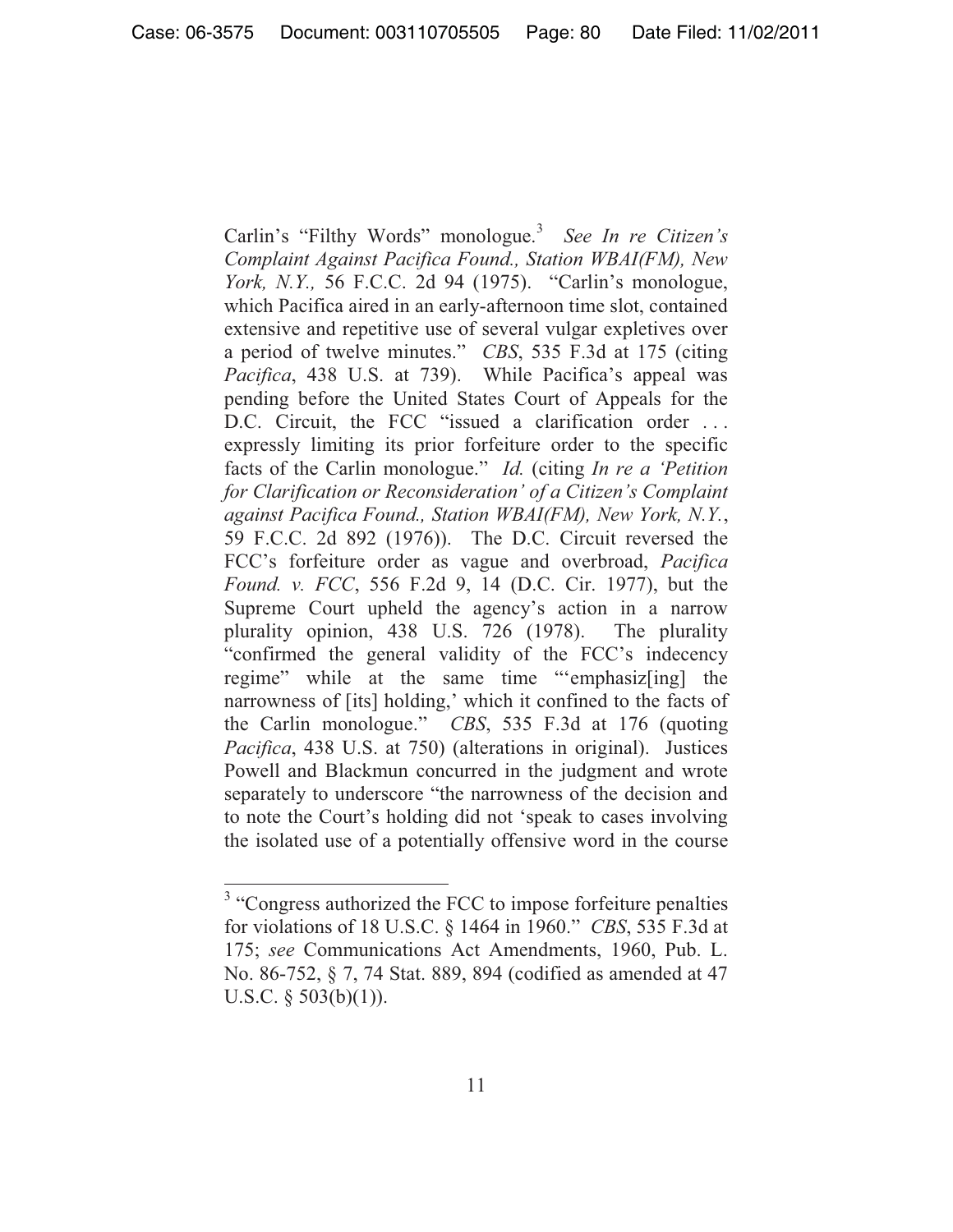of a radio broadcast, as distinguished from the verbal shock treatment administered by respondent here.'" *Id.* (quoting *Pacifica*, 438 U.S. at 760–61 (Powell, J., concurring)).

Our previous opinion found that the FCC adopted a "restrained enforcement policy . . . in the years following *Pacifica*." *Id.* In a 1978 opinion, the FCC rejected a challenge to "several programs containing nudity and other allegedly offensive material." *Id.*; *see In re Application of WGBH Educ. Found.*, 69 F.C.C. 2d 1250 (1978) ("*WGBH*"). The agency, noting it "'intend[ed] strictly to observe the narrowness of the *Pacifica* holding' and emphasizing the language in Justice Powell's concurring opinion, concluded the single use of an expletive in a program 'should not call for us to act under the holding of *Pacifica*.'" *Id.* (quoting *WGBH*, 69 F.C.C. 2d at 1254, ¶ 10 n.6) (alteration in *CBS*).

 In our view, three decisions issued in 1987 had "reaffirmed the Commission's restrained enforcement policy and reiterated the agency's policy that isolated or fleeting material would not be considered actionably indecent." *Id.* We acknowledged that, in a subsequent order reconsidering these decisions, "the Commission abandoned the view that only the particular 'dirty words' used in the Carlin monologue could be indecent," but we observed that the order on reconsideration "never indicat[ed] disagreement with those decisions' express statements that isolated or fleeting material could not be actionably indecent." *CBS*, 535 F.3d at 177; *see In re Infinity Broad. Corp.*, 3 FCC Rcd. 930 (1987), *vacated in part on other grounds*, *Action for Children's Television v. FCC*, 852 F.2d 1332, 1337 (D.C. Cir. 1988), *superseded in part by Action for Children's Television v. FCC*, 58 F.3d 654 (D.C. Cir. 1995) (en banc).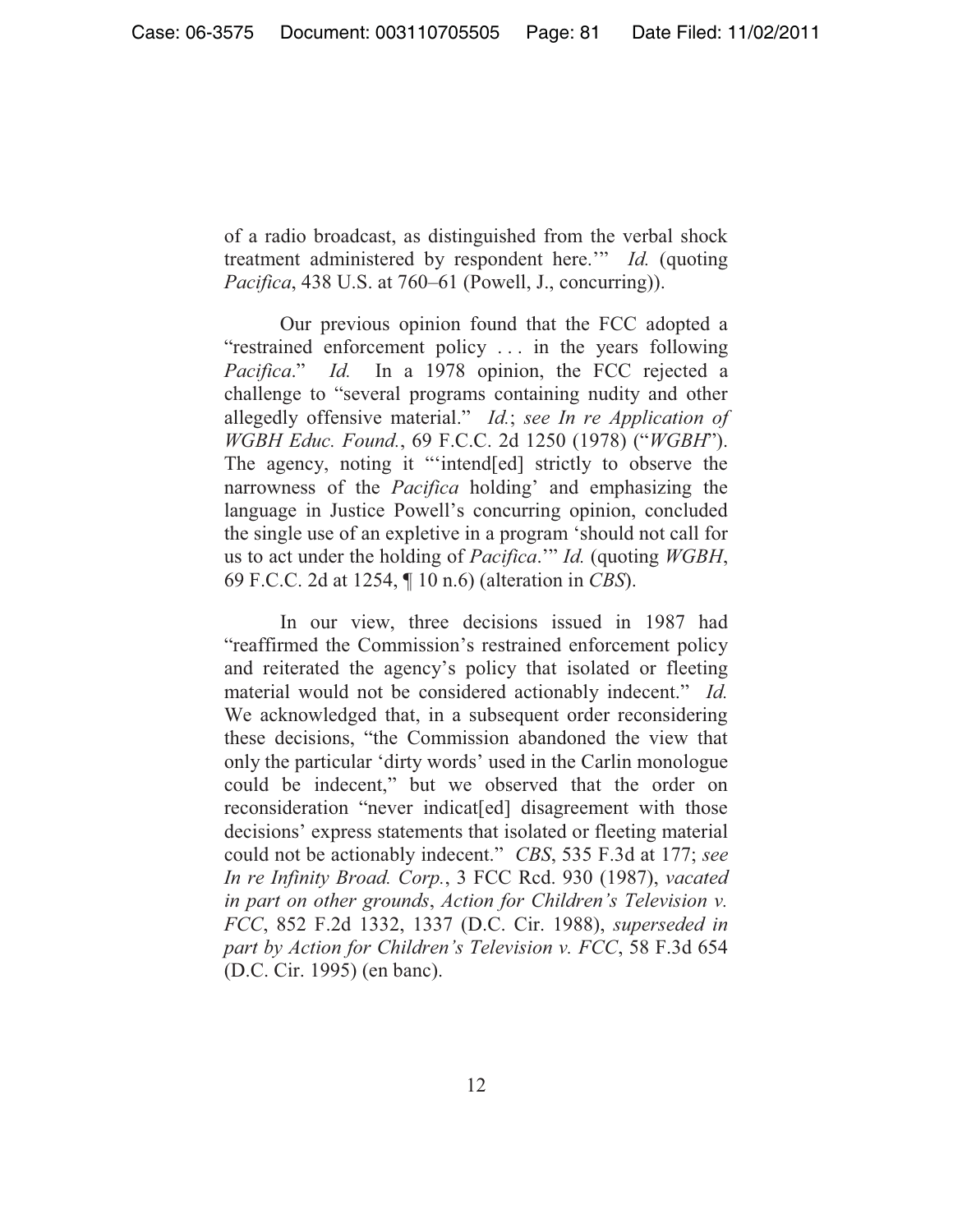As noted, our earlier opinion concluded the *Golden Globes* opinion of March 3, 2004, was the first time the FCC indicated that fleeting material could be held indecent. That case involved an unscripted remark during a live NBC broadcast of the Golden Globe Awards on January 19, 2003, in which "musician Bono said 'this is really, really  $f^* * *$ ] brilliant' while accepting an award." *CBS*, 535 F.3d at 177; *see Golden Globes*, 19 FCC Rcd. at 4976, ¶ 3 n.4. The FCC held the broadcast actionable, but it declined to impose a forfeiture penalty because "existing precedent would have permitted th[e] broadcast." *See Golden Globes*, 19 FCC Rcd. at 4981-82, ¶ 15 n.40 (citing *Trinity Broad. of Fla., Inc. v. FCC*, 211 F.3d 618 (D.C. Cir. 2000)). We believed *Golden Globes* itself "made it clear that licensees could not be held liable for broadcasting fleeting or isolated indecent material prior to its *Golden Globes* decision." *CBS*, 535 F.3d at 178.

 On February 21, 2006, the FCC issued an omnibus order resolving multiple indecency complaints against television broadcasters. *See In re Complaints Regarding Various Television Broads. Between Feb. 2, 2002 and Mar. 8, 2005*, 21 FCC Rcd. 2664 (2006). The Order found four programs, all of which involved the use of expletives, $4$  to be

 $\overline{a}$  $4$  The four programs were: "(1) Fox's broadcast of the 2002 Billboard Music Awards, in which performer Cher used an unscripted expletive during her acceptance speech; (2) Fox's broadcast of the 2003 Billboard Music Awards, in which presenter Nicole Richie used two unscripted expletives; (3) ABC's broadcast of various episodes of its NYPD Blue series, in which assorted characters used scripted expletives; and (4) a CBS broadcast of The Early Show, in which a guest used an unscripted expletive during a live interview." *CBS*,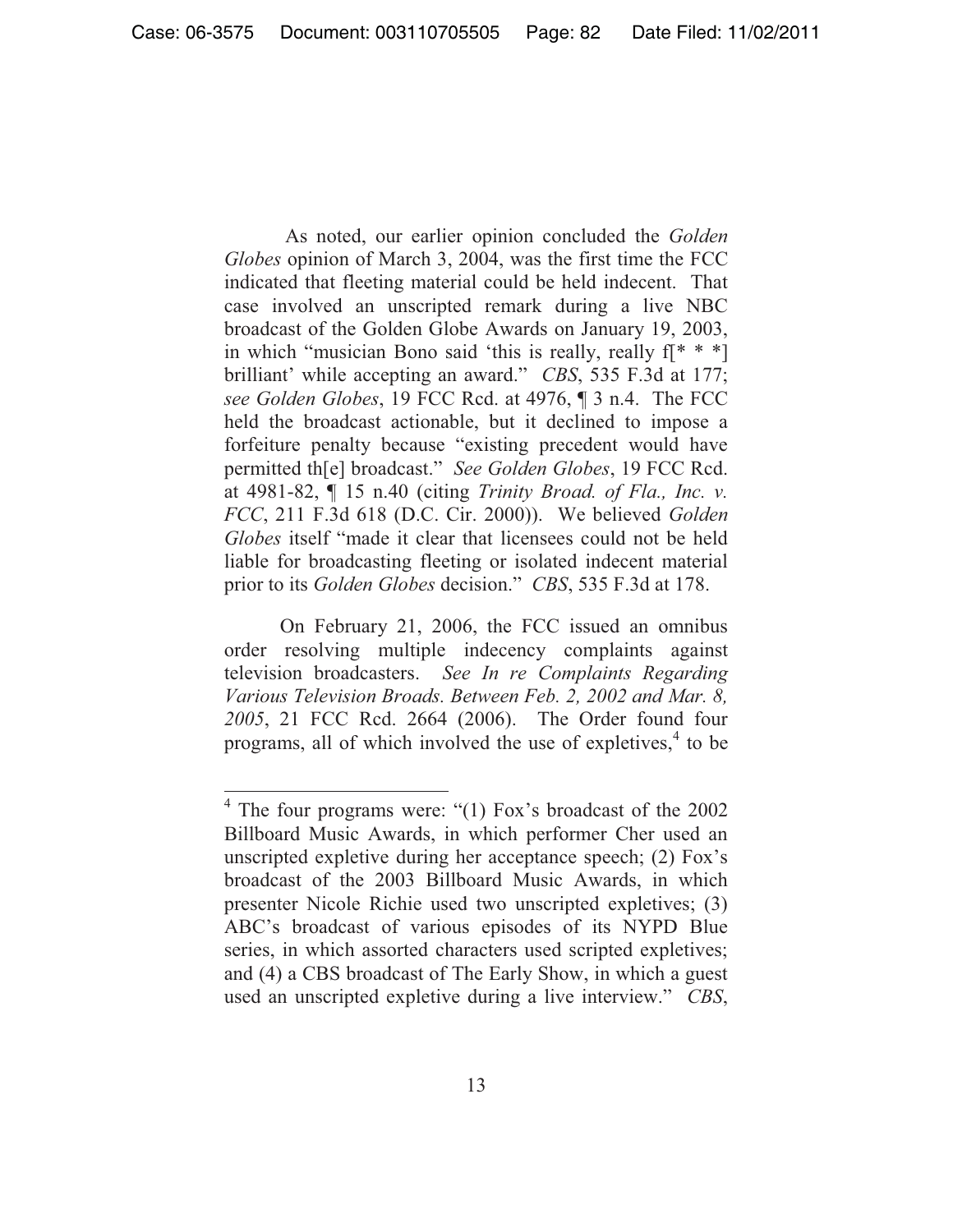indecent. But "[b]ecause the offending broadcasts occurred prior to the issuance of its *Golden Globes* decision, the FCC concluded that existing precedent would have permitted the broadcasts. Accordingly, the FCC did not issue forfeiture orders against any of the licensees." *CBS*, 535 F.3d at 178 (internal citations removed).

 The networks nonetheless appealed the Order, which, as revised, $5$  was invalidated in a 2-1 decision by the United States Court of Appeals for the Second Circuit. *See Fox Television Stations, Inc. v. FCC*, 489 F.3d 444 (2d Cir. 2007), *rev'd*, 129 S. Ct. 1800 (2009). Our earlier opinion explicitly refrained from engaging the issue that split the Second Circuit panel, *see CBS*, 535 F.3d at 182–83; we focused instead on that court's unanimous finding that the FCC's enforcement policy "prior to the *Golden Globes* decision [had consistently] excluded fleeting or isolated expletives from regulation," *id.* at 179 (citing *Fox*, 489 F.3d at 455). That conclusion, we believed, confirmed our view that until *Golden Globes*, the FCC's policy "was to exclude fleeting material from the scope of actionable indecency." *Id.* at 179 n.10.

The FCC did not categorically deny that its policy had

<sup>535</sup> F.3d at 178 (citing *Various Television Broads.*, 21 FCC Rcd. at  $\P$ [101, 112 n.64, 125, 137).

<sup>5</sup> *See In re Complaints Regarding Various Television Broads. Between Feb. 2, 2002 and Mar. 8, 2005*, 21 FCC Rcd. 13299 (2006). The revised order reversed the finding that The Early Show broadcast was indecent and dismissed the complaint against ABC on procedural grounds. *Id.* at 13299, ¶ 1. The order reviewed by the Second Circuit (and subsequently by the Supreme Court) thus contained indecency determinations only as to the two Billboard Music Awards broadcasts.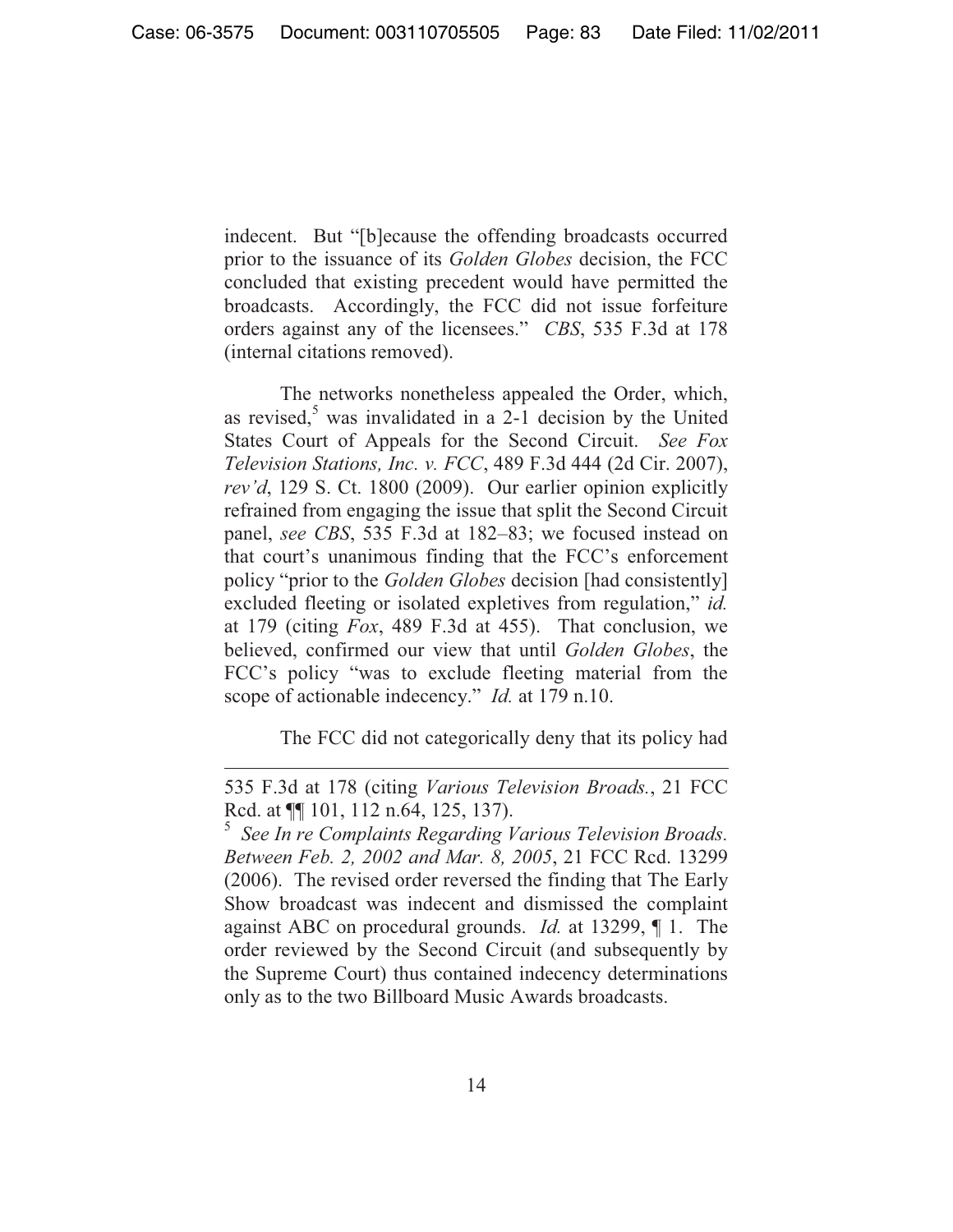exempted fleeting content from regulation. But it contended—and continues to contend—that the exemption had been limited to fleeting expletives and had never applied to fleeting images such as the one at issue here. According to the FCC, the *Golden Globes* opinion simply eliminated the exceptional treatment of fleeting expletives and subjected all broadcast content to the same contextual, multi-factor test, in which the material's fleeting nature is but one consideration to be weighed in the balance. Our previous opinion rejected this interpretation. We concluded that, on the contrary, "[i]n the nearly three decades between the Supreme Court's ruling in *Pacifica* and CBS's broadcast of the Halftime Show, the FCC had never varied its approach to indecency regulation based on the format of broadcasted content." *Id.* at 184; *see id.* at 181 ("[T]he Commission—before *Golden Globes*—had not distinguished between categories of broadcast material such as images and words."); *see also id.* at 180 ("Until its *Golden Globes* decision . . . the FCC's policy was to exempt fleeting or isolated *material* from the scope of actionable indecency." (emphasis added)). In our view, fleeting images, like all other fleeting content, were immune from regulation under the pre-*Golden Globes* regime. Accordingly, we believed that if the FCC were right that "*Golden Globes* only addressed expletives, . . . a residual [*per se* exemption] policy on other categories of fleeting material—including all broadcast content other than expletives—remained in effect," and that "subsequent agency action was required to change the fleeting material policy as it applied" to these remaining categories. *Id.* at 181.

The FCC had insisted that "any doubts about the historical breadth of its fleeting material policy prior to the Halftime Show" should have been "dispelled" by the FCC's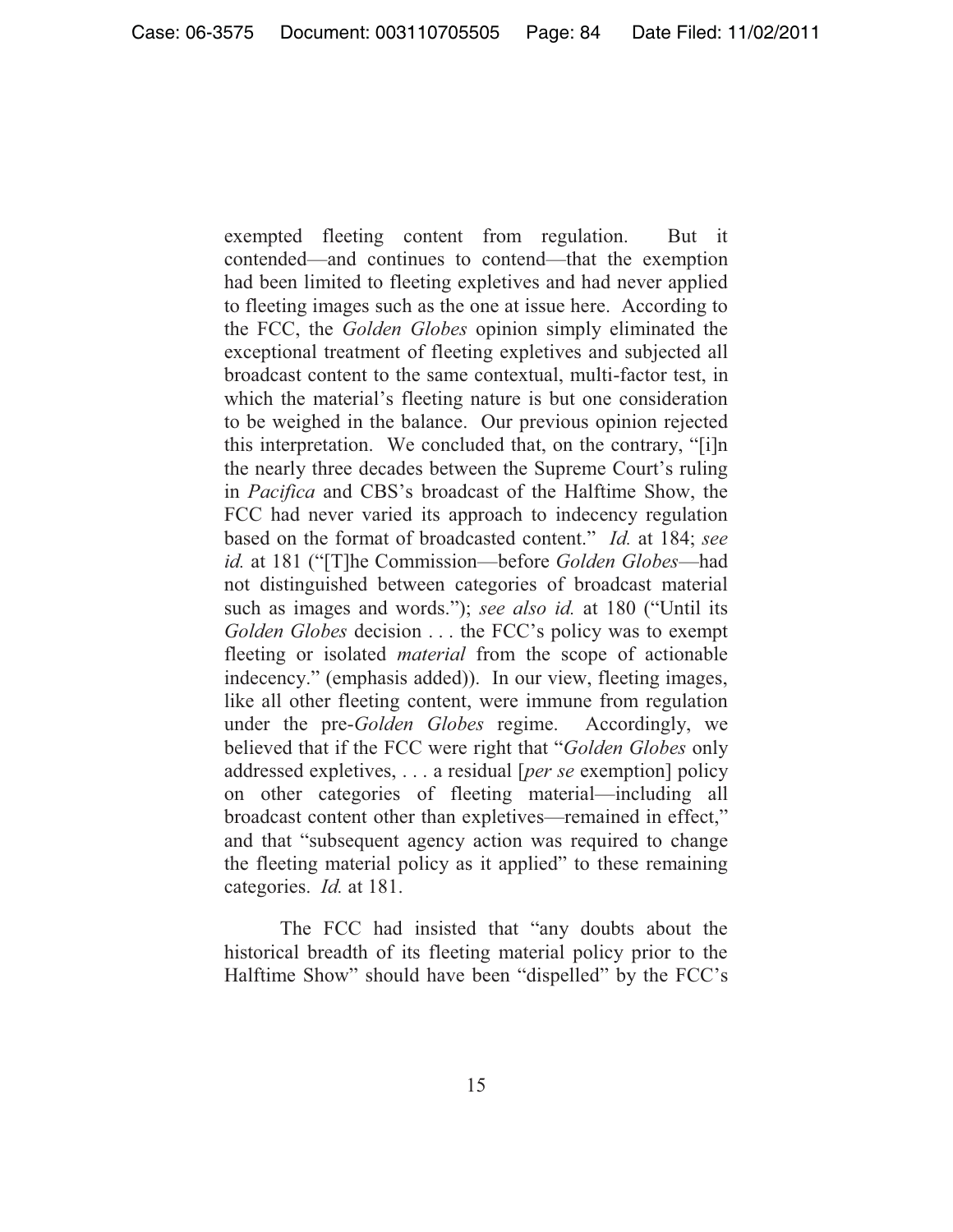decision in *In re Young Broadcasting of San Francisco, Inc.*, 19 FCC Rcd. 1751 (2004), issued a few days before CBS's Super Bowl broadcast. *CBS*, 535 F.3d at 186. There, the FCC issued a Notice of Apparent Liability for Forfeiture to:

> a morning news show segment in which two performers from a production titled "Puppetry of the Penis" appeared in capes but were otherwise naked underneath the capes. The two men, whose act involved manipulating and stretching their genitalia to simulate various objects, performed a demonstration of their act with the agreement of the show's hosts and at the urging of off-camera station personnel. Although the performance was directed away from the camera, the penis of one performer was fully exposed on camera for less than one second as the men turned away to act out their performance.

*Id.* (citing *Young Broad.*, 19 FCC Rcd. at 1755-56, ¶¶ 12, 13). The FCC conceded that the offending image was "fleeting" but concluded it was nonetheless indecent given its explicit and pandering qualities. *Young Broad.*, 19 FCC Rcd. at 1755-57, ¶¶ 11–14. In the FCC's view, *Young Broadcasting*  should have made clear to CBS that the fleetingness of an offending image would not necessarily immunize the broadcaster from liability.

 Our previous opinion found this argument unconvincing. We believed the FCC's action in *Young Broadcasting* was hobbled by the same flaw that afflicted the forfeiture orders against CBS: it "fail[ed] to acknowledge the existence of [the FCC's] prior policy on fleeting material,"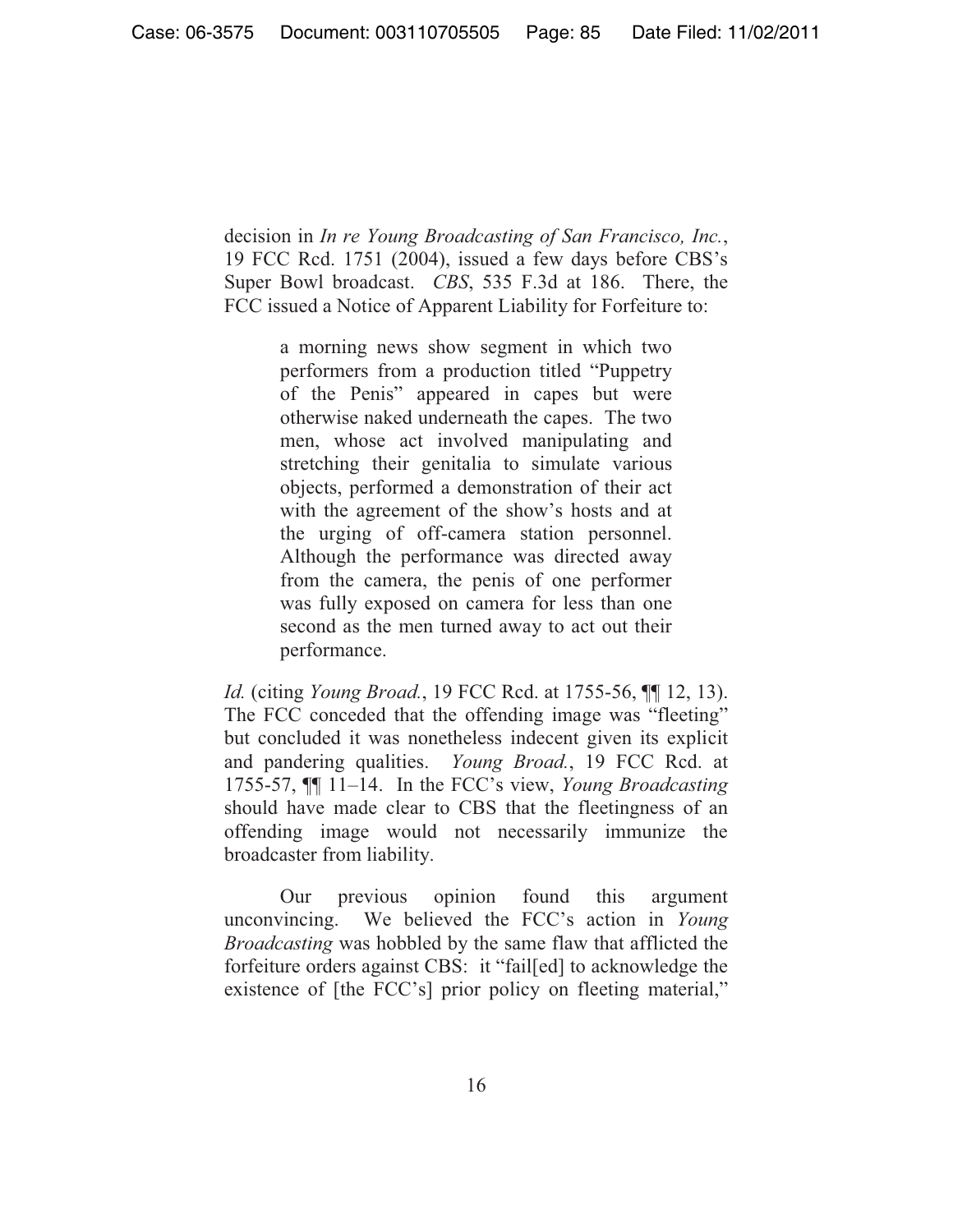instead "read[ing] the policy [of exempting fleeting material] out of existence by substituting new rationales for its prior indecency determinations that had applied the policy." *CBS*, 535 F.3d at 187. Because *Young Broadcasting* was, we believed, an invalid "initial effort to abandon [the FCC's] restrained enforcement policy on fleeting material," *id.*, that policy remained in effect at the time of the Halftime Show. And since the forfeiture orders against CBS similarly "fail[ed] to acknowledge" a change in FCC policy "on fleeting material," they were "unable to comply with the requirement . . . that an agency supply a reasoned explanation for its departure from prior policy." *Id.* at 188 (citing *State Farm*, 463 U.S. at 43). In sum, *Young Broadcasting* did not alter our conclusion that the FCC's orders violated the APA.

 This violation of the APA was not the only flaw we identified in the FCC's orders. Even assuming the FCC's indecency finding had been valid, we would have found "the Commission [had] incorrectly determined CBS's liability for Jackson and Timberlake's Halftime Show performance." *Id.*  at 189. Two of the FCC's three arguments for liability were untenable. First, the agency "contend[ed] the performers' intent c[ould] be imputed to CBS under the common law doctrine of *respondeat superior*." *Id.* We concluded, however, that "Jackson and Timberlake were independent contractors, who are outside the scope of *respondeat superior*, rather than employees as the FCC found." *Id.* at 189–98.Second, the FCC argued "because broadcast licensees hold non-delegable duties to avoid the broadcast of indecent material and to operate in the public interest," they are vicariously liable for the acts of even their independent contractors. *Id.* at 198. This proposition, we believed, could not be reconciled with the First Amendment. "[A]n unwitting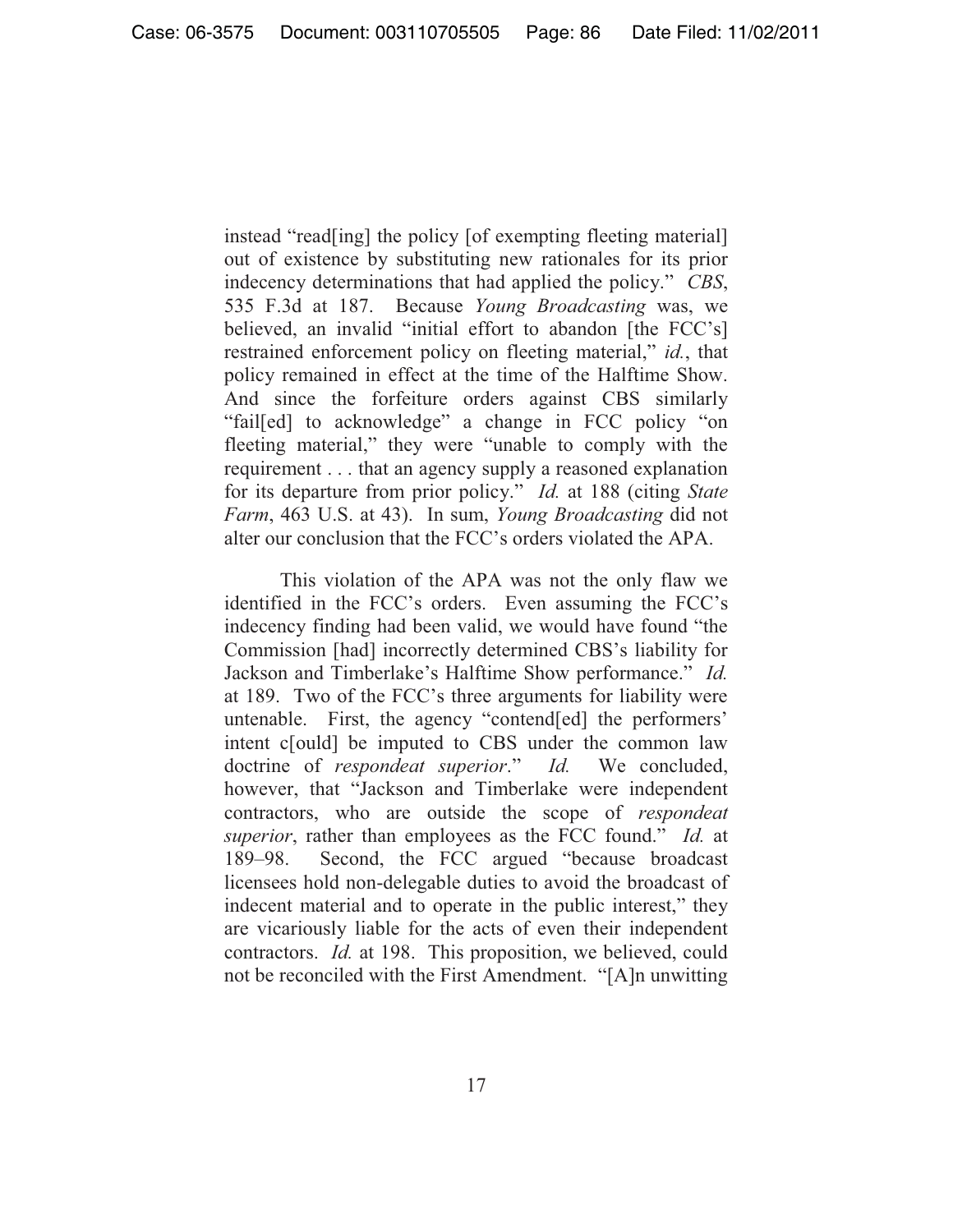broadcaster might be held liable for its independent contractor's negligence in monitoring and maintaining a tower antenna without raising a constitutional question," but "the same cannot be said of imposing liability for the speech or expression of independent contractors." *Id.* at 199. "A broadcast licensee," we explained, "should not be found liable for violating the indecency provisions of [federal law] without proof the licensee acted with scienter. Because the Commission's proffered 'non-delegable duty' theory of CBS's vicarious liability, which functionally equates to strict liability for speech or expression of independent contractors, appears to dispense with this constitutional requirement," we concluded it could "not be sustained." *Id.* at 203.

"As an alternative to vicarious liability, the FCC found CBS directly liable for a forfeiture penalty . . . for failing to take adequate precautionary measures to prevent potential indecency during the Halftime Show." *Id.* According to the FCC, the touchstone under this theory was whether CBS had "acted willfully." *Reconsideration Order*, 21 FCC Rcd. at 6655, ¶ 5. The FCC did "not dispute" that CBS "neither planned Jackson and Timberlake's offensive actions nor knew of the performers' intent to incorporate those actions into their performance." *CBS*, 535 F.3d at 189. But the FCC believed CBS had satisfied the "willfulness" requirement based on the agency's finding that "CBS was acutely aware of the risk of unscripted indecent material" in the Halftime Show, but had nonetheless "consciously and deliberately failed to take reasonable precautions to ensure that no actionably indecent material was broadcast." *Reconsideration Order*, 21 FCC Rcd. at 6660, ¶ 17.

 Without ruling on whether this third theory might ultimately sustain a finding of liability on the facts of this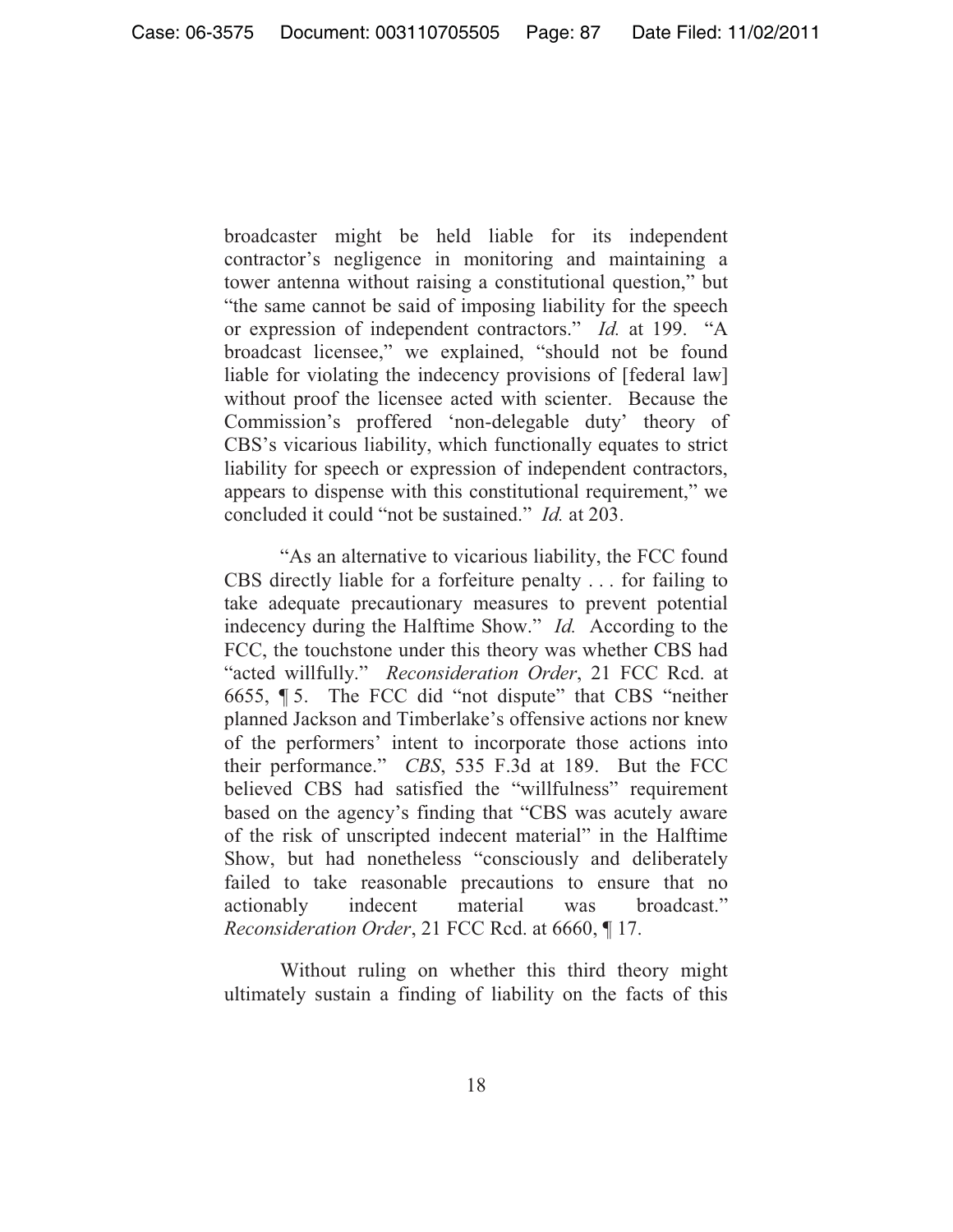case, we found certain key aspects of the FCC's reasoning "unclear." *CBS*, 535 F.3d at 189. First, we had doubts about whether the agency had "properly applied the forfeiture statute." *Id.* at 203; *see* 47 U.S.C. § 503(b)(1). Under 47 U.S.C.  $\S$  503(b)(1)(B), the FCC has authority to order forfeiture penalties upon determining that a person "willfully or repeatedly failed to comply with any of the provisions of this chapter or of any rule, regulation, or order issued by the Commission under this chapter." Another statutory subsection,  $\S$  503(b)(1)(D), authorizes for feitures for violations of several specific statutory provisions, including the indecency statute, 18 U.S.C. § 1464. *See* 47 U.S.C. § 503(b)(1)(D). Although the FCC's orders sometimes specifically invoked § 503(b)(1)(B), *see, e.g.*, *Forfeiture Order*, 21 FCC Rcd. at 2778, ¶ 36, and its "willfulness" standard appears to represent the agency's interpretation of that subsection's express *mens rea* element, the orders referred in other places to  $\S$  503(b) or  $\S$  503(b)(1) only generally, without specifying the applicable subsection, *see, e.g.*, *Forfeiture Order*, 21 FCC Rcd. at 2760, ¶ 1 n.1; *Reconsideration Order*, 21 FCC Rcd. at 6655, ¶ 5. Given that § 503(b)(1)(D) expressly authorizes forfeitures for indecency violations, we questioned "whether the statutory scheme permits violations of 18 U.S.C. § 1464 to be penalized by forfeitures issued under section  $503(b)(1)(B)$  instead of, or in addition to, section 503(b)(1)(D)." *CBS*, 535 F.3d at 205.

As noted, our previous opinion determined that "a showing of scienter is constitutionally required to penalize broadcast indecency." *Id*. Although § 503(b)(1)(B) contained an express *mens rea* standard, i.e. willfulness, and  $\S$  503(b)(1)(D) did not, we believed both provisions must be interpreted to "set a bar" to liability "at least as high as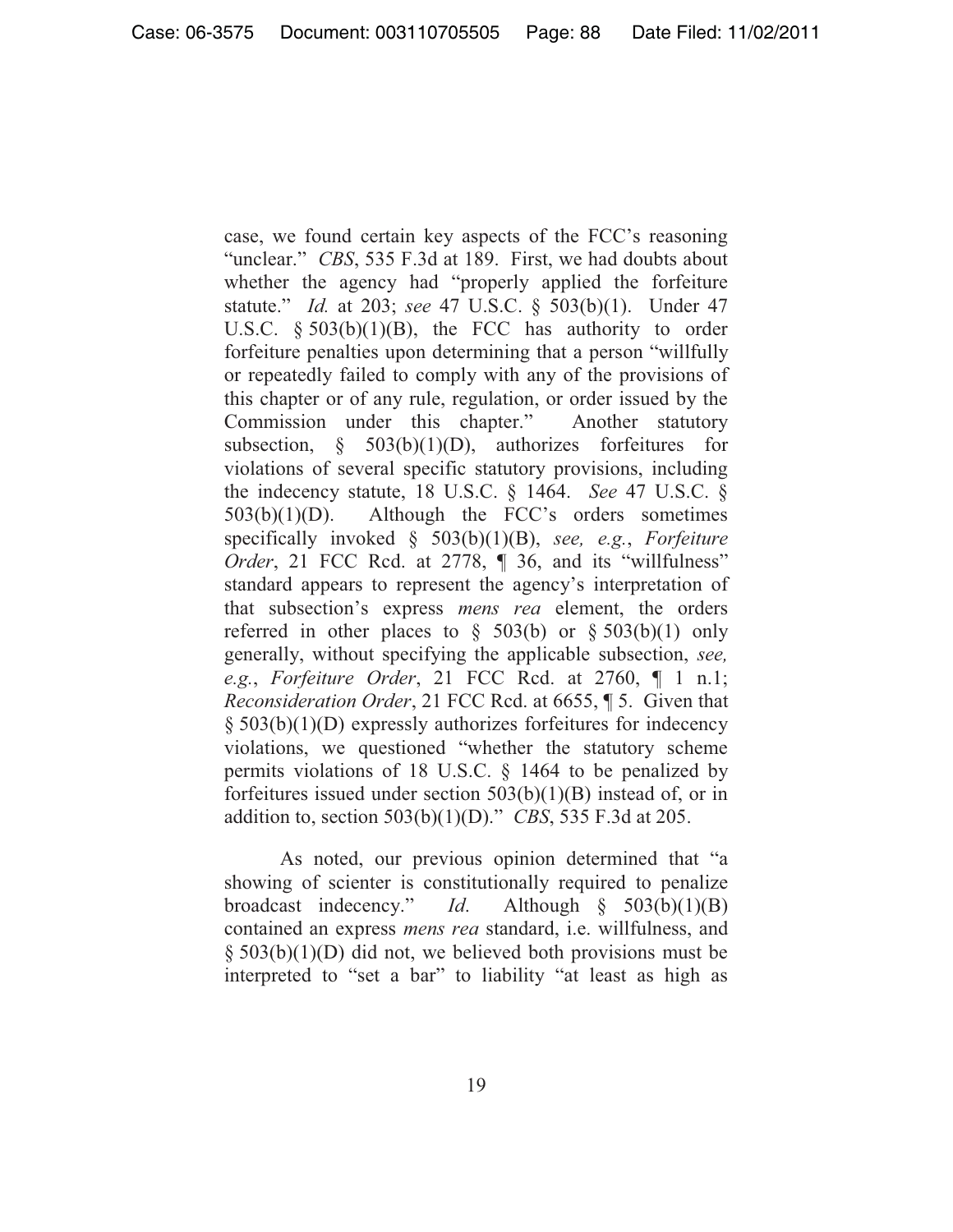scienter." *Id.* A key question, then, was what level of scienter was necessary to sustain a penalty for indecent expression. "Where a scienter element is read into statutory text," we observed, "scienter would not necessarily equate to a requirement of actual knowledge or specific intent." *Id.* at 206. Instead, "[t]he presumption in favor of scienter requires a court to read into a statute only that *mens rea* which is necessary to separate wrongful conduct from otherwise innocent conduct." *Id.* (quoting *Carter v. United States*, 530 U.S. 255, 269 (2000)). Applying this principle, we surmised that recklessness was a sufficiently culpable mental state for purposes of 18 U.S.C. § 1464. "It is likely," we explained, "that a recklessness standard would effectively separate wrongful conduct from otherwise innocent conduct of broadcasters without creating an end-around indecency restrictions that might be encouraged by an actual knowledge or intent standard." *Id.* (internal quotation marks and citation omitted). Moreover, we noted that recklessness had been found to be an adequate scienter standard in other contexts, including First Amendment contexts. *Id.* at 206–07.

 The parties here had disputed whether CBS took adequate precautions with regard to the risk of indecency in the Halftime Show. The parties disagreed about whether certain events leading up to the broadcast—including public comments by Jackson's choreographer that the performance would include "some shocking moments"— indicated a high risk of indecent material. Another point of contention involved the role of video delay technology. Although CBS utilized a five-second audio delay, it did not delay its video broadcast. We found "[b]ecause the Commission carries the burden of showing scienter, it should have presented evidence to demonstrate, at a minimum, that CBS acted recklessly and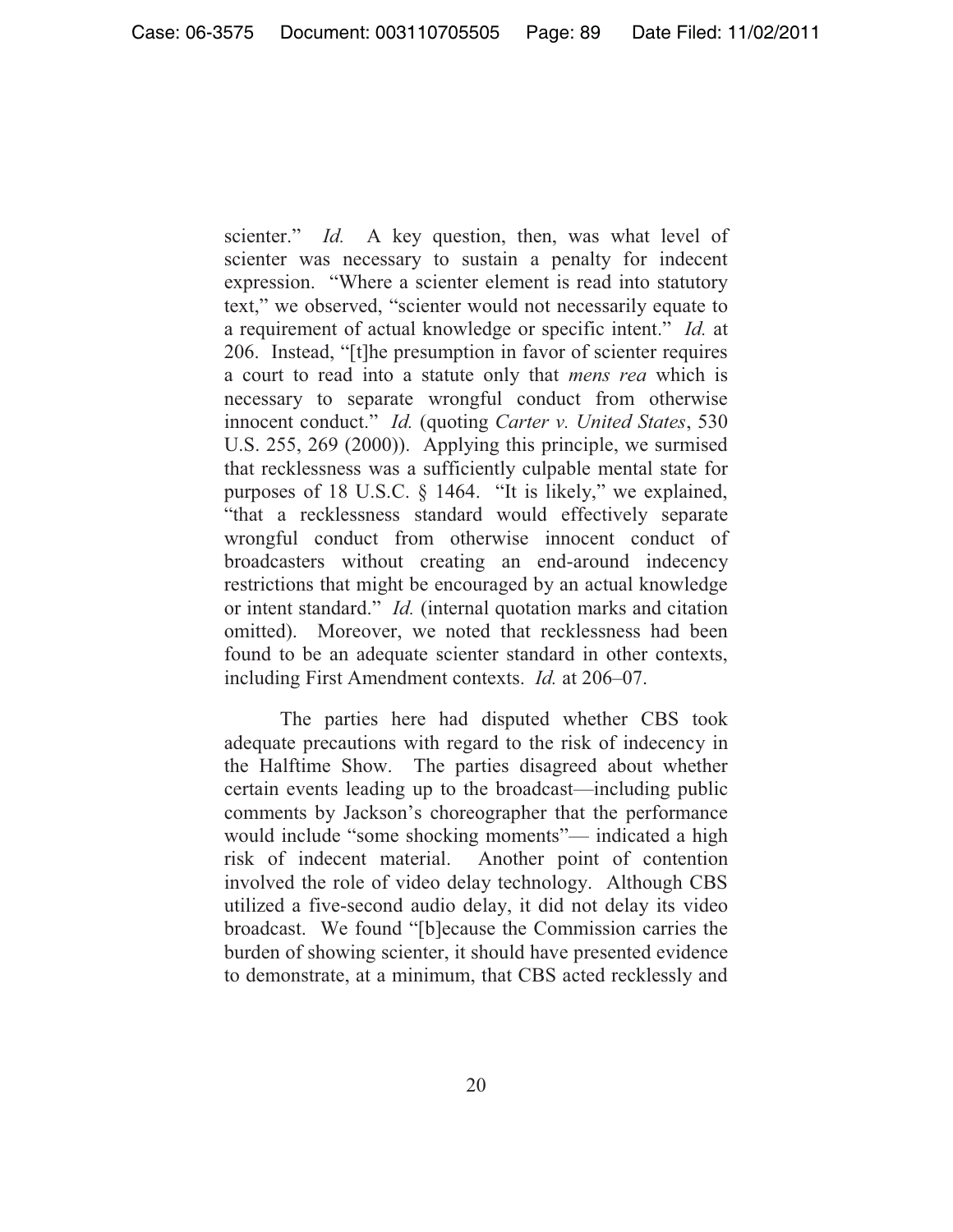not merely negligently when it failed to implement a video delay mechanism for the Halftime Show broadcast." *Id.* at 208. Because we found the "record at present" was wanting in this regard, we were "unable to decide whether the Commission's determination that CBS acted 'willfully' was proper in light of the scienter [i.e., recklessness] requirement." *Id.*

 Having determined the FCC's enforcement actions here were arbitrary and capricious, our previous decision vacated the forfeiture orders and remanded. Although we recognized the FCC could "not retroactively penalize CBS" for material that was not indecent under FCC policy at the time of broadcast, we explained the agency could still enter a declaratory order on remand, "set[ting] forth a new policy and proceed[ing] with its indecency determination even though a retroactive monetary forfeiture [would be] unavailable." *Id.*  at 209. The remand also afforded the agency an opportunity to address the constitutionally required scienter element of the indecency standard.

## **C.**

While the FCC's petition for certiorari in this case was pending, the Supreme Court decided *Fox*. As noted, *Fox*  reviewed the Second Circuit's decision invalidating monetary forfeitures issued against Fox and its affiliates for several unscripted expletives broadcast live during two different Billboard Music Awards ceremonies.<sup>6</sup> The FCC's forfeiture

 $6$  The first incident occurred during the 2002 Awards, "when the singer Cher exclaimed, 'I've also had critics for the last 40 years saying that I was on my way out every year. Right. So f\* \* \* 'em.'" *Fox*, 129 S. Ct. at 1808. The second took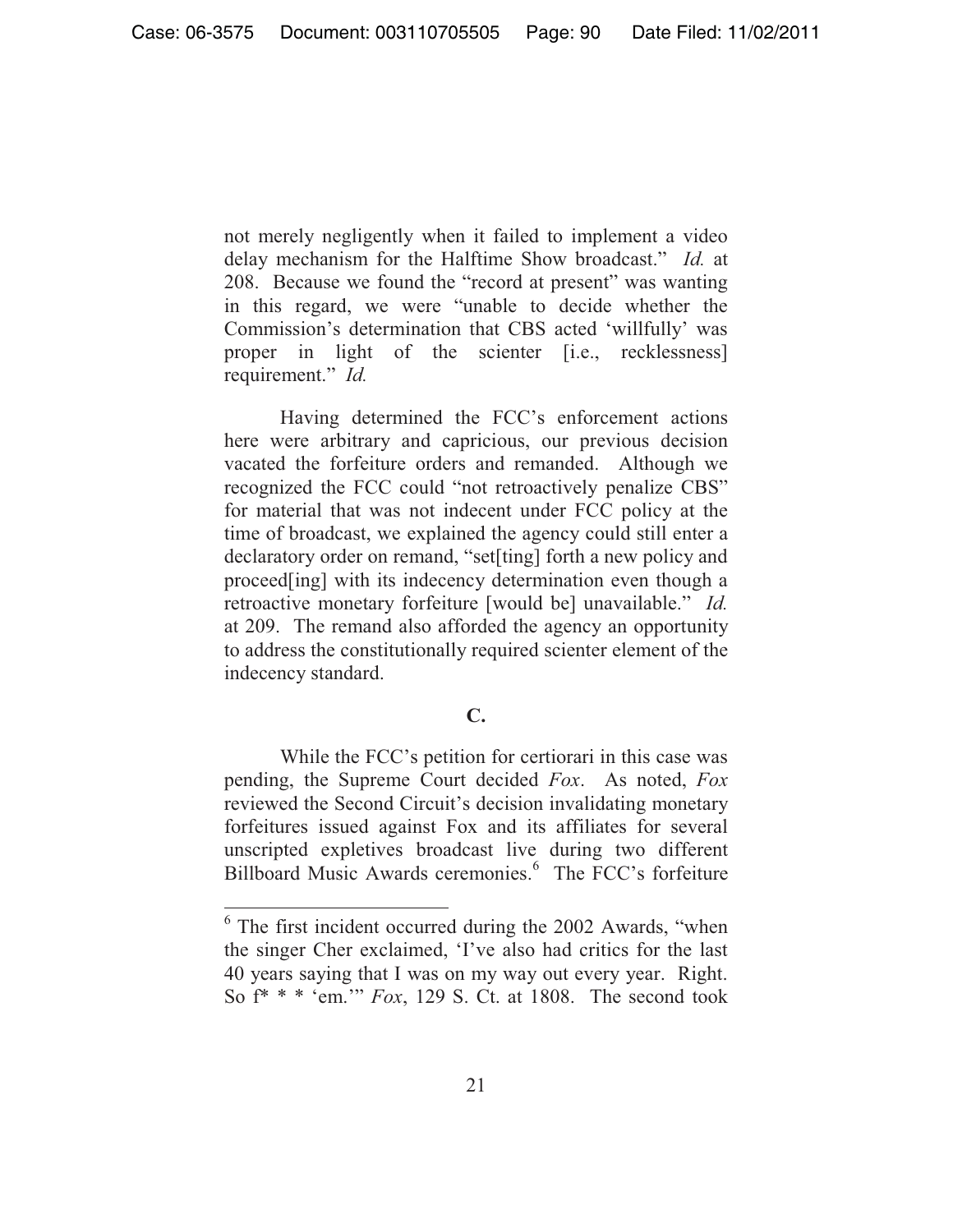orders for fleeting expletives in *Fox*, unlike its orders penalizing a fleeting image here, "forthrightly acknowledged that [they were breaking] new ground." *Fox*, 129 S. Ct. at 1812. Nonetheless, the Second Circuit had found the agency's explanation for its policy change inadequate. In reviewing this determination, the Supreme Court gave its own account of the FCC's enforcement history.

The Court's chronicle, like ours, began with *Pacifica*'s sanction of George Carlin's "Dirty Words" routine. *Id.* at 1806. The Court explained that "[i]n the ensuing years, the Commission took a cautious, but gradually expanding, approach to enforcing the statutory prohibition against indecent broadcasts." *Id.* Like our previous opinion, *Fox*  noted the FCC decided in 1987 that its enforcement power was not limited to "the seven words actually contained in the George Carlin monologue." *Id.* at 1807 (quoting *In re Pacifica Found., Inc.*, 2 FCC Rcd. 2698, 2699, ¶ 12 (1987)). But the Court in *Fox* observed something in the 1987 decisions that we had not mentioned: it found the FCC opinions expanding the scope of the agency's enforcement also

> preserved a distinction between literal and nonliteral (or 'expletive') uses of evocative language. The Commission explained that each literal "description or depiction of sexual or excretory functions must be examined in context to determine whether it is patently

place during the 2003 Awards, when Nicole Richie "proceeded to ask the audience, 'Why do they even call it 'The Simple Life'? Have you ever tried to get cow s\* \* \* out of a Prada purse? It's not so f\* \* \*ing simple.'" *Id.*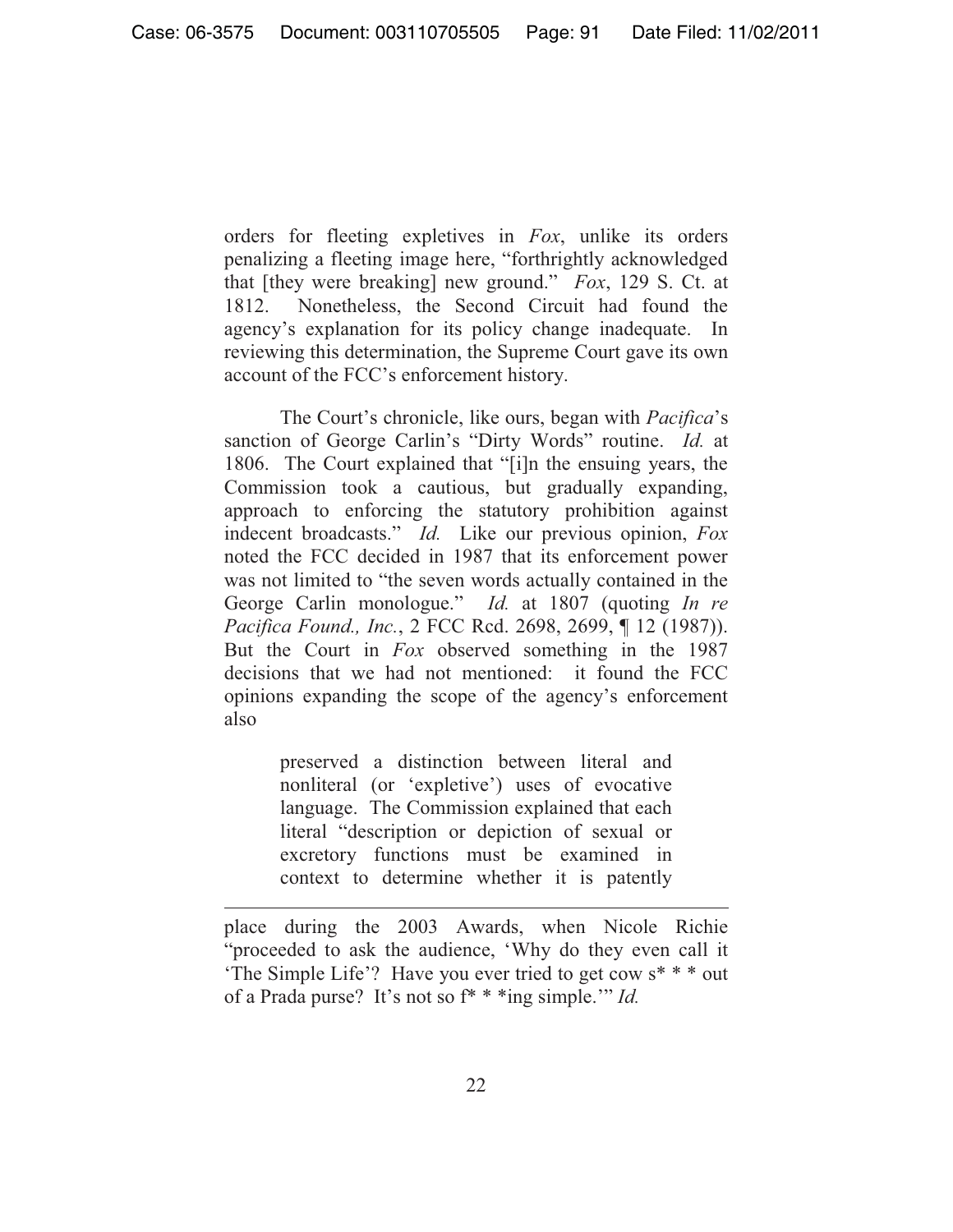offensive," but that "deliberate and repetitive use . . . is a requisite to a finding of indecency" when a complaint focuses solely on the use of nonliteral expletives.

# *Id.* (quoting *Pacifica Found.*, 2 FCC Rcd. at 2699, ¶ 13) (alteration in original) (citation omitted).

 The Court in *Fox* found the *Golden Globes* decision was "the first time" the FCC declared "that a nonliteral (expletive) use of the F- and S-words could be actionably indecent, even when the word is used only once." *Id.*  Because the broadcasts at issue in *Fox* had occurred prior to the *Golden Globes* order, the FCC had "declined to assess penalties." *Id.* at 1812. Accordingly, the indecency determinations in *Fox* did not pose a notice or due process problem, and the Court's majority opinion limited itself exclusively to the question of whether the FCC's explanation for holding fleeting or isolated expletives indecent—which largely echoed the justification proffered in *Golden Globes* passed muster under the APA.

 The Court answered that question in the affirmative. The Court rejected the principle (espoused by the Second Circuit) that "agency action that changes prior policy" requires "a more substantial explanation" than does action in an area previously untouched. *Id.* at 1810. Although "[a]n agency may not . . . depart from a prior policy *sub silentio* or simply disregard rules that are still on the books . . . it need not demonstrate to a court's satisfaction that the reasons for the new policy are *better* than the reasons for the old one." *Id.* at 1811. Accordingly, the Court concluded an "agency" need not always provide a more detailed justification than what would suffice for a new policy created on a blank slate."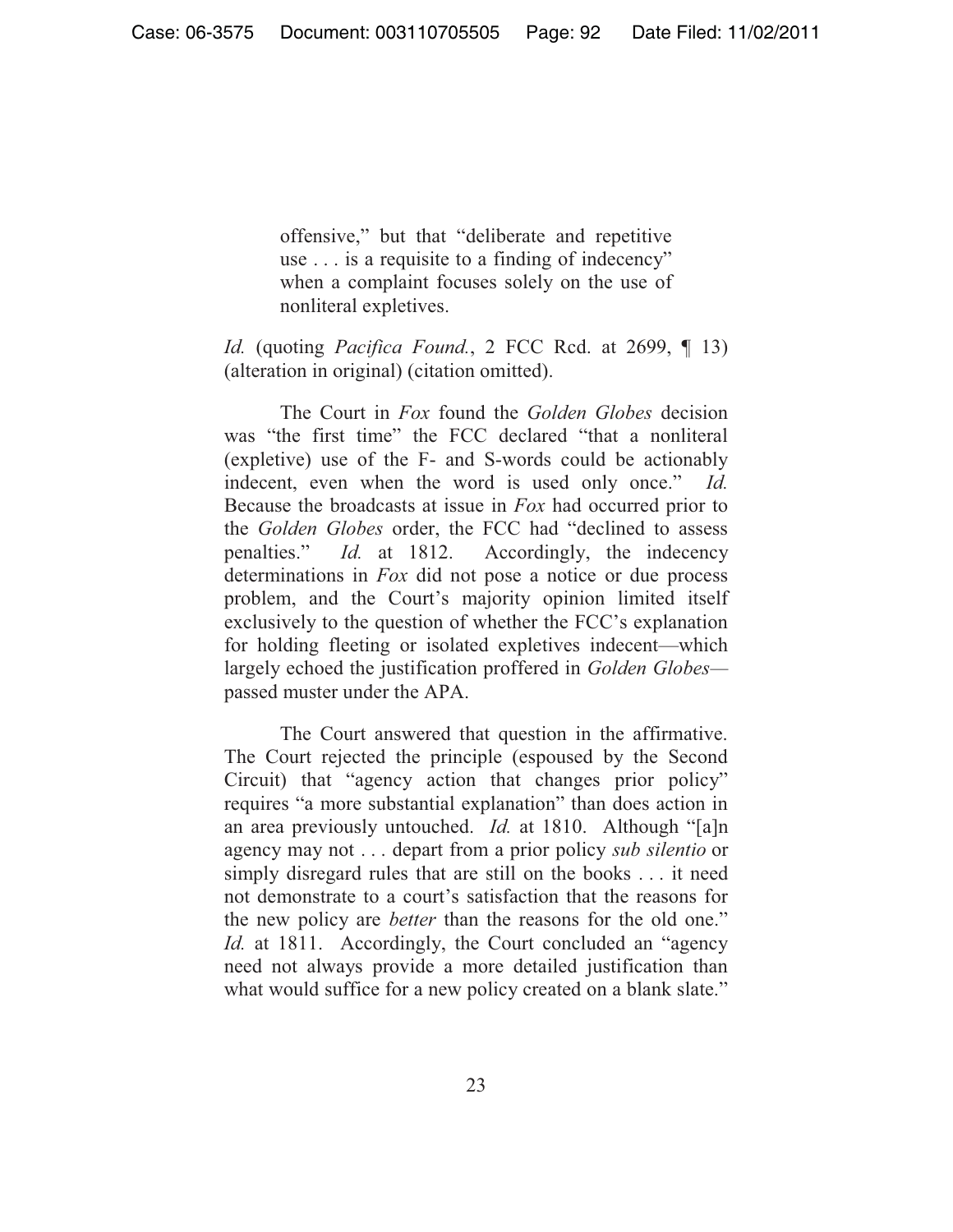*Id.*

Judged under this clarified standard, the FCC orders at issue in *Fox* were not arbitrary and capricious. *Id.* at 1812– 19. The FCC acknowledged its change in policy, and the Court found its reasons for including fleeting expletives within the scope of actionable indecency to be "entirely rational." *Id.* at 1812. In making this determination, the Court compared the FCC's policy toward fleeting expletives with its treatment of other offensive material. "It was certainly reasonable," the Court believed, for the agency "to determine that it made no sense to distinguish between literal and nonliteral uses of offensive words, requiring repetitive use to render only the latter indecent." *Id.* The *per se* exemption for fleeting expletives, the Court explained, had been an anomaly:

> When confronting other requests for *per se*  rules governing its enforcement of the indecency prohibition, the Commission ha[d] declined to create safe harbors for particular types of broadcasts. The Commission could rationally decide it needed to step away from its old regime where nonrepetitive use of an expletive was *per se* nonactionable because that was at odds with the Commission's overall enforcement policy.

*Id.* at 1813 (internal citations and quotation marks omitted). Because "[e]ven isolated utterances can be made in pand[ering,] . . . vulgar and shocking manners," the Court found it rational for the FCC to cease providing "a safe harbor for single words" and subject them instead to the agency's general "context-based" test for "patent offensiveness." *Id.* at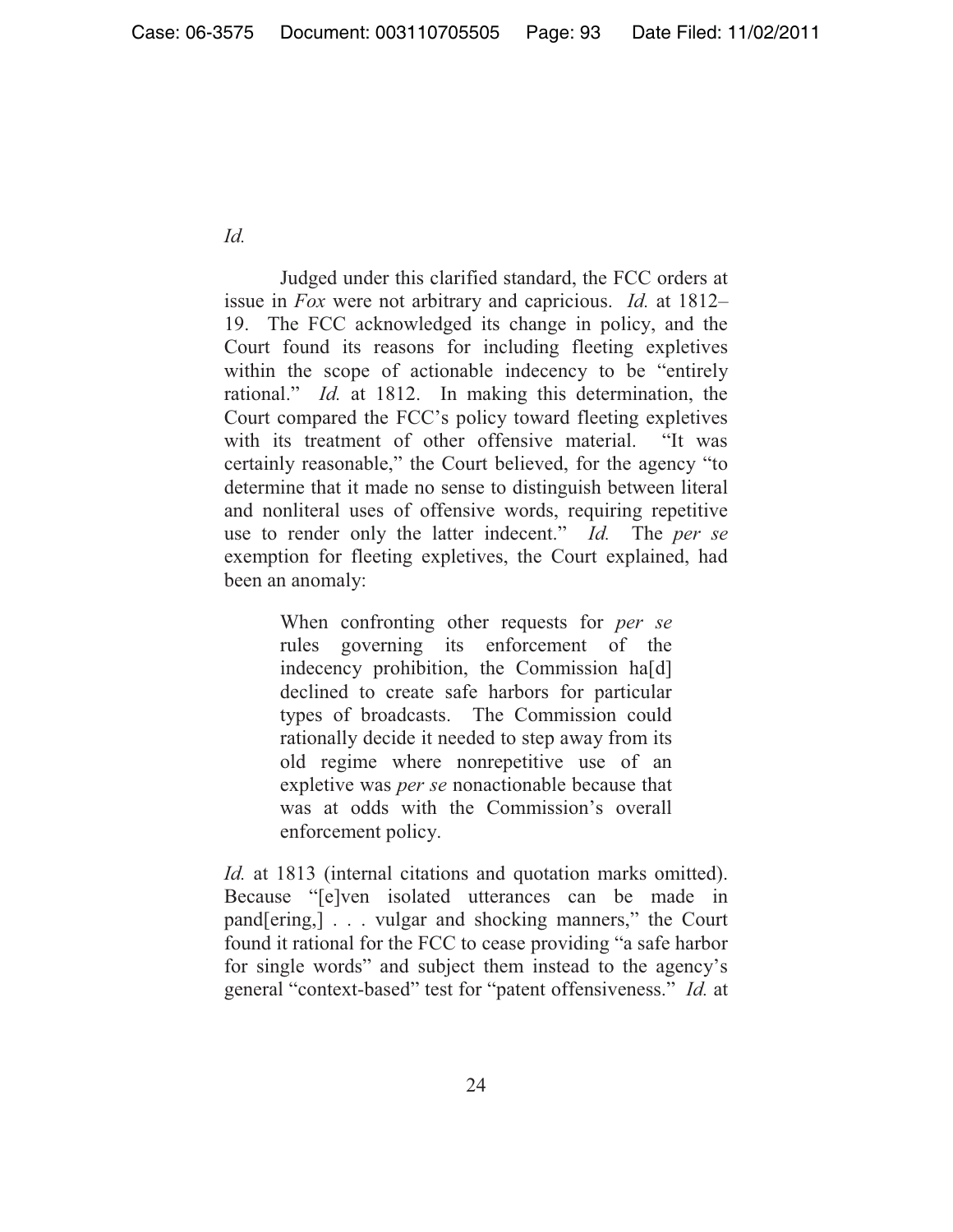1812–13 (internal quotation marks omitted) (second alteration and omission in original).

## **II.**

 According to the FCC, *Fox* stands for the proposition that the safe harbor had extended only to isolated expletives, i.e. non-literal language, and not, as we had originally concluded, to all fleeting material. The FCC points to *Fox*'s statement that FCC policy historically subjected "description[s] or depiction[s]" of sexual organs or functions to a contextual standard, reserving a safe harbor only for "nonliteral expletives." *Id.* at 1807 (quoting *Pacifica Found.*, 2 FCC Rcd. at 2699, ¶ 13). Because images are "depictions," the FCC argues, *Fox* tells us that images were not entitled to a safe harbor.

 CBS, by contrast, denies that anything in *Fox*  undermines our previous conclusion that the FCC's forfeiture orders represented a change in policy. "*Fox*," CBS argues, "does not involve allegedly indecent images, and focuses solely on words uttered." CBS Letter-Brief 6 (Jan. 29, 2010). In CBS's view, *Fox*'s discussion of the 1987 FCC opinion *Pacifica Foundation* is "utterly irrelevant" to the issue before us. *Id.* at 1. In its view, *Fox*'s identification of a distinction between the treatment of literal utterances and nonliteral expletives is merely background information incidental to the Supreme Court's holding and therefore dicta. The FCC, on the other hand, argues the Court's description of the FCC's historic enforcement policy is integral to its holding that the FCC orders in *Fox* complied with the APA.

I believe *Fox*'s distinction between the FCC's historic treatment of different kinds of fleeting material undermines a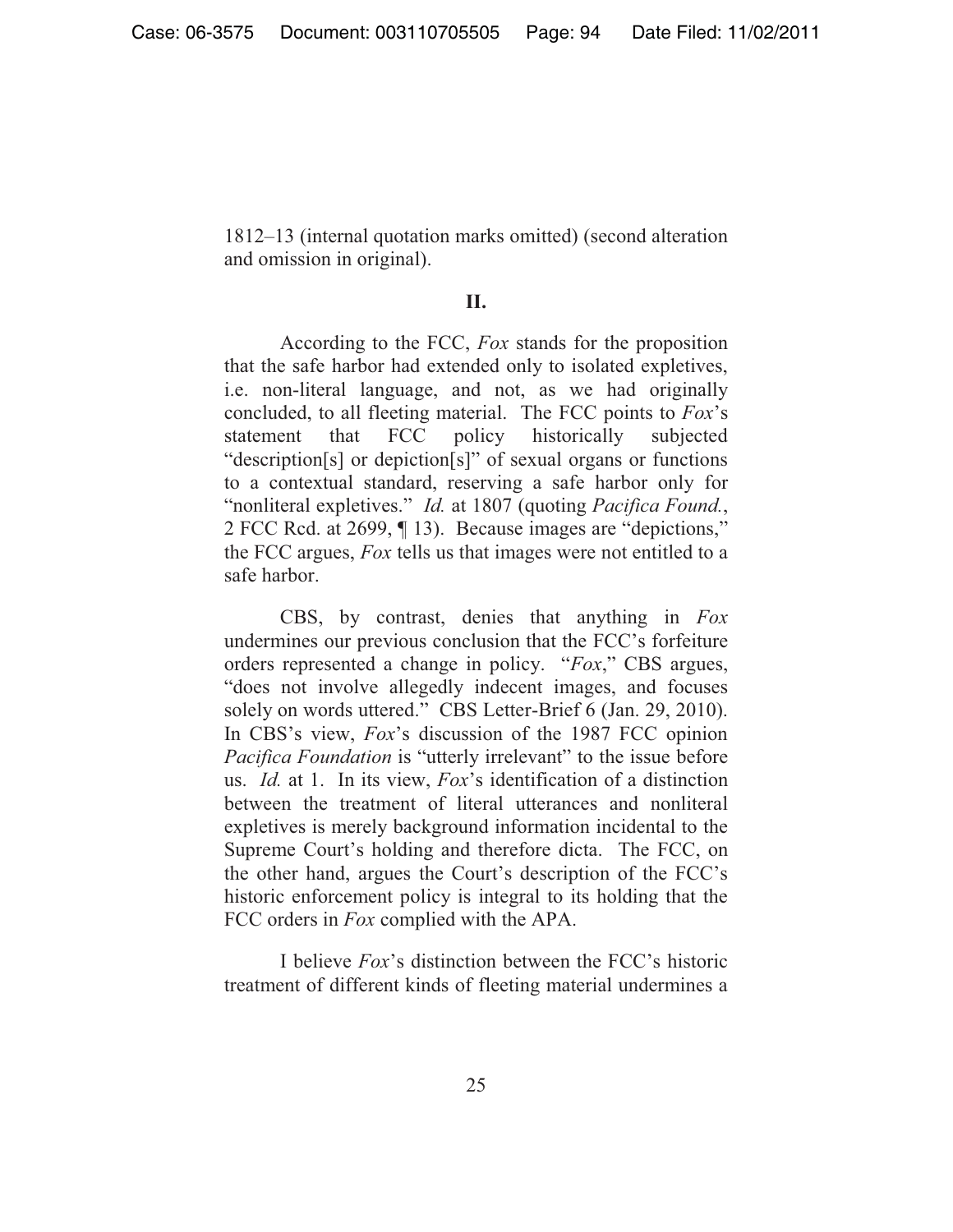key premise of our earlier opinion. Our opinion did not rest on an explicit statement by the FCC that fleeting images would be *per se* exempt from indecency regulation. Instead, we identified FCC decisions that had held certain isolated words immune from the enforcement regime. *See, e.g.*, *CBS*, 535 F.3d at 176 (quoting *WGBH*, 69 F.C.C. 2d at 1254, ¶ 10 n.6). In addition, after reviewing the entirety of the agency's enforcement history up until the Halftime Show, we found "the FCC had never varied its approach to indecency regulation based on the format of broadcasted content." *Id.* at 184. Accordingly, we concluded the FCC's enforcement policy had contained a blanket rule exempting all fleeting material, without qualification, from the indecency standard.

In *Fox*, however, the Supreme Court states that FCC policy did, in fact, make distinctions "based on the format of broadcasted content." As the Court interpreted the FCC's pre-*Golden Globes* enforcement history, "literal 'description[s] or depiction[s] of sexual or excretory functions'" were subject to a multi-factor test and could potentially be found indecent notwithstanding their fleeting or nonrepetitive character, *Fox*, 129 S. Ct. at 1807 (quoting *Pacifica Found.*, 2 FCC Rcd. at 2699, ¶ 13); the safe harbor for fleetingness encompassed only the "use of nonliteral expletives," *id.* "Although the Commission had expanded its enforcement beyond the 'repetitive use of specific words or phrases,' it preserved a distinction between literal and nonliteral (or 'expletive') uses of evocative language." *See id.* at 1807. *Fox* therefore contradicts and undermines our previous holding that FCC enforcement policy embodied a general exemption for all fleeting material.<sup>7</sup> Moreover, *Fox* 

 $7$  I acknowledge that the allegedly indecent material at issue in *Fox* involved only words, and that *Fox*'s discussion of the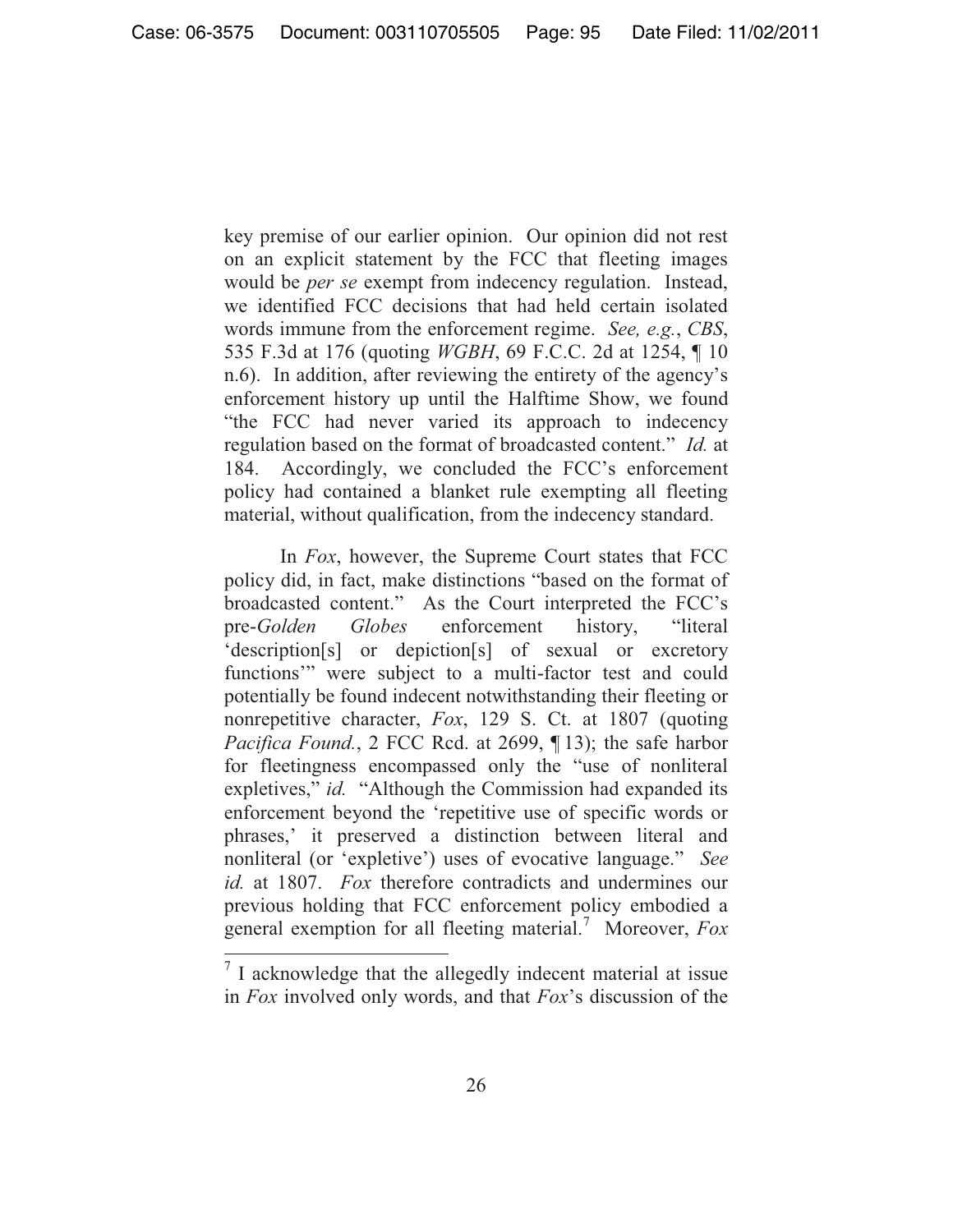describes the narrow safe harbor for fleeting "nonliteral expletives" or "evocative language" as a deviation from the default rule of contextual analysis. The *per se* exemption, *Fox* explains, was "at odds with the Commission's overall enforcement policy." *Id.* at 1813. "When confronting other requests for *per se* rules governing its enforcement of the indecency prohibition, the Commission ha[d] declined to create safe harbors for particular types of broadcasts." *Id.* 

In other words, *Fox* identifies contextual analysis as the default policy for all broadcast content, with the narrow exception of nonliteral expletives. Although my colleagues emphasize the omission of any specific discussion of images in *Fox*, our earlier opinion's finding of a safe harbor for fleeting images was premised on a *per se* exemption for fleeting content generally. As *Fox* portrays the FCC's enforcement history, however, no such general policy existed. Instead, the Court concluded that the safe harbor for fleeting nonliteral expletives was an isolated exception rather than an instance of a more general rule. It reasoned that the removal

 $\overline{a}$ 

FCC enforcement policy is not on its face addressed to the agency's treatment of images. But the Court's account of FCC enforcement policy and history limits the fleeting exemption solely to nonliteral use of "evocative language." *See id.* at 1807. The Court noted that the FCC had rejected other types of exemptions. *See id.* at 1813 ("When confronting other requests for *per se* rules governing its enforcement of the indecency prohibition, the Commission has declined to create safe harbors for particular types of broadcasts."). The structure of the Court's discussion conveys that the Court viewed the exception for nonliteral expletive language as an exception at odds with the FCC's treatment of all other material, including images.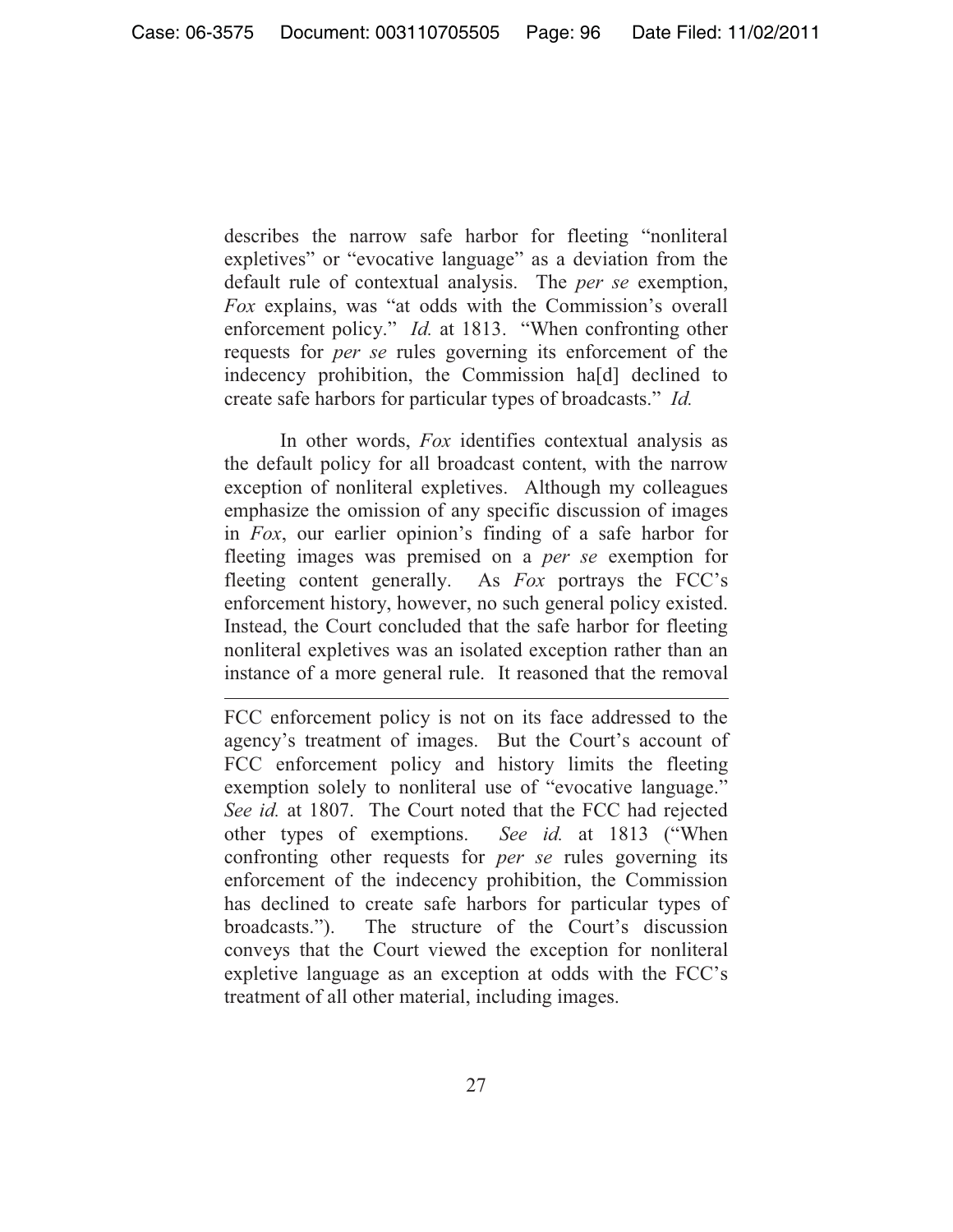of this exception allowed the FCC to bring treatment of fleeting indecent language into harmony with its overall enforcement policy. *Fox*, 129 S. Ct. at 1813. The existence of a similar safe harbor for fleeting images would have undermined this key holding of *Fox.* The Court's omission of any discussion of fleeting images strongly suggests that, rather than constituting a *per se* exception, such instances fell within the contextual approach that the Court identified as the "Commission's prior enforcement practice." *Fox*, 129 S. Ct. at 1814. It follows that the FCC's decision to apply a contextual analysis to the fleeting image in this case did not represent a change in policy.

The Court's holding expressly relied on the distinctions it identified in the FCC's historic treatment of different types of fleeting content. In concluding the agency's reasons for eliminating a safe harbor for fleeting "nonliteral expletives" were "entirely rational," the Court explained that "[i]t was certainly reasonable to determine that it made no sense to distinguish between literal and nonliteral uses of offensive words, requiring repetitive use to render only the latter indecent." *Id.* at 1812. The very fact that the safe harbor for fleeting expletives was an isolated exception to the FCC's general contextual standard was itself, the Court said, a defensible reason for the policy change announced in *Golden Globes* and *Fox*: "The Commission could rationally decide it needed to step away from its old regime where nonrepetitive use of an expletive was *per se* nonactionable because that was at odds with the Commission's overall enforcement policy." *Id.* at 1813 (internal quotation marks omitted).

As this examination of *Fox* makes clear, the Supreme Court's account of the FCC's pre-*Golden Globes* enforcement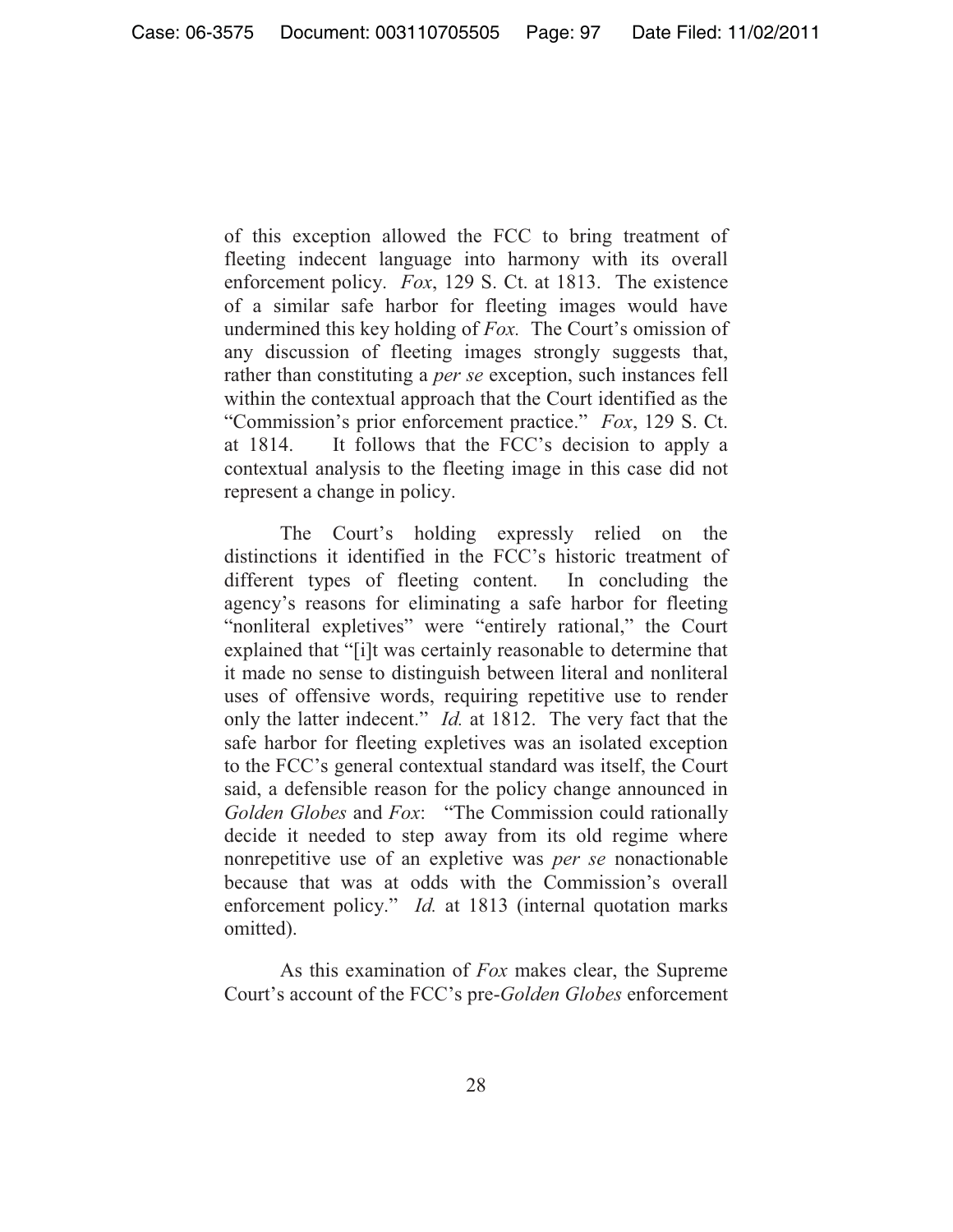policy is not characterization, but central to *Fox*'s holding. Given that account, I would hold that the FCC's indecency determination in this case did not constitute a change of policy—unacknowledged or otherwise—and was not arbitrary and capricious under the  $APA<sup>8</sup>$ .

 8 Our previous opinion identified several FCC decisions in which the FCC had found that certain fleeting images did not violate the indecency standard. *See CBS*, 535 F.3d at 184–86. We believed these decisions supported our conclusion that FCC policy had afforded a safe harbor to all fleeting material. In none of these cases, however, did the FCC state that fleeting images were *per se* nonactionable. In light of *Fox*, I believe that these decisions are also compatible with a contextual standard. Precisely because the reasoning in many of these opinions is sparse, they may be read as holding not that the fleeting quality of the images was *per se* dispositive but rather that, in the particular context presented, the image's transience outweighed any countervailing factors.

CBS argues that even if fleeting material did not enjoy a *per se* exemption under FCC policy, the agency applied its contextual standard differently here that it had in earlier cases where fleetingness proved dispositive. "[P]atently inconsistent applications of agency standards to similar situations are by definition arbitrary." *South Shore Hosp., Inc. v. Thompson*, 308 F.3d 91, 103 (1st Cir. 2002). But CBS has not shown that the facts in this case are materially indistinguishable from a case in which the agency found no indecency. As we have recognized, "an agency's interpretation of its own precedent is entitled to deference." *CBS*, 535 F.3d at 180 (quoting *Cassell v. FCC*, 154 F.3d 478, 483 (D.C. Cir. 1998)). Given the nature of the FCC's contextual standard, each case is likely to present a unique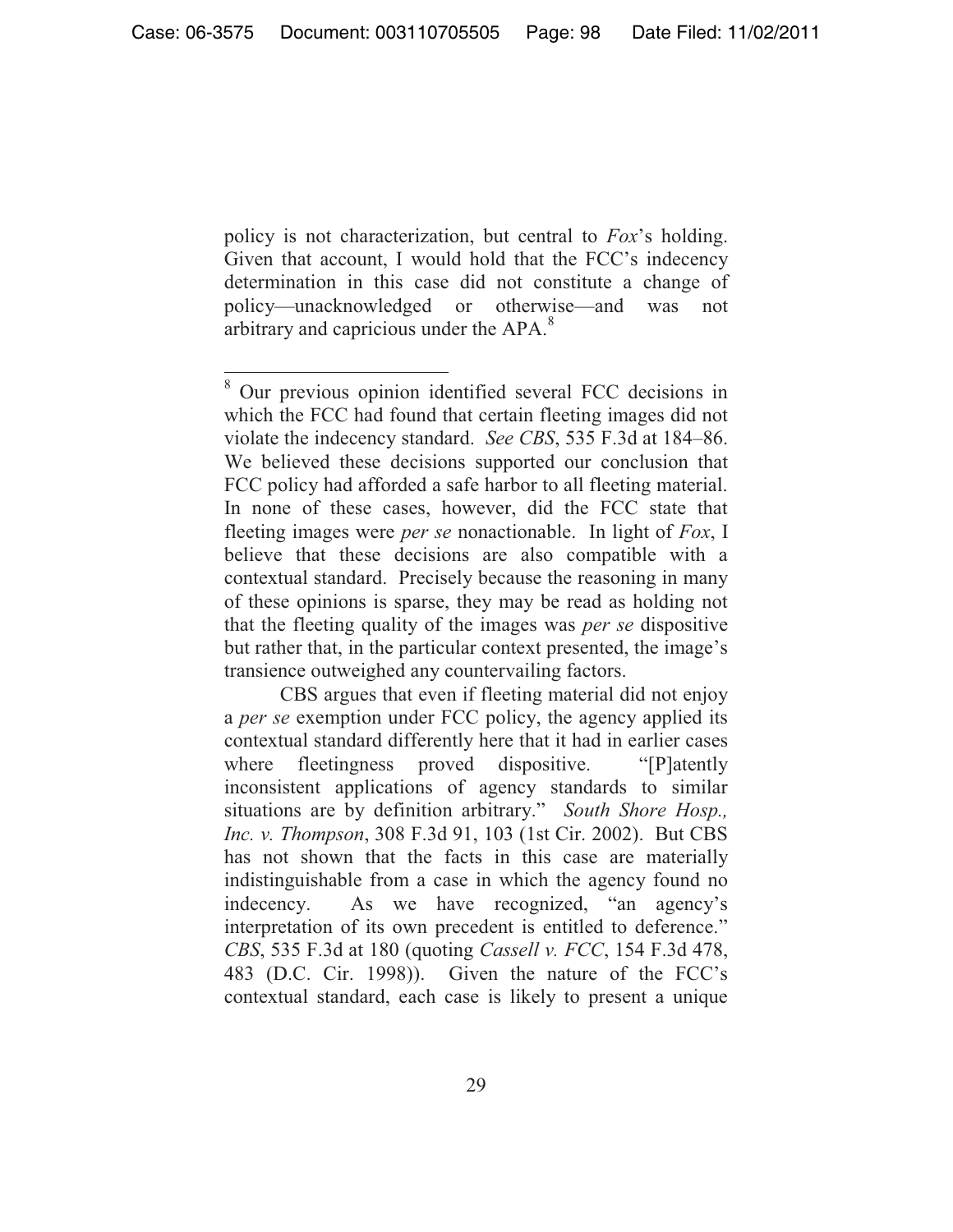In our earlier opinion, we determined that if the policy change set forth in *Golden Globes* and *Fox* addressed only fleeting expletives, as the FCC has asserted, then it left in place a safe harbor for all other fleeting content. *CBS*, 535 F.3d at 181. *Fox* held precisely the opposite—that in eliminating a safe harbor for fleeting expletives in *Golden Globes* and *Fox*, the FCC made a reasonable decision to abolish an anomalous exception and establish a uniform contextual test for all allegedly indecent material. The rationale of the FCC decision suggested by our earlier opinion—to eliminate a safe harbor for presumptively less offensive fleeting expletives while maintaining a *per se*  exemption for fleeting literal utterances and potentially graphic images—would appear more dubious. In short, our earlier opinion is irreconcilable with the reasoning by which the Supreme Court upheld the FCC orders in *Fox*.

 CBS argues that even if the indecency determination here did not constitute a change of policy, the forfeiture penalty must be invalidated because CBS was not sufficiently "on notice" of its potential liability for fleeting images. "Because due process requires that parties receive fair notice before being deprived of property. . . in the absence of notice—for example, where the regulation is not sufficiently clear to warn a party about what is expected of it—an agency may not deprive a party of property by imposing civil or criminal liability." *Trinity Broad. of Fla., Inc. v. FCC*, 211

balance of factors, and I cannot say that the FCC acted unreasonably in determining that the fleetingness of the image here was outweighed by its graphic and pandering qualities.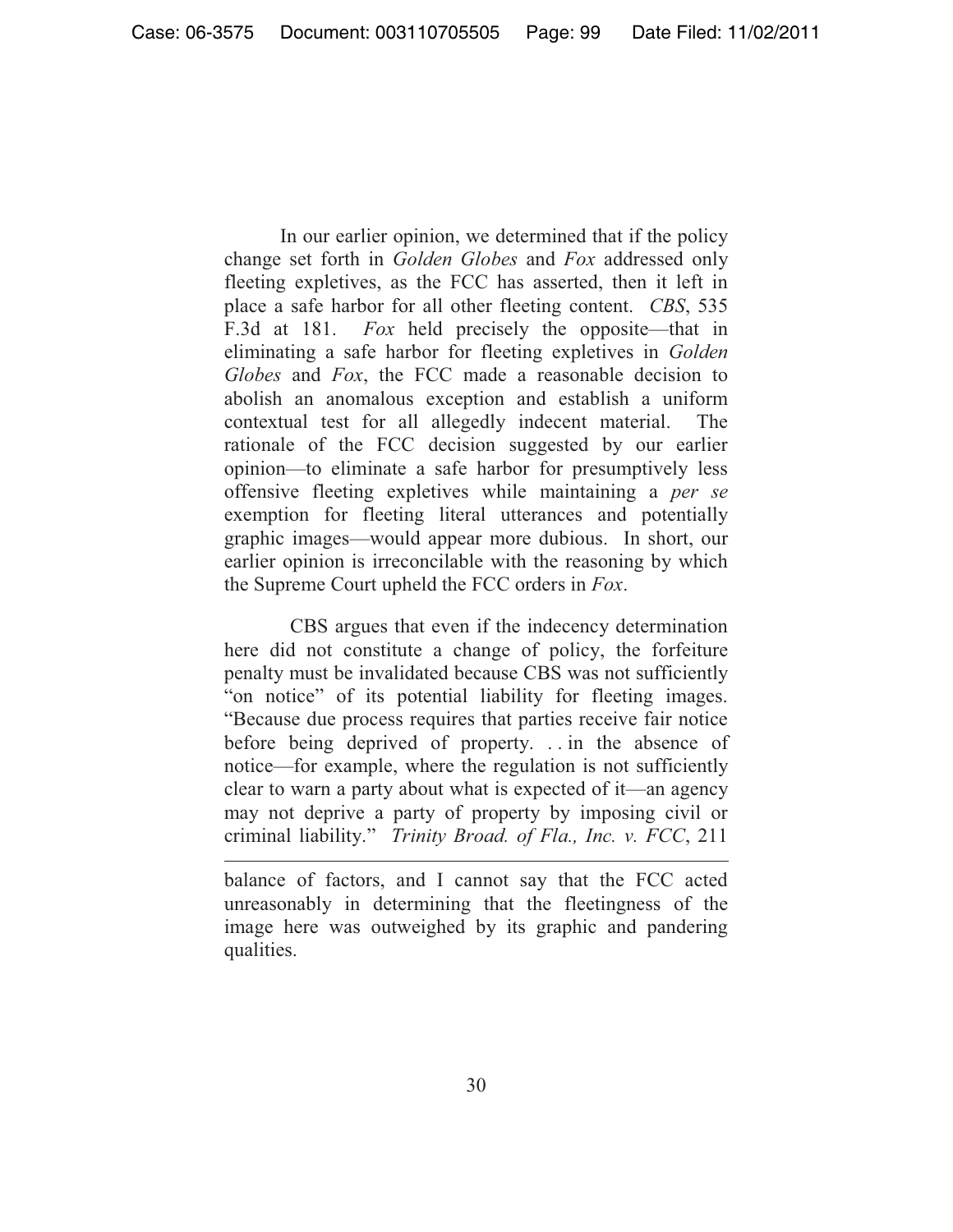F.3d 618, 628 (D.C. Cir. 2000) (internal quotation marks and alterations omitted). Referring to the 1987 FCC decision quoted by *Fox*, CBS submits that "no fine [in this case] can be justified based on a cryptic reference in dictum that was never discussed or applied for over two decades." CBS Letter-Brief at 18.

CBS's argument implicitly assumes that the 1987 decision was the only indication by the FCC that fleeting images were potentially actionable. But that is not the case. At the very least, the FCC's opinion in *Young Broadcasting*, which involved somewhat similar facts and was issued only days before the Halftime Show, made clear that fleeting images of nudity could be found indecent if presented in a sufficiently explicit and pandering fashion. In issuing its Notice of Apparent Liability in that case, the FCC explained that "although the actual exposure of the performer's penis was fleeting in that it occurred for less than a second," this mitigating factor was outweighed by the explicitness and pandering quality of the image's presentation. *Young Broad.*, 19 FCC Rcd. at 1754–55, ¶¶ 10–12; *see also id.* ("In particular cases, one or two of the factors may outweigh the others, either rendering the broadcast material patently offensive and consequently indecent, or, alternatively, removing the broadcast material from the realm of indecency." (footnotes omitted)).<sup>9</sup>

 9 It is true, as we noted in our previous opinion, that *Young Broadcasting* "makes no distinction, express or implied, between words and images." *CBS*, 535 F.3d at 186. The FCC's opinion suggests that *all* fleeting content is subject to a contextual standard and fails to acknowledge even the limited safe harbor for fleeting expletives identified in *Fox*. *See*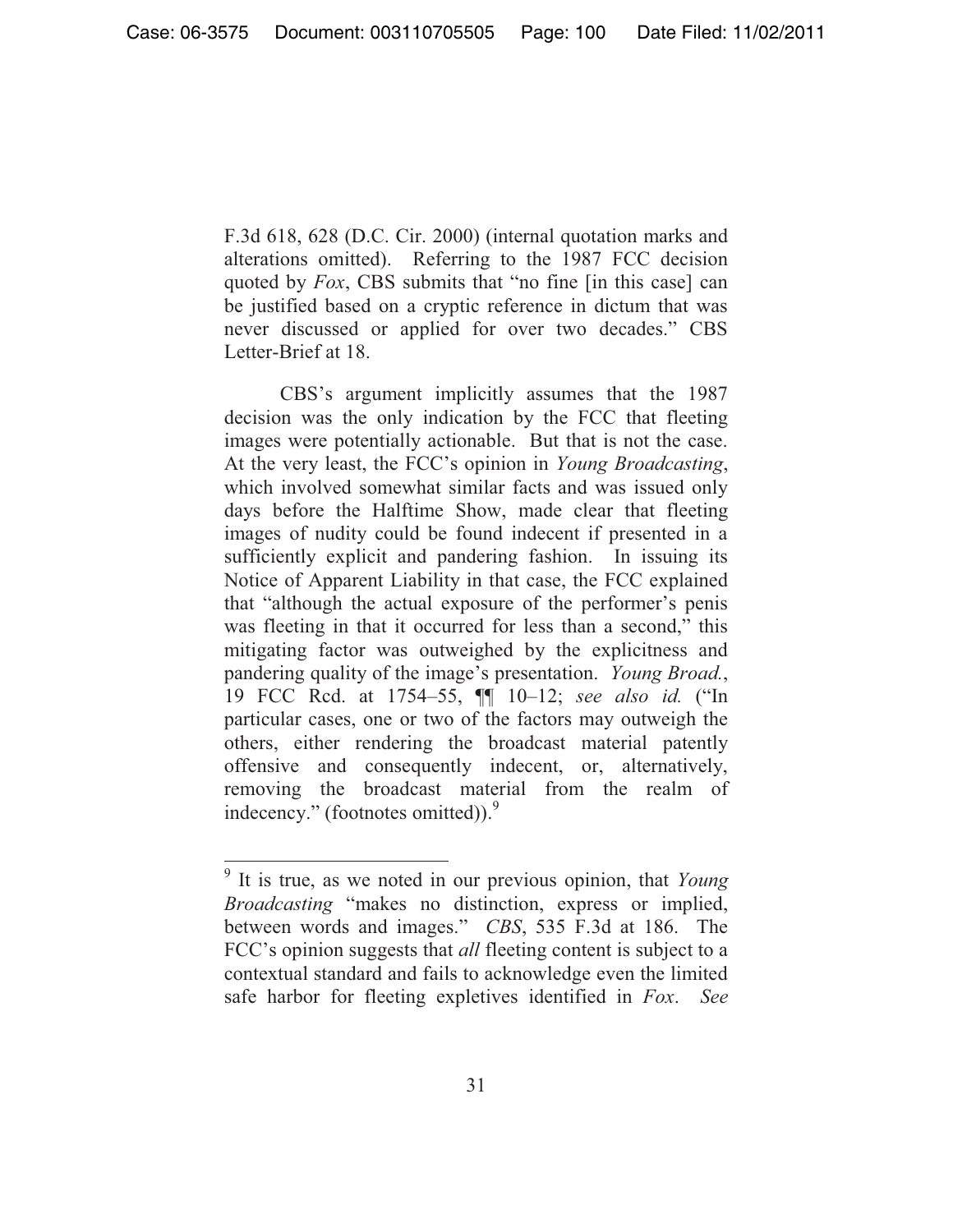In our earlier opinion, we acknowledged that *Young Broadcasting* found a nude image indecent despite its fleetingness, but we declined to give effect to the FCC's decision because we believed it amounted to an unacknowledged change in policy in contravention of the APA. *See CBS*, 535 F.3d at 187 (describing *Young* as "the Commission's initial effort to abandon its restrained enforcement policy on fleeting material"). We held, in other words, that *Young Broadcasting* could not have validly changed the FCC's policy with regard to fleeting material and could not therefore have relieved the FCC of the obligation to acknowledge and explain its new policy. As noted, however, I would revisit and revise our APA conclusion on the basis of *Fox* and no longer find that FCC policy historically

*Young Broad.*, 19 FCC Rcd. at 1754–55, ¶¶ 10, 12 n.35; *see also Industry Guidance* 16 FCC Rcd. at 8003, ¶ 10 (stating, without any mention of a *per se* exemption for fleeting expletives, that under the FCC's analytical framework, "[n]o single factor generally provides the basis for an indecency finding"). That *Young Broadcasting* overstated the historic scope of liability, however, does not preclude that case from furnishing adequate notice of broadcast licensees' potential liability for fleeting images; if anything, this error served to underscore the risk of liability. The FCC's forfeiture order here reflected the FCC's understanding that all fleeting material would be subject to a contextual standard. *See Forfeiture Order*, 21 FCC Rcd. at 2766, ¶12 (concluding that "even though we find that the partial nudity [broadcast at the end of the Halftime Show] was fleeting, the brevity of the partial nudity is outweighed by the first and third factors of our contextual analysis").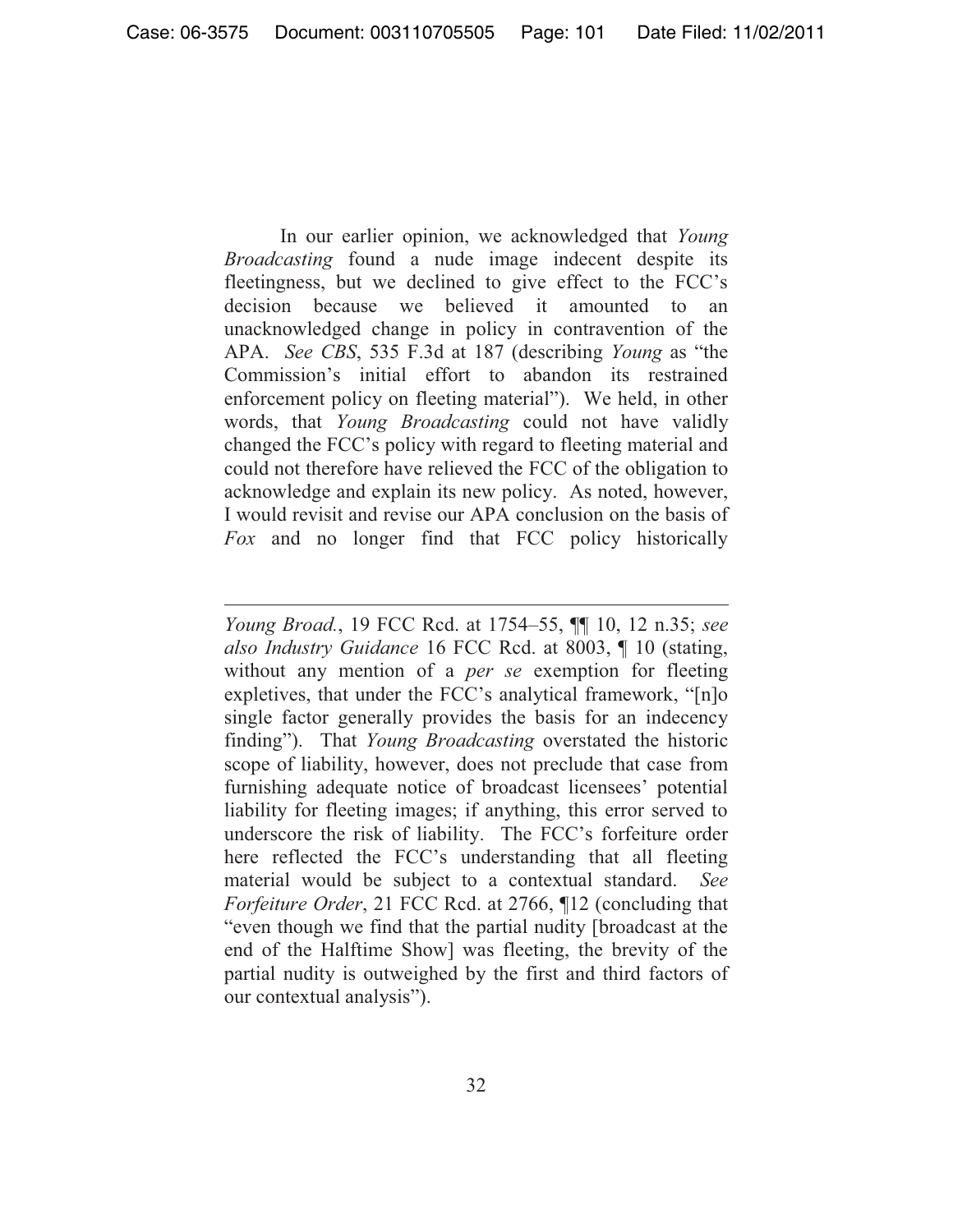immunized fleeting material from regulation.<sup>10</sup> The finding of indecency for the fleeting imagery in *Young Broadcasting*  put CBS on notice that FCC policy did not afford fleeting images an automatic exemption from indecency regulation.

My colleagues offer an alternate interpretation of *Young Broadcasting* as an application of "an exception within the [*per se*] exception."11 Majority op. at 26. They also believe that *Young Broadcasting* could not provide CBS with notice because it was a non-final notice of apparent liability. *Id.* at 19. Both interpretations are inapposite. The most straightforward reading of *Young Broadcasting* reveals the FCC applying a contextual standard rather than a set of nested exceptions, weighing all three factors with no one being determinative.<sup>12</sup> Moreover, despite my colleagues' emphasis

 $10$  I will not address CBS's constitutional challenge to the indecency standard. *See infra* Section IV.

 $11$  It bears noting that the FCC in this case made the same finding as in *Young Broadcasting* that "the material was apparently intended to pander to, titillate and shock viewers." *Forfeiture Order*, 21 FCC Rcd. at 2763, ¶ 3, 2766-67, ¶13,. If there is indeed an "exception within the exception" for titillating and shocking content, it would appear to apply in this instance as well.

 $12$  My colleagues argue that the FCC recognized an exemption in *Young Broadcasting* because it cited prior FCC decisions concluding that the fleetingness of an image tended to weigh in favor of a finding of no liability. Majority op. at 26. But the FCC discussed fleetingness in *Young Broadcasting* in the context of the three-factor contextual standard. *See Young Broad.*, 17 FCC Rcd. at 1755 ("In particular cases, one or two of the factors may outweigh the others, either rendering the broadcast material patently offensive and consequently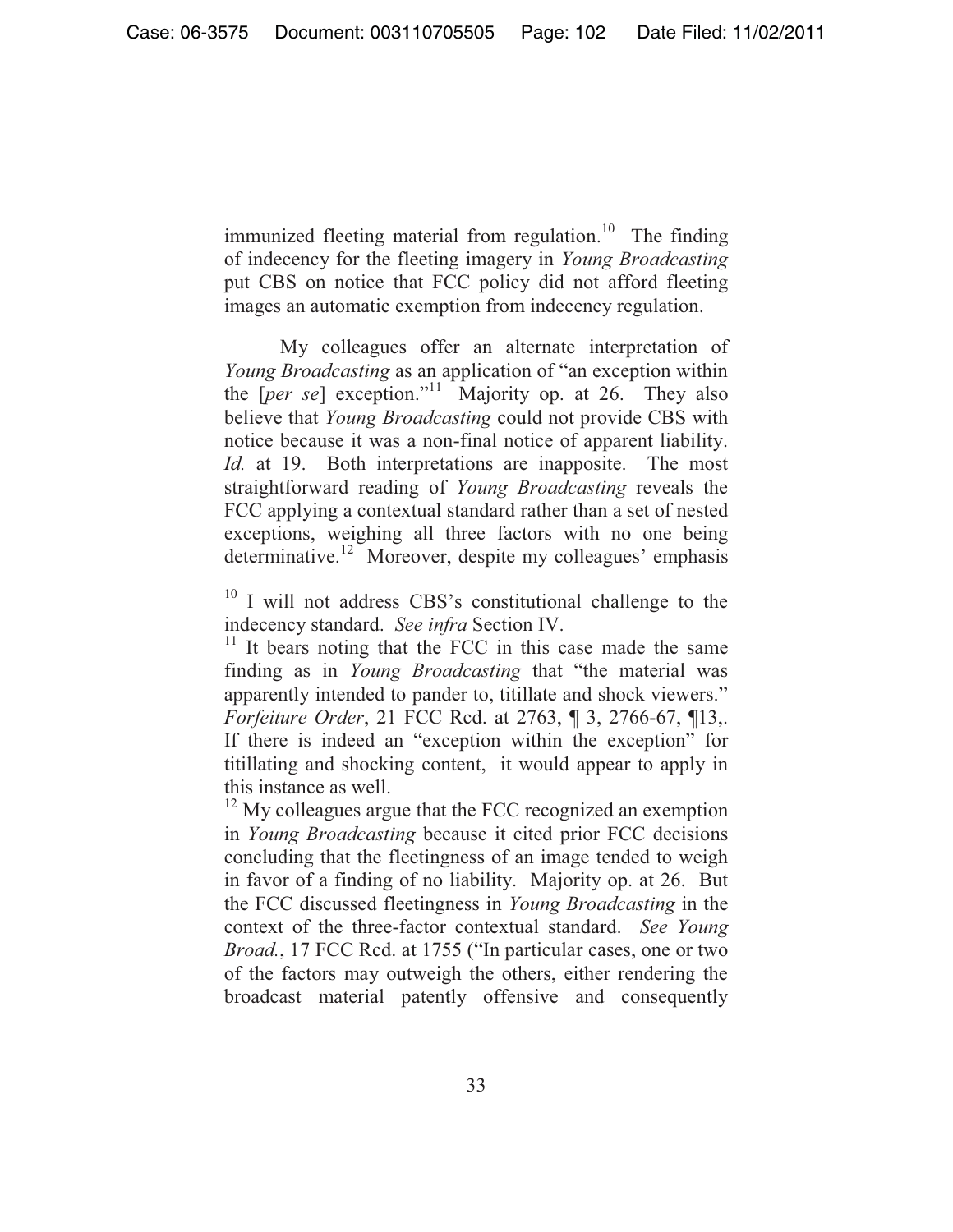on notice, this standard was not a new departure for the FCC. *Young Broadcasting*'s use of a contextual standard is consistent with the FCC's 2001 *Industry Guidance* and the Court's account of FCC enforcement in *Fox*. The case's unexceptional application of an established legal standard was sufficient to alert CBS to the possibility that fleeting images might be deemed indecent.

Following *Fox*, I cannot say that the FCC changed its policy by applying its contextual, three-factor standard to a fleeting image. Therefore I cannot join the majority's holding that the forfeiture orders were arbitrary and capricious under the APA. Under *Young Broadcasting*, it was apparent before the Halftime Show that fleeting images could, depending on the context, be deemed indecent. For this reason, CBS was adequately on notice of the policy the FCC applied in this case.

#### **III.**

 Whether Jackson and Timberlake's performance was indecent is a distinct question from whether CBS can be held liable for the live broadcast of that performance. Because I would uphold the FCC's orders under the APA, the latter question, which we examined in our prior ruling, has heightened importance.

#### **A.**

indecent, or, alternatively, removing the broadcast material from the realm of indecency. In this case, we examine all three factors. . . ." (footnote omitted)). It did not state there was a *per se* exception for all fleeting images.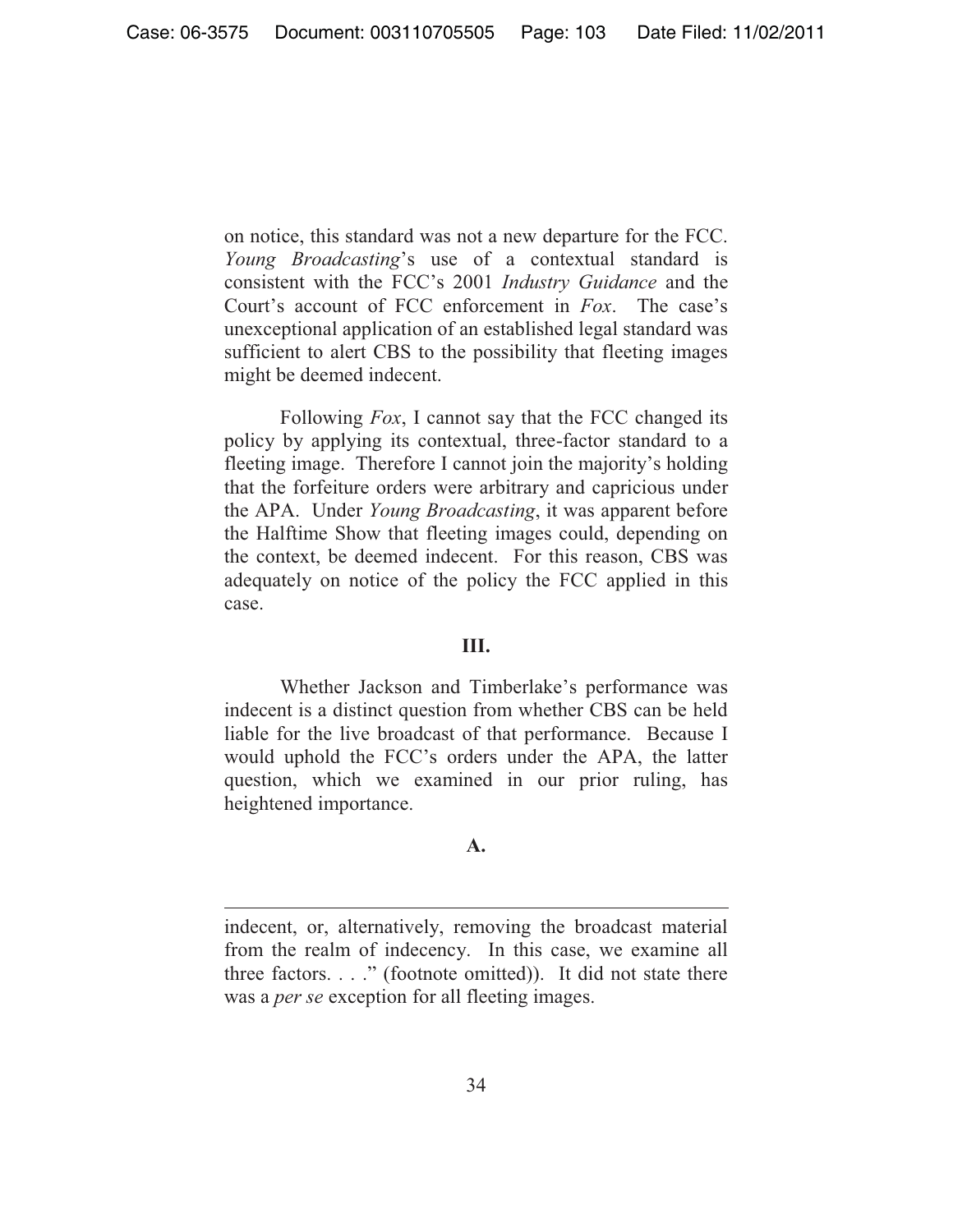CBS challenges the ability of Congress or the FCC to regulate any indecency on broadcast television within the bounds of the First Amendment. It contends technological change has undercut the traditional rationale for providing lesser protection to broadcasting in relation to other modes of speech. In *Pacifica*, the plurality noted the scarcity of available frequencies and the need for licensing has always subjected broadcasters' speech to greater regulation including restrictions on speech that is indecent but not obscene. *See Pacifica*, 438 U.S. at 748 ("[I]t is broadcasting that has received the most limited First Amendment protection. Thus, although other speakers cannot be licensed except under laws that carefully define and narrow official discretion, a broadcaster may be deprived of [its] license and [its] forum if the Commission decides that such an action would serve 'the public interest, convenience, and necessity.'"). *Pacifica* noted that broadcast television is uniquely pervasive in American life and uniquely accessible to children. *Id.* at 748-50. Given the array of media currently available, CBS argues broadcast television no longer inhabits the unique and ubiquitous role in American society that the Court found made it deserving of lesser First Amendment protection. Notwithstanding this criticism, the Supreme Court has given no hint it views subsequent technological changes as undermining *Pacifica*'s rationale that the unique characteristics of this medium allows Congress to regulate indecent speech on broadcast television.

### **B.**

After oral argument on remand, we requested supplemental briefing on the proper standard of scienter. The FCC no longer presses theories of vicarious liability and nondelegable duty we rejected in our prior decision. Nor does it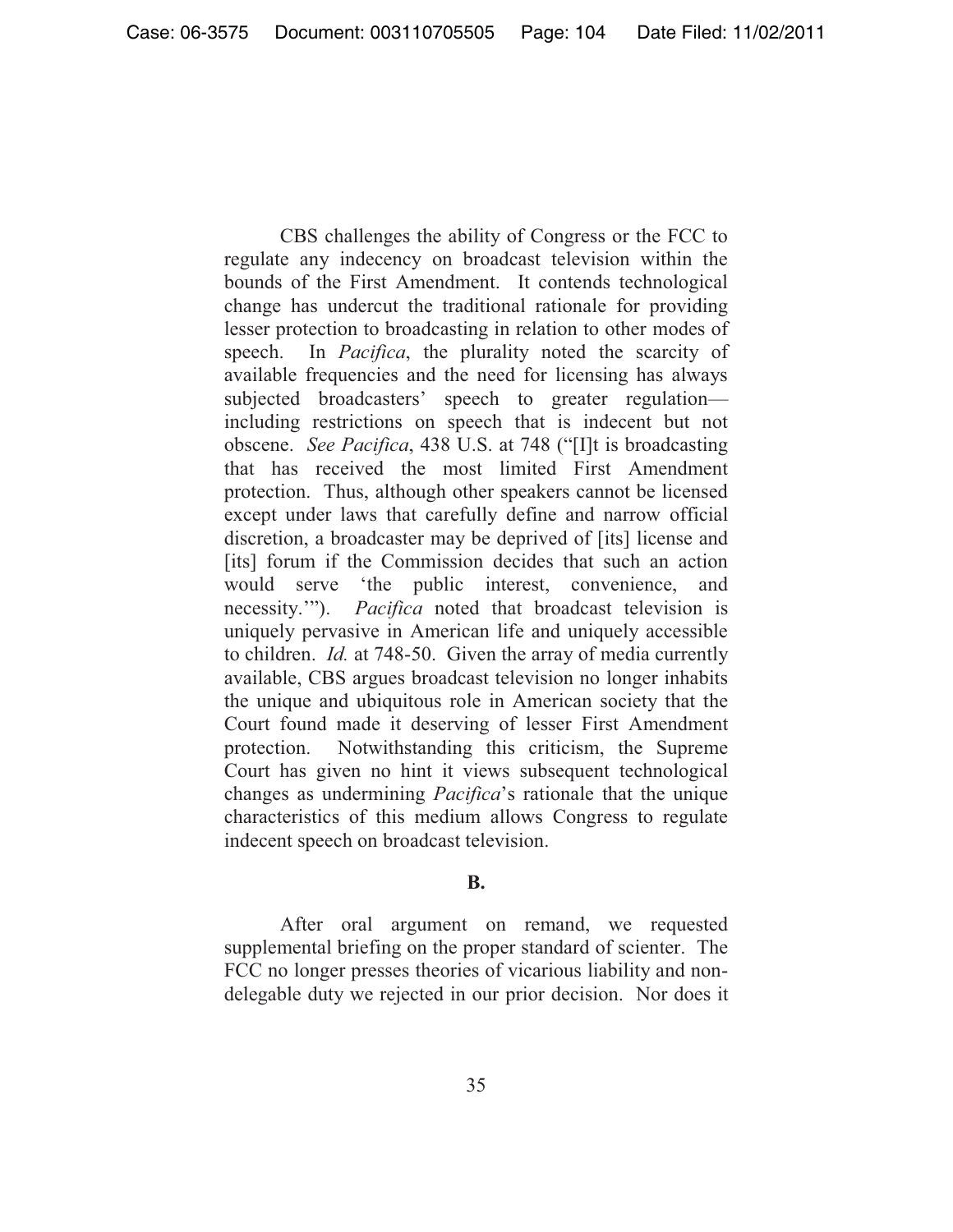appear to contest our prior judgment that CBS can be held liable only if it acted recklessly in broadcasting the offending image. Accordingly, the FCC requests a remand so that it may determine whether CBS acted with the required *mens rea*. CBS disputes the FCC's characterization of the scienter threshold and contends there is no factual basis for a forfeiture penalty.

Congress has authorized the FCC to impose monetary forfeitures in several circumstances. *See* 47 U.S.C. § 503(b)(1). Two provisions are relevant here. Section  $503(b)(1)(B)$  permits a penalty for "willfully or repeatedly fail[ing] to comply with any of the provisions of this chapter or of any rule, regulation, or order issued by the Commission under this chapter," and  $\S$  503(b)(1)(D) authorizes a forfeiture for "violat[ing] any provision of section . . . 1464 . . . of Title 18." 47 U.S.C. § 503(b)(1)(B), (D). Although the FCC referenced  $\S$  503(b)(1)(D), its forfeiture orders in this case appear to rest solely on the authority of § 503(b)(1)(B). *See, e.g.*, *Forfeiture Order*, 21 FCC Rcd. at 2776, ¶ 29 n.103 (explaining that because the FCC had found CBS liable under § 503(b)(1)(B), there was no need to "address whether [CBS] could also be held responsible under Section 503(b)(1)(D)").

Our previous opinion expressed skepticism about the applicability of § 503(b)(1)(B) to indecency violations. *CBS*, 535 F.3d at 203-04. I would hold Congress intended the FCC to proceed under  $\S$  503(b)(1)(D) when sanctioning indecency violations. "Ordinarily, where a specific provision conflicts with a general one, the specific governs." *Edmond v. United States*, 520 U.S. 651, 657 (1997). Here, § 503(b)(1)(B) speaks generally of violations of "any of the provisions of this chapter or of any rule, regulation, or order issued by the Commission under this chapter." Section 503(b)(1)(D), on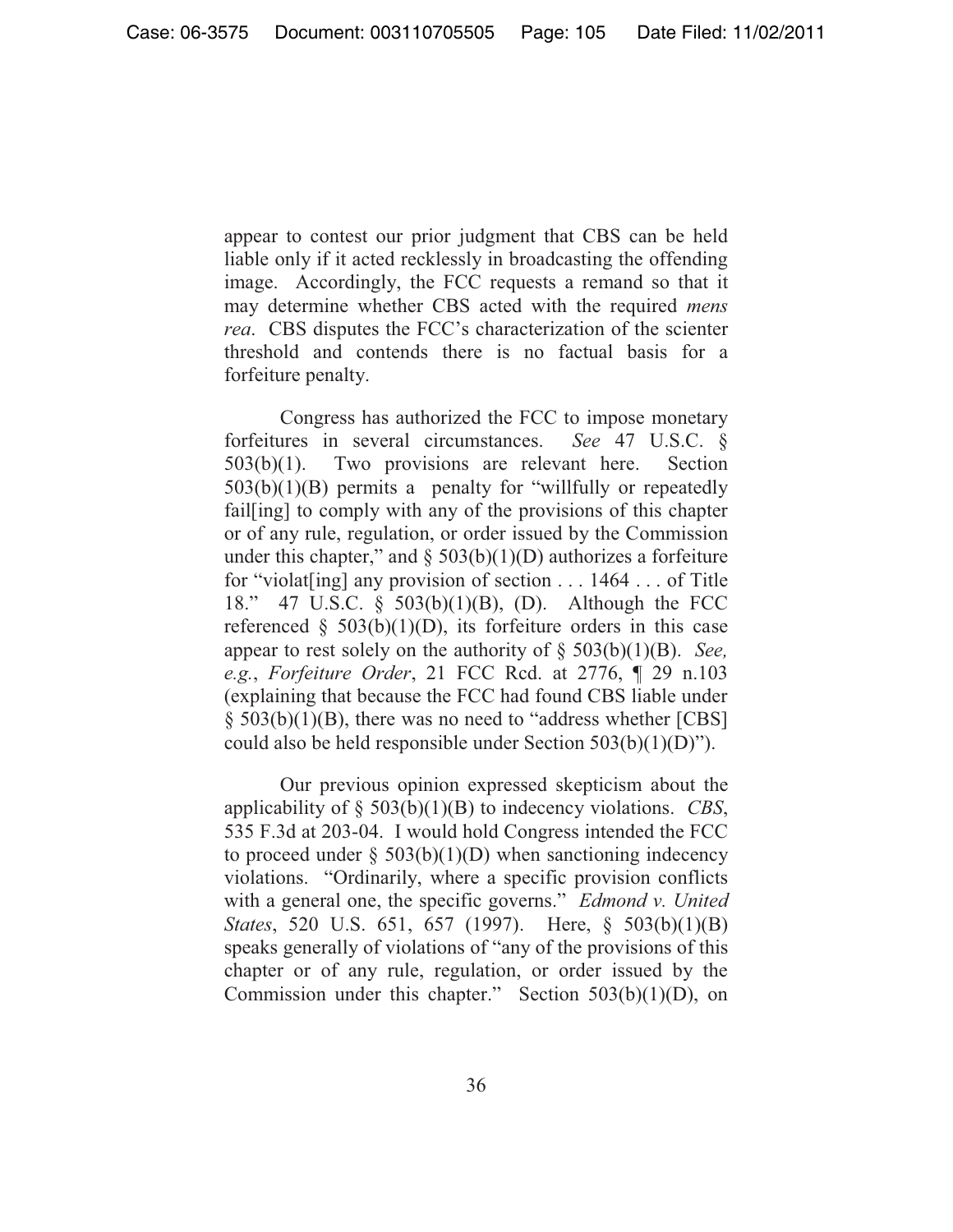the other hand, refers specifically to having "violated any provision of section . . . 1464 . . . of Title 18."

The history of the forfeiture statute supports the view that Congress intended  $\S$  503(b)(1)(D) as the vehicle to impose forfeitures for airing indecent material. Both forfeiture provisions were originally enacted as part of the same set of amendments to the Communications Act. *See*  Communications Act Amendments, 1960, Pub. L. No. 86- 752, § 7, 74 Stat. 889, 894. At the time of enactment, §  $503(b)(1)(B)$  could not have applied to indecency violations because 18 U.S.C. § 1464 was the only provision of federal law proscribing indecency; none of the "provisions of th[e] chapter" containing  $\S$  503(b)(1)(B), nor "any rule, regulation, or order issued by the Commission under th[at] chapter" addressed the subject of indecency. The FCC has argued that 47 C.F.R. § 73.3999, which was not promulgated until 1988, brought the indecency standard within the scope of § 503(b)(1)(B). But § 73.3999, which is entitled "Enforcement of 18 U.S.C. § 1464," merely establishes the hours of the day when 18 U.S.C. § 1464 will be enforced. Given the statutory history, I believe Congress intended violations of 18 U.S.C. § 1464 to be enforced under 47 U.S.C.  $\S$  503(b)(1)(D) and not  $\S$ 503(b)(1)(B). And since 47 C.F.R. § 73.3999 merely enforces 18 U.S.C. § 1464's substantive standard, it did not serve to bring indecency violations under the authority of § 503(b)(1)(B).

Even if  $\S$  503(b)(1)(B) were applicable to indecency actions, I am skeptical that it would authorize a forfeiture in this case. The provision requires a showing that a licensee "willfully or repeatedly" violated a statutory or regulatory standard. According to the statutory definition, "the term 'willful,' when used with reference to the commission or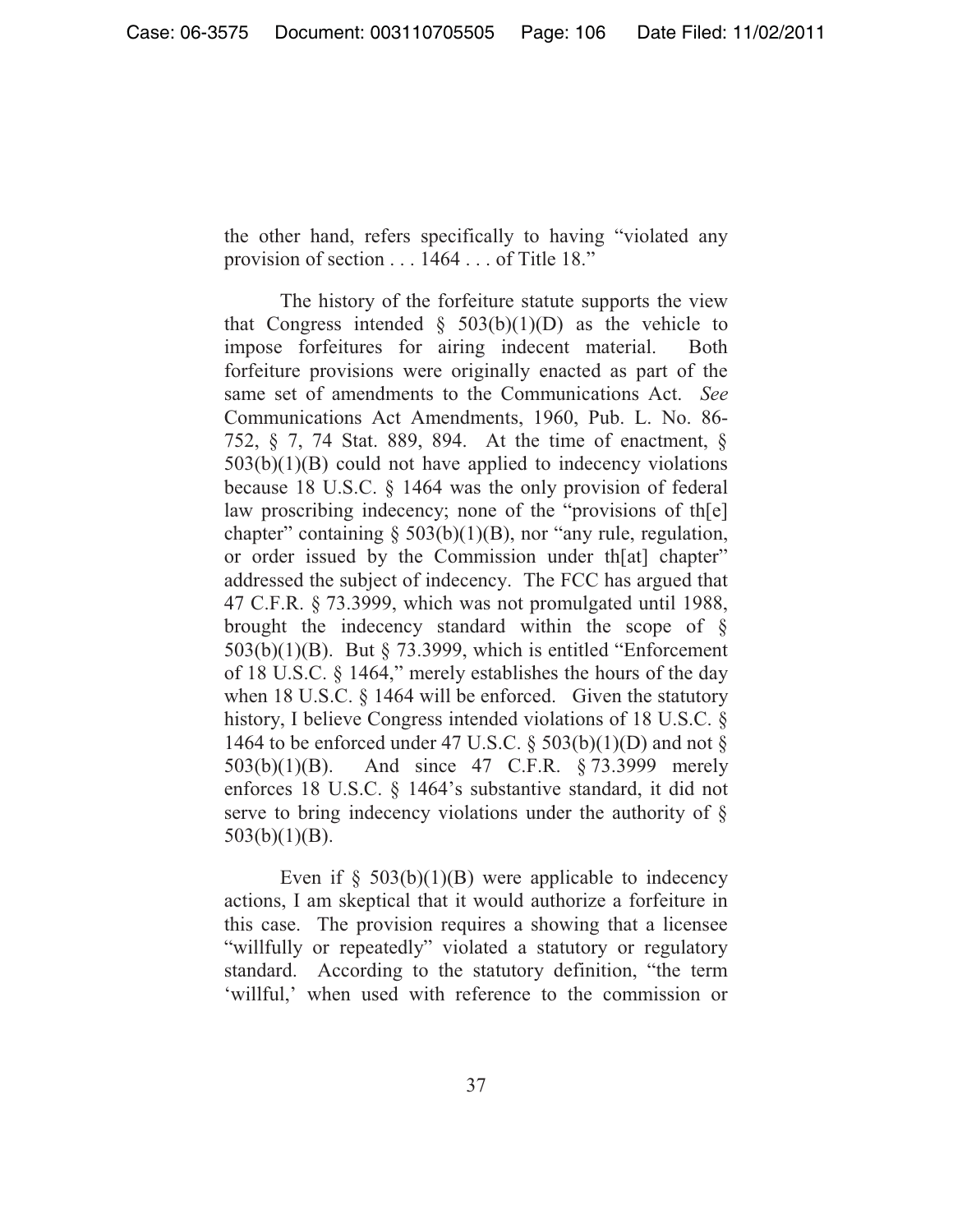omission of any act, means the conscious and deliberate commission or omission of such act." 47 U.S.C. § 312(f). The FCC does not contend that CBS knew that Timberlake would expose Jackson's breast, or intended that display to occur. Instead, the FCC believes CBS's actions were "willful" insofar as the network "consciously and deliberately" failed to take precautions despite the alleged existence of a known or obvious risk that indecent material would be broadcast. But since the act that must be "willful" is, in this context, the violation of 18 U.S.C. § 1464, it would appear that CBS cannot be held liable unless it "consciously and deliberately" broadcast the specific material deemed indecent. The FCC argues the act can be either a commission or omission—here (in the view of the FCC) the failure to take necessary precautions. But even if an omission can support a finding of a violation of  $\S$  503(b)(1)(B), the omission still must be "willful." The reckless omission of "precautions" would seem insufficient to satisfy the willfulness requirement of  $\S$  503(b)(1)(B).

Although I would find the FCC's orders relied on inapposite statutory authority, I do not believe this error precludes the FCC from applying  $\S$  503(b)(1)(D) on remand. *See WorldCom, Inc. v. FCC*, 288 F.3d 429, 430 (D.C. Cir. 2002) (remanding rulemaking where the FCC had relied on an inapposite statutory provision "[b]ecause there may well be other legal bases for adopting the rules chosen by the Commission"); *see also Castaneda-Castillo v. Gonzales*, 488 F.3d 17, 25 (1st Cir. 2007) ("If the agency decision is flawed by mistaken legal premises, . . . remanding to give the agency an opportunity to cure the error is the ordinary course." (emphasis omitted)); *cf. SEC v. Chenery Corp.*, 332 U.S. 194, 200-01 (1947) ("The fact that the [agency] had committed a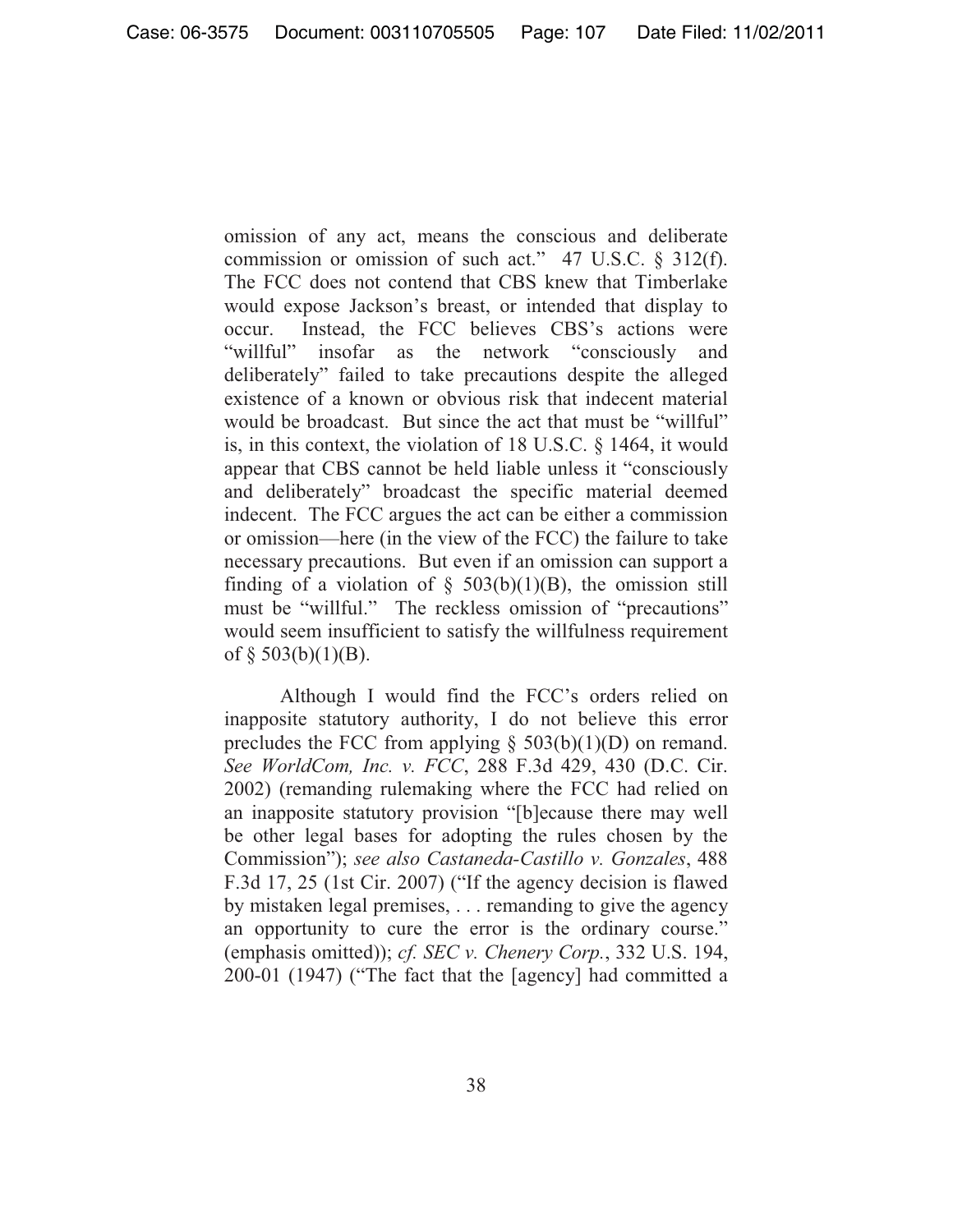legal error in its first disposition of the case certainly gave [the prejudiced party] no vested right to receive the benefits of such an order.").

The Supreme Court has directed as a general matter:

If the record before the agency does not support the agency action, if the agency has not considered all relevant factors, or if the reviewing court simply cannot evaluate the challenged agency action on the basis of the record before it, the proper course, except in rare circumstances, is to remand to the agency for additional investigation or explanation.

*Florida Power & Light Co. v. Lorion*, 470 U.S. 729, 744 (1985). There have been few instances where courts have found "rare circumstances." One such circumstance is "when there has been a strong showing in support of a claim of bad faith or improper behavior on the part of agency decisionmakers or where the absence of formal administrative findings makes such investigation necessary in order to determine the reasons for the agency's choice." *Sierra Club v. Peterson*, 185 F.3d 349, 369 (5th Cir. 1999) (quoting *Nat'l Audubon Soc'y v. Hoffman*, 132 F.3d 7, 14 (2d Cir. 1997)). Of course, remand is not required where a proper application of the correct standard could yield only one possible result. *See George Hyman Constr. Co. v. Brooks*, 963 F.2d 1532, 1539 (D.C. Cir. 1992) ("[W]e find that a remand would be futile on certain matters as only one disposition is possible as a matter of law."). But where "the answer the [agency] might give were it to bring to bear on the facts the proper administrative and statutory considerations" is "[s]till unsettled," remand is the proper course. *Chenery*, 332 U.S. at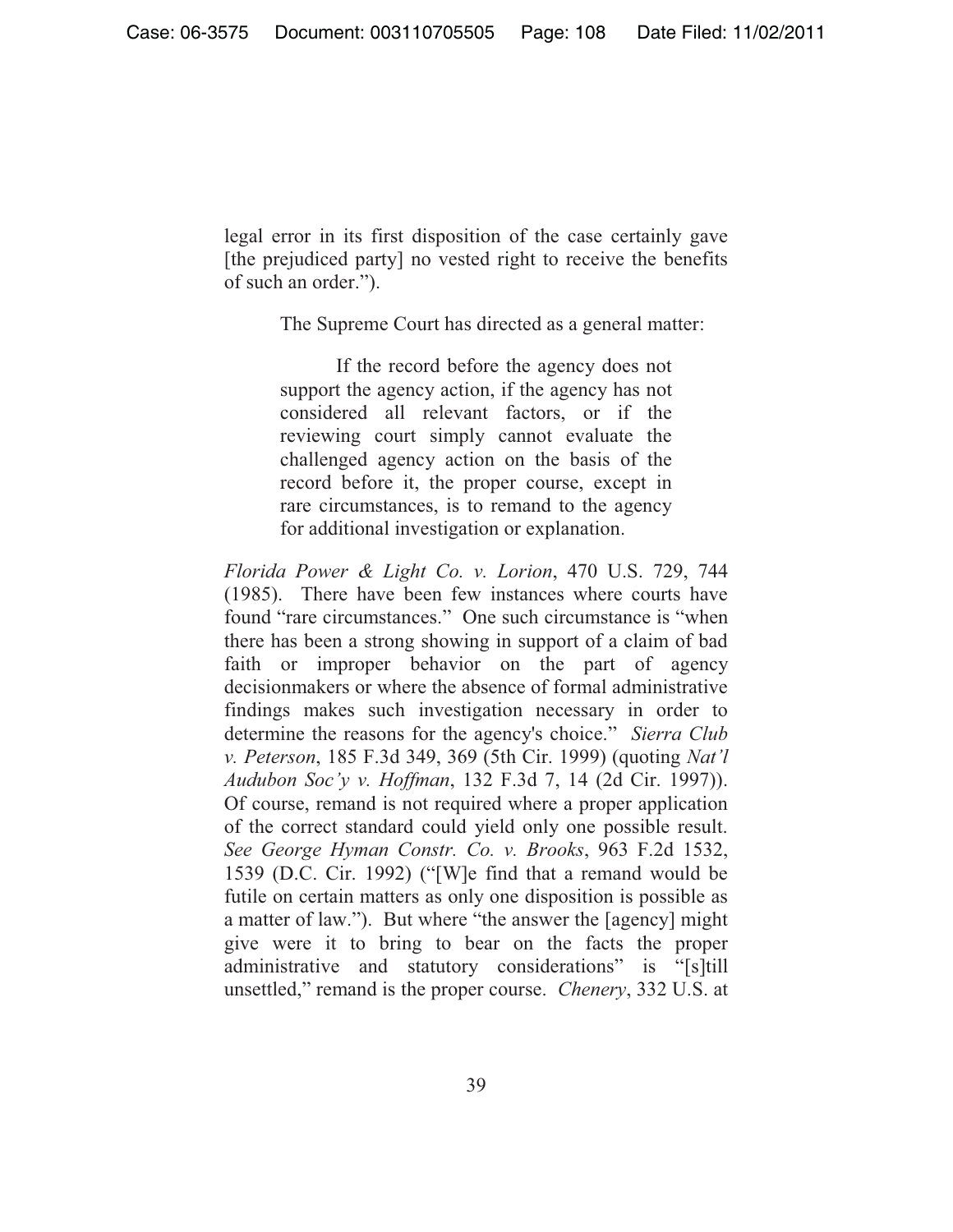200. As I believe, following *Fox*, the FCC did not act in an arbitrary and capricious manner, whether CBS can be held liable for its broadcast of the Halftime Show is still unsettled.<sup>13</sup> That is the case here; the "function" of applying the proper liability standard to the facts of this case "belongs exclusively to the Commission in the first instance." *Id.*

# **C.**

## **1.**

Section 503(b)(1)(D), unlike  $\S$  503(b)(1)(B), does not contain an express scienter requirement. On remand, both parties agree that scienter is a prerequisite of liability under §  $503(b)(1)(D)$  and 18 U.S.C. § 1464, but they dispute what mental state is required. The FCC contends that recklessness suffices, while CBS insists it can be liable only if it had knowledge the Halftime Show would contain indecent material and it intended to violate the indecency standard.

In most criminal or civil actions for obscenity or indecency, the element of scienter as to the broadcast's content will not be in doubt as "the defendant will necessarily know the contents of his utterances." *United States v. Smith*, 467 F.2d 1126, 1129 (7th Cir. 1972). Scienter will be an issue in forfeitures under § 1464, where, as here, live, unscripted events are broadcast. The broadcaster may not have forewarning of a potentially-indecent unscripted or

<sup>&</sup>lt;sup>13</sup> Accordingly, I believe, as our prior opinion held, that even if the FCC's forfeiture order were arbitrary and capricious, the FCC could on remand issue a finding of indecency without a civil forfeiture as it did in *Golden Globes*. *CBS*, 535 F.3d at 209.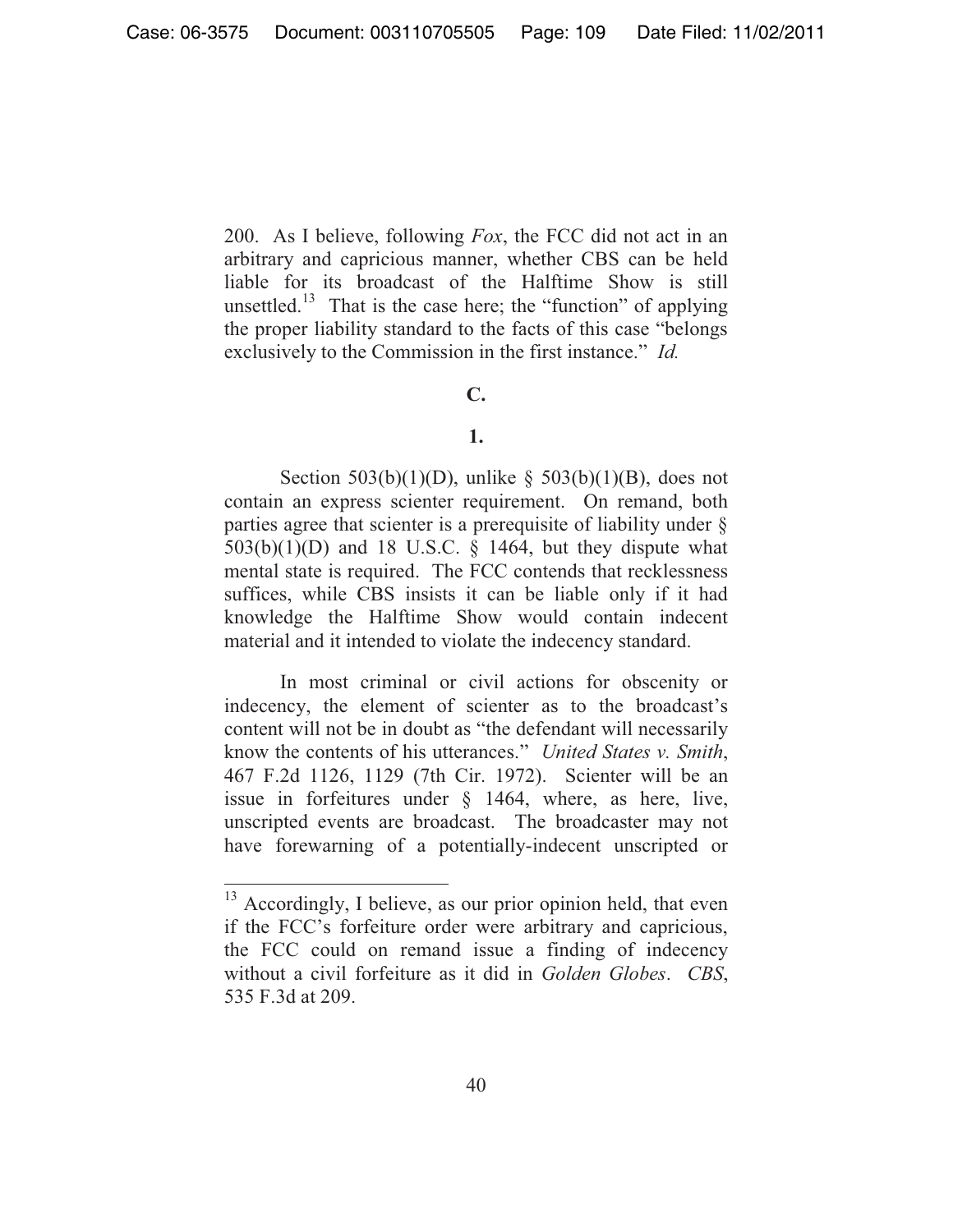spontaneous event. Nor might the conduct of a third-party or independent contractor necessarily be imputed to the broadcaster. Live broadcasts, as opposed to scripted or "taped" programming, will always carry the possibility or risk of transmitting indecent material.

Against this backdrop, I believe recklessness is the constitutional minimum standard for scienter when imposing forfeiture penalties. "The presumption in favor of scienter requires a court to read into a statute only that *mens rea* which is necessary to separate wrongful conduct from otherwise innocent conduct." *Carter v. United States*, 530 U.S. 255, 269 (2000) (internal quotation marks omitted). Recklessness provides sufficient protection under the First Amendment to speech in similar contexts. *See New York Times Co. v. Sullivan*, 376 U.S. 254, 280 (1964) (allowing the imposition of liability upon a showing that the defendant published a statement with "reckless disregard" of the risk it was false); *see also CBS*, 535 F.3d at 206–07 (citing *Osborne v. Ohio*, 495 U.S. 103 (1990)) ("Also instructive here are other cases determining recklessness to be an adequate level of scienter for imposing liability in related First Amendment contexts where speech or expression is restricted based on its content."). $^{14}$ 

Imposing a higher scienter standard than recklessness, such as the actual knowledge or intent standard urged by CBS, dilutes the duty imposed by Congress in 18 U.S.C. §

<sup>&</sup>lt;sup>14</sup> At common law, the concept of recklessness could be expressed in a variety of ways. Historically, terms such as malicious or wanton "were used interchangeably with recklessness." David M. Treiman, *Recklessness and the Model Penal Code*, 9 Am. J. Crim. L. 281, 293 (1981).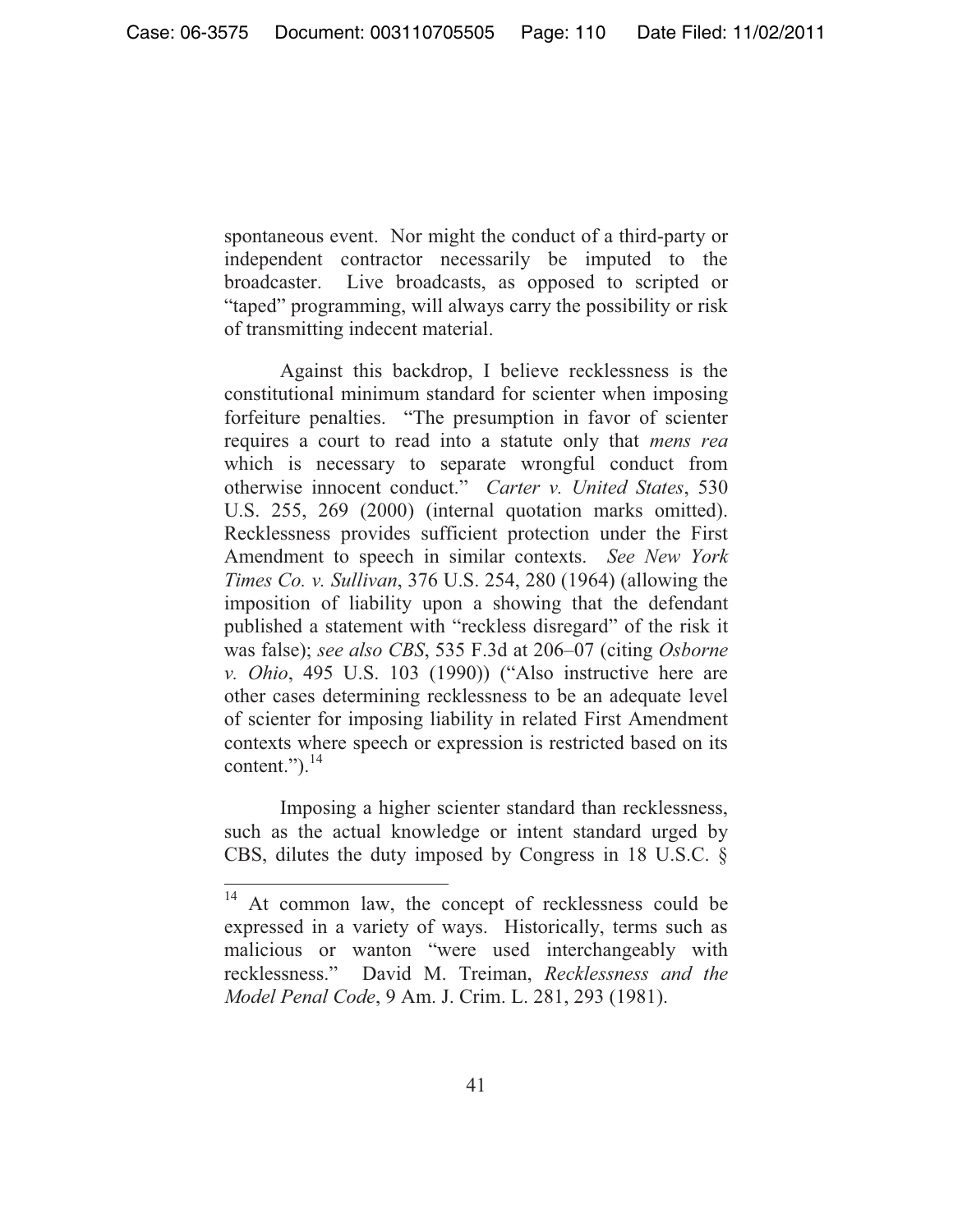1464 and risks creating an end-around indecency restrictions.<sup>15</sup> Such a standard could permit "willful Such a standard could permit "willful

 $\overline{a}$ 

Even under the pre-*Pacifica* cases, this "specific intent" requirement of § 1464 is satisfied if one should have known the utterance or broadcasting of such speech would violate the law. In *Tallman v. United States*, upon which CBS relies, the Seventh Circuit in interpreting  $\S$  1464 concluded that "specific intent" is present under the standard traditionally used at common law "if the defendant knew or reasonably should have known that uttering the words he did over the air was a public wrong." 465 F.2d at 288; *see also Smith*, 467 F.2d at 1130 n.2 (citing *Tallman* for the proposition "an appropriate instruction as to specific intent under this statute might be that 'the defendant knew or reasonably should have known that uttering the words he did over the air was a public wrong'"). Even these pre-*Pacifica*

<sup>&</sup>lt;sup>15</sup> CBS also argues that the FCC must show it specifically intended to violate the indecency prohibition in § 1464. CBS relies on pre-*Pacifica* case law addressing prosecutions for scripted broadcasts of obscene or indecent material. *See United States v. Smith*, 467 F.2d 1126 (7th Cir. 1972); *Tallman v. United States*, 465 F.2d 282 (7th Cir. 1972); *Gagliardo v. United States*, 366 F.2d 720 (9th Cir. 1966). These cases have limited value as they address criminal prosecutions for scripted content. *See Pacifica*, 438 U.S. at 747 n.25 (Stevens, J., plurality op.) (differentiating precedents addressing criminal prosecutions and the First Amendment by noting "[e]ven the strongest civil penalty at the Commission's command does not include criminal prosecution"). Furthermore, *Pacifica* did not require the FCC show specific intent for the civil forfeiture at issue there nor did the Court cite to any of the cases on which CBS relies.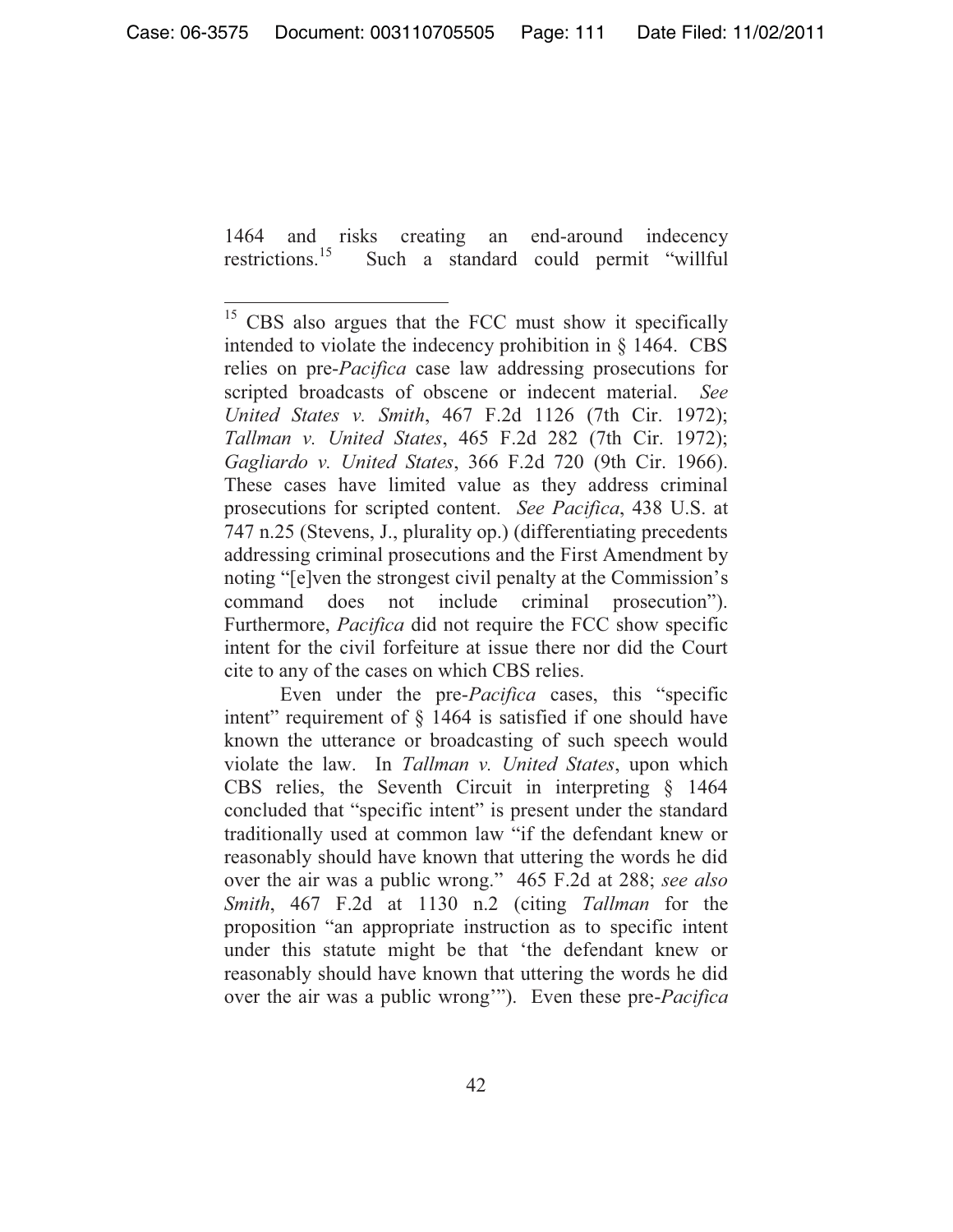blindness" or allow broadcasters to fail to take reasonably available precautions (such as implementing delay technologies) despite any obvious risks, and then evade responsibility if indecent material is broadcast, claiming they neither intended nor were aware that the indecent material would be broadcast. End runs might also be effected through the use of independent contractors. Accordingly, I do not believe liability for indecent broadcasts requires a showing of actual knowledge, actual awareness, or intent on the part of the broadcaster. $16$ 

**2.** 

The question remains what is the proper standard of recklessness under § 1464. As an alternative argument, CBS

precedents addressing criminal prosecutions recite an "objective" or "reasonable person" standard for scienter.

 $\overline{a}$ 

16 The cases cited by CBS in defense of its proposed *mens rea*  standard are inapposite, because in each case Congress had already provided a scienter standard as to some elements of the statutory offense. *See Flores-Figueroa v. United States*, 129 S. Ct. 1886 (2009); *United States v. X-Citement Video, Inc.*, 513 U.S. 64 (1994). In each of these cases, the statute in question contained some mental state language, such as "knowingly," that when read naturally did not appear to modify all the elements in the statute, *see* 18 U.S.C. § 1028A(a)(1); 18 U.S.C. § 2252. The Court only addressed whether the express scienter term applied to every element of the statutory offense or whether the term modified a single element of the offense. These cases do not address what mental state requirement should be read into provisions like 47 U.S.C. § 503(b)(1)(D) and 18 U.S.C. § 1464 that contain no *mens rea* language whatsoever.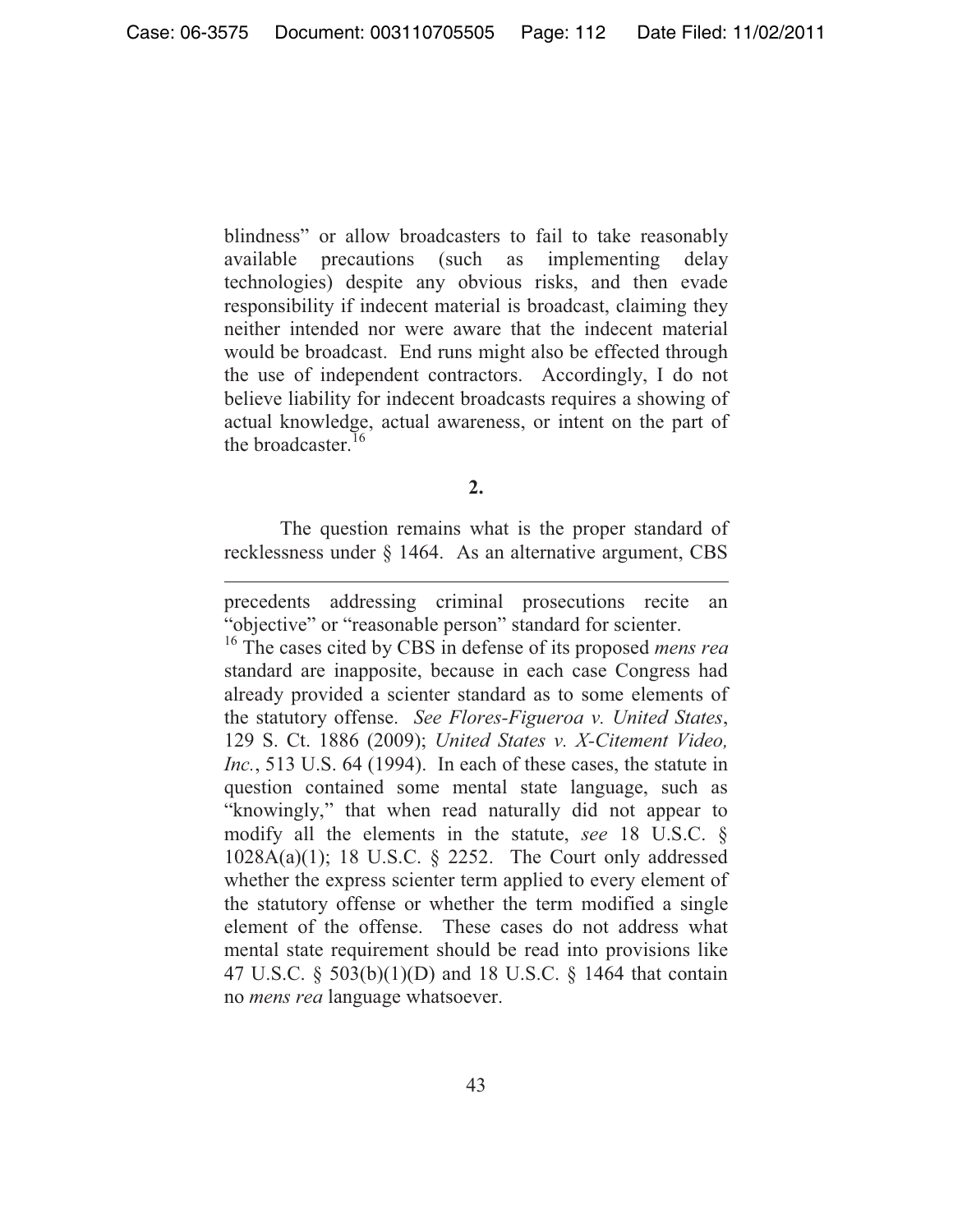contends there is more than one possible definition of recklessness, and the more demanding criminal standard ought to apply here. As the Supreme Court has explained:

> [t]he civil law generally calls a person reckless who acts or (if the person has a duty to act) fails to act in the face of an unjustifiably high risk of harm that is either known or so obvious that it should be known. The criminal law, however, generally permits a finding of recklessness only when a person disregards a risk of harm of which he is aware.

*Farmer*, 511 U.S. at 836-37 (internal citations omitted); *see also Safeco Ins. Co. of Am. v. Burr*, 551 U.S. 47, 68 n.18 (2007) ("Unlike civil recklessness, criminal recklessness also requires subjective knowledge on the part of the offender.").

In my view, the FCC may on remand seek a civil forfeiture under 47 U.S.C. § 503(b)(1)(D), but CBS's alleged liability is predicated on its violation of 18 U.S.C. § 1464, a criminal statute. For this reason, CBS contends the level of scienter cannot vary based on whether the FCC pursues civil remedies or the Department of Justice charges criminal offenses. Notwithstanding the civil character of the forfeiture action, CBS contends it can be held liable for a forfeiture penalty only if it were criminally reckless—if it disregarded an unjustifiably high risk of broadcast indecency of which it was aware. *Farmer*, 511 U.S. at 836-37. The FCC counters that in *Pacifica* the Supreme Court already interpreted the standard for civil forfeitures for indecency violations independent from § 1464's criminal applications, making clear the civil recklessness standard applies.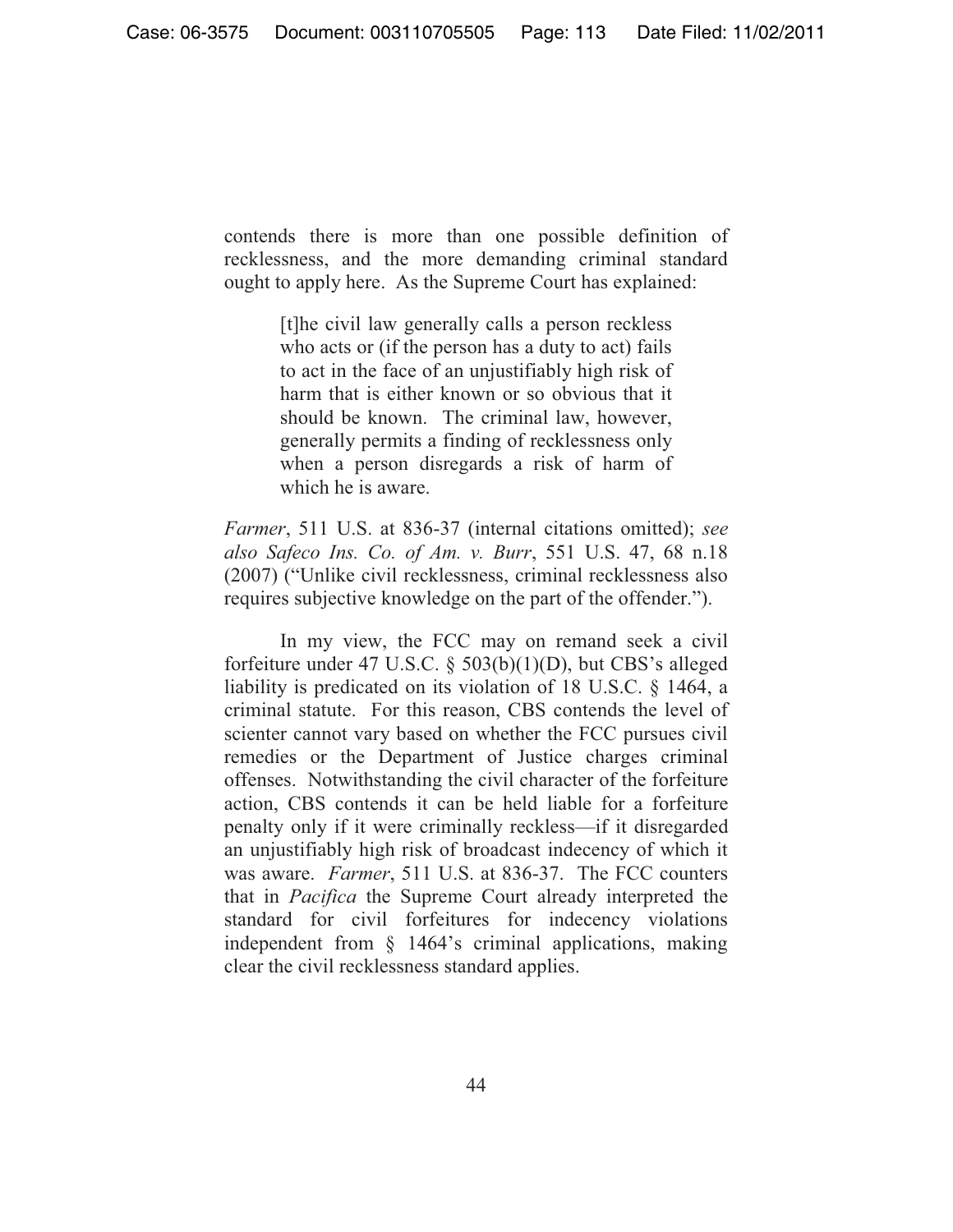I believe a civil standard best comports with Congressional intent. In 1960, Congress expanded the civil forfeiture provisions of the Federal Communications Act to allow the FCC greater flexibility to regulate the broadcast medium. Before the 1960 Act, the FCC's regulatory tools were limited to revoking the broadcaster's license or asking the Department of Justice to commence criminal proceedings.17 Communication Act Amendments, 1960, H.R. Rep. No. 86-1800, at 17. The FCC asked Congress to "provide it with an effective tool in dealing with violations where revocation or suspension does not appear to be appropriate." *Id*. The House Report explaining the amendments indicated that to achieve the desired flexibility the civil forfeiture provisions should be read as independent from other enforcement provisions. The Report states "the FCC will not be precluded from ordering a forfeiture merely because another type of sanction or penalty has been or may be applied to the licensee or permittee." *Id.*

The most telling argument in favor of a civil standard is the Supreme Court's opinion in *Pacifica*. As noted by the FCC, the plurality in *Pacifica* recognized that Congress intended the civil provisions of the Communications Act to be interpreted and applied apart from the criminal provisions. The plurality stated in footnote 13:

> The statutes authorizing civil penalties incorporate § 1464, a criminal statute. See 47

<sup>17</sup> Prior to 1960, § 503 only authorized forfeitures for accepting rebates or offsets that deviated from the tariff rates for the transmission of wire or radio messages. Federal Communications Act of 1934, Pub. L. No. 73-416, § 503, 48 Stat. 1064, 1101 (1934).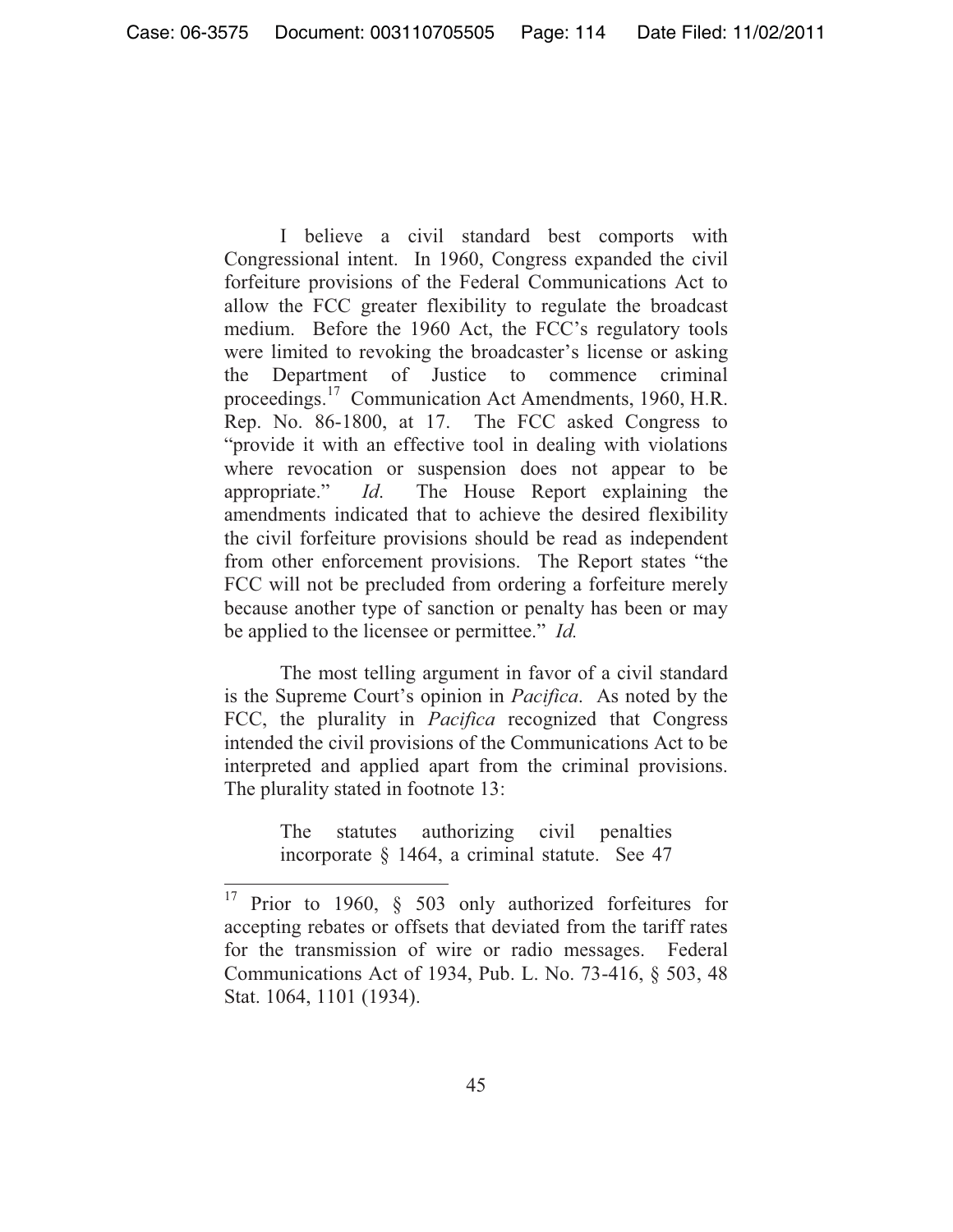U.S.C. §§ 312(a)(6), 312(b)(2), and 503(b)(1)(E) (1970 ed. and Supp. V). But the validity of the civil sanctions is not linked to the validity of the criminal penalty. The legislative history of the provisions establishes their independence. As enacted in 1927 and 1934, the prohibition on indecent speech was separate from the provisions imposing civil and criminal penalties for violating the prohibition. Radio Act of 1927, §§ 14, 29, and 33, 44 Stat. 1168 and 1173; Communications Act of 1934, §§ 312, 326, and 501, 48 Stat. 1086, 1091, and 1100, 47 U.S.C. §§ 312, 326, and 501 (1970 ed. and Supp. V). The 1927 and 1934 Acts indicated in the strongest possible language that any invalid provision was separable from the rest of the Act. Radio Act of 1927, § 38, 44 Stat. 1174; Communications Act of 1934, § 608, 48 Stat. 1105, 47 U.S.C. § 608. Although the 1948 codification of the criminal laws and the addition of new civil penalties changed the statutory structure, no substantive change was apparently intended. *Cf. Tidewater Oil Co. v. United States*, 409 U.S. 151, 162. Accordingly, we need not consider any question relating to the possible application of  $\S$  1464 as a criminal statute.

*Pacifica*, 438 U.S. at 739 n.13. Under *Pacifica*, the level of scienter to prove a violation of § 1464 need not be the same for both criminal and civil applications. Of course, the respective penalties are different. Violation of 18 U.S.C. § 1464 carries a statutory maximum penalty of up to two years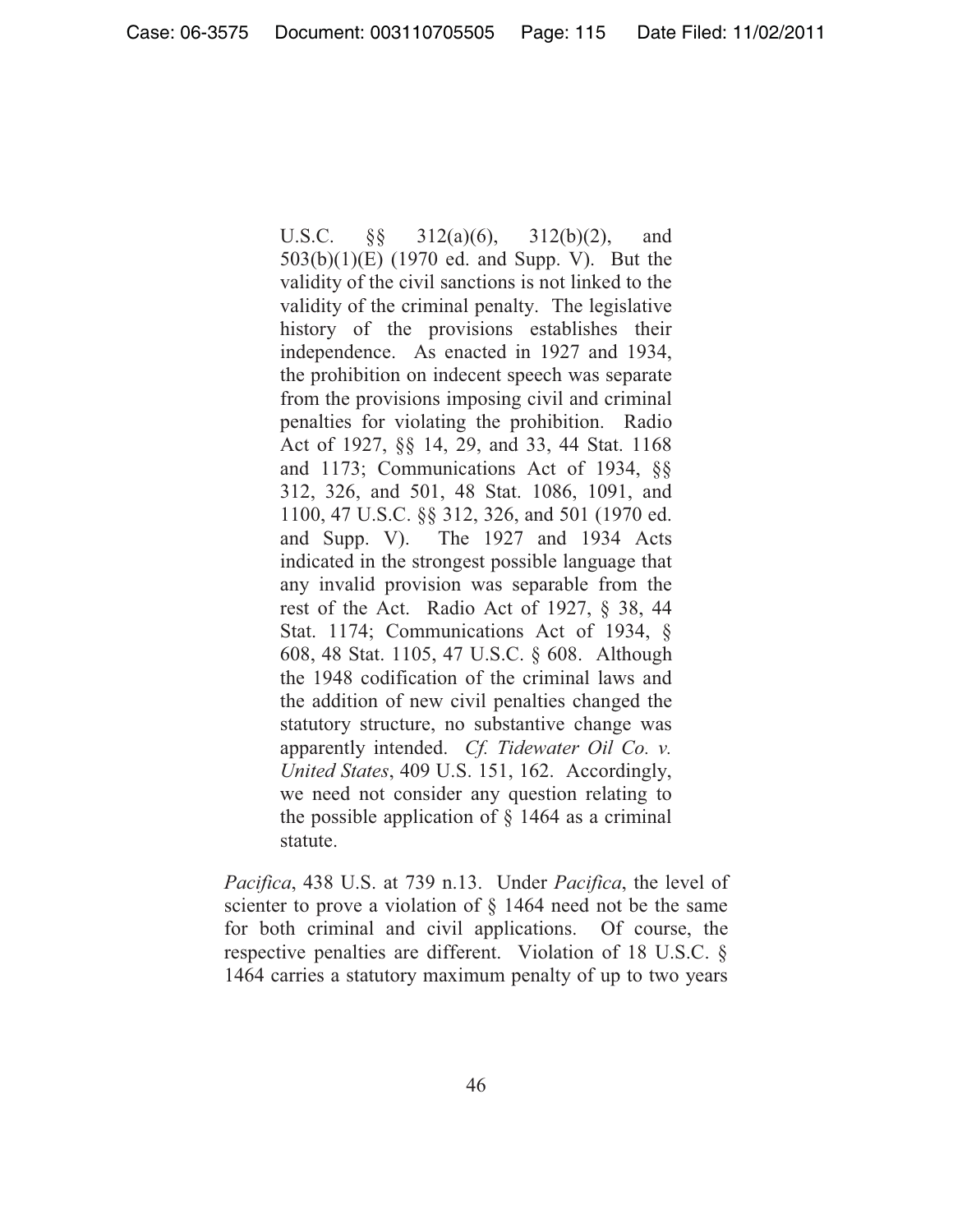imprisonment and a fine of up to \$250,000 for individuals and \$500,000 for organizations. 18 U.S.C. §§ 1464, 3571(b)-(c). At the time of the alleged violation,  $18$  a forfeiture under 47 U.S.C. § 503(b)(1) carried a maximum forfeiture of §27,500 for each station. *Reconsideration Order*, 21 FCC Rcd. at 6654, ¶ 2. As the FCC found twenty stations aired the indecent material in the Halftime Show, it imposed a forfeiture on CBS of \$550,000 (twenty violations at the maximum \$27,500 per violation). *Id.*

CBS relies on *FCC v. American Broadcasting Co.*, 347 U.S. 284 (1954). In *ABC*, the FCC desired to ban "give away" contests where radio and television stations would distribute prizes to listeners and viewers who called in and correctly answered a question or solved a puzzle. 347 U.S. at 286-87. To this end, the FCC promulgated regulations interpreting 18 U.S.C. § 1304, which prohibits broadcasting "any advertisement of or information concerning any lottery, gift enterprise, or similar scheme, offering prizes dependent in whole or in part upon lot or chance." *Id.* at 285. The FCC defined games of chance to include "give away" contests. *Id.* at 286. Prior to adopting the regulation, the FCC had failed to persuade the Department of Justice to pursue criminal actions against such programs and had urged Congress unsuccessfully to amend the law. *Id.* at 296. Additionally, the Post Office, which administered a similar statute involving the mails, and the Department of Justice had

<sup>&</sup>lt;sup>18</sup> In 2006, Congress added 47 U.S.C. § 503(b)(2)(C) which raised maximum penalties for those found "to have broadcast obscene, indecent, or profane language" to \$325,000 per violation, not to exceed an aggregate of \$3 million for any single act of failure to act. Broadcast Decency Enforcement Act of 2005, Pub. L. No. 109-235, 120 Stat. 491, 491 (2006).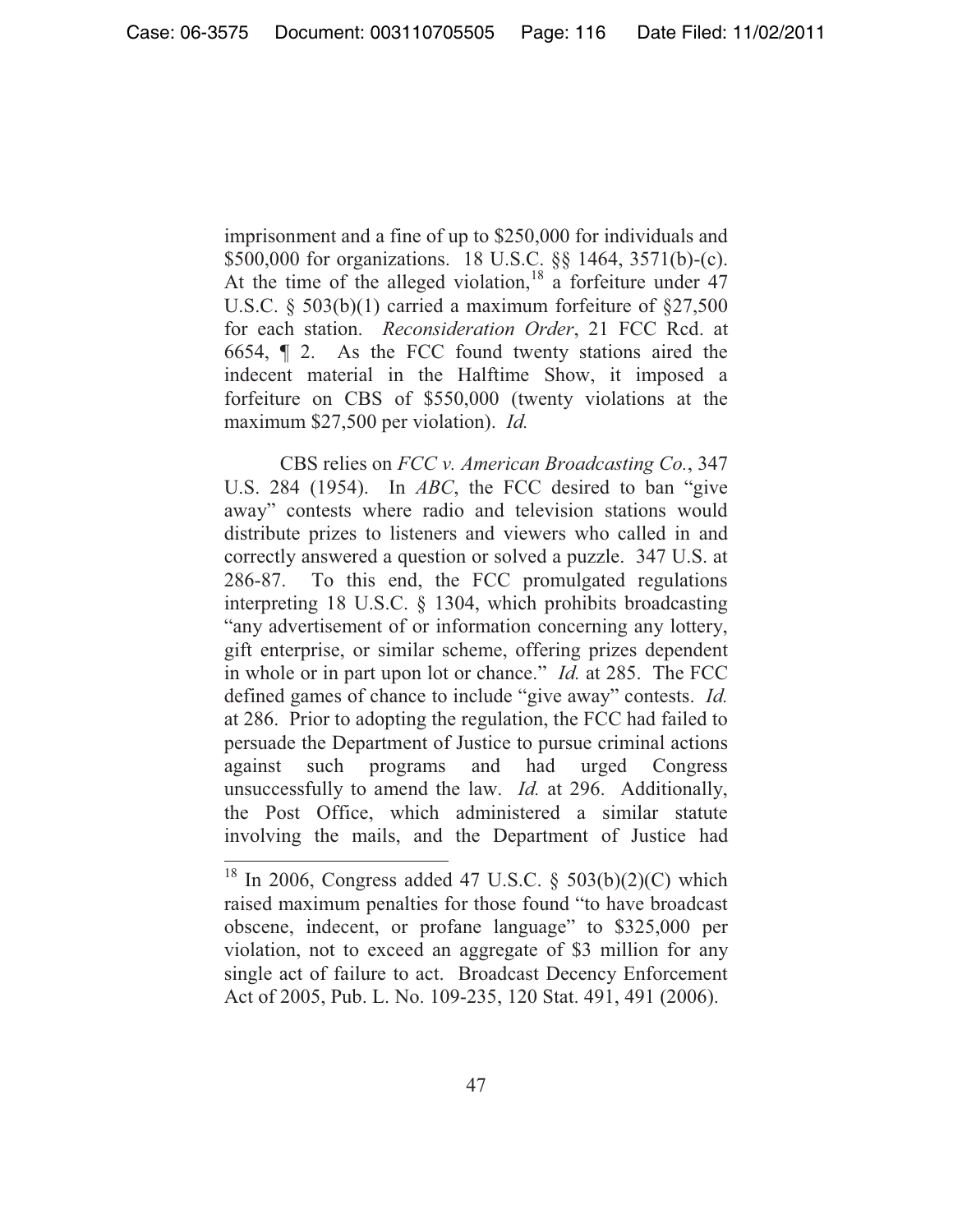interpreted the same statutory language to exclude the type of program the FCC wished to regulate. *Id.* at 294. The Court concluded "[t]here cannot be one construction for the Federal Communications Commission and another for the Department of Justice." *Id.* at 296; *see also Leocal v. Ashcroft*, 543 U.S. 1, 11-12 n.8 (2004); *United States v. Thompson/Center Arms Co.*, 504 U.S. 505, 506-07 (1992) (plurality).<sup>19</sup> CBS contends we must construe  $\S$  1464 in the exact same manner as if this were a criminal prosecution.<sup>20</sup>

There is some merit in CBS's position that, as a general matter, a statute should be read consistently in its criminal and civil applications. But in *ABC* (and also *Leocal* and *Thompson*), the Court construed the literal text of a statute, finding no good reason to apply different

 $\overline{a}$ 

<sup>20</sup> Justice Stewart's dissent raised the argument CBS raises here that the statute must be read in keeping with *ABC*, *Pacifica*, 438 U.S. at 780 n.8 (Stewart, J., dissenting), a proposition the plurality rejected in footnote 13.

<sup>19</sup> In *Leocal v. Ashcroft*, 543 U.S. 1 (2004), when interpreting the definition of "crime of violence" contained in 18 U.S.C. § 16 as applied to a civil deportation proceeding, the Court noted that if the definition were ambiguous it would apply the rule of lenity used in criminal proceedings because the statute "has both criminal and noncriminal applications." *Id.* at 12 n.8. Similarly, in *United States v. Thompson/Center Arms Co.*, the Court had to define when a firearm was "made" to determine if a tax on the "making" was owed to the government. 504 U.S. 505, 506-07 (1992) (plurality). To resolve the issue, the Court applied the rule of lenity because "although it is a tax statute that we construe now in a civil setting, the [statute] has criminal applications." *Id.* at 517; *see also id.* at 523 (Scalia, J., concurring in judgment).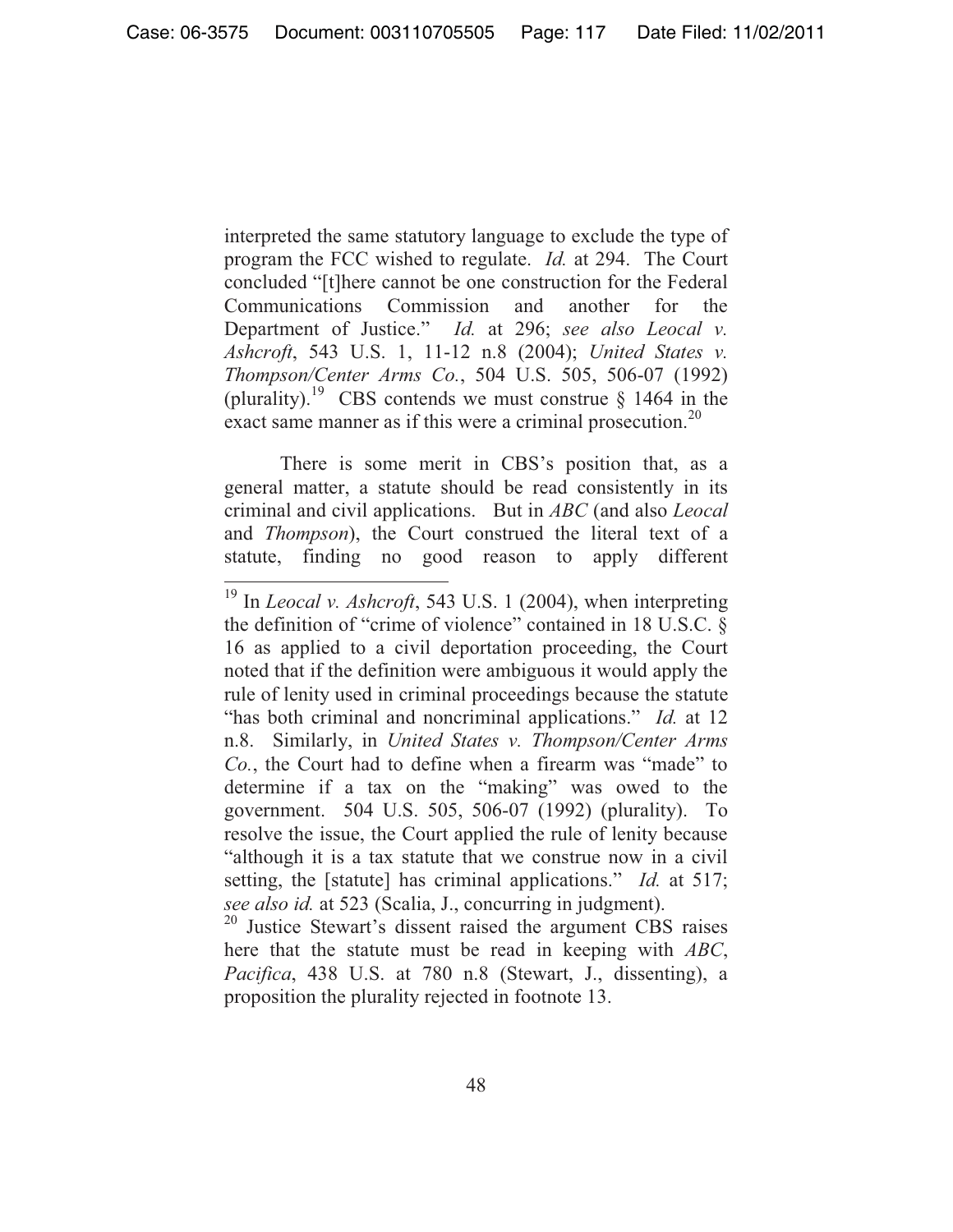constructions for civil actions and criminal prosecutions. In this case, there is no text to interpret. The statutes (18 U.S.C  $\S$  1464 and 47 U.S.C.  $\S$  503(b)(1)(D)) are silent on scienter; as a consequence, we must apply the constitutionally required level of scienter. Furthermore, "[i]f [Congress's] intent is made plain, it is unnecessary for us to refer to other canons of statutory construction, and indeed we should not do so." *In re Am. Home Mortg. Holdings, Inc.*, 637 F.3d 246, 254-55 (3d Cir. 2011). As I have noted, the Supreme Court in *Pacifica* concluded Congress intended the specific provision at issue to be interpreted for civil forfeitures without regard to its application in criminal prosecutions. *Pacifica*, 438 U.S. at 739 n.13. Accordingly, I would read into the statute only the scienter necessary in this context for a civil forfeiture order the objective standard of civil recklessness.

## **3.**

If we were to reject, as I think we should, CBS's arguments under the APA, at issue would be whether the standard of recklessness for a civil forfeiture under  $\S503(b)(1)(D)$  is subjective (knowledge or awareness of an unjustifiably high risk of harm) or objective (should have been aware of such a risk). I believe an objective standard for recklessness is sufficient to separate wrongful from otherwise<br>innocent conduct.<sup>21</sup> Adoption of a subjective standard. Adoption of a subjective standard,

 $21\,$ In practice the distinction between a subjective or an objective standard may not always result in differences on liability. The law has traditionally allowed the use of objective evidence to prove a party's subjective state of mind. *See Schiavone Constr. Co. v. Time, Inc*., 847 F.2d 1069, 1090 (3d Cir. 1988) ("[O]bjective circumstantial evidence can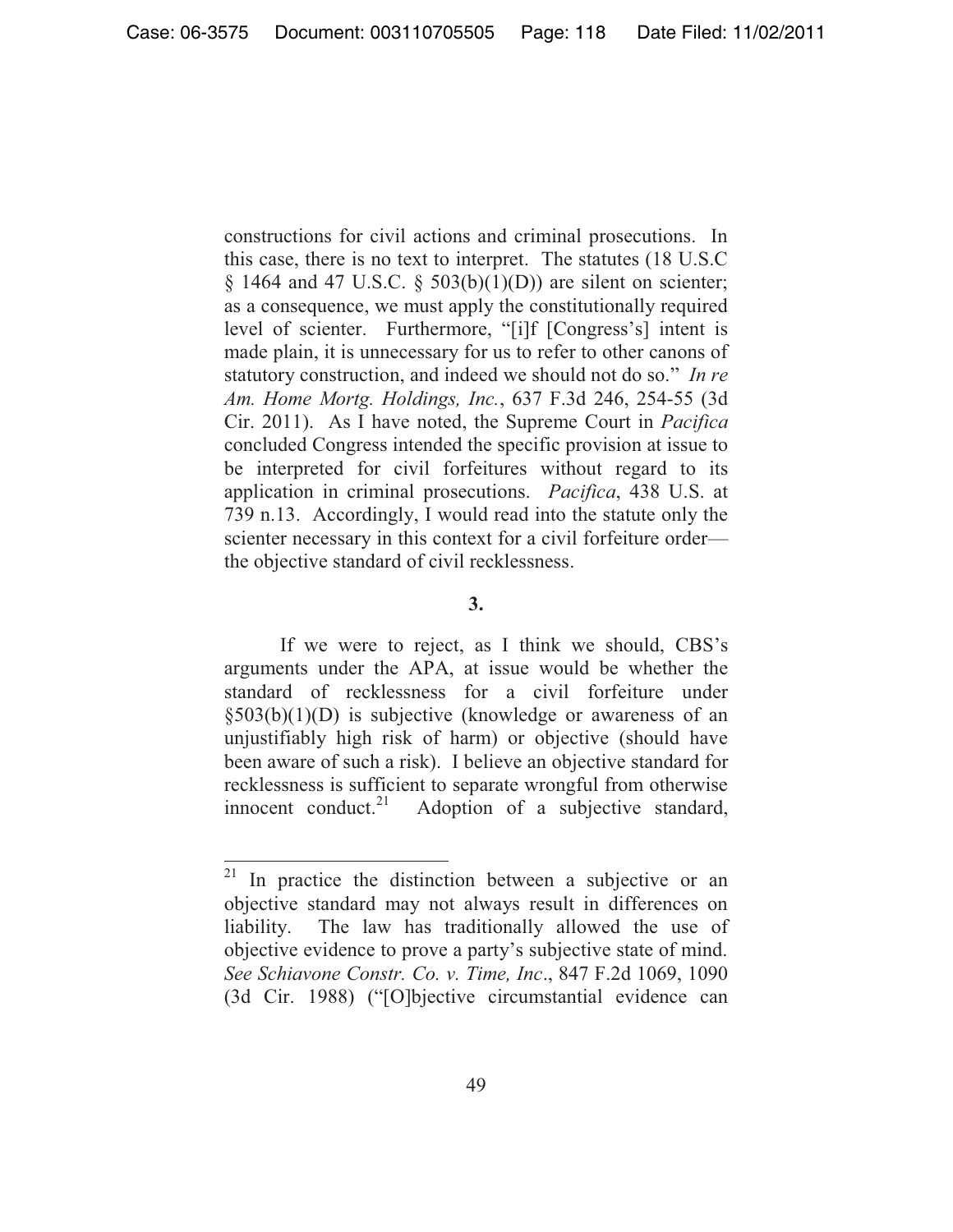namely that for live television broadcasts the broadcaster must know or be aware indecency will occur, risks encouraging deliberate ignorance or failure to use available preventive measures such as delay technology.

In addition to comporting with Congress's intent in creating the civil forfeiture provision of  $\S$  503(b)(1)(D), a civil recklessness standard provides protection commensurate with indecency's constitutional status. The First Amendment requires we apply "only that *mens rea* which is necessary to separate wrongful conduct from 'otherwise innocent conduct.'" *Carter v. United States*, 530 U.S. 255, 269 (2000)

suffice to demonstrate actual malice."). The Supreme Court has noted:

 $\overline{a}$ 

We might observe that it has been some time now since the law viewed itself as impotent to explore the actual state of a man's mind. *See* [Roscoe] Pound, *The Role of the Will in Law*, 68 Harv. L. Rev. 1 [1954]. *Cf. American Communications Ass'n, C.I.O., v. Douds*, 339 U.S. 382, 411 [1950]. Eyewitness testimony of a bookseller's perusal of a book hardly need be a necessary element in proving his awareness of its contents. The circumstances may warrant the inference that he was aware of what a book contained, despite his denial.

*Smith v. California*, 361 U.S. 147, 154 (1959); *see also Colorado v. Hall*, 999 P.2d 207, 220 (Colo. 2000) ("In addition to the actor's knowledge and experience, a court may infer the actor's subjective awareness of a risk from what a reasonable person would have understood under the circumstances.").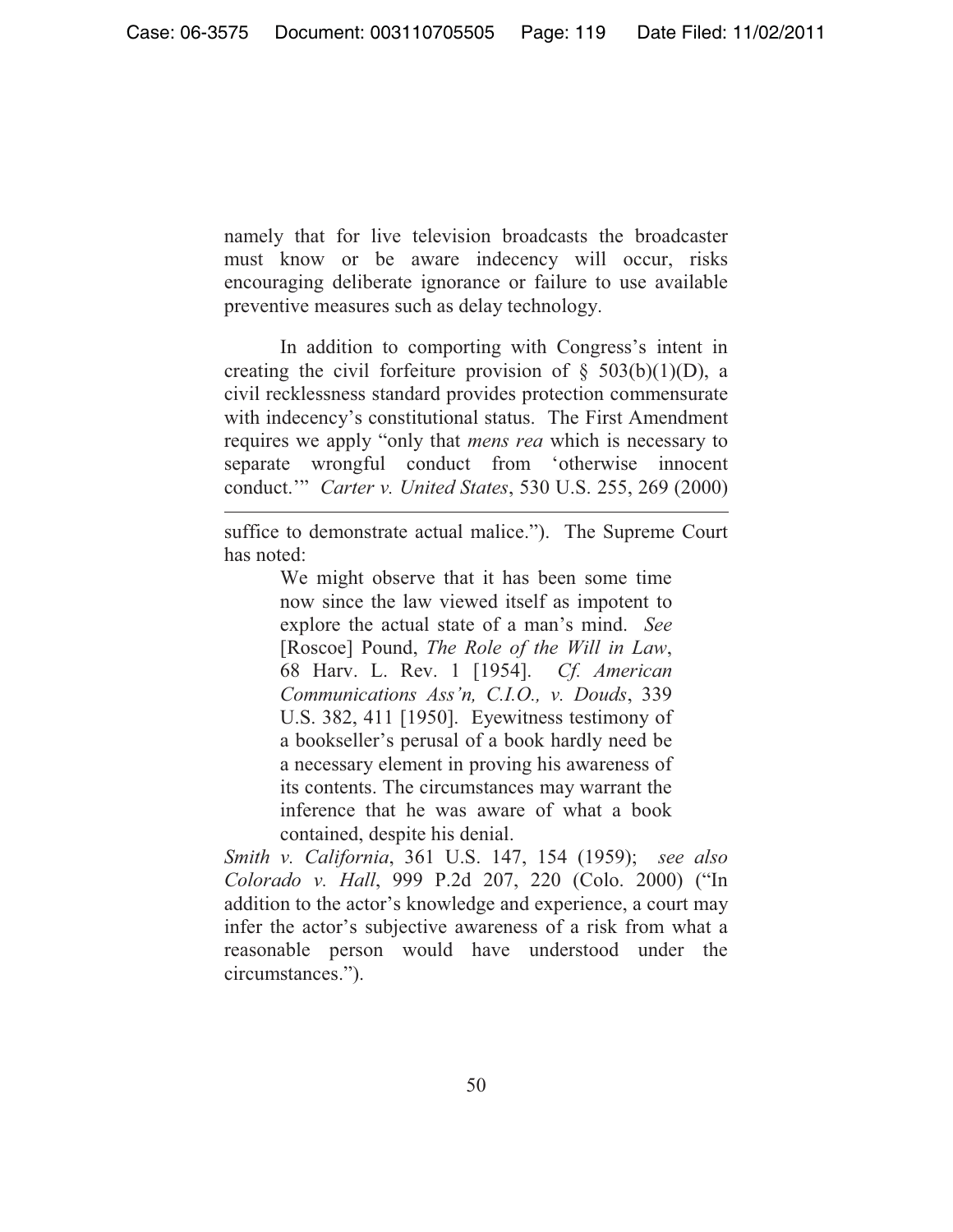(quoting *X-Citement Video*, 513 U.S. at 72). The issue presents a difficult question of constitutional law, as the plurality in *Pacifica* noted when it stated, "the constitutional protection accorded to a communication containing such patently offensive sexual and excretory language need not be the same in every context" and noted the Court "tailored its protection" of speech "to both the abuses and the uses to which it might be put." *Pacifica*, 438 U.S. at 747 & n.24. At a minimum, the FCC must show CBS had a sufficient level of culpability to justify a civil forfeiture. Because displays of indecent material "surely lie at the periphery of the First Amendment concern" an objective standard is appropriate. *Fox*, 129 S. Ct. at 1819 (quoting *Pacifica*, 438 U.S. at 743). Furthermore, an objective standard is not without precedent.<sup>22</sup>

 $\overline{a}$ 

Unlike obscenity, indecency enjoys some constitutional protection, but of a lesser kind. *See Pacifica*,

 $22$  In other areas such as use of "fighting words"—words inherently likely to provoke a violent reaction—the Court has looked at what reaction a reasonable speaker would expect from the utterance of her speech. *See Chaplinsky v. New Hampshire*, 315 U.S. 568, 573 (1942). Recent Supreme Court cases have reaffirmed that some categories of speech are entitled to lesser or even no constitutional protection. There are traditional, though limited, categories where the First Amendment has not protected those who would "disregard these traditional limitations." *United States v. Stevens*, 130 S. Ct. 1577, 1584 (2010) (internal quotation omitted). These categories (including obscenity) "are 'welldefined and narrowly limited classes of speech, the prevention and punishment of which have never been thought to raise any Constitutional problem.'" *Id.* (quoting *Chaplinsky*, 315 U.S. at 571-72).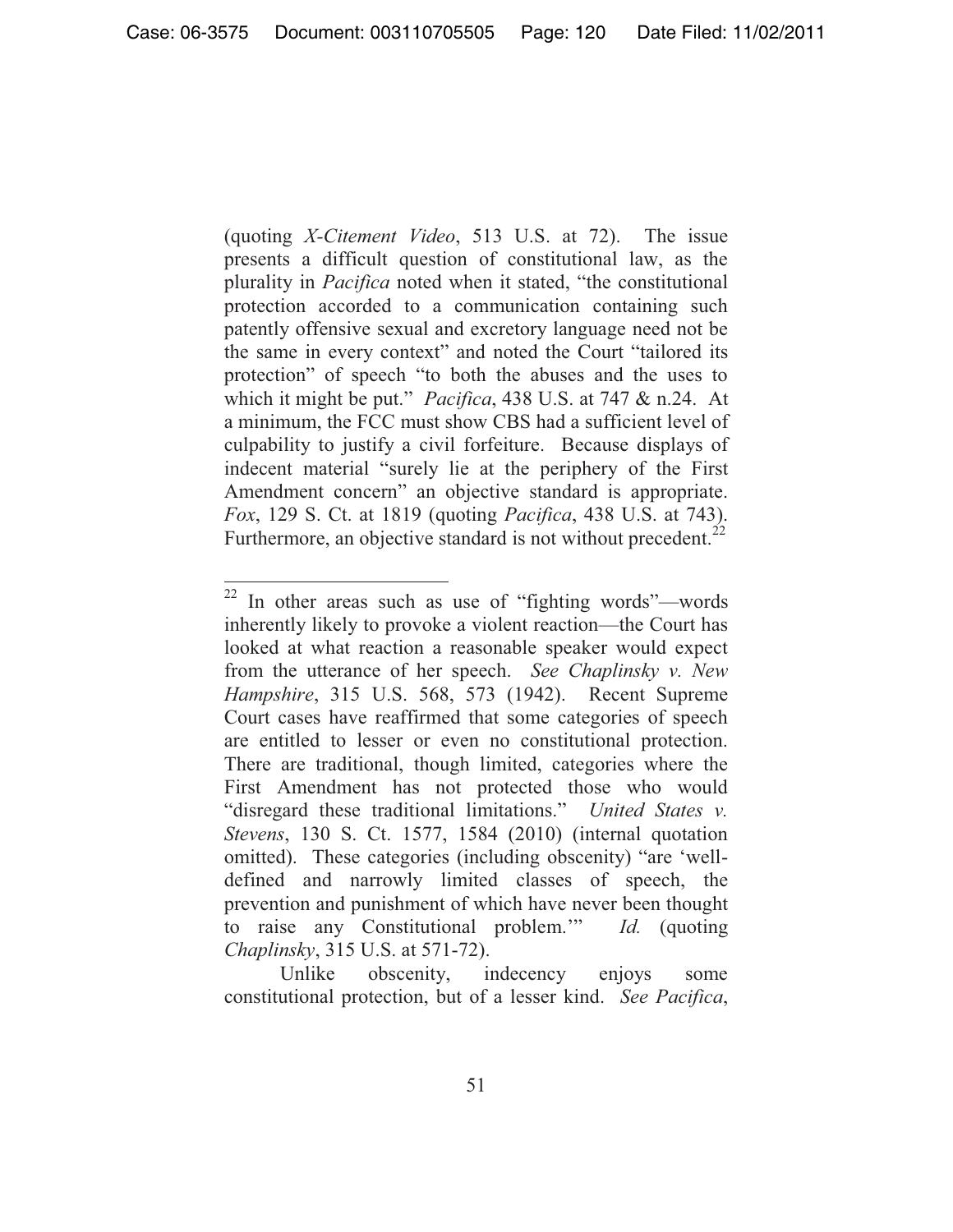It is not sufficient to show that CBS should have acted differently or was merely negligent. Inadvertence or common negligence will not suffice. CBS contends there is no evidence to support a finding that it acted recklessly. But this is a question of proof committed to the FCC in the first instance. CBS and the FCC continue to contest critical issues. One consideration is the availability of delay technology. CBS and the FCC dispute whether video delay technology could have been implemented at the time of the incident. They also dispute whether CBS should have anticipated that indecent material could be broadcast—e.g., whether Jackson's choreographer's "shocking moments" prediction should have put CBS on notice.Since the FCC appears to have based its forfeiture orders on an erroneous or, at the least, unclear—standard of liability, after rejecting CBS's APA arguments, I would remand to allow the agency to measure CBS's conduct against the proper *mens rea*  standard.

## **IV.**

In addition to the arguments addressed, CBS contests the FCC's forfeiture orders on the ground that the agency's multi-factor, contextual indecency standard is unconstitutionally vague. In its most recent decision in *Fox*, the United States Court of Appeals for the Second Circuit endorsed this view, *see Fox Television Stations, Inc. v. FCC*,

<sup>438</sup> U.S. at 748 ("Patently offensive, indecent material presented over the airwaves confronts the citizen, not only in public, but also in the privacy of the home, where the individual's right to be left alone plainly outweighs the First Amendment rights of an intruder."). An objective standard comports with this peripheral status.